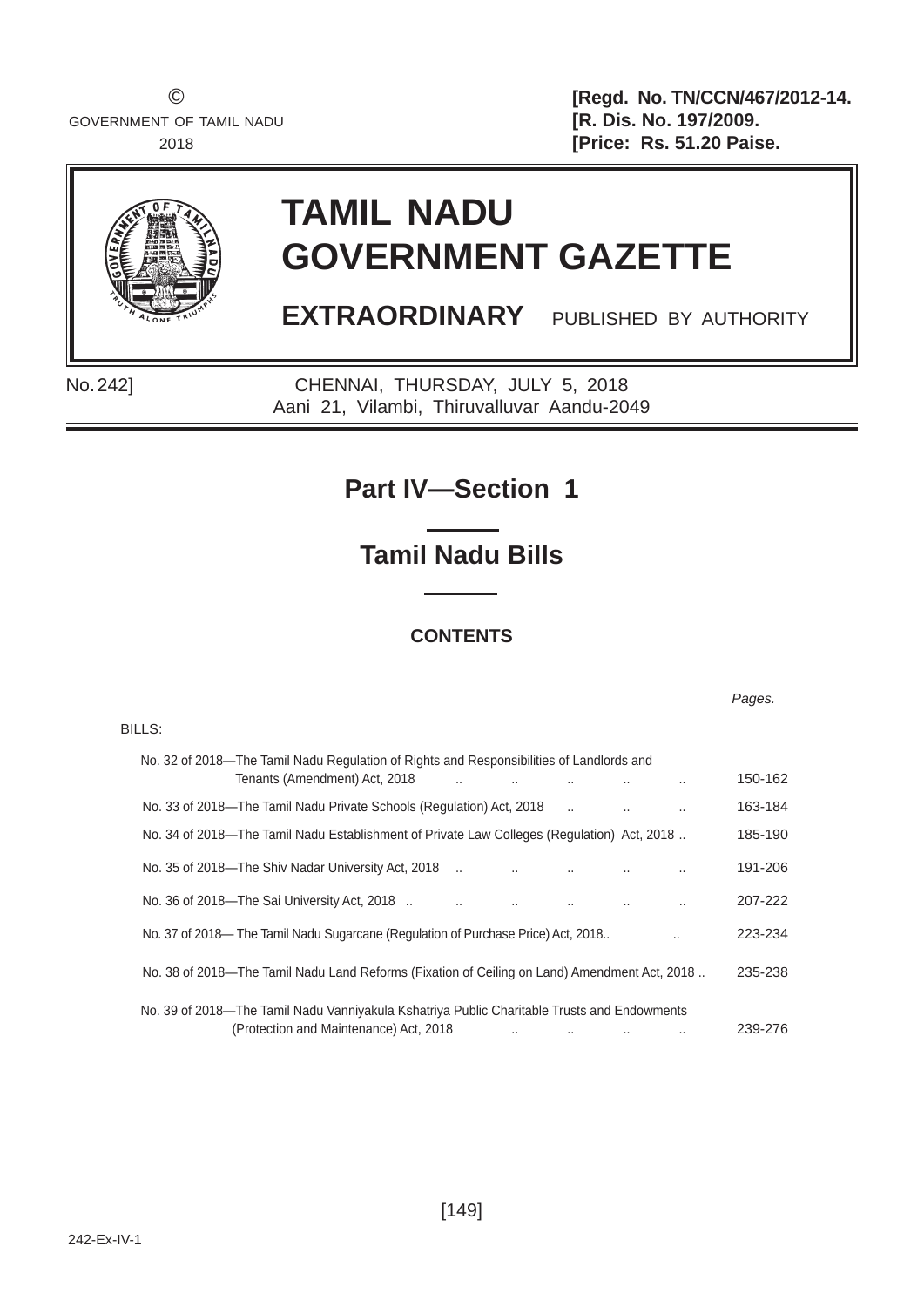#### **BILLS INTRODUCED IN THE LEGISLATIVE ASSEMBLY OF THE STATE OF TAMIL NADU**

Under Rule 130 of the Tamil Nadu Legislative Assembly Rules, the following Bill which was introduced in the Legislative Assembly of the State of Tamil Nadu on 5th July, 2018 is published together with Statement of Objects and Reasons for general information:—

#### **L.A. Bill No. 32 of 2018**

#### *A Bill to amend the Tamil Nadu Regulation of Rights and Responsibilities of Landlords and Tenants Act, 2017.*

BE it enacted by the Legislative Assembly of the State of Tamil Nadu in the Sixty-ninth Year of the Republic of India as follows:—

Short title. **1.** This Act may be called the Tamil Nadu Regulation of Rights and Responsibilities of Landlords and Tenants (Amendment) Act, 2018.

> **2.** In section 2 of the Tamil Nadu Regulation of Rights and Responsibilities Tamil Nadu of Landlords and Tenants Act, 2017 (hereinafter referred to as the principal  $Act)$ Act 42 of 2017.

> > (1) for clause (a), the following clause shall be substituted, namely:—

 "(a) "agreement" or "tenancy agreement" means the written agreement executed by the landlord and the tenant as required under this Act and shall include a sub-tenancy agreement and sub-lease agreement;";

(2) for clause (c), the following clause shall be substituted, namely:—

 (c) "landlord" means a person, who for the time being is receiving, or is entitled to receive, the rent of any premises, on his own account, if the premises were let to a tenant, and shall include his successorin-interest:

 Provided that where a person is receiving rent for any premises is entitled to so receive, on account of, or on behalf of, or for the benefit of, any other person who cannot enter into a contract (such as minor, person with unsound mind, etc.), whether as a trustee, guardian or receiver, then, the said trustee, guardian or receiver shall also be a landlord for the purposes of this Act;";

 (3) in clause (f), for the expression "except for industrial use", the expression "except the premises registered under the Factories Act, 1948 (Central Act LXIII of 1948)" shall be substituted;

 (4) for clauses (i) and (j), the following clauses shall be substituted, namely:—

"(i) "Rent Authority" means an officer appointed under section 30;

(j) "Rent Court" means a Rent Court constituted under section 32;";

(5) for clause (l), the following clause shall be substituted, namely:—

 "(l) "Rent Tribunal" means the Rent Tribunal constituted under section 35:".

Amendment of section 2.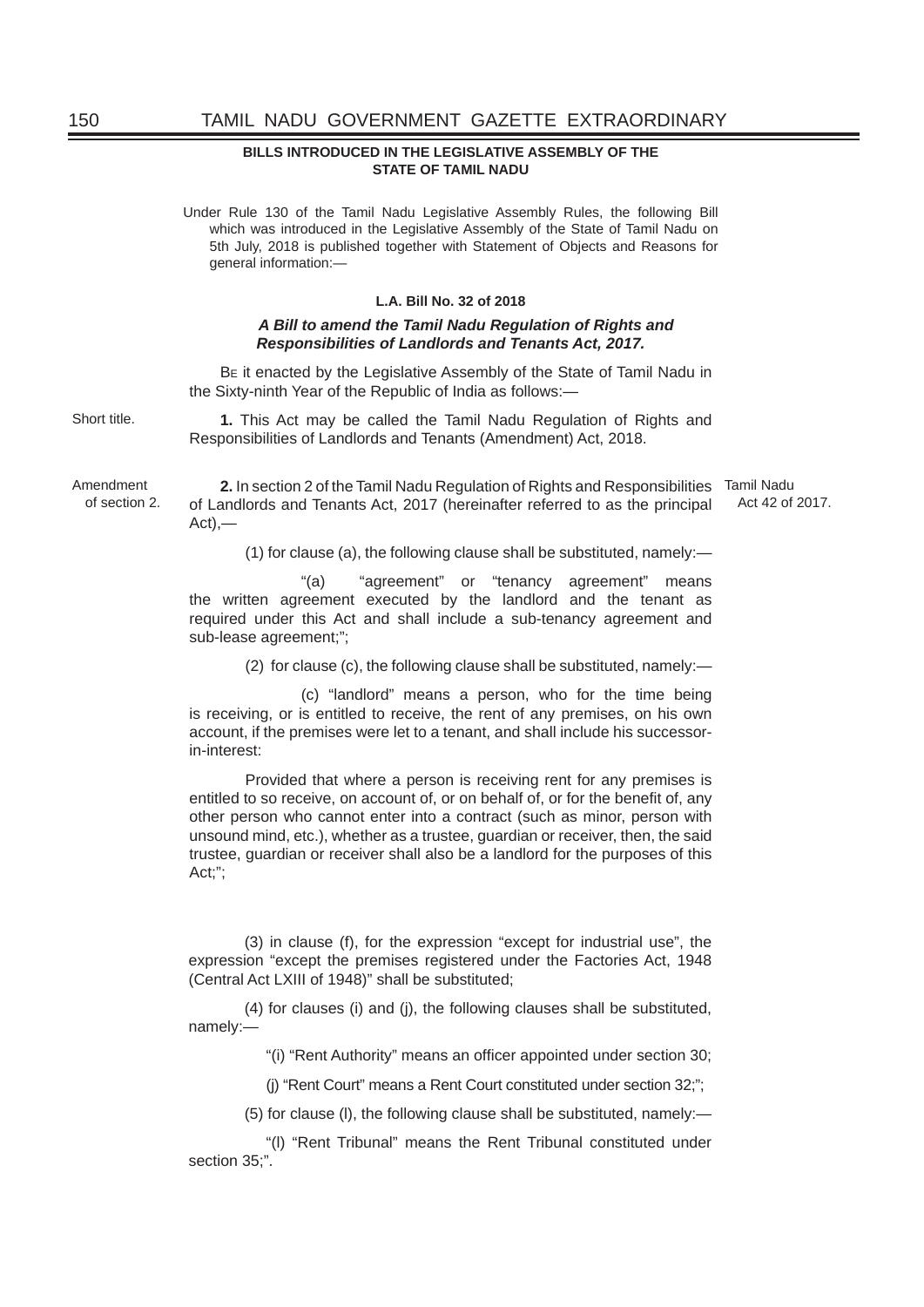**3.** For section 4 of the principal Act, the following sections shall be Substitution substituted, namely:—

of section 4.

 **"4. Tenancy Agreement.**—(1) Notwithstanding anything contained in this Act or any other law for the time being in force, no person shall, after the commencement of this Act, let or take on rent any premises except by an agreement in writing.

 (2) Where, in relation to a tenancy created before the commencement of this Act, no agreement in writing was entered into, the landlord and the tenant shall enter into an agreement in writing with regard to that tenancy within a period of ninety days from the date of commencement of this Act:

 Provided that where the landlord or tenant, fails to enter into an agreement under this sub-section, the landlord or tenant shall have the right to apply for termination of the tenancy under clause (a) of sub-section (2) of section 21.

 (3) Every agreement referred to in sub-section (1) and sub-section (2) and any tenancy agreement in writing already entered into before the commencement of this Act, shall be registered with the Rent Authority by the landlord or tenant, by making an application in the Form specified in the First Schedule within such time as may be prescribed.

 (4) On receipt of application under sub-section (3), the Rent Authority shall, within a period of thirty days, register the agreement subject to the provisions of this Act and the rules made thereunder, and provide a registration number.

 (5) The Rent Authority shall reject the application submitted under sub-section (3) for reasons to be recorded in writing, if such application does not conform to the provisions of this Act or the rules made thereunder:

 Provided that no application shall be rejected unless the parties have been given an opportunity of being heard.

 (6) The Rent Authority shall upload the name of the parties, details of the premises and tenure of the tenancy of all tenancies along with the registration number to be provided under sub-section (4), in the form and manner as may be prescribed, on its website within fifteen days from the date of registration.

*4-A. Effect of non-registration.*—No document required to be registered under sub-section (3) of section 4 shall, unless it has been registered,—

(a) affect any immovable property comprised therein, or;

(b) confer any power to adopt, or

 (c) be received in evidence of any transaction affecting such property or conferring any right.".

**4.** In section 5 of the principal Act, for sub-section (3), the following sub-Amendment section shall be substituted, namely.—

of section 5.

"(3) If a tenancy for a fixed term ends and has not been renewed or the premises have not been vacated by the tenant and where the landlord has not demanded possession of vacant premises at the end of such tenancy, the tenancy shall be deemed to be renewed on a month-to-month basis on the same terms and conditions as were in the expired tenancy agreement, for a maximum period of six months.".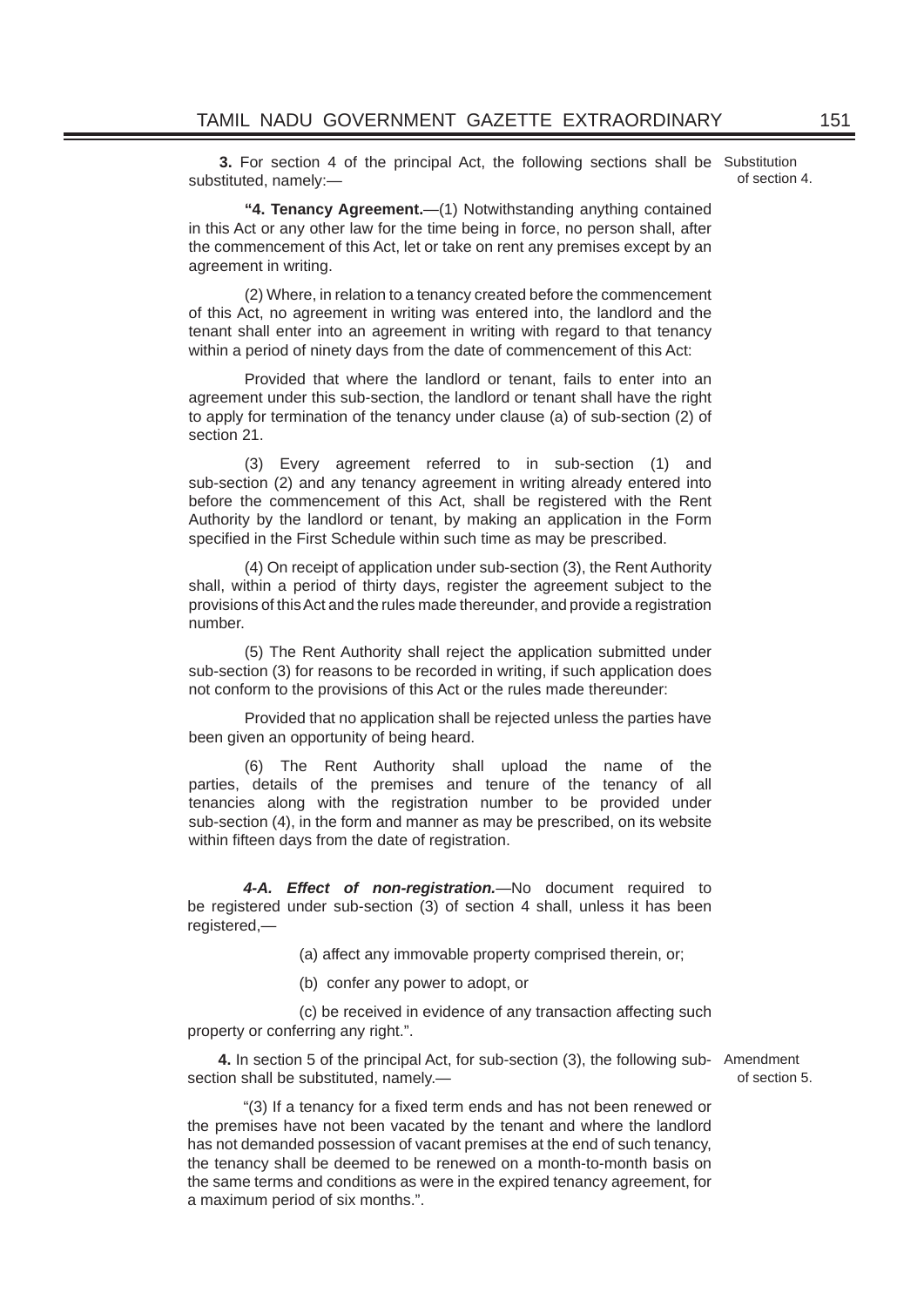Amendment of section 6. **5.** In section 6 of the principal Act, for sub-section (2), the following subsection shall be substituted, namely.—

> "(2) In the event of the death of a tenant, the right of tenancy of residential and non-residential premises shall devolve for the remaining period of tenancy to his successors-in-interest in the following order:—

> > (a) spouse;

 (b) sons, daughters or daughters-in-law being the widow of a pre-deceased son;

(c) either or both of the surviving parents:

 Provided that the successor had been ordinarily living or working in the premises with the deceased tenant upto his death.".

Substitution of section 8.

**6.** For section 8 of the principal Act, the following section shall be substituted, namely:—

 "**8. Rent payable.**— The rent payable in relation to a premises shall be,—

 (a) in case of new tenancies entered into after the commencement of this Act, the rent agreed to between the landlord and the tenant at the commencement of the tenancy;

 (b) in case of tenancies entered into before the commencement of this Act, where no agreement was executed between the parties, the rent agreed to between the landlord and the tenant in the agreement executed between them under sub-section (2) of section 4 ;

 (c) in case of tenancies entered into before the commencement of the Act, where an agreement in writing was already entered into, the rent agreed to between the landlord and the tenant in such agreement.".

Amendment of section 9. **7.** In section 9 of the principal Act, sub-sections (5), (7) and (8) shall be omitted.

Substitution of section 10. **8.** For section 10 of the principal Act, the following section shall be substituted, namely:—

> **"10. Rent Authority to fi x or revise rent.**—The Rent Authority, on an application made by the landlord or tenant, shall fix or revise, as the case may be, the rent and other charges payable by the tenant and also fix the date from which the revised rent becomes payable, in accordance with the tenancy agreement entered into between the parties.".

Amendment of section 11. **9.** In section 11 of the principal Act, in sub-section (2), for the expression "within one month after vacation of the premises", the expression "at the time of taking over of possession of the vacant premises by the landlord" shall be substituted.

Substitution of section 12. **10.** For section 12 of the principal Act, the following section shall be substituted, namely.—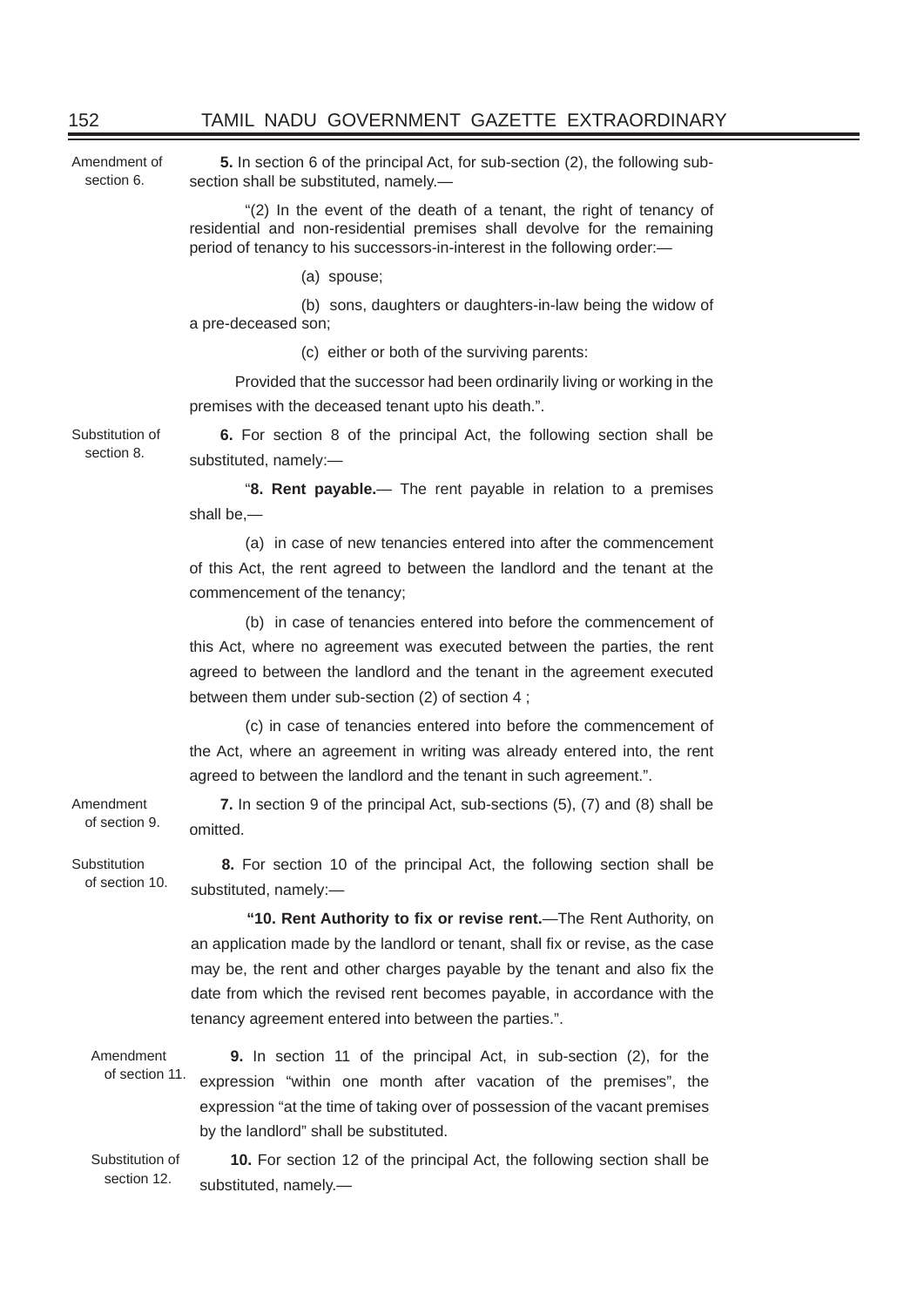**"***12. Agreement to be given to the tenant.*—The landlord shall give one original signed and registered agreement to the tenant within fifteen days of the agreement being registered with the Rent Authority.".

**11.** In section 13 of the principal Act, after sub-section (2), the follow-Amendment of ing proviso shall be added, namely: section 13.

 "Provided that where the rent or other charges have been paid by the tenant to the landlord through electronic medium, the bank acknowledgement shall be considered as proof of payment.".

**12.** In section 14 of the principal Act, sub-section (5) shall be omitted. Amendment of section 14. **13.** In section 15 of the principal Act,—

section 15.

 (1) for sub-sections (3) and (4), the following sub-sections shall be substituted, namely:—

 "(3) In the event of tenant's refusal to carry out the scheduled or agreed repairs, the landlord shall get the repairs done and the tenant shall be liable to pay the same to the landlord within a period of one month from the date of issue of notice by the landlord.

 (4) In case the landlord refuses to carry out the scheduled or agreed repairs, the tenant can get the work done and deduct the same from rent:

 Provided that in no case such deduction from rent shall exceed fifty per cent of the agreed rent for one month.".

**14.** In section 20 of the principal Act, in sub-section (4), for the Amendment of expression "as may be prescribed", the expression "incurred but shall not be more than rupees five thousand" shall be substituted. section 20.

**15.** In section 21 of the principal Act, in sub-section (2),— Amendment of

section 21.

 (1) for clause (a), the following clause shall be substituted, namely:—

 "(a) that the landlord and tenant have failed to enter into an agreement under sub-section (2) of section 4.";

 (2) for clause (g), the following clause shall be substituted, namely:—

"(g) that the premises let for residential or non-residential purpose are required by the landlord for occupation for residential or non-residential purposes for himself or for any member of his family or for any person for whose benefit the premises were held.".

**16.** In section 22 of the principal Act,—

section 22.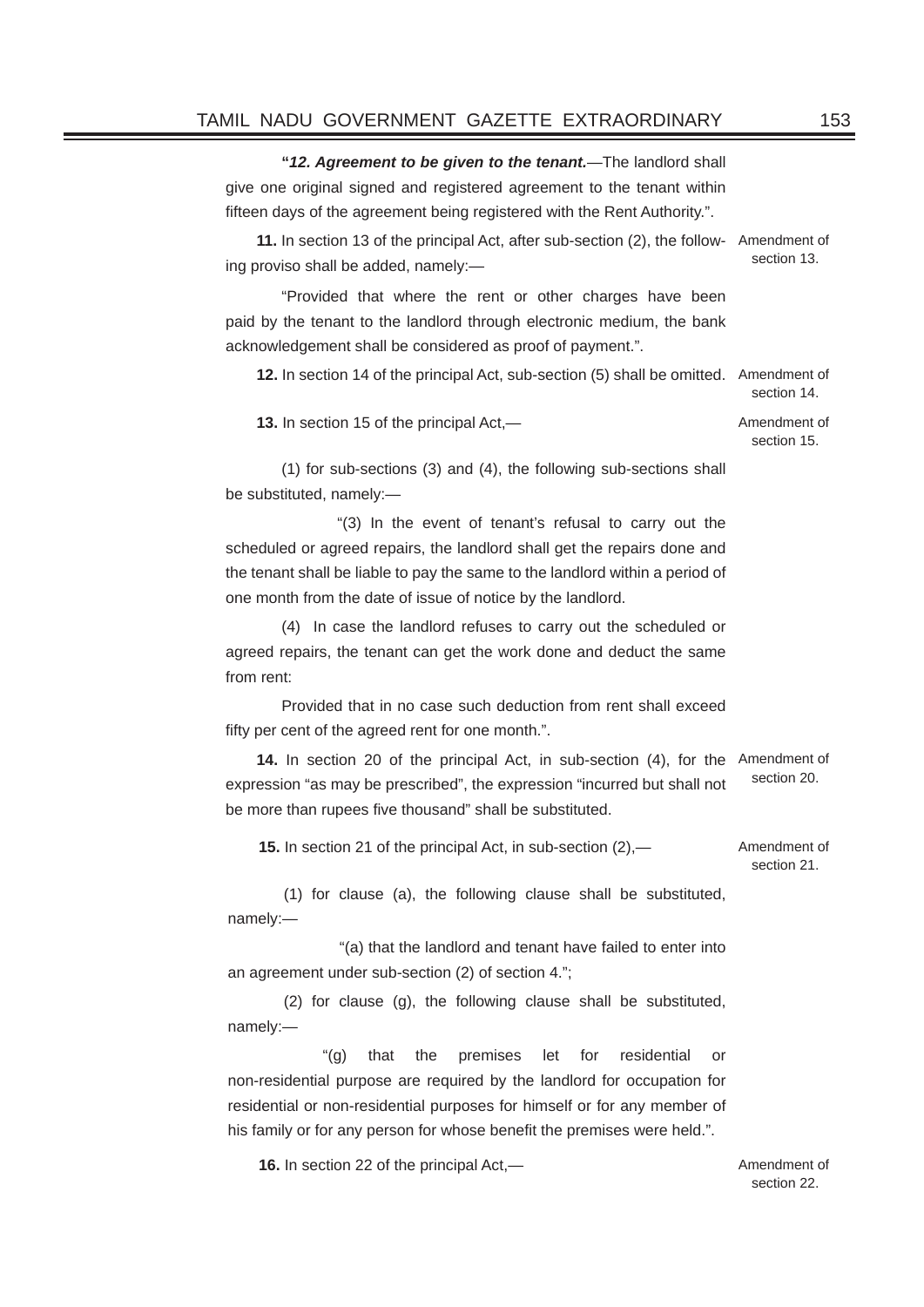(1) in sub-section (1), for the expression "two months", the expression "three months" shall be substituted;

 (2) in sub-section (2), for the expression "the Rent Court may levy a penalty on the landlord which may extend to ten thousand rupees", the expression "he shall be liable to penalty imposed by the Rent Court, which shall not be more than twenty five thousand rupees" shall be substituted;

 (3) after sub-section (2), the following sub-section shall be added, namely:—

 "(3) Where a landlord has acquired any premises by sale, gift, lease or exchange, no application for recovery of possession of such premises shall lie under clause (g) of sub-section (2) of section 21 until the period specified in the tenancy agreement, in respect of the tenancy created before such transfer, has elapsed:

Provided that if prior to such transfer, the tenant had not entered into a tenancy agreement with the previous landlord, then the landlord and the tenant shall enter into such agreement in the manner and within the period specified in sub-section  $(2)$  of section 4.".

**17.** In section 24 of the principal Act, in sub-section (2), for the words "simple interest", the word "interest" shall be substituted.

**18.** For Chapters VI and VII, the following Chapters shall be substituted, namely:—

#### **"CHAPTER VI.**

#### **APPOINTMENT OF RENT AUTHORITIES, THEIR POWERS AND FUNCTIONS.**

 **30.** *Appointment of Rent Authority.*— The Collector shall, with the previous approval of the Government, appoint an officer, not below the rank of Deputy Collector to be the Rent Authority for the area within his jurisdiction to which this Act applies.

 **31.** *Power and procedure of Rent Authority.*— The Rent Authority shall have the same powers as are vested in Rent Court under this Act, in any proceeding under sections 9, 10, 14, 15 and 20 of the Act. The procedure as laid down in section 36 and 39 of the Act shall be followed in disposal of such applications.

#### **CHAPTER VII.**

#### **RENT COURTS AND RENT TRIBUNALS.**

 **32.** *Constitution of Rent Court.*— (1) The Government may, by notification, constitute such number of Rent Courts in as many urban areas as may be deemed necessary by it:

 Provided that where there already exists a Rent Court, the Government may designate the same as the Rent Court under this Act:

Amendment of section 24.

Substitution of Chapters VI and VII.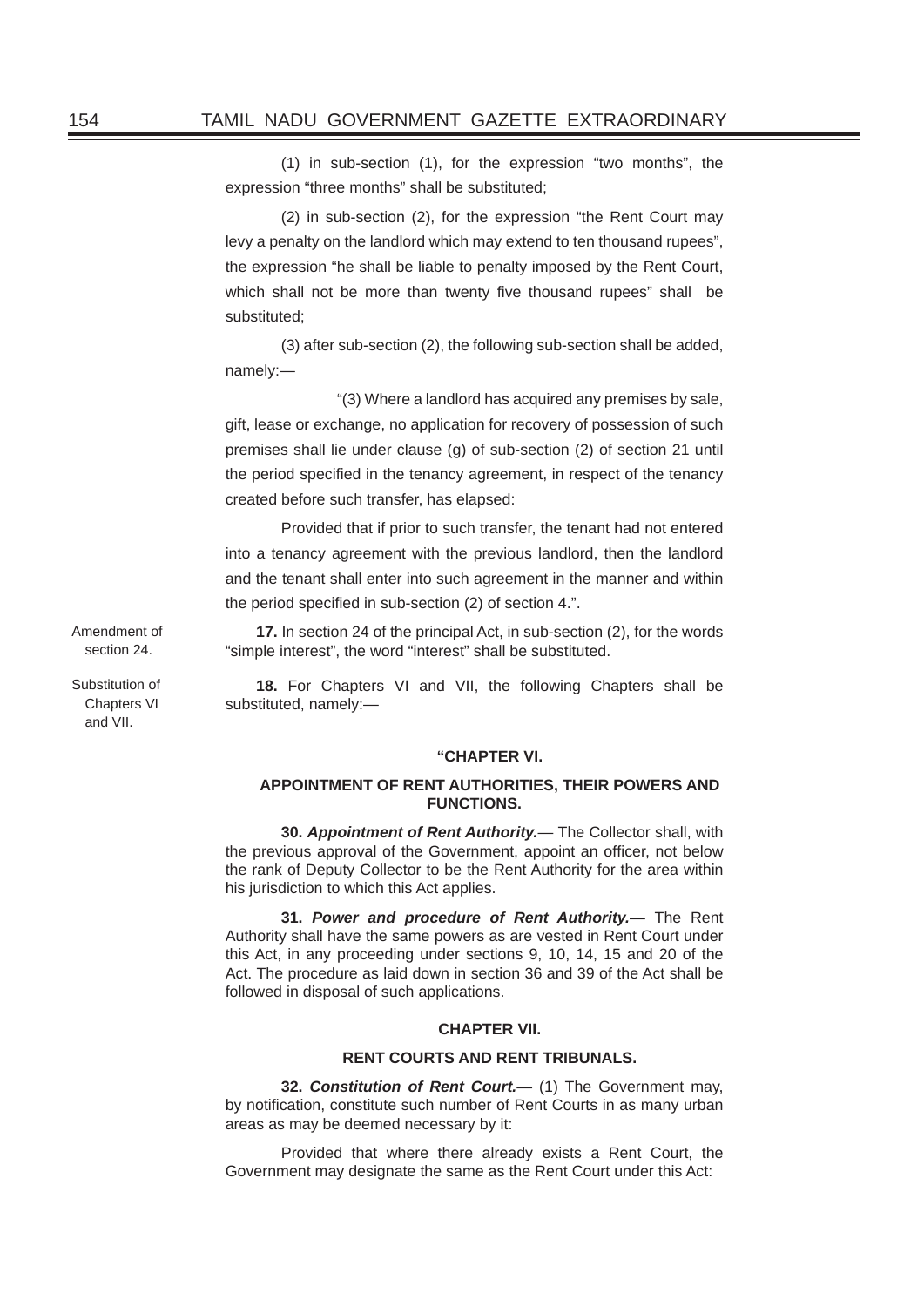Provided further that where there does not exist any Rent Court, the Government may designate any other Court established under any other law as the Rent Court under this Act.

 (2) Where two or more Rent Courts are constituted for any urban area, the Government may, by general or special order, regulate the distribution of business among them.

(3) A Rent Court shall be headed by a Presiding Officer to be appointed by the Government in consultation with the High Court.

(4) No person shall be eligible to be appointed as Presiding Officer of the Rent Court unless he is a member of the State Judicial Service.

 (5) The Government may, in consultation with the High Court, authorize the Presiding Officer of one Rent Court to discharge the functions of the Presiding Officer of another Rent Court also.

 **33.** *Appeals.*— (1) An appeal shall lie against the order of the Rent Authority made under this Act to the Rent Court having territorial jurisdiction.

 (2) An appeal under sub-section (1) shall be preferred within thirty days from the date of the order made by the Rent Authority.

**34.** *Jurisdiction of Rent Court.*—Notwithstanding anything contained in any other law for the time being in force, in the areas to which this Act extends, only the Rent Court and no Civil Court shall have jurisdiction, except the jurisdiction of Rent Authority under section 31, to hear and decide the applications relating to disputes between landlord and tenant and matters connected therewith and ancillary thereto under this Act:

 Provided that the Rent Court shall, in deciding such applications Central Act IV relating to tenancies and premises, give due regard to the provisions of the Transfer of Property Act, 1882, the Indian Contract Act, 1872 or any Central Act IX other substantive law applicable to such matter in the same manner, in which such law would have been applied had the dispute been brought before a Civil Court by way of suit.

**35.** *Constitution of Rent Tribunals.*— (1) The Government may, by notification, constitute such number of Rent Tribunals at such places as may be deemed necessary by it and notify a Rent Tribunal as Principal Rent Tribunal, where more than one Tribunal is constituted:

 Provided that where there already exists a Rent Tribunal, the Government may designate the same as the Rent Tribunal under this Act:

 Provided further that where there does not exist a Rent Tribunal, the Government may designate any other Tribunal established under any other law as the Rent Tribunal under this Act.

 (2) The Rent Tribunal may consist of one or more benches, with each bench being headed by an Appellate Member. The senior most Appellate Member of the Rent Tribunal shall function as the Principal Appellate Member. The Principal Appellate Member may, on application, transfer appeal cases from one bench of the Rent Tribunal to another. Similarly, the Principal Rent Tribunal may, on an application, transfer appeal from one Rent Tribunal to another Rent Tribunal, and all the members of Rent Tribunal shall be appointed by the Government in consultation with the High Court.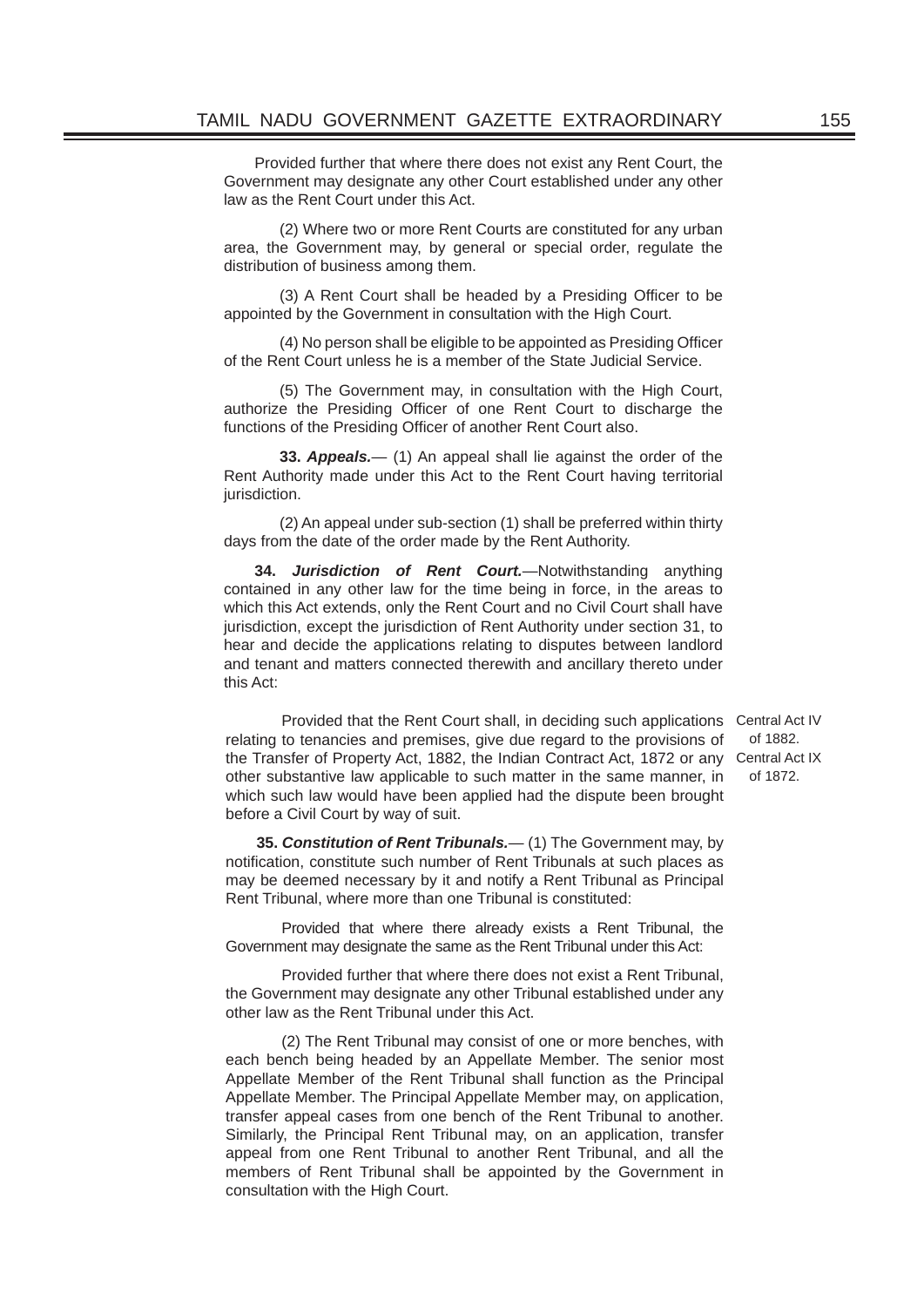(3) No person shall be eligible to be appointed as an Appellate Member of the Rent Tribunal unless he is from State Higher Judicial Servi

**36. Procedure of Rent Court and Rent Tribunal.** (1) Subject to Central Act V any rules that may be made under this Act, the Rent Court and the Rent Tribunal shall not be bound by the procedure laid down by the Code of Civil Procedure, 1908, but shall be guided by the principles of natural justice and shall have power to regulate their own procedure, and the Rent Court shall follow the following procedure, namely:—

of 1908.

(a) the landlord or tenant may file an application before the Rent Court accompanied by affidavits and documents, if any;

 (b) the Rent Court, then, shall issue notice to the opposite party, accompanied by copies of application, affidavits and documents;

(c) the opposite party shall file a reply accompanied by affidavits and documents, if any, after serving a copy of the same to the applicant;

(d) the applicant may file a reioinder, if any, after serving the copy to the opposite party;

(e) the Rent Court shall, then, fix a date of hearing and may hold such summary inquiry as it deems necessary.

 (2) In every case, before the Rent Court and the Rent Tribunal, the evidence of a witness shall be given by affidavit. However, the Rent Court and the Rent Tribunal, where it appears to it that it is necessary in the interest of justice to call a witness for examination or cross-examination, such witness can be produced and may order attendance for examination or cross examination of such a witness.

 (3) The provisions of the Code of Civil Procedure, 1908 regarding Central Act V service of summons shall be applicable *mutatis mutandis* for service of notice by the Rent Court or Rent Tribunal. of 1908.

 (4) Every application or appeal, shall be, as far as possible, in the forms as may be prescribed.

 (5) The Rent Court shall not ordinarily allow more than three adjournments at the request of a party throughout the proceedings and in case it decides to do so, it shall record the reasons for the same in writing and order the party requesting adjournment to pay the reasonable cost.

 (6) (a) All applications under clauses (a), (b), (c), (e), (f) and (h) of sub-section (2) of section 21 shall be decided within 90 days of filing of application to the Rent Court;

 (b) Applications under clauses (d) and (g) of sub-section (2) of section 21 shall be decided within 30 days of filing of application to the Rent Court.

**37. Powers of Rent Court and Rent Tribunal.** (1) The Rent Central Act V Court and the Rent Tribunal, for the purpose of discharging their functions under this Act, shall have the same powers as are vested in a Civil Court under the Code of Civil Procedure, 1908 for the purposes of,—

of 1908.

 (a) summoning and enforcing the attendance of any person and examining him on oath;

(b) requiring the discovery and production of documents;

 (c) issuing commissions for examination of the witnesses or documents;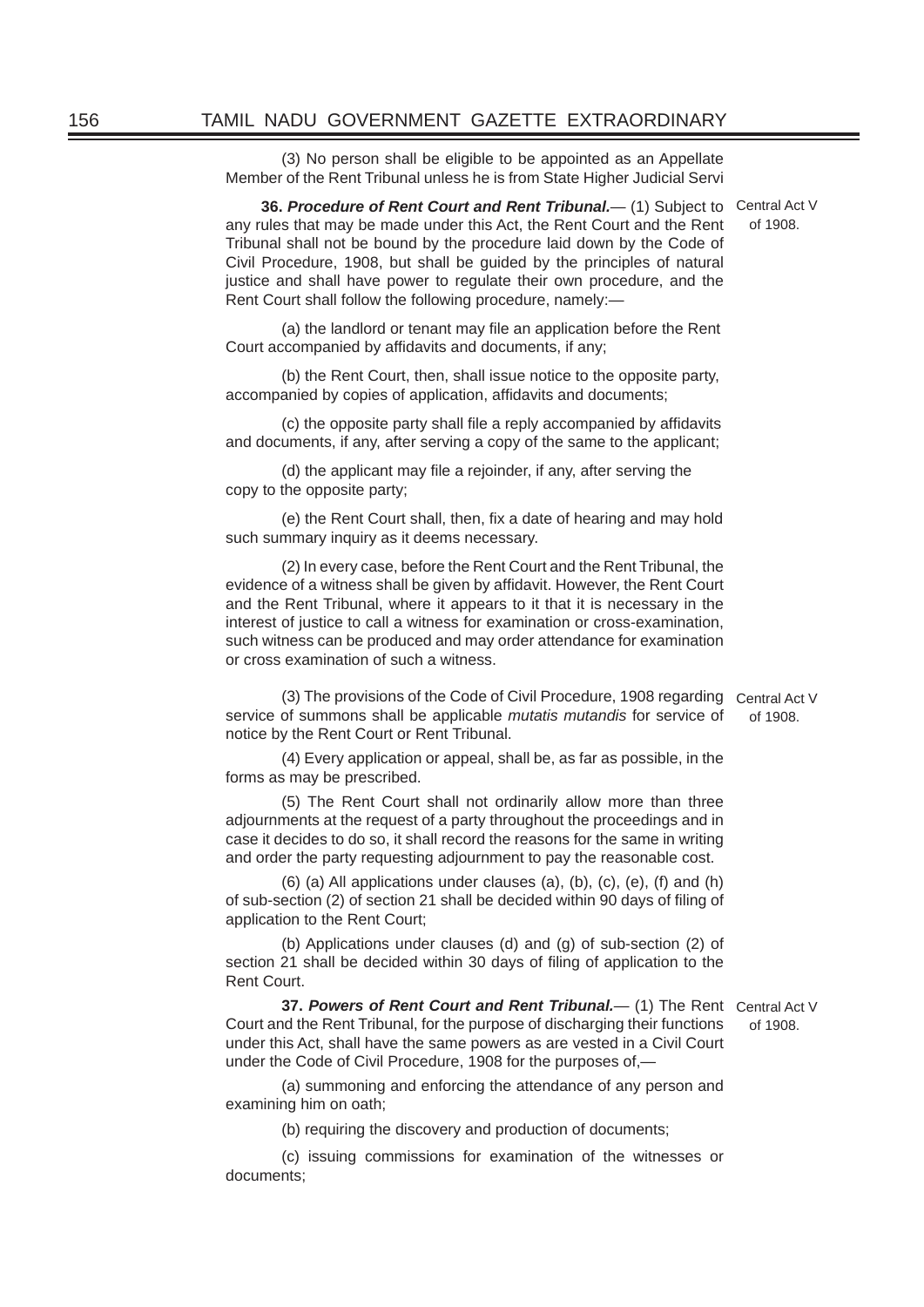(d) issuing commission for local investigation;

(e) receiving evidence on affidavits;

 (f) dismissing an application or appeal for default or deciding it *ex-parte*;

 (g) setting aside any order of dismissal of any application or appeal for default or any other order passed by it *ex-parte*;

 (h) execution of its orders and decisions under this Act without reference to any civil court;

(i) reviewing its orders and decisions; and

(j) any other matter as may be prescribed.

 (2) Any proceedings before the Rent Court or Rent Tribunal shall be Central Act XLV deemed to be a judicial proceedings within the meaning of sections 193 and 228, and for the purpose of section 196, of the Indian Penal Code, 1860 and the Rent Court and the Rent Tribunal shall be deemed to be a civil court for Central Act 2 the purposes of section 195 and Chapter XXVI of the Code of Criminal Procedure, 1973. of 1860. of 1974.

 (3) For the purpose of holding any inquiry or discharging any duty under this Act, the Rent Court may—

 (a) after giving not less than twenty-four hours notice in writing, enter and inspect or authorize any officer, subordinate to him, to enter and inspect, any premises at any time between sunrise and sunset;

 (b) by written order, require any person to produce for his inspection such books or documents relevant to the inquiry, at such time and at such place as may be specified in the order.

(4) The Rent Court may, if it thinks fit, appoint one or more persons having special knowledge of the matter under consideration as an assessor or valuer to advise it in the proceeding before it.

 (5) Any clerical or arithmetical mistake in any order passed by the Rent Court or any other error arising out of any accidental omission may, at any time, be corrected by the Rent Court on an application received by it in this behalf from any of the parties or otherwise.

 (6) The Rent Court may exercise the powers of a Judicial Central Act 2 Magistrate of First Class for the recovery of the fine under the provisions of the Code of Criminal Procedure, 1973 and the Rent Court shall be deemed to be a Magistrate under the said Code for the purposes of such recovery.

 (7) An order made by a Rent Court or an order passed in appeal or revision, or review under this Chapter shall be executable by the Rent Court as a decree of a civil court and for this purpose, the Rent Court shall have the powers of a civil court.

 (8) The Rent Court may set aside any order passed *ex-parte* if the aggrieved party files an application and satisfies it that notice was not duly served or that he was prevented by any sufficient cause from appearing when the case was called for hearing.

(9) Save as otherwise expressly provided in this Act, every order made by the Rent Court shall, subject to decision in appeal, be final and shall not be called in question in any original suit, application or execution proceedings.

of 1974.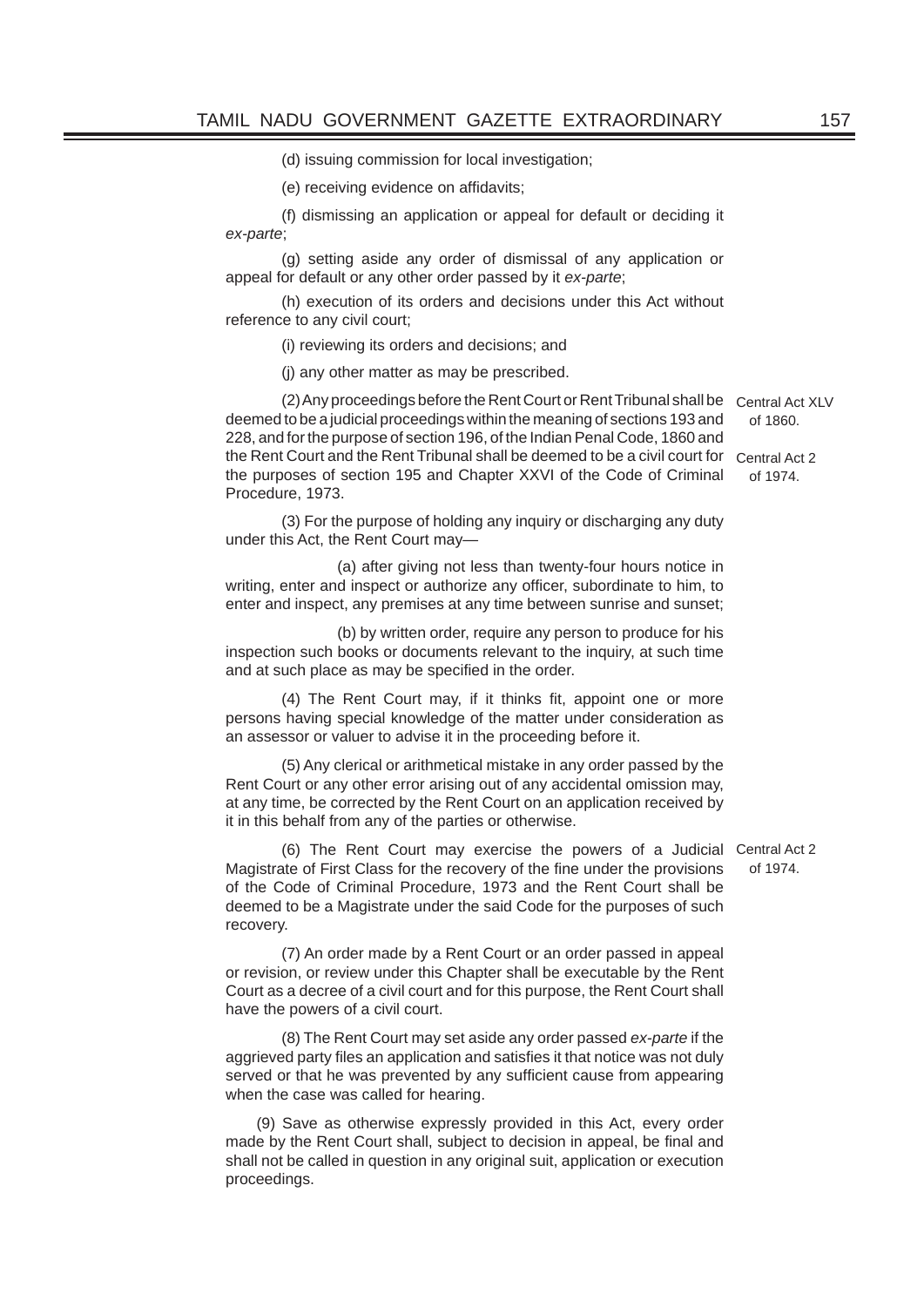**38. Appeal to Rent Tribunal.**— (1) From every final order passed by the Rent Court, an appeal shall lie to the Rent Tribunal, within the local limits of whose jurisdiction the premises is situated and such an appeal shall be filed within a period of thirty days from the date of final order along with a copy of such final order.

(2) The Rent Tribunal, upon filing an appeal under sub-section (1) shall serve notice, accompanied by copy of appeal to the respondent and fix a hearing not later than thirty days from the date of service of notice of appeal on the respondent and the appeal shall be disposed of within a period of one hundred and twenty days from the date of service of notice of appeal on the respondent.

 (3) Where the Rent Tribunal considers it necessary in the interest of arriving at a just and proper decision, it may allow documents at any stage of the proceedings in appeal, however, this facility would be available to the applicants only once during the hearing.

 (4) The Rent Tribunal may, in its discretion, pass such interlocutory order during the pendency of the appeal, as it may deem fit.

 (5) (a) While deciding the appeal, the Rent Tribunal, after recording reasons therefor, confirm, set aside or modify the order passed by a Rent Court;

(b) The decision of the Rent Tribunal shall be final and no further appeal or revision shall lie against the order.

 (6) On application of any of the parties and after notice to the parties and after hearing such of them as have desired to be heard, or of its own motion without such notice, the Principal Rent Tribunal may, at any stage, transfer any case from one Rent Court to any other Rent Court for disposal.

 (7) Where any case has been transferred under sub-section (6), the Rent Court to whom the case has been transferred subject to any special direction in the order of transfer, proceed from the stage at which it was transferred.

 **39.** *Execution of the order.*— (1) The Rent Court shall, on application of any party, execute in the manner as may be prescribed, a final order of any other order passed under this Act by adopting any one or more of the following modes, namely:—

 (a) delivery of possession of the premises to the person in whose favour the decision has been made;

 (b) attachment and sale of the movable or immovable property of the opposite party;

 (c) attachment of any one or more bank accounts of the opposite party and satisfaction of the amount of order to be paid from such account;

 (d) appointing any advocate or any other competent person including officers of the Rent Court or local administration or local body for the execution of the order.

 (2) The Rent Court may take the help from the local government or local body or the local police for the execution of the final orders:

 Provided that the help of police shall be obtained subject to payment of such cost by the litigants as may be decided by the Rent Court.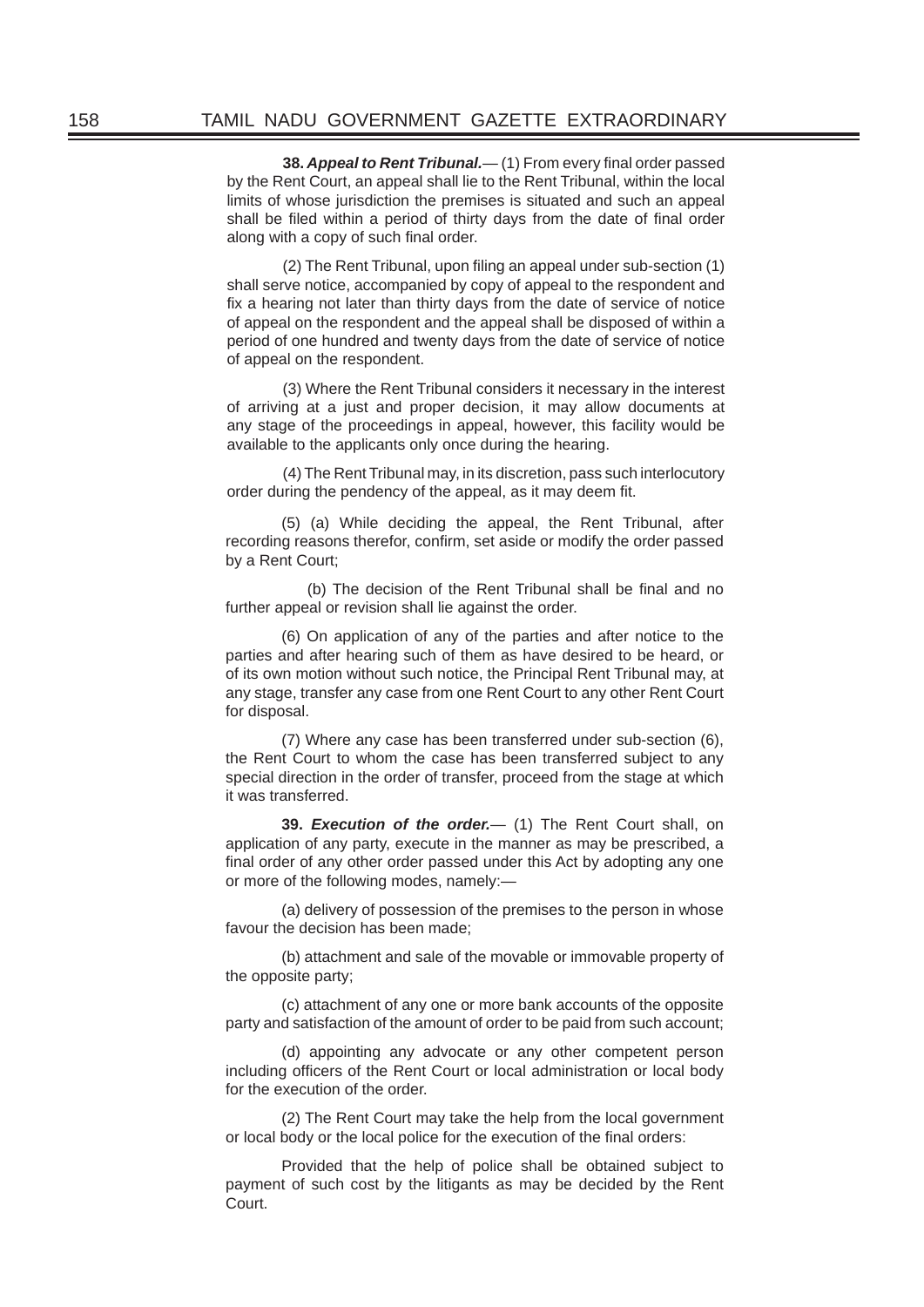(3) The Rent Court shall conduct the execution proceedings in relation to a final order or any other order passed under this Act in summary manner and dispose of the application for execution made under this section within 30 days from the date of service of notice on opposite party.".

**19.** For section 43 of the principal Act, the following section shall be Substitution of substituted, namely:-

 **"***43. Offi cers and other employees of the Rent Court, Rent Tribunal and the Rent Authority.—* (1) The Government may, in consultation with the Rent Court or the Rent Tribunal or the Rent Authority appoint such officers and employees as it considers necessary for the efficient discharge of their functions under this Act.

 (2) The salary and the allowances payable to, and the other terms and conditions of service, of the officers and of the employees of the Rent Court or the Rent Tribunal or the Rent Authority, as the case may be, appointed under sub-section (1) shall be such as may be prescribed:

 Provided that where there already exists a Rent Court or the Rent Tribunal or the Rent Authority, the Government may designate the existing officers and employees as the officers and employees of the Rent Court or a Rent Tribunal or a Rent Authority, as the case may be, under this Act.".

**19.** For the First Schedule of the principal Act, the following Schedule Substitution of shall be substituted, namely:—

First Schedule.

#### "THE FIRST SCHEDULE

#### *[See section 4(3)]*

#### APPLICATION FOR REGISTRATION

#### To

The Rent Authority,

 ........................................ ........................................ (Address)

- (1) 1. Name and address of the landlord *including* email id and contact details (optional):
- (2) 2. Name and address of the Property Manager (if any), *including email id and contact details (optional):*
- (3) 3. Name(s) and address of the tenant *Including email and contact details (optional):*
- (4) 4. Description of premises let to the tenant including appurtenant land, if any:
- (5) 5. Date from which possession is given to the tenant:
- (6) 6. Rent payable as in section 8:

section 43.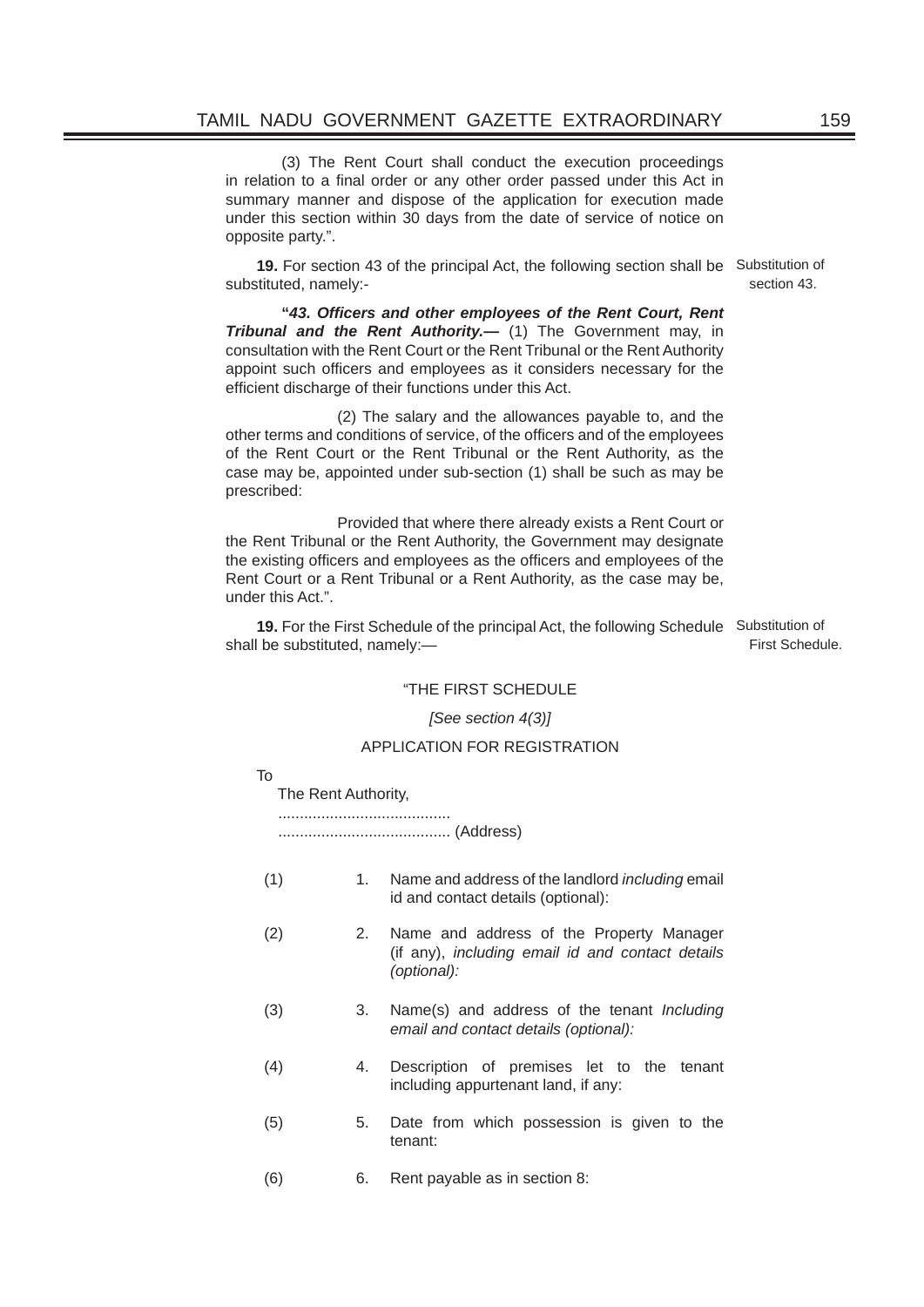| (7) | Furniture and other equipment provided to the |
|-----|-----------------------------------------------|
|     | tenant (if any):                              |

- (8) 8. Other charges payable:
	- (a) Electricity:
	- (b) Water:
	- (c) Extra furnishing, fittings and fixtures:
	- (d) Other services:
- (9) Duration of tenancy (Period for which let):
- (10) Attach original executed Tenancy agreement:
- (11) 9. ID Proof of landlord submitted:

(PAN / Aadhar / Voters ID / Passport / Driving License)

(12) ID Proof of tenant submitted:

(PAN / Aadhar / Voters ID / Passport / Driving License)

Name and Signature of landlord:

Photograph of landlord

Name and Signature of tenant:



Encl.:

- 1. (1) Tenancy Agreement
- 2. (2) Copy of the self-attested ID proof of landlord
	- (3) Copy of the self-attested ID proof of tenant.".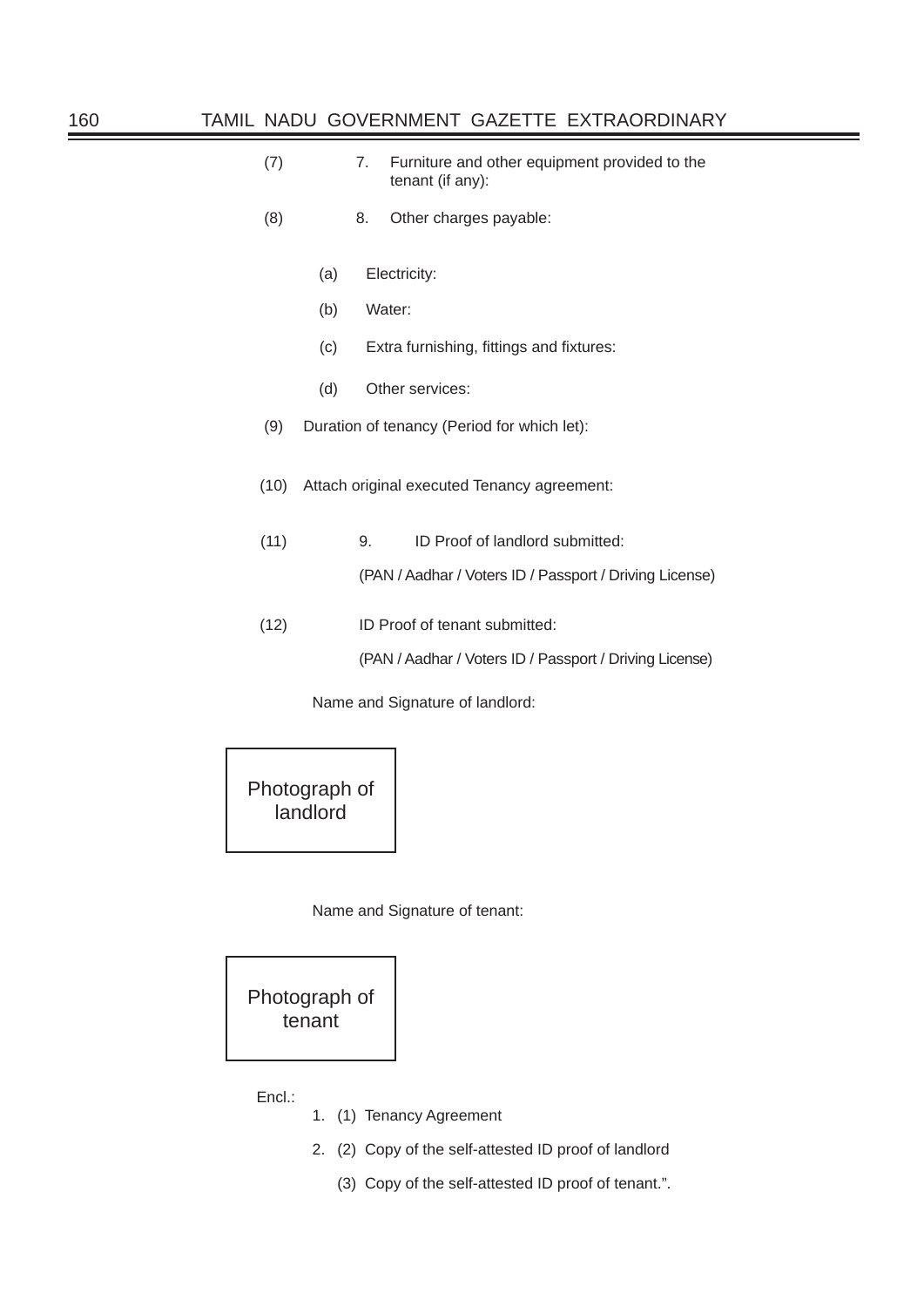### **STATEMENT OF OBJECTS AND REASONS**

Based on the recommendations of the Government of India and by taking into account the Model Tenancy Act, 2015 sent by the Government of India, the Government enacted the Tamil Nadu Regulation of Rights and Responsibilities of Landlords and Tenants Act, 2017 (Tamil Nadu Act 42 of 2017) by repealing the Tamil Nadu Buildings (Lease and Rent Control) Act, 1960 (Tamil Nadu Act 18 of 1960) and the said Act has not yet been brought into force. Subsequently, the Government of India has sent another Model Tenancy Act, 2017 which is different from the earlier Model Tenancy Act, 2015. Hence, in order to make provisions in tune with the Model Tenancy Act, 2017 sent by the Government of India, Government have decided to amend the said Tamil Nadu Act 42 of 2017 suitably.

2. The Bill seeks to give effect to the above decision.

 **O. PANNEERSELVAM,** *Deputy Chief Minister.*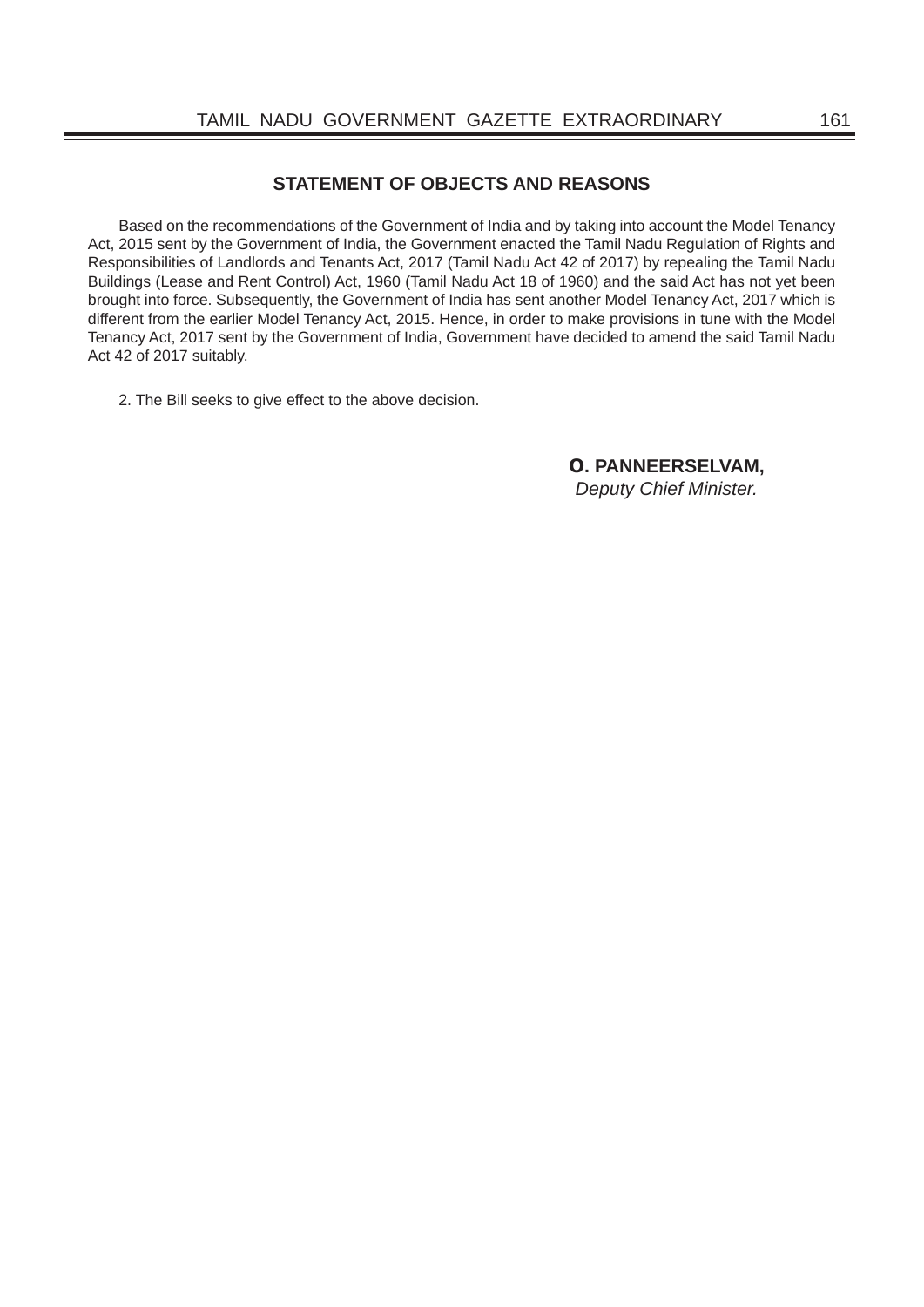#### **MEMORANDUM REGARDING DELEGATED LEGISLATION**

Section 4, 32, 36, 37 and 43 proposed to be substituted by clauses 3, 18 and 19 off the Bill authorizes the Government to make rule or to issue notification or order, as the case may be, for the purposes specified therein.

**2.** The powers delegated are normal and not of an exceptional character.

## **O. PANNEERSELVAM,**

*Deputy Chief Minister.*

K. SRINIVASAN, *Secretary.*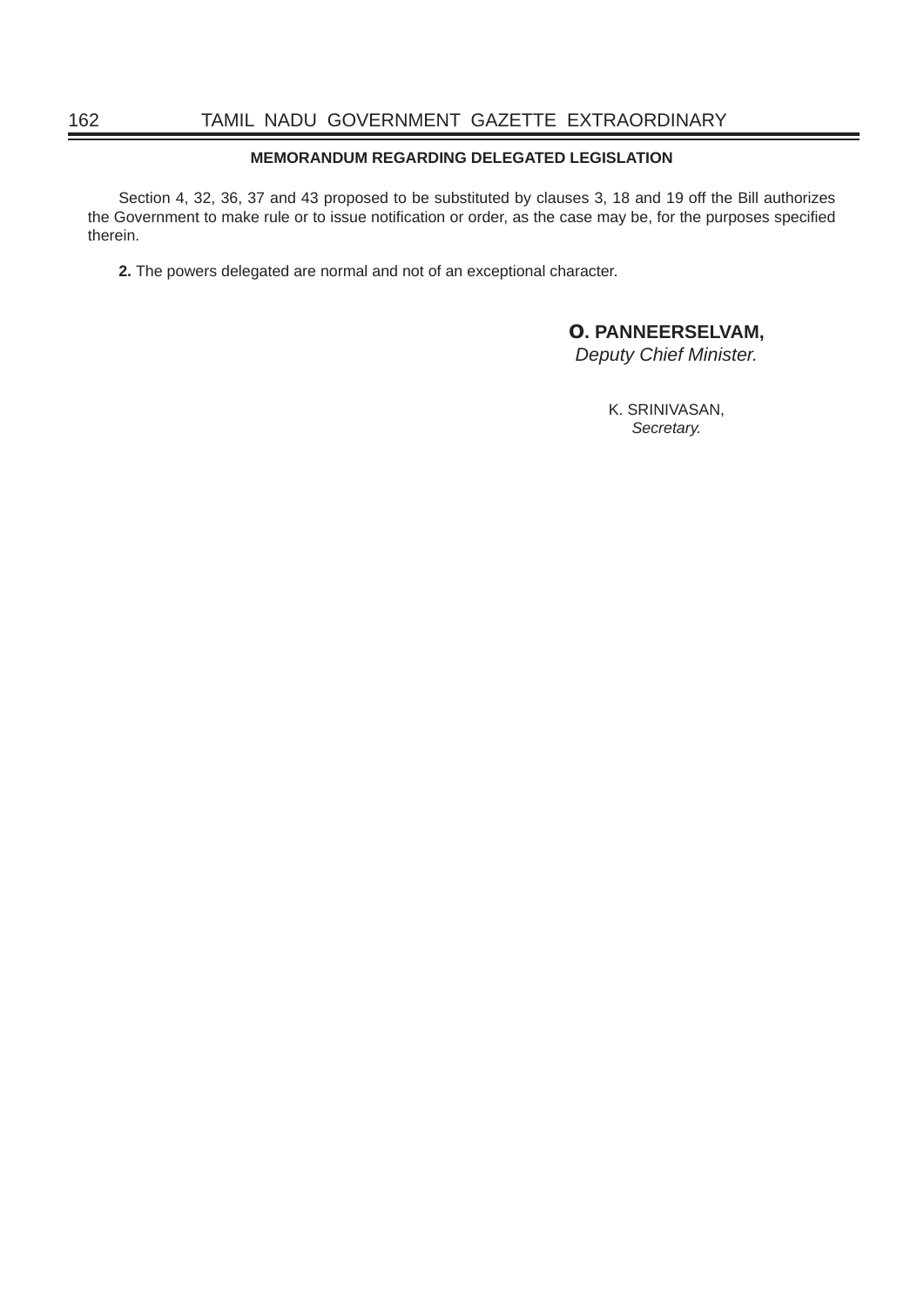Under Rule 130 of the Tamil Nadu Legislative Assembly Rules, the following Bill which was introduced in the Legislative Assembly of the State of Tamil Nadu on 5th July, 2018 is published together with Statement of Objects and Reasons for general information:—

#### **L.A. Bill No. 33 of 2018**

#### *A Bill to provide for the regulation of recognized private schools in the State of Tamil Nadu.*

BE it enacted by the Legislative Assembly of the State of Tamil Nadu in the Sixty-ninth Year of the Republic of India as follows:—

#### **CHAPTER – I.**

#### **PRELIMINARY.**

**1.** (1) This Act may be called the Tamil Nadu Private Schools Short title, extent, (Regulation) Act, 2018.

application and commencement.

(2) It extends to the whole of the State of Tamil Nadu.

(3) It applies to all private schools whether aided or unaided in the State of Tamil Nadu.

(4) It shall come into force on such date as the Government may, by notification, appoint.

**2.** In this Act, unless the context otherwise requires,—

(a) "academic year" means the period commencing on the first day of June to the 31st day of May of the succeeding year or such other period as may be specified by the respective Educational Boards;

(b) "affiliation" means formal enrolment of a school with the respective Board of Examination for the purpose of following approved courses of studies and for preparing students according to the approved courses for the examinations;

(c) "aided school" means a school receiving any aid as grant out of the State funds to meet its expenses;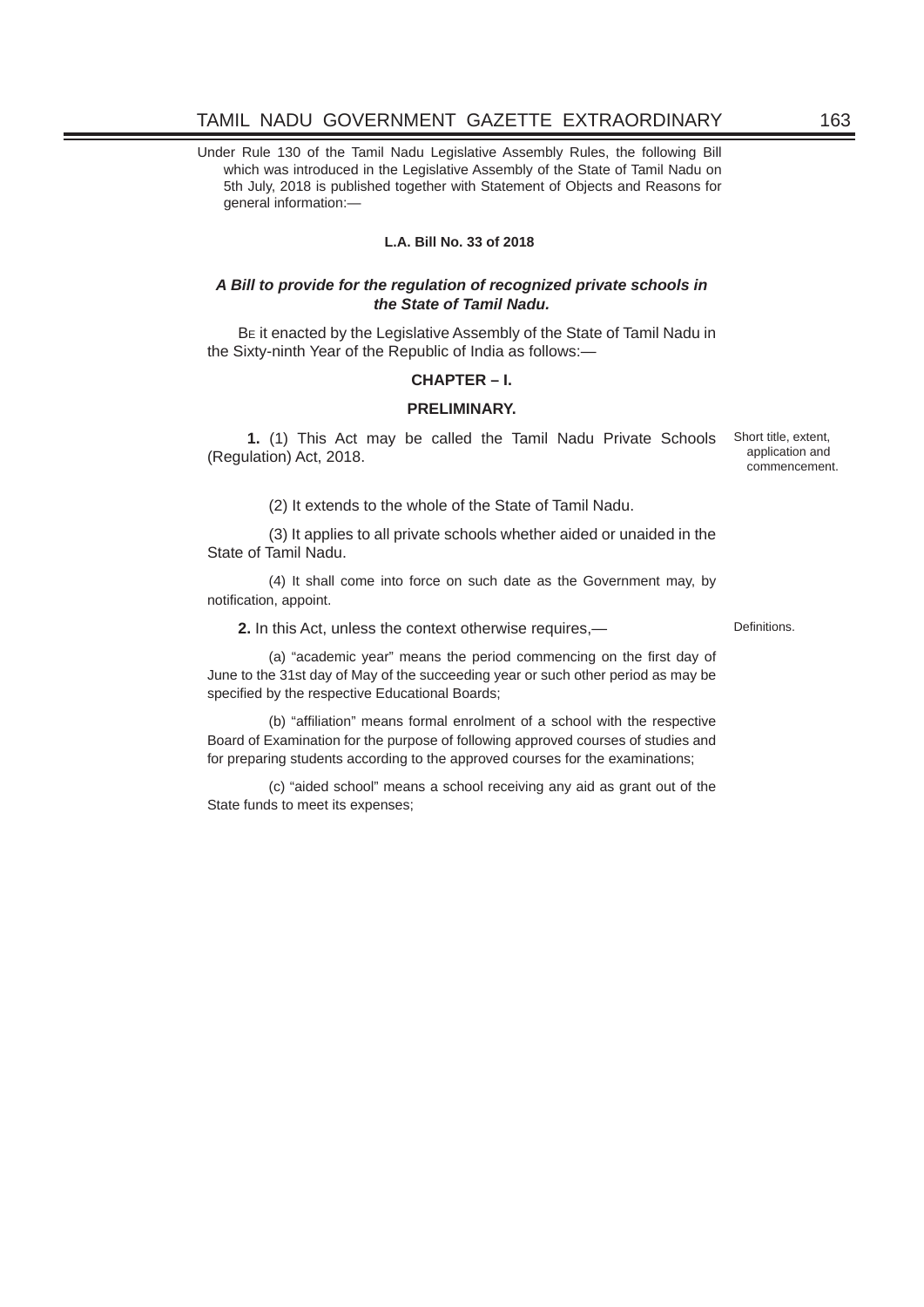(d) "appellate authority" means any authority, officer or person authorised by the Government to perform the functions of the appellate authority under this Act;

(e) "The Code of Conduct" means the code of conduct formulated by the Government;

(f) "competent authority" means any authority, officer or person authorized by the Government to perform the functions and discharge the duties of the competent authority under this Act for such area, for such purposes or in relation to such classes of private schools, as may be prescribed;

(g) "Director" means,—

(i) The Director of School Education in respect of all aided and partly aided High and Higher Secondary Schools including Anglo-Indian Schools;

(ii) The Director of Elementary Education in respect of all aided and partly aided Primary Schools and Middle Schools;

(iii) The Director of Private Schools in respect of all self financing private Schools, affiliated to the State Board of School Education, Central Board of Secondary Education, Indian Certificate of Secondary Education, International Baccalaureate and such other boards;

(iv) The Director of State Council for Educational Research and Training in respect of all Teacher Training Institutes imparting education or training, whether receiving grant from the Government or not;

(h) "educational agency" means a Company registered under section 8 of the Companies Act, 2013 or a Society registered under the Societies Registration Act, 1860 or the Tamil Nadu Societies Registration Act,1975 or a Trust created under the Indian Trust Act, 1882 which has established or proposes to establish a private school**;**

Central Act 18 of 2013. Central Act XXI of 1860. Tamil Nadu Act 27 of 1975. Central Act 2 of 1882.

(i) "Government" means the State Government;

(j) "grant" means any sum of money paid as aid out of the State funds to any private school;

(k) "minority school" means a private school of its choice established and administered by any such minority whether based on religion or language as has the right to do so under clause (1) of Article 30 of the Constitution and so declared by the State Government or by the National Commission for Minority Educational Institutions;

(I) "notification" means any notification issued by the Government under this Act and published in the *Tamil Nadu Government Gazette*;

(m) "private school" means a Play School, Nursery and Primary, Primary, Middle, High and Higher Secondary School or Teacher Training Institute imparting education and training, whether receiving grant from the Government or not, established and administered or maintained by an educational agency and recognized by the competent authority under this Act, but does not include a school or an institution,—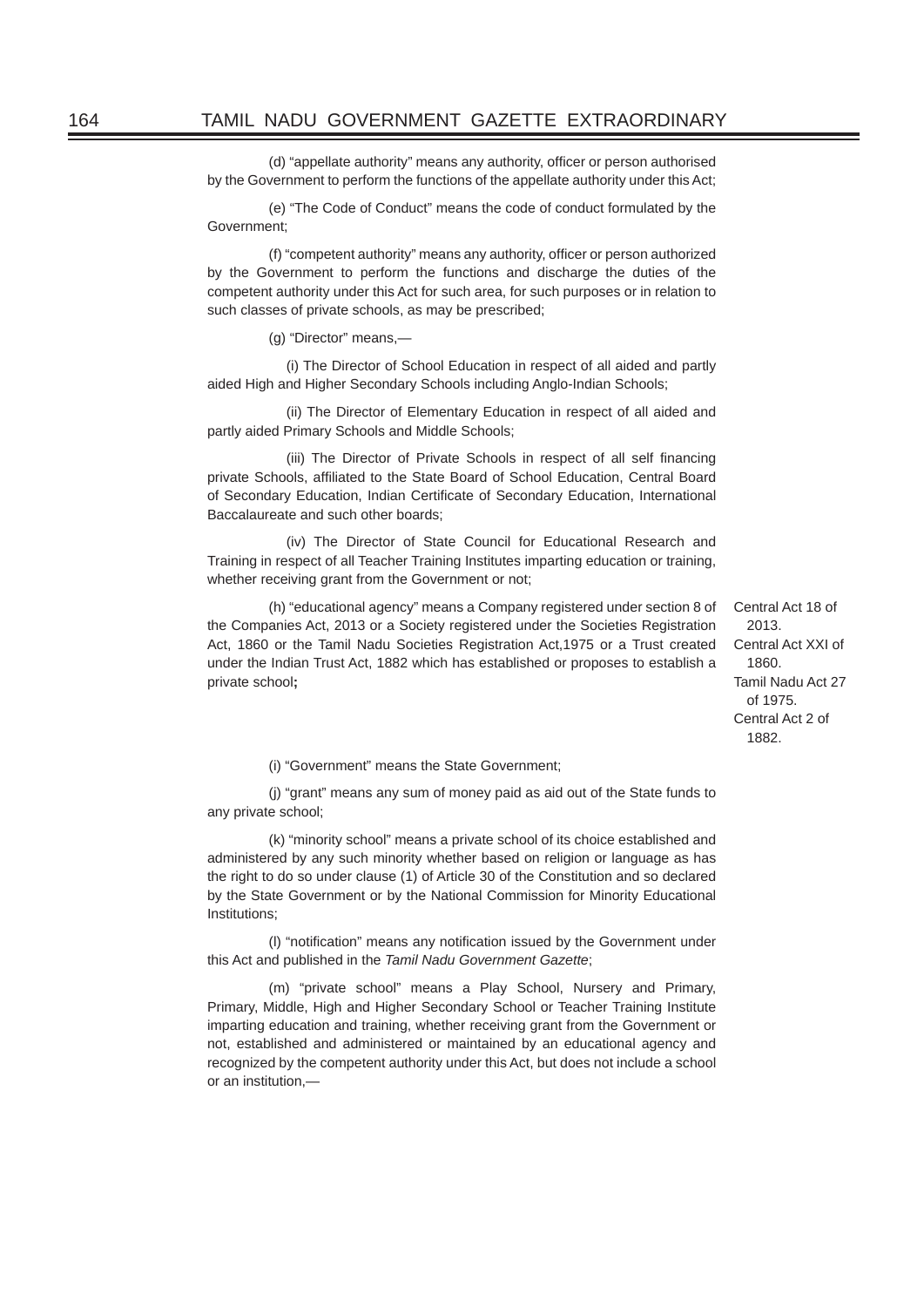(a) established and administered or maintained by the Central Government or the State Government or any local authority; or

(b) imparting religious instruction alone, but not any other instruction;

(n) "prescribed" means prescribed by Rules made under this Act;

(o) "recognised school" means a private school recognised by the competent authority under this Act;

(p) "recognition" means a formal certification granted by the competent authority to run a school that conforms to the standards and conditions laid down under this Act;

(q) "school committee" means the school committee constituted under section 14;

(r) "secretary" means the secretary referred to in section 14;

(s) "staff" means and includes both teaching and non-teaching employee of a private school.

#### **CHAPTER – II.**

#### **PERMISSION AND REGISTRATION TO ESTABLISH AND RECOGNITION TO ADMINISTER PRIVATE SCHOOLS.**

**3.** (1) No private school shall be established and administered otherwise than in accordance with the provisions of this Act and the rules made thereunder.

(2) The Government or any competent authority as may be prescribed in this behalf, shall have power to,—

(a) regulate the different stages of education and courses of instruction including curriculum, syllabus in private schools;

(b) permit an educational agency to establish and administer a school in accordance with the conditions as may be prescribed;

(c) grant recognition to any private school;

(d) withdraw the recognition of any private school or impose penalty or take criminal action against such private school if it contravenes any of the provisions of this Act and the rules made thereunder;

(e) specify from time to time the norms or guidelines for safety and security of the pupil;

(f) regulate the admissions, collection of fees and conduct of examinations;

 $(q)$  prescribe the minimum qualification of the staff;

(h) proscribe certain books or published materials or electronic materials that threaten the sovereignty, communal harmony and secular nature of the Nation and that are found inappropriate as per the moral and cultural standards of the Nation and have an undesired impact on the psyche of the pupil by any private school;

(i) take such other action as may be deemed necessary and expedient in the interest of the pupil and the school education.

Power to regulate school education.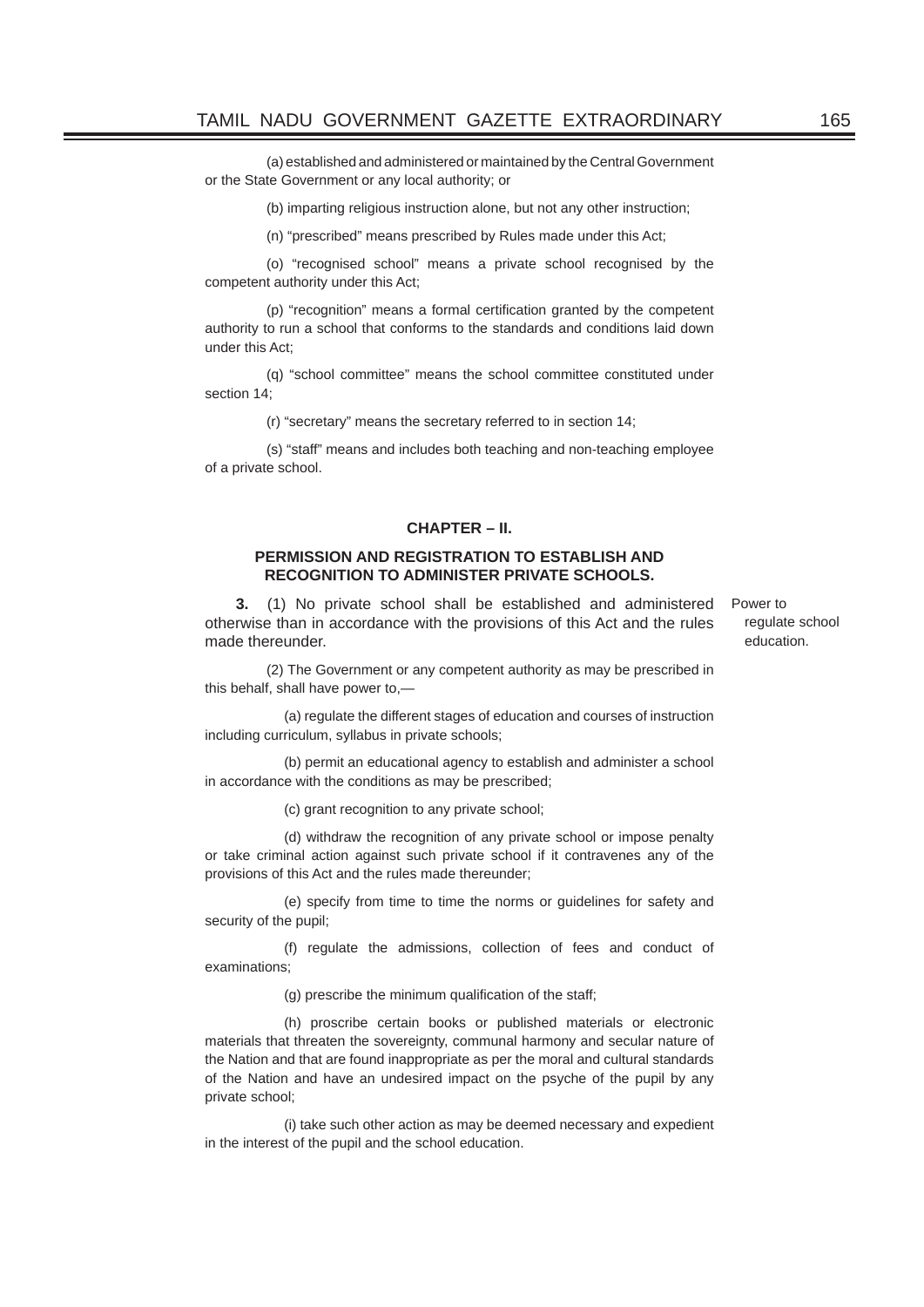**4.** No educational agency shall, without prior permission in writing of the competent authority and except in accordance with the terms and conditions specified in such permission, establish any private school.

Private school to obtain permission.

Application for permission.

Grant of Permission.

**5.** Every application to the competent authority seeking permission to establish a private school shall be in such form, accompanied by such fees and such documents as may be prescribed.

**6.** On receipt of an application under section 5, the competent authority shall,—

(a) after verifying the documents submitted along with the application, take a decision either to grant permission or refuse to grant permission and communicate its decision to the applicant adducing reasons therefor, within a period of three months from the date of receipt of the application:

 Provided that the permission to establish the private school shall not be refused unless the applicant has been given an opportunity of making representation; and

(b) where permission to establish a private school is refused, the applicant shall within thirty days from the date of receipt of such communication, appeal to the appellate authority in such manner as may be prescribed and the decision of the appellate authority thereon shall be final.

**7.** (1) Every educational agency shall, within a period of three years from the date of receipt of order of permission under section 6, apply to the competent authority for issue of certificate of recognition in such form accompanied by such fees and such documents as may be prescribed.

(2) Where no application for certificate of recognition is received within the period specified in sub-section  $(1)$ , the permission granted under section 6, shall be deemed to have been lapsed on and from the date of expiry of the period specified in sub-section (1).

Grant of certificate of recognition. **8.** (1) On receipt of an application for grant of certificate of recognition, the competent authority may, inspect or cause to be inspected the site to ensure that,—

> (a) proper arrangements have been made for the maintenance of academic standards in the school; and

> (b) the provisions of this Act and the rules made thereunder have been complied with, and issue the certificate recognising the private school for the purposes of this Act, for such period, as may be prescribed.

> (2) The competent authority shall, before passing orders on an application for recognition under sub-section (1), also take into consideration the following factors, namely:—

> > (a) the adequacy of the schools already existing in the locality;

(b) the need for the private school in the locality;

(c) the proposed number of pupil;

(d) the extent of the playground available to the pupil and the adequacy of the playground with reference to the strength of the pupil in the school;

Application for certificate of recognition.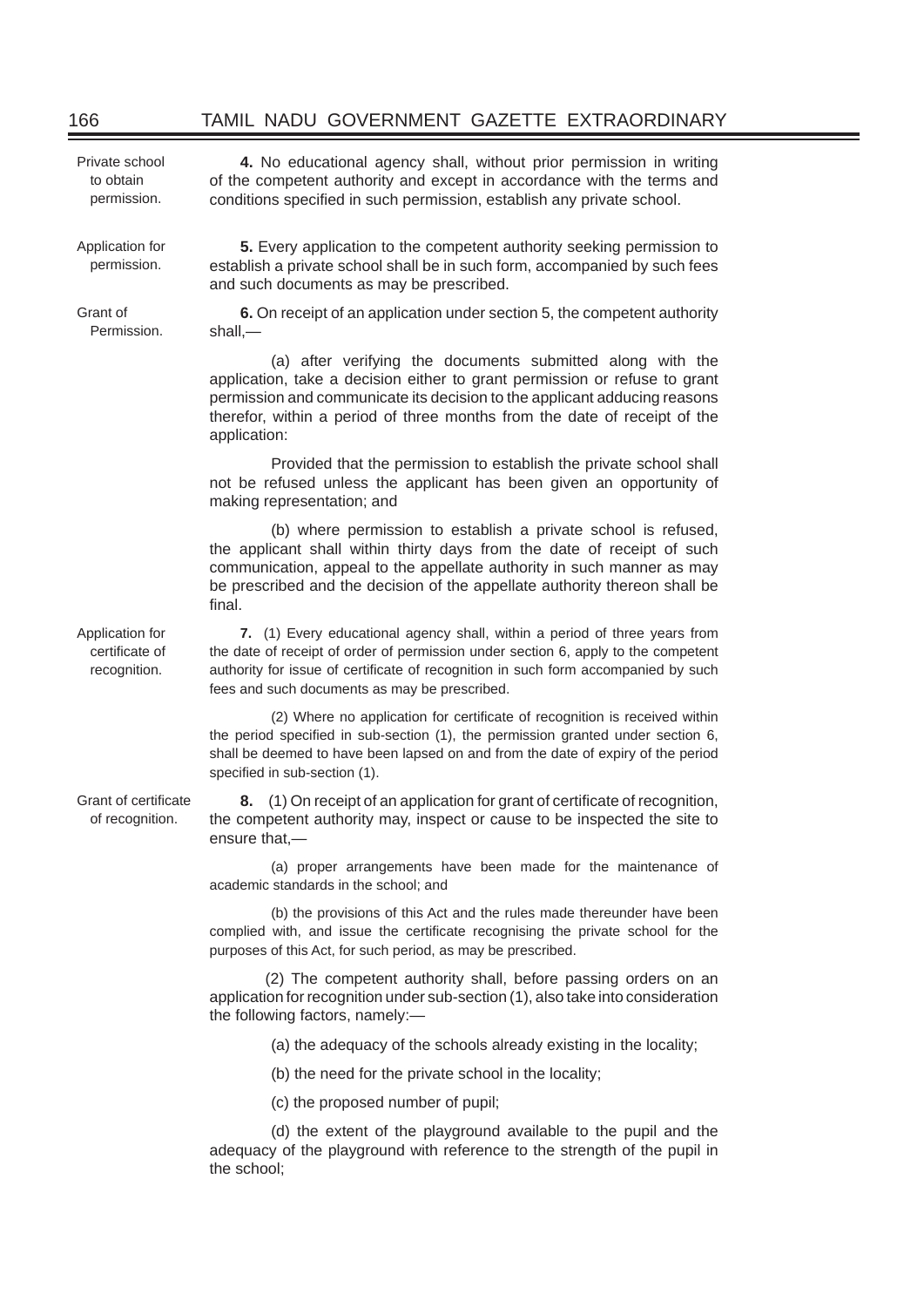(e) the amenities available to the pupil and the teachers;

(f) the equipment, laboratory, library and other facilities for instruction; and

(g) such other factors as may be prescribed.

 $(3)$  The certificate of recognition under sub-section  $(1)$  shall be issued in such form and within such period as may be prescribed.

(4) If the competent authority is of the opinion that the application for grant of certificate of recognition does not satisfy any of the provisions of sub-sections (1) and (2), the competent authority shall refuse to grant recognition and communicate its decision with reasons therefor to the applicant within a period of three months from the date of receipt of the application:

 Provided that the grant of recognition shall not be refused unless the applicant has been given an opportunity of making representation.

(5) Where recognition is refused by the competent authority, the applicant shall within thirty days from the date of receipt of the order of refusal to grant recognition, appeal to the appellate authority in such manner as may be prescribed and the decision of the appellate authority thereon shall be final

(6) The application for renewal of certificate of recognition issued under sub-section (3), shall be submitted within a period of three months before the date of expiry of the period of recognition in such form accompanied by such fees and such documents as may be prescribed. The provisions in this section for grant of recognition shall *mutatis-mutandis* apply to such renewal of certificate of recognition.

(7) No child shall be admitted in any school which has not been granted with the certificate of recognition or renewal of certificate of recognition, as the case may be.

**9.** No educational agency, shall without getting certificate of recognition of the competent authority under section 8, apply for affiliation to the State Board of School Education or any other Board. Affiliation.

**10.** The competent authority may, at any time, for reasons to be recorded in writing, by an order withdraw permanently the recognition of any private school, which does not comply with any of the provisions of this Act, or the rules or the directions issued thereunder in so far as such provisions of this Act, the rules or directions are applicable to such private school:

 Provided that no order of withdrawal of recognition under this section, shall be passed by the competent authority unless the educational agency has been given an opportunity of making representation:

 Provided further that the order of withdrawal of recognition under this section, if made during the course of an academic year, such order shall take effect only at the end of the academic year:

 Provided also that no order of withdrawal of recognition under this section, shall be made without making necessary arrangements for the continuance of the instruction of the pupil of that private school in any other recognised school.

Withdrawal of recognition by the Competent Authority.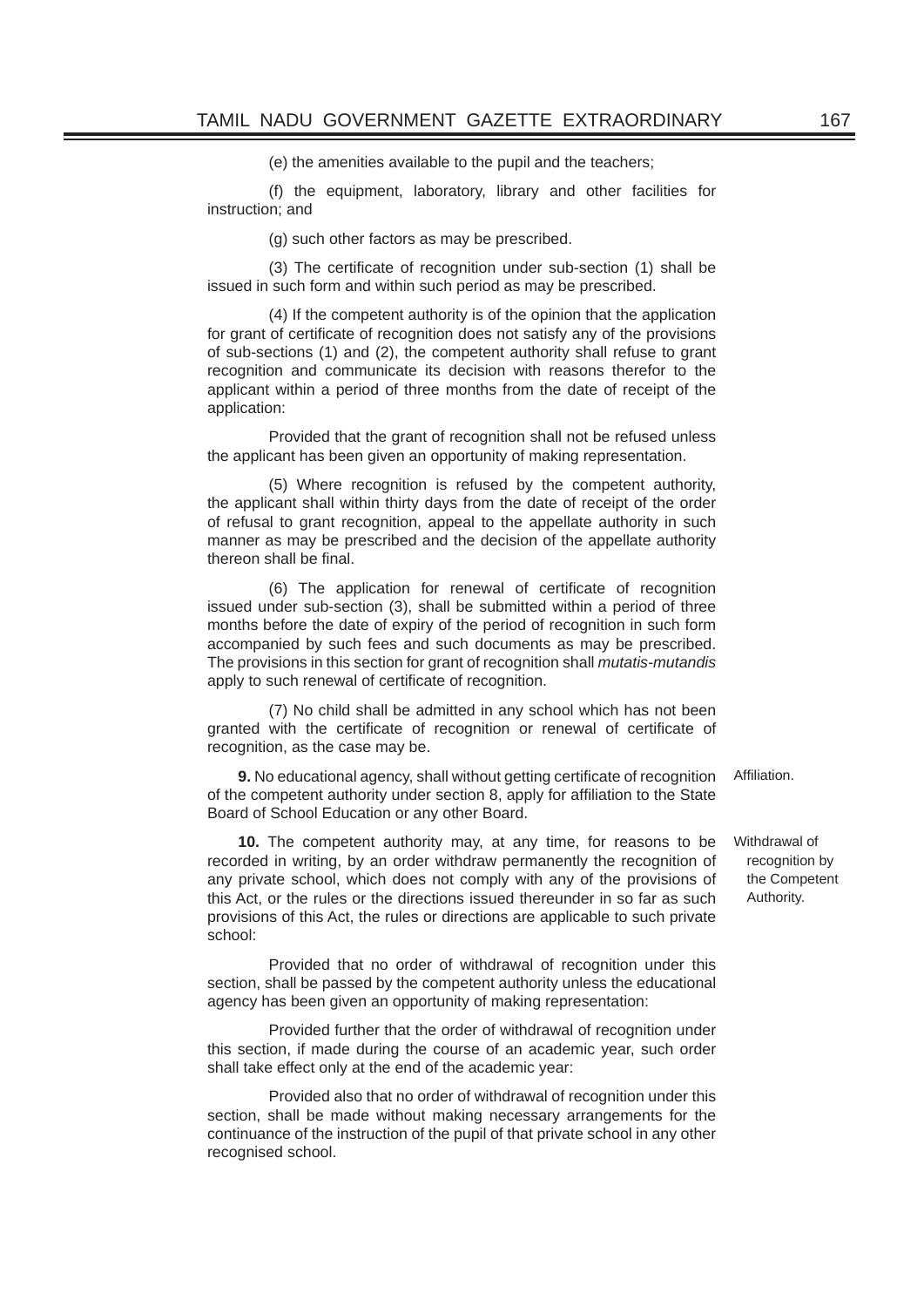Effect of withdrawal of recognition.

**11.** Consequent on withdrawal of recognition, the educational agency of such school shall,—

(a) cease to run the school;

within fifteen days therefrom;

for necessary approval;

(b) in so far as aided school is concerned, hand over all the movable and immovable properties such as land, buildings and any other material which were provided or funded by the Government; and

(c) hand over all the records and documents of the school within a period of one month from the date of withdrawal of the recognition to the officer authorized by the competent authority in this behalf.

#### **CHAPTER – III.**

#### **EDUCATIONAL AGENCY AND SCHOOL COMMITTEE.**

Educational

agency.

**12.** Where an educational agency of a private school, established and maintained on or before the date of commencement of this Act, is an individual or body of persons or any other entity, such individual or body of persons or such entity shall, within a period of six months from the date of commencement of this Act, form a Society registered under the Tamil Nadu Societies Registration Act, 1975 or a Company registered under section 8 of the Companies Act, 2013 or a Trust under the Indian Trust Act, 1882, to look after the affairs of the educational agency and thereafter such Society or Company or Trust alone shall be treated as educational agency for the purposes of this Act.

**13.** (1) (a) Whenever there is any change in the constitution of an educational agency or amendment to the bye laws or memorandum of association of the educational agency shall submit all relevant documents relating to all such changes or amendments to the competent authority

Tamil Nadu Act 27 of 1975. Central Act 18 of 2013. Central Act 2 of 1882.

Change in the constitution of **Educational** Agency or transfer of **Educational** Agency.

(b) Whenever an educational agency of any private school proposes to transfer the management of the school to another educational agency having similar objectives, such educational agency should apply to the competent authority

(c) An application under clause (b) shall be in such form accompanied by such documents as may be prescribed.

 (2) On receipt of an application under clause (b) of sub-section (1), the competent authority shall, after making such inquiry, as it deems fit, and if it is satisfied that the educational agency of the transferee school will maintain and manage the private school so transferred in accordance with the provisions of this Act, or the rules or the directions issued thereunder, approve the transfer, subject to such conditions as it may impose and communicate its decision to the applicant within a period of one month from the date of receipt of such application.

**14.** (1) Every educational agency of a private school shall constitute a school committee as may be prescribed:

Constitution of School Committee.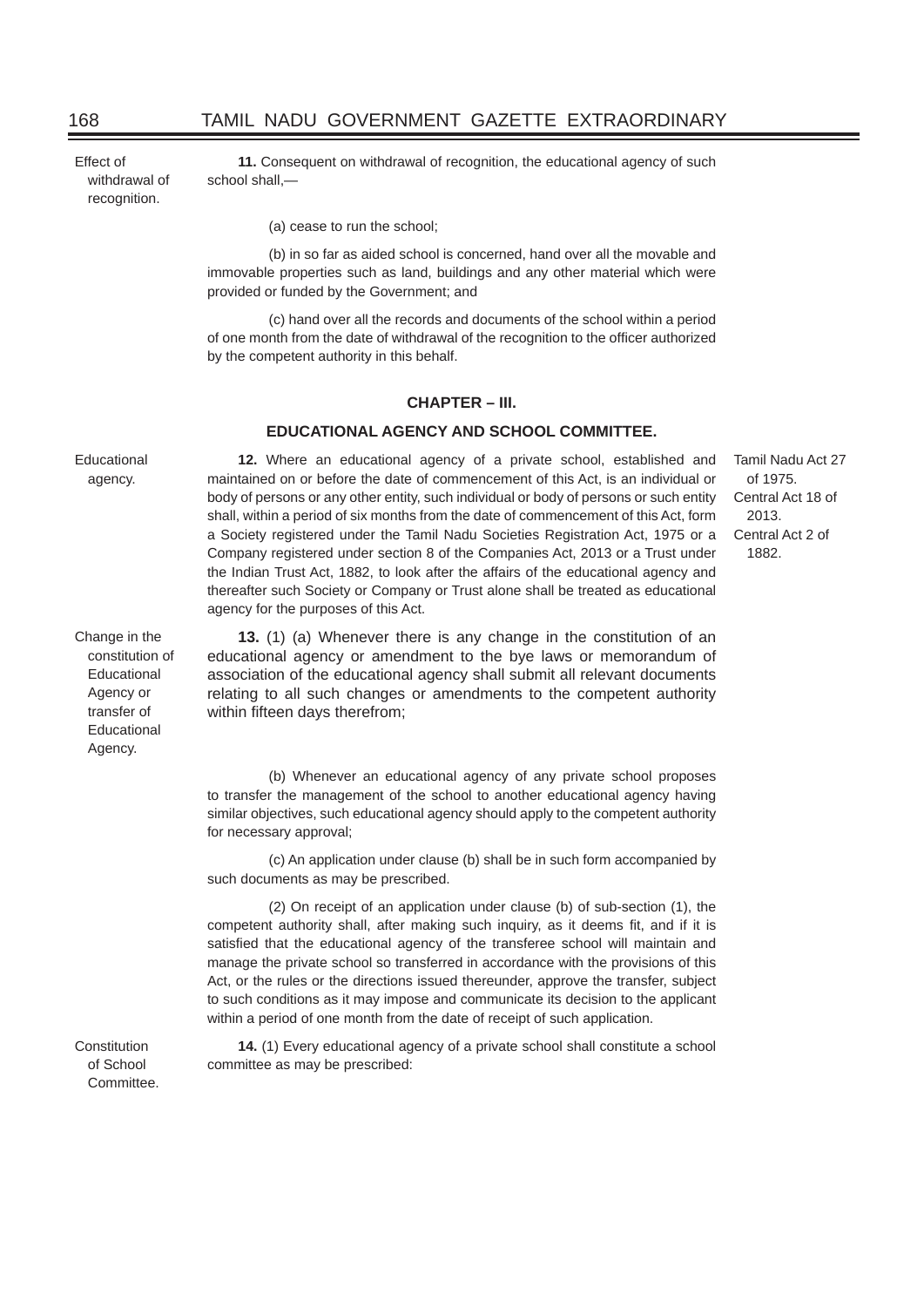Provided that where an educational agency has established and is administering or maintaining more than one private school, such educational agency may, with the prior permission of the competent authority, have a common school committee.

(2) The School Committee shall meet at such times and places and shall observe such rules of procedure as may be prescribed in regard to transaction of business at its meetings:

 Provided that the school committee shall meet at least once in every three months.

(3) The school committee shall, subject to the provisions of this Act and the rules made thereunder, perform the following functions, namely:-

(a) carry on the general administration of the private school;

(b) appoint staff of the private school, fix their pay and allowances and define their duties and the conditions of their service; and

(c) take disciplinary action against the staff of the private school.

(4) Every school committee shall have a secretary who shall be appointed by the educational agency and shall exercise such powers and perform such functions as may be prescribed.

**15.** (1) For the purposes of this Act, any decision or action taken by the school committee in respect of any matter over which the school committee has jurisdiction shall be deemed to be the decision or action taken by the educational agency.

(2) Where the competent authority is satisfied that the secretary or any member of the school committee of a private school is responsible for any lapse or irregularities in managing the affairs of the school, the educational agency shall take such action against the person concerned as it may deem fit.

(3) The competent authority may, for reasons to be recorded in writing, by an order declare the secretary or any member of the school committee as unfit to hold the office and direct the educational agency to remove the secretary or such member of the school committee, as the case may be:

Provided that no order under this sub-section shall be made, unless the person holding the office of the secretary or any member of the school committee, as the case may be, is given an opportunity of making representation.

(4) On receipt of a direction from the competent authority under subsection (3), the educational agency shall, notwithstanding anything contrary to the rules or the code of conduct, remove forthwith the person concerned from the office of the secretary or the member of the school committee and appoint any other eligible person in his place.

(5) Not withstanding anything contained in sub-section (4), and without prejudice to the provisions contained in section 31, if the educational agency willfully disobeys or willfully fails to comply with any direction issued under sub-section (3), the competent authority may, by order in writing, remove forthwith such person from the office of the secretary or the member of the school committee of that private school.

Responsibility of the Educational Agency.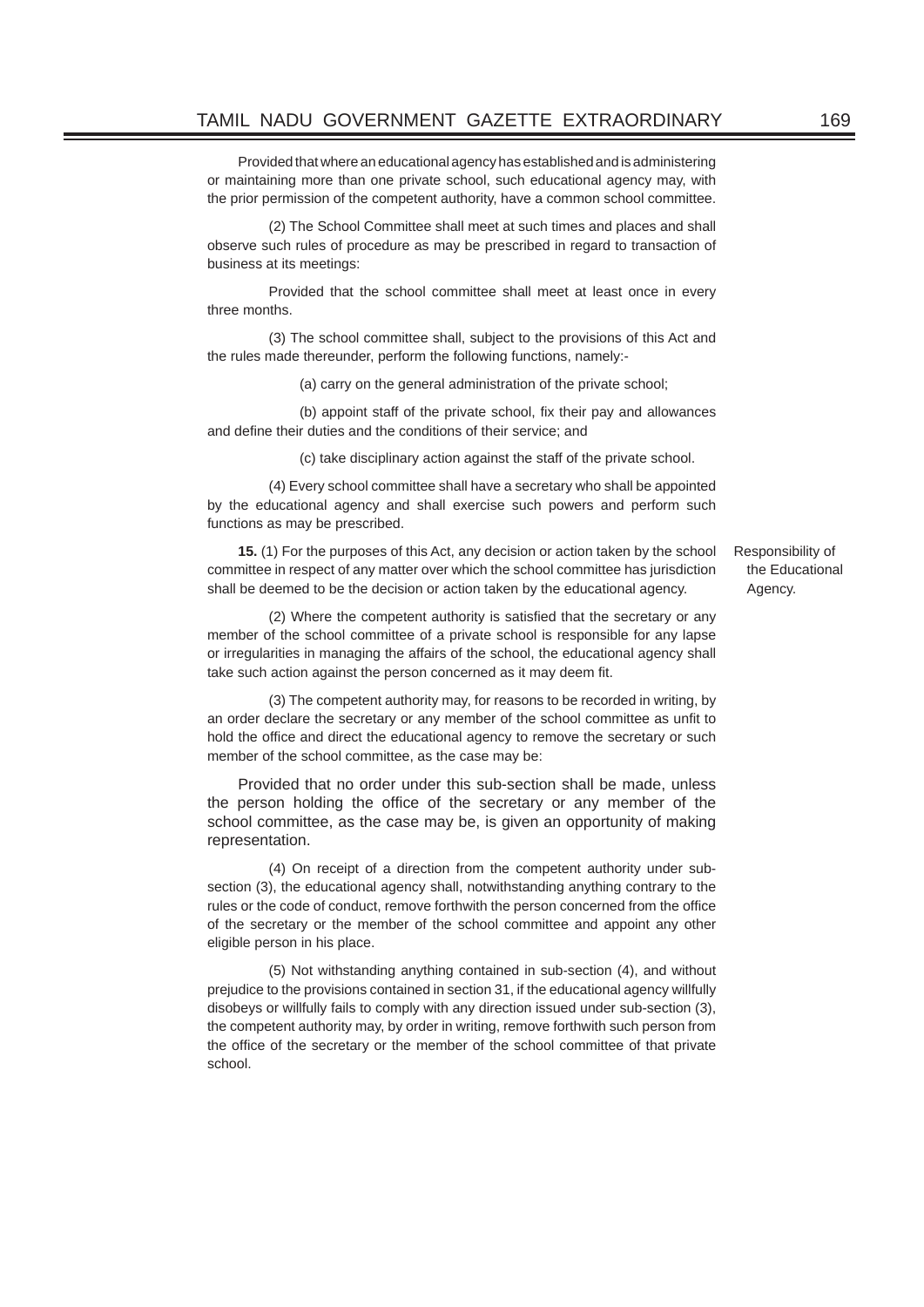#### **CHAPTER – IV.**

#### **SPECIAL PROVISIONS FOR MINORITY PRIVATE SCHOOLS.**

**16.** (1) Any educational agency belonging to religious or linguistic minority shall

private school. school shall apply to the Government in such form along with such documents as may be prescribed. (3) On receipt of the application under sub-section (2), the Government after verifying the documents submitted by the applicant and after affording the applicant an opportunity of being heard, if need be, shall decide whether or not to grant or continue minority status to the private school within such time as may be prescribed. Status of a minority school **17.** The minority status of a private school shall be retained only where the management of such private school has been transferred to another educational agency of the same minority with the prior approval of the Government.

> **18.** Where the management of any minority school is suspended under subsection (1) of section 31, the competent authority shall appoint a person belonging to that minority as the Special Officer which has been administering the said minority school, immediately preceding such suspension.

> **19.** The Government shall have the power to exempt minority schools from such provisions of this Act or the rules or orders issued thereunder which may impinge upon the minority character of such minority schools.

#### **CHAPTER – V.**

#### **CONTROL OF PRIVATE SCHOOLS.**

Safety and security of the pupil. **20.** (1) Every educational agency shall take all possible measures to ensure the safety and security of the pupil including protection from mental harassment or physical injury or sexual abuse.

> (2) Every educational agency shall ensure that the conditions as prescribed or any specific direction as may be issued by the Government or any competent authority as authorised by the Government, pertaining to safety and security of the pupil are strictly complied with.

Ensuring quality education.

**21.** (1) Every private school shall strictly adhere to the curriculum, syllabus, learning outcomes and the guidelines prescribed for various stages of education in conformity with the respective board of affiliation.

(2) Every private school shall ensure that there is a judicious mix of curricular, co-curricular and extracurricular activities.

(3) Every private school shall follow the pattern of evaluation as prescribed by the Board concerned for various stages of education.

Conduct of Examinations and Valuation of answer sheets.

**22.** (1) Every private school shall place its building, furniture and other infrastructure at the disposal of the board authorities for the conduct of any board examinations and valuation of answer sheets, free of charge on specific requisition by the authorities concerned.

on transfer to other educational agency.

Right to establish a minority

Appointment of Special Officer to a minority school.

Exemption of minority schools.

have the right to establish and administer a private school of its choice primarily for the benefit of such minorities. (2) Every such educational agency claiming minority status for a private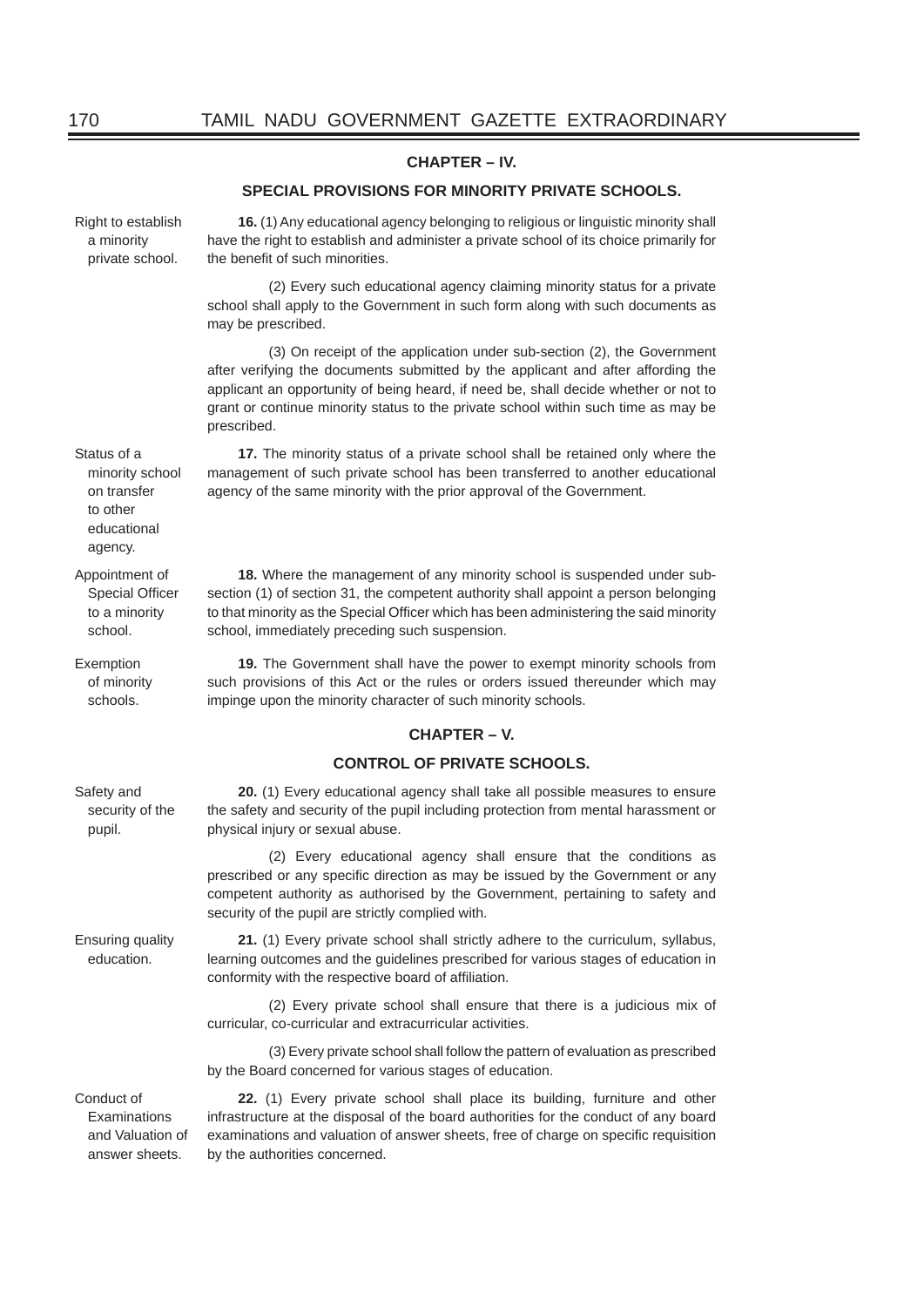(2) Every private school shall depute its teachers on duty for the conduct of any board examinations and valuation of answer sheets on specific requisition by the authorities concerned.

(3) No private school shall prevent any pupil on its roll from appearing for any board examinations on account of poor academic performance.

(4) Every private school shall abide by the conditions as may be prescribed to prevent unhealthy competition among the private schools.

**23.** Every private school shall, atleast thirty days prior to the commencement of admission in each academic year, publish on its notice board, website, if any, or in any other form, general information concerning the school as may be prescribed.

**24.** Every private school shall constitute a Parent-Teacher Association in such manner and to perform such functions as may be prescribed, to encourage participation of the parents in improving the quality of education and learning environment. Parent – Teacher

**25.** (1) Every private school shall furnish any information sought for by any person or authority as authorised by the Government, particularly during the conduct of census or election or any survey including the National Achievement Survey or the State Level Learning Survey.

(2) Every private school shall also deploy its staff for carrying out the work of census or election or any survey, if required.

**26.** No private school shall collect any other charge or receive any other payment by whatever name called, except the fee fixed by the Fee Determination Committee constituted under the Tamil Nadu Schools (Regulation of Collection of Fee) Act, 2009. Fees Tamil Nadu Act 22 of 2009..

**27.** All the money collected, grants received and other property held by or on behalf of a private school shall be utilized for the purposes for which they are intended and shall be accounted for by the educational agency in such manner, as may be prescribed. Utilisation of funds and property of private school.

**28.** (1) The competent authority shall have the right to cause an inspection of any private school by such person authorised in this behalf. Inspection and

(2) The competent authority may also cause an inquiry to be conducted in respect of any matter, connected with the affairs of the private school, wherever such inquiry is considered necessary.

(3) The competent authority shall communicate to the school committee, the views of the authority with reference to the results of such inspection or inquiry and the action to be taken thereon.

(4) The school committee shall report to the competent authority, the action taken if any, or proposed to be taken on the findings of such inspection or inquiry, within a period of two months.

Disclosures to be made by private schools at the time of admission.

Association.

Furnishing of information to authorised person or authority and deployment of

staff.

Inquiry.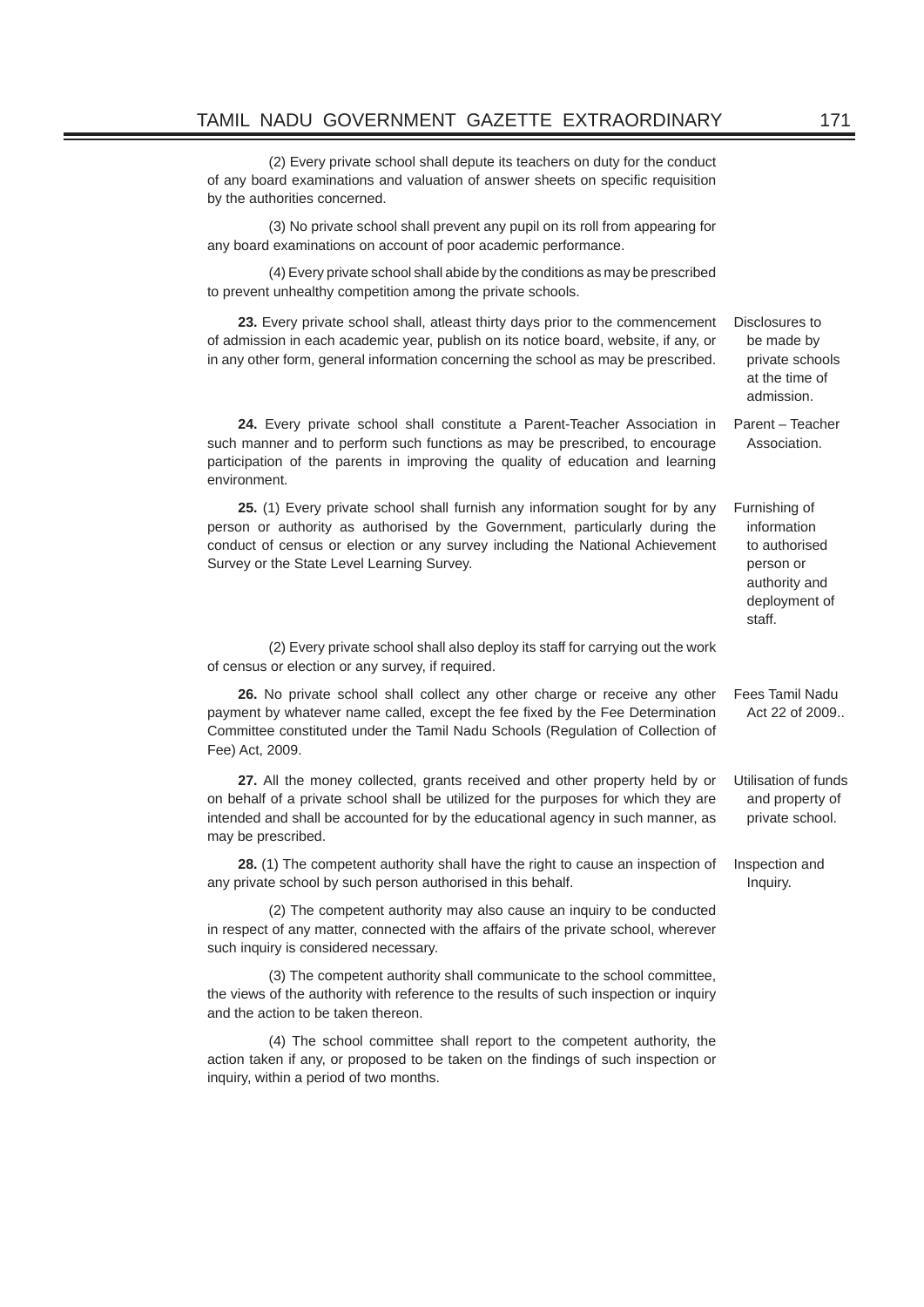(5) Where the school committee fails to take action within the period specified under sub-section  $(4)$ , to the satisfaction of the competent authority, the competent authority may, after considering the explanation furnished or the representation made, issue such directions as that authority may deem fit and the school shall comply forthwith such directions.

Closure of private school or class or course.

**29.** (1) No private school or class or course or medium of instruction started in the private school shall be closed without obtaining the prior approval of the competent authority and without making such arrangements as may be prescribed for the continuance of the instruction of the pupil of that private school or class or course or medium of instruction, as the case may be.

(2) No prior approval under sub-section (1), shall be granted by the competent authority unless the educational agency in writing has given a prior notice to the competent authority in an academic year within such period, in such form and in such manner as may be prescribed.

(3) On receipt of the notice under sub-section (2), and after considering the same,—

(a) the competent authority may either grant prior approval for the closure of the private school or class or course or medium of instruction, as the case may be, subject to such conditions as it may impose; or

(b) if the competent authority notices that,—

(i) the notice given under sub-section (2) is defective; or

(ii) no arrangement has been made as required under sub-section (1), for the continuance of the instruction of the pupil of that private school or class or course or medium of instruction, as the case may be, for the period of study for which the pupil have been admitted; or

(iii) the reasons given for the closure of the private school or class or course or medium of instruction, as the case may be, are directly attributable to the mismanagement or maladministration on the part of the educational agency; or

(iv) the reason adduced for the closure of the private school or class or course or medium of instruction, as the case may be, is lack of finance even though factually the educational agency has adequate financial resources; or

(v) the reasons given for the closure of the private school or class or course or medium of instruction, as the case may be, are not bonafide; or

(vi) the closure of the private school or class or course or medium of instruction, as the case may be, shall adversely affect the educational opportunity available to the pupil of the local area in which that private school is situated,

it may by an order in writing, refuse to grant prior approval for the closure of the private school or class or course or medium of instruction, as the case may be, adducing reasons therefor:

 Provided that the competent authority shall not refuse to grant prior approval unless the educational agency has been given an opportunity of making representation in this behalf.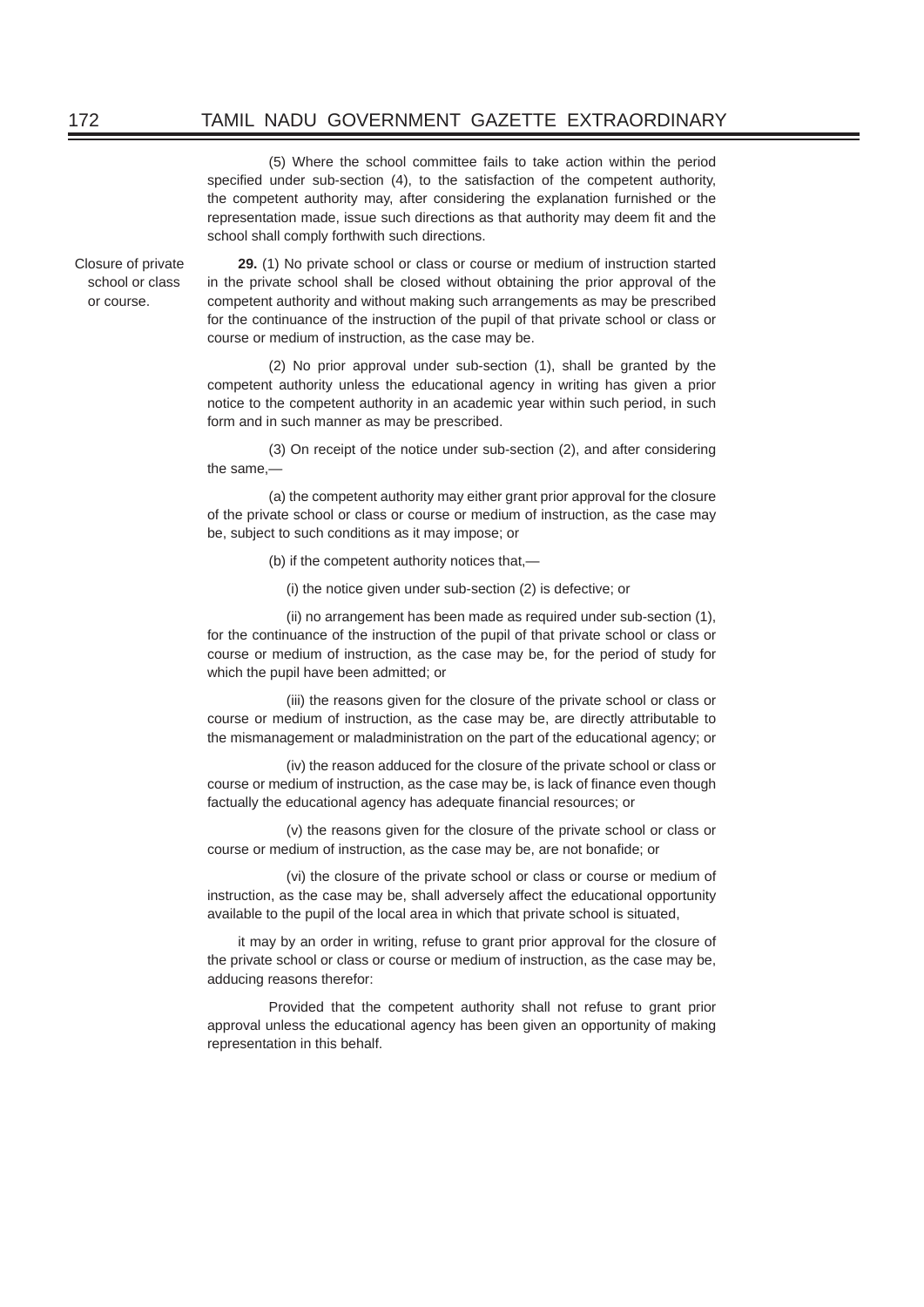(4) (a) The competent authority shall communicate its decision on the notice given under sub-section (2) as expeditiously as possible and in any case not later than three months from the date of receipt of the notice;

(b) Where the competent authority refuses to grant prior approval for the closure of the private school or class or course or medium of instruction, as the case may be, the educational agency shall continue to run the private school or class or course or medium of instruction, as the case may be;

(c) Where the competent authority grants approval for the closure of the private school or class or course or medium of instruction, as the case may be, during the course of an academic year, such closure shall take effect only after the expiry of the said academic year. The recognition of such private school shall be deemed to have been lapsed with effect from the date of approval for the closure of the private school.

30. (1) No educational agency shall, except with the prior permission in writing of the competent authority, transfer the property of a private school by way of sale, exchange, mortgage, charge, pledge, lease, gift or in any other manner whatsoever.

Restriction on alienation of property of private school.

(2) The competent authority may, on receipt of an application for such transfer, if it is satisfied that such transfer is for the furtherance of the object of the private school and that the proceeds resulting from such transfer are to be wholly utilized in furtherance of the said object, grant prior permission:

 Provided that no permission applied for under sub-section (1) shall be refused by the competent authority unless the applicant has been given an opportunity of making representation;

 (3) (a) The competent authority shall pass an order, either granting permission or refusing to grant permission, within a period of sixty days from the date of receipt of the application;

 (b) The competent authority when granting such permission, may impose such conditions as it may deem fit.

 (4) Any transaction made in contravention of sub-section (1) shall be null and void.

#### **CHAPTER – VI.**

#### **APPOINTMENT OF SPECIAL OFFICERS IN CERTAIN CIRCUMSTANCES.**

**31.** (1) Where the competent authority is of the opinion that the school committee of any private school,—

Appointment of Special Officer in certain circumstances.

(a) is responsible for the maladministration, misappropriation of funds and properties or lapses or irregularities, in such private school; or

(b) has wilfully failed to prevent unlawful activities in such private school or has been engaged in such activities affecting the security, sovereignty or integrity of the State or has given protection or aid to any group or organisation banned by the Government; or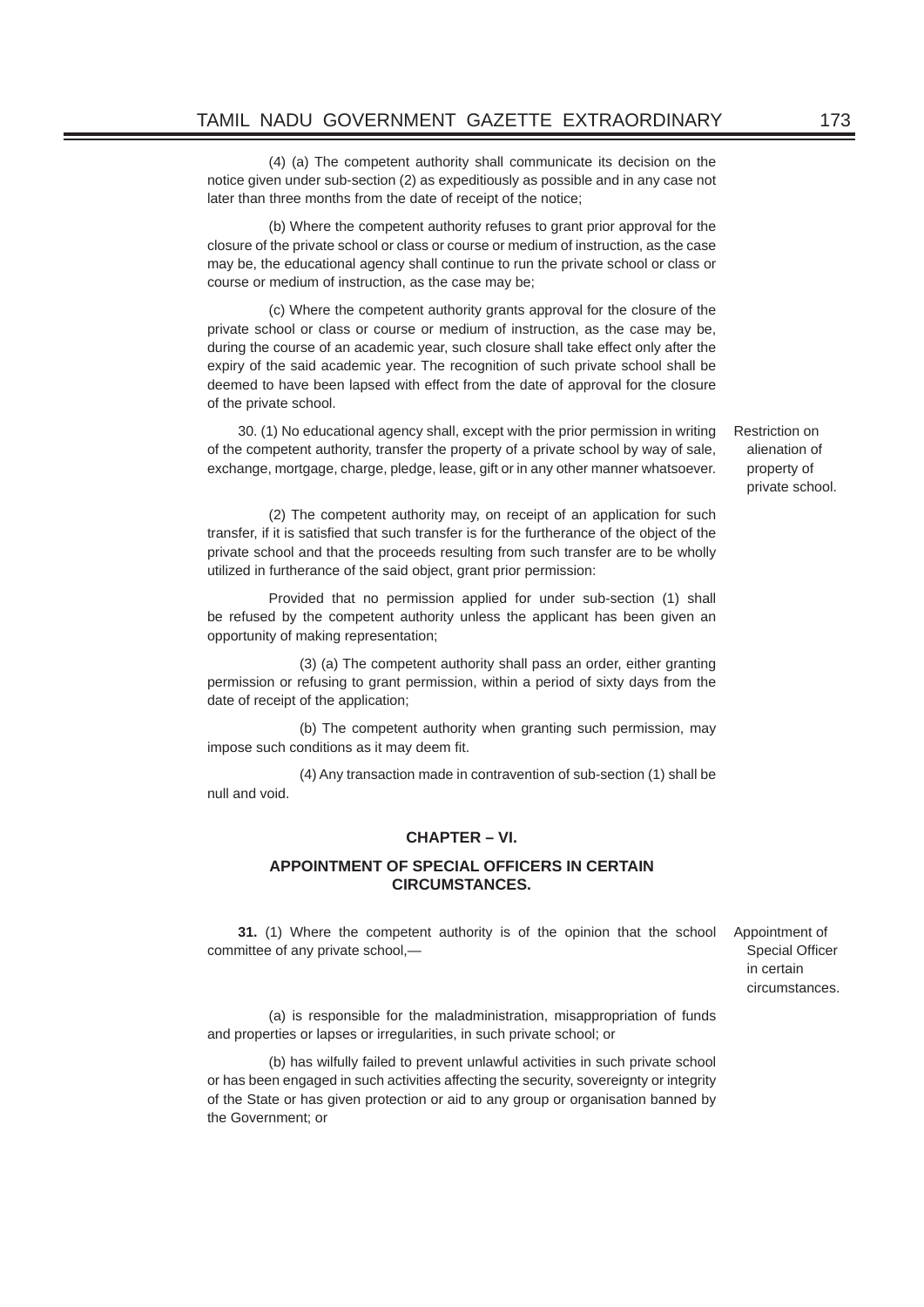(c) has wilfully failed to discharge any of the duties imposed on or to perform any of the functions entrusted to such school committee by or under this Act, or any rule or order made there under, the competent authority shall, after giving such school committee an opportunity of making representation, for reasons to be recorded in writing, by an order suspend the school committee and appoint a person as special officer till the reconstitution of the school committee, in the interest of the pupil. The competent authority may also suspend the financial powers of the office bearers as an immediate measure, if it is deemed necessary.

(2) Where the appointment of a special officer is pending consideration of the Government, the competent authority may resort to direct payment.

(3) Where a special officer is appointed under sub-section  $(1)$ ,—

 (a) the school committee shall cease to discharge the duties imposed on and to perform the functions entrusted to it; and

(b) the special officer shall take all such steps as may be necessary to efficiently manage and run the school in accordance with any law applicable to the private school in so far as such law is not inconsistent with this Act.

*Explanation*.— For the purposes of this section, the expression "law" includes any bye-law, rules, regulations, or instrument having the force of law.

#### **CHAPTER – VII.**

#### **APPOINTMENT OF STAFF AND THEIR CONDITIONS OF SERVICE.**

Appointment of staff of schools and their conditions of service.

**32.** (1) Subject to the provisions of this Act and the rules made thereunder, the school committee of a private school may appoint such staff as may be considered necessary for the efficient functioning of the school.

(2) The qualifications and the strength of the staff of the private school shall be such as may be prescribed:

Provided that the qualifications prescribed under this sub-section shall not apply to any person who, on or before the date of commencement of this Act has been employed in any private school whose appointment has been made in accordance with the qualifications in voque at the time of such appointment.

(3) The salary and allowances shall be truly reflected in the expenditure statement towards salary and other allowances of the staff submitted by such school to the Fee Determination Committee constituted under the Tamil Nadu Schools (Regulation of Collection of Fee) Act, 2009.

(4) The pay and allowances of the staff of every private school shall be paid on or before such date of every month and in such manner as may be prescribed.

(5) Every private school shall enter into an agreement with its staff with regard to the terms and conditions of service as may be prescribed:

Tamil Nadu Act 22 of 2009.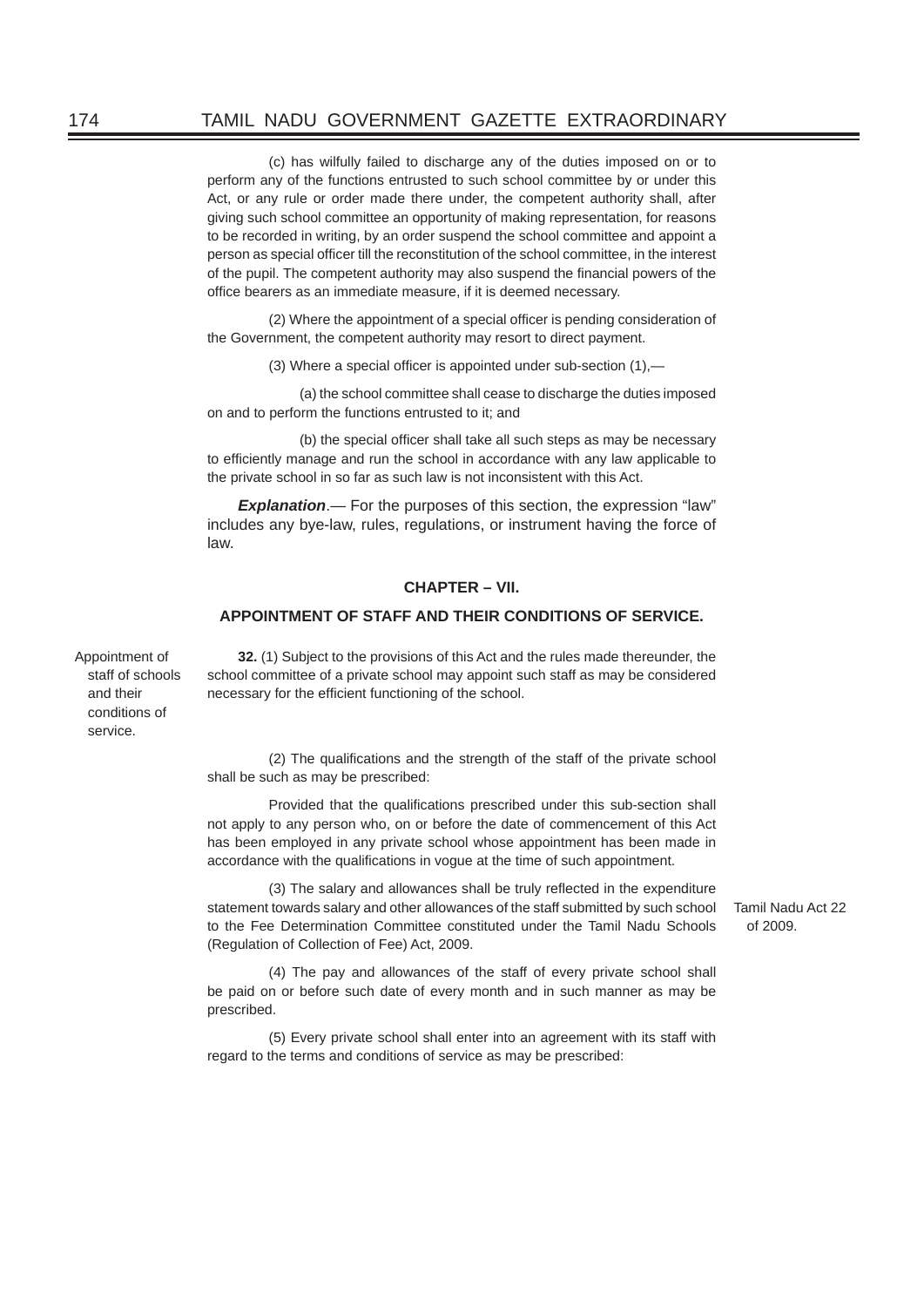Provided that, where no agreement of service has been entered into with the staff already in service on the date of commencement of this Act, such agreement of service shall be executed within a period of six months from the date of commencement of this Act.

**33.** No person who does not possess the minimum qualifications as prescribed under sub-section (2) of section 32 shall be appointed in any private school.

**34.** Every staff of a private school shall be governed by such Code of Conduct as may be formulated by the Government.

**35.** (1) The Government may prescribe the mode of appointment, cadre strength and conditions of service including promotion, pay, allowances, leave, pension, gratuity, provident fund, insurance and disciplinary matters of the staff of any school which is receiving aid from the Government.

(2) No process of recruitment of teaching and non teaching staff of any aided school shall be initiated without the prior permission of the competent authority.

#### **CHAPTER – VIII.**

#### **PAYMENT OF GRANT TO AIDED SCHOOLS.**

**36.** (1) The Government may, subject to such conditions as may be prescribed, continue to pay grant to the private school which has been already receiving grant from the Government, before the date of commencement of the academic year 1991-1992 at such rate and for such purposes as may be prescribed.

**Explanation:**— For the purposes of this sub-section, private school which has been receiving grant from the Government shall also include a private school receiving grant from the Government only in respect of any class or course or medium of instruction, as the case may be.

(2) The Government may withhold permanently or for any specified period, the whole or part of any grant referred to in sub-section (1) in respect of any private school,—

 (a) which does not comply with any of the provisions of this Act or the rules made or directions issued thereunder in so far as such provisions, rules or directions are applicable to such private school; or

 (b) in regard of which the pay and allowances payable to any teacher or other person employed in such private school are not paid to such teacher or other person in accordance with the provisions of this Act or the rules made thereunder; or

 (c) which contravenes or fails to comply with any such condition as may be prescribed:

 Provided that before issuing an order withholding the grant under this sub-section, the competent authority shall give the educational agency an opportunity of making representation.

Payment of grant.

appointment of staff in private schools. Staff of private school to be

qualifications for

Minimum

governed by Code of Conduct.

Terms and Conditions of staff of private

aided schools.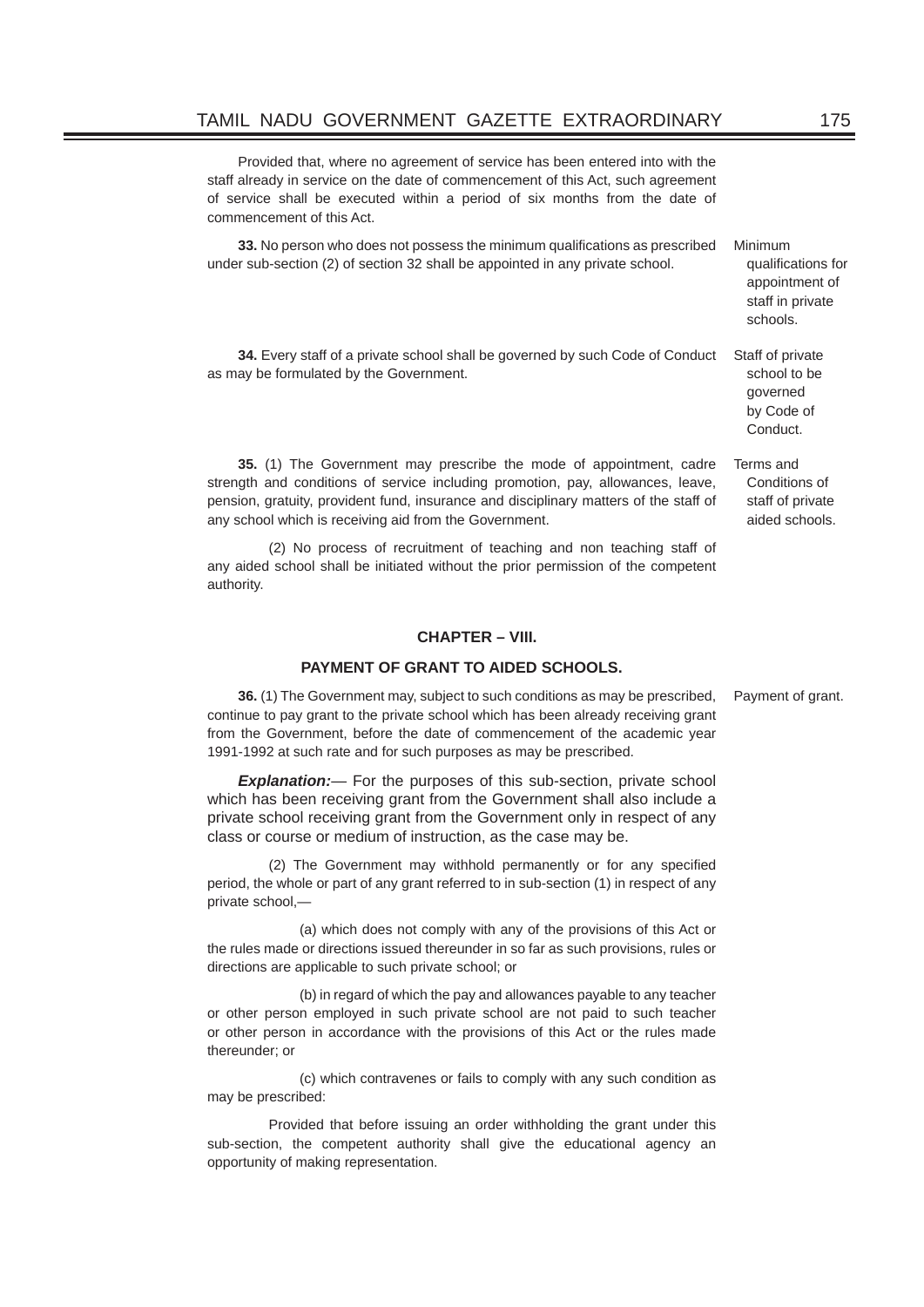Prohibition of payment of grant to new private schools, class or course or medium of instruction.

**37.** Notwithstanding anything contained in this Act or in any other law for the time being in force or in any judgment, decree or order of any court or other authority, no grant shall be payable to,—

(a) any private school established and any class, or course or medium of instruction opened in such private school, on or after the date of commencement of the academic year 1991 – 1992;

(b) any private school in existence on the date of commencement of the academic year 1991 – 1992 to which no grant has been paid by the Government immediately before the date of such commencement;

(c) any class or course or medium of instruction in a private school in existence on the date of commencement of the academic year 1991 – 1992 to which no grant has been paid by the Government immediately before the date of such commencement; and

(d) any class or course or medium of instruction opened on or after the date of commencement of the academic year 1991 – 1992 in a private school in existence on the date of such commencement.

*Explanation:*— For the purposes of this section, private school includes a minority school.

Absorption of staff on retrenchment in private aided schools.

**38.** Where any retrenchment of any teacher or other person employed in any private school is rendered necessary consequent on any order of the Government relating to education or course of instruction or to any other matter or consequent on the reduction in strength of the pupil studying in any such private school, it shall be competent for the Government or the school committee of any private school, to appoint such teacher or other person in any school or institution maintained by the Government or in such private school, as the case may be.

**Explanation:**— For the purposes of this section, the fixation of strength of the staff of any aided school shall be done following the norms as may be specified by the Government from time to time.

**39.** If any person who is required by any authority under any of the provisions of this Act or the rules made thereunder to furnish any information, willfully fails to furnish such information or knowingly furnishes false information, he shall be punishable with fine which may extend to ten thousand rupees.

Penalty for acting in contravention of any of the provisions of this Act.

Penalty for not giving information or giving false information.

> **40.** (1) Any person who wilfully contravenes, or attempts to contravene, or knowingly abets the contravention of any of the provisions of this Act other than sections 8(7), 20(2), 22(3) and 22(4) or any of the rules made thereunder, shall be punishable with fine which may extend to one lakh rupee and in the case of a continuing contravention, an additional fine which may extend to ten thousand rupees for each day during which such contravention continues.

> (2) Any person who wilfully fails to comply with the provisions of sections 8(7), 20(2), 22(3) and 22(4) or any of the rules made thereunder shall be punishable with imprisonment for a term which may extend to one year or with fine which may extend to five lakh rupees or with both.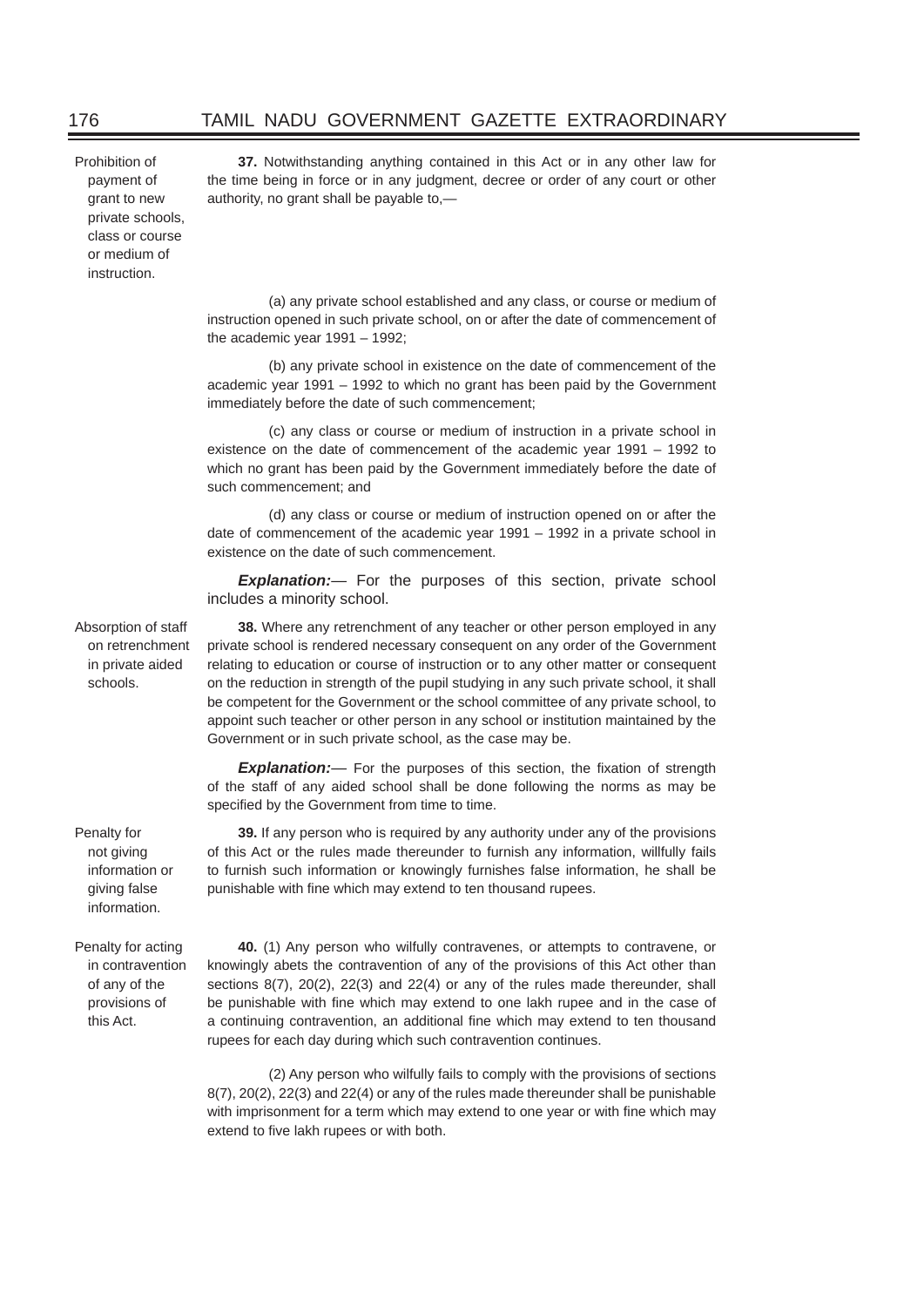(3) Any person who wilfully obstructs any authority, officer or person, from entering any private school in the exercise of any power conferred on it or on him by or under this Act, or the rules made thereunder or any direction issued by the appropriate authority under any law for the time being in force, shall be punishable with imprisonment for a term which may extend to three months, or with fine which may extend to one lakh rupee, or with both.

#### **CHAPTER – IX.**

#### **APPEAL AND REVISION.**

**41.** Any person aggrieved by any order, decision or direction of the competent authority made under any of the provisions of this Act, or the rules made thereunder, may within a period of one month from the date of receipt of such order, decision or direction, prefer an appeal to the appellate authority as may be prescribed.

**42.** (1) No appeal against any order, decision or direction of the competent authority made under any of the provisions of this Act or the rules made thereunder shall be entertained after the expiry of the period specified under section 41.

(2) The appellate authority may at its discretion, allow further time not exceeding one month for preferring the appeal under section 41, if it is satisfied that the appellant had sufficient cause for not preferring the appeal in time.

(3) The appellate authority may, pending the exercise of its powers, pass such order as it deems fit.

(4) On receipt of any such appeal, the appellate authority shall, after,—

(i) giving the parties an opportunity of making representation;

(ii) making, if necessary, such inquiry as it deems fit; and

(iii) considering all the circumstances of the case,

make such order as it deems just and equitable within a period of two months from the date of receipt of the appeal.

**43.** (1) The Government may either *suo-motu* or on an application from any person aggrieved, call for and examine the records of any authority or officer in respect of any proceedings issued under this Act or the rules made thereunder , to satisfy themselves as to the correctness, legality or propriety of any order made or decision taken therein and if in any case, it appears to the Government that any such order or decision should be modified, annulled, reversed or remitted back for reconsideration, the Government may pass orders accordingly. Revision.

(2) No order prejudicial to any person shall be passed under sub-section (1) unless such person has been given an opportunity of making representation.

(3) The Government may, pending decision under sub-section (1), pass such other order as they may deem fit.

Appeal against orders of **Competent** Authority.

Powers of the Appellate Authority and disposal of appeal.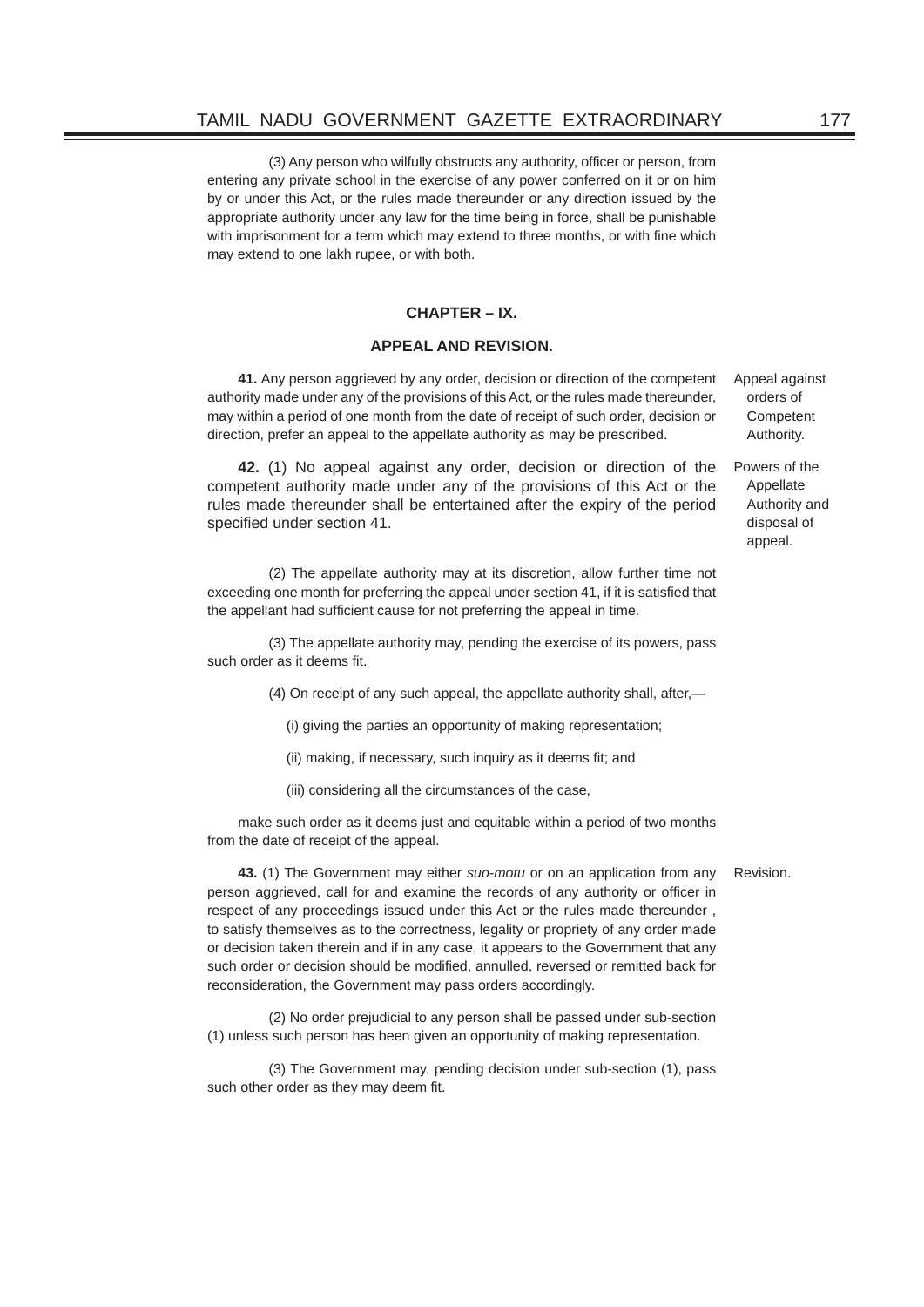#### **CHAPTER – X.**

#### **ACCOUNTS AND AUDIT.**

Annual audit of Accounts.

**44.** (1) Every private school shall maintain such accounts and records in such manner as may be prescribed.

(2) (a) The accounts of every private school receiving aid as grant shall be audited at the end of every financial year by such authority, officer or person as may be prescribed;

(b) The authority, officer or person, prescribed under clause (a) shall send a copy of the report on the audit of the accounts to the competent authority which shall forward the same to the school committee of the private school:

(c) The school committee shall take such action as may be specified by the competent authority to rectify the defects, if any, disclosed consequent on the audit or inspection and submit a report together with its comments thereon to the competent authority within such time as may be specified.

(3) In the case of private unaided school, the accounts should be audited at least once in every year by the qualified auditors. The management of the school has to furnish the audit report at the time of making application for the renewal of recognition to the competent authority.

Furnishing of returns, etc.

**45.** The school committee of every private school shall, within such time, as may be specified by the competent authority in this behalf, furnish to the competent authority such returns, statistics and other informations as the competent authority may, from time to time, require.

#### **CHAPTER – XI.**

#### **MISCELLANEOUS.**

the provisions of the Tamil Nadu Revenue Recovery Act, 1864.

enquiry within such period as may be prescribed.

**46.** Any amount required to be paid to the Government due to nonimplementation of any scheme or misuse or non-utilisation of grants, may be recovered from the person concerned as if it were an arrear of land revenue under

**47.** The Government may, subject to other provisions of this Act, direct the competent authority to make such enquiry as they may deem fit. The competent authority shall conduct the enquiry and report to the Government the result of the

Recovery of any amount due to the Government as arrears of land revenue.

Powers of Government to give directions.

Delegation of powers.

**48.** The Government may, by notification, delegate all or any of the powers vested in them under this Act or the rules made thereunder, except those powers conferred upon them by sections 16, 17, 19, 34, 35, 43, 47, 49, 57, 58 and 60 to any officer or authority subject to such conditions and to such control and revision by the Government or by such authority as may be specified in the notification and in the like manner withdraw any power so delegated.

Office or authority subordinate to the Government to perform the functions of the Competent Authority.

**49.** The Government may, by notification, direct that any of the functions of the competent authority under this Act or the rules made thereunder, shall in relation to such matters and subject to such conditions, be performed also by such officer or authority sub-ordinate to the Government, as may be specified in the notification.

Tamil Nadu Act II of 1864.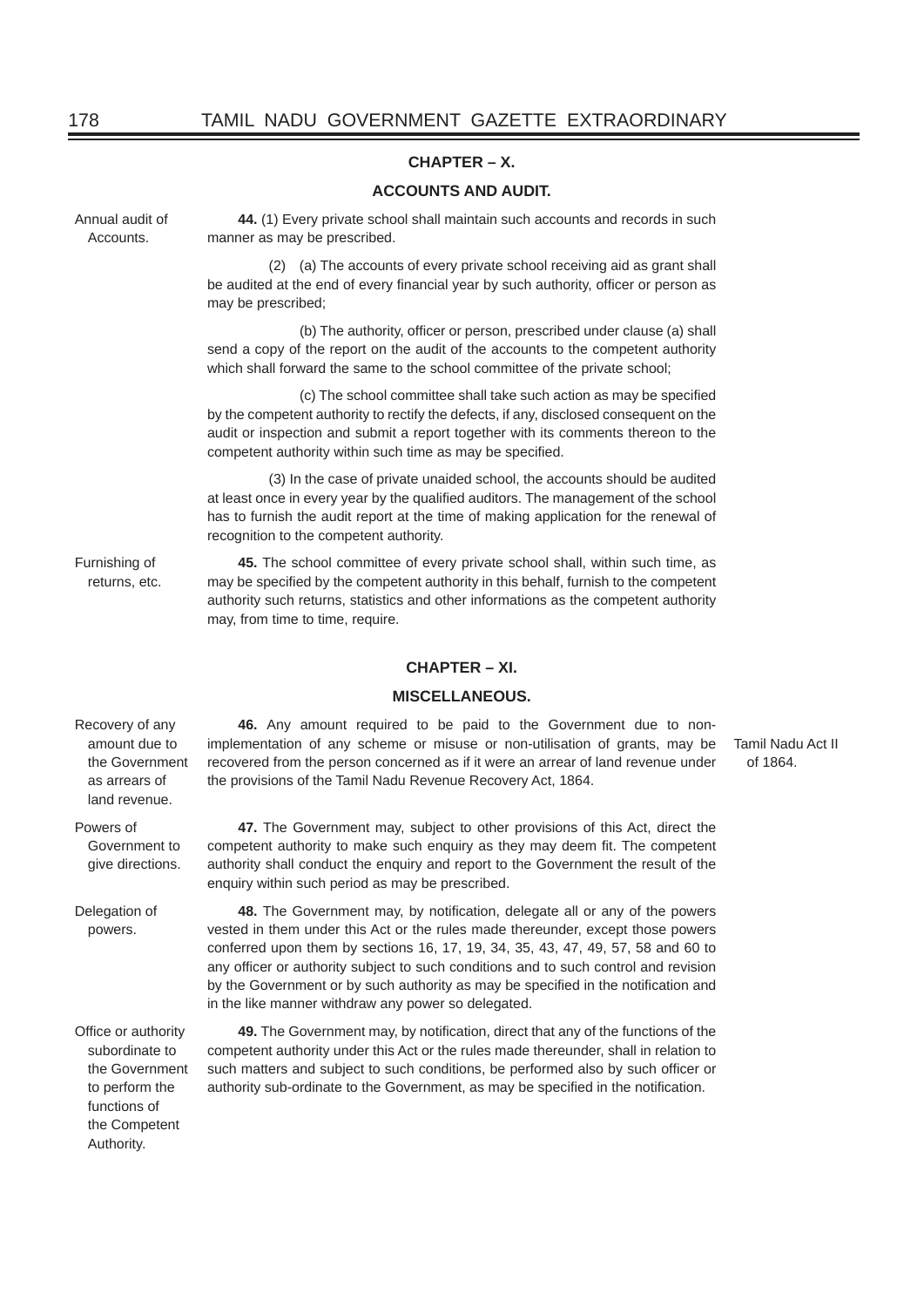#### TAMIL NADU GOVERNMENT GAZETTE EXTRAORDINARY 179

Central Act XLV of 1860.

**50.** Every competent authority and every officer duly authorized by the Government or the competent authority as the case may be, to discharge any duty imposed on it or on him under this Act shall be deemed to be a public servant within the meaning of section 21 of the Indian Penal Code.

**51.** (1) No Court inferior to that of a Metropolitan Magistrate or a Judicial Magistrate shall take cognizance of any offence punishable under this Act.

(2) No Court shall take cognizance of any offence punishable under this Act except on a report in writing of the fact constituting such offence made by an authority or officer authorized by the Government in this behalf.

**52.** No Civil Court shall have jurisdiction to decide or deal with any question which is by or under this Act required to be decided or dealt with by any authority or officer mentioned in this Act. Bar of jurisdiction

**53.** Save as otherwise provided in this Act, the provisions of this Act shall be in addition to, and not in derogation of, any other law for the time being in force. Operation of other

**54.** No suit, prosecution or other legal proceedings shall be instituted against the Government or any officer, authority or person empowered to exercise the powers or perform the functions by or under this Act for anything which is in good faith done or intended to be done under this Act or the rules or orders made thereunder.

**55.** Any order made, decision taken or direction issued by any authority or officer in respect of any matter to be determined for the purposes of this Act, shall, subject only to appeal or revision if any, provided under this Act, be final.

**56.** (1) Notwithstanding anything contained in section 52, whenever any dispute as to the constitution of any educational agency, or as to whether any person or body of persons, is an educational agency in relation to any private school, or as to the constitution of a school committee, or as to the appointment of the secretary of the school committee, arises, such dispute may be referred by the persons interested or by the competent authority to the civil court having jurisdiction, for its decision.

(2) Pending the decision of the civil court on a dispute referred to it under sub-section (1), or the making of an *interim* arrangement by the civil court for the running of the private school, the Government may nominate an officer to discharge the functions of the educational agency, the school committee or the secretary, as the case may be, in relation to the private school concerned.

57. (1) The Government may make rules to carry out the purposes of this Act. Power to make

(2) In particular and without prejudice to the generality of the foregoing power, such rules may provide for all or any of the following matters, namely:-

 (a) all matters expressly required or allowed by this Act to be prescribed by, or specified in the rules;

 (b) the form of applications under this Act and the particulars which such application shall contain:

(c) the establishment and maintenance of private schools;

rules.

**Competent** 

Authority etc., to be public servant.

Cognizance of offences.

of Civil Courts.

Protection of acts done in good

Finality of orders, etc, passed under this Act.

Settlement of dispute as to **Educational** Agency, etc.

laws.

faith.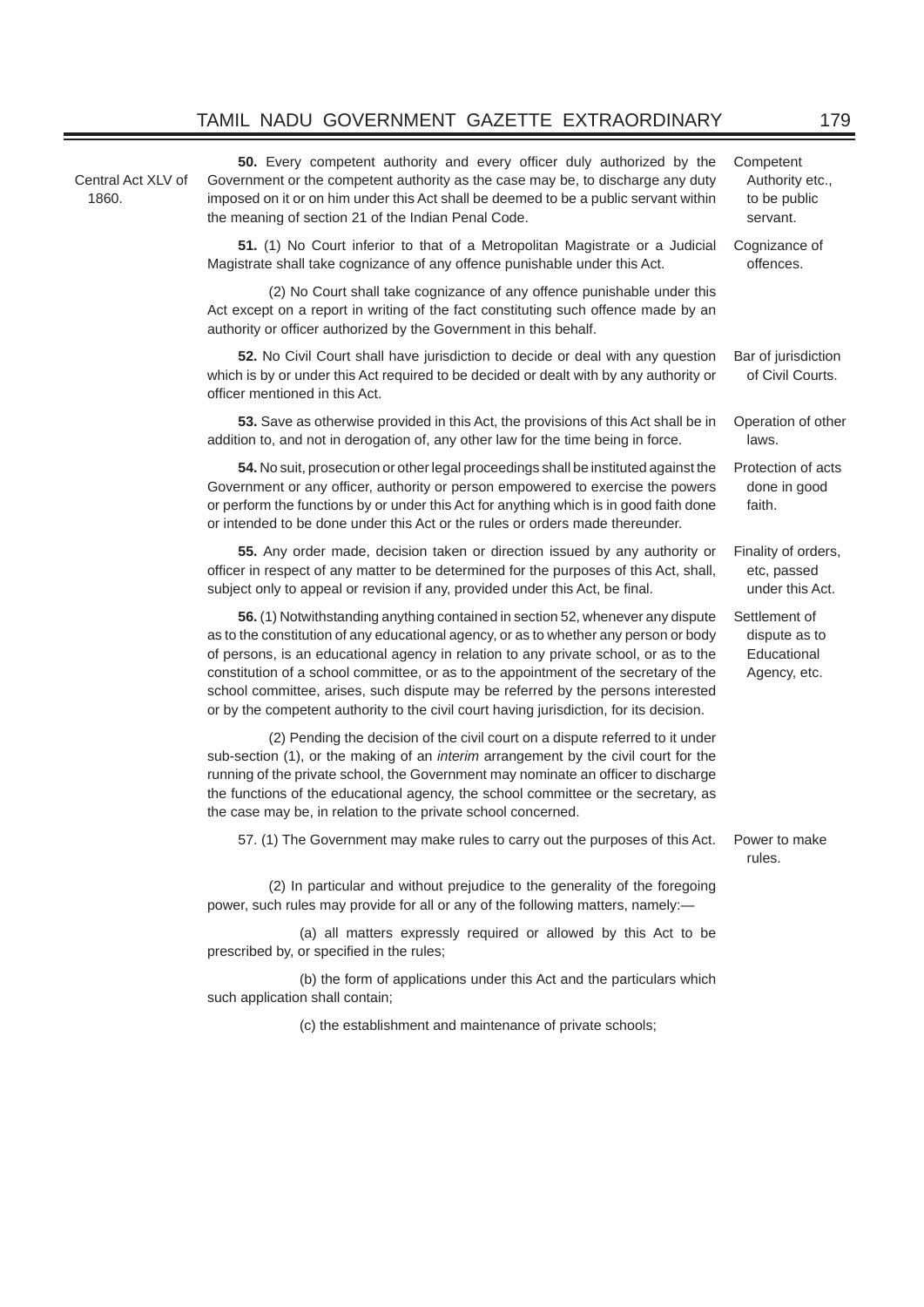(d) the giving of grants to private schools;

(e) the grant of permission under section 6;

(f) the admission of pupil in private schools including special provision for the advancement of weaker section and disadvantaged group, socially and educationally backward classes of citizens and the Scheduled Castes and the Scheduled Tribes.

*Explanation*:— For the purposes of this clause, 'Scheduled Castes' and 'Scheduled Tribes' shall have the same meaning as in the Constitution;

(g) the manner in which accounts books, registers and records shall be maintained in private schools and the authority responsible for such maintenance;

(h) the submission of returns, statements, reports and accounts by the educational agencies of private schools;

(i) the standards of education and teaching and courses of instruction in private schools;

(j) the purposes for which the premises of the private school may be used and the conditions subject to which such premises may be used for any other purpose;

(k) the regulation of the use of textbooks, maps, plans, instruments and other laboratory and sports equipment;

(l) the conditions subject to which donations or contributions from the public may be accepted for the private schools and the naming of private schools;

(m) the conferment of minority status to private schools.

(3) All rules made and notifications issued under this Act shall be published in the *Tamil Nadu Government Gazette* and, unless they are expressed to come into force on a particular day, shall come into force on the day on which they are so published.

(4) Every rule made or notification issued under this Act, shall, as soon as possible, after it is made or issued, be placed on the table of the Legislative Assembly and if, before the expiry of the session in which it is so placed or the next session, the Legislative Assembly makes any modification in any such rule or notification or the Legislative Assembly decides that the rule or notification should not be made or issued, the rule or notification shall thereafter have effect, only in such modified form or be of no effect, as the case may be, so however, that any such modification or annulment shall be without prejudice to the validity of anything previously done under that rule or notification.

Exemption. **58.** The Government may, by notification and for reasons to be specified therein, exempt any private school from the operation of all or any of the provisions of this Act, or the rules made thereunder, subject to such conditions as they may deem fit and may in the like manner vary or cancel such exemption.

> **59.** (1) The Tamil Nadu Recognised Private Schools (Regulation) Act, 1973 (herein after referred to in this section as the said Act), is hereby repealed. Tamil Nadu Act 29 of 1974.

Repeal and Savings.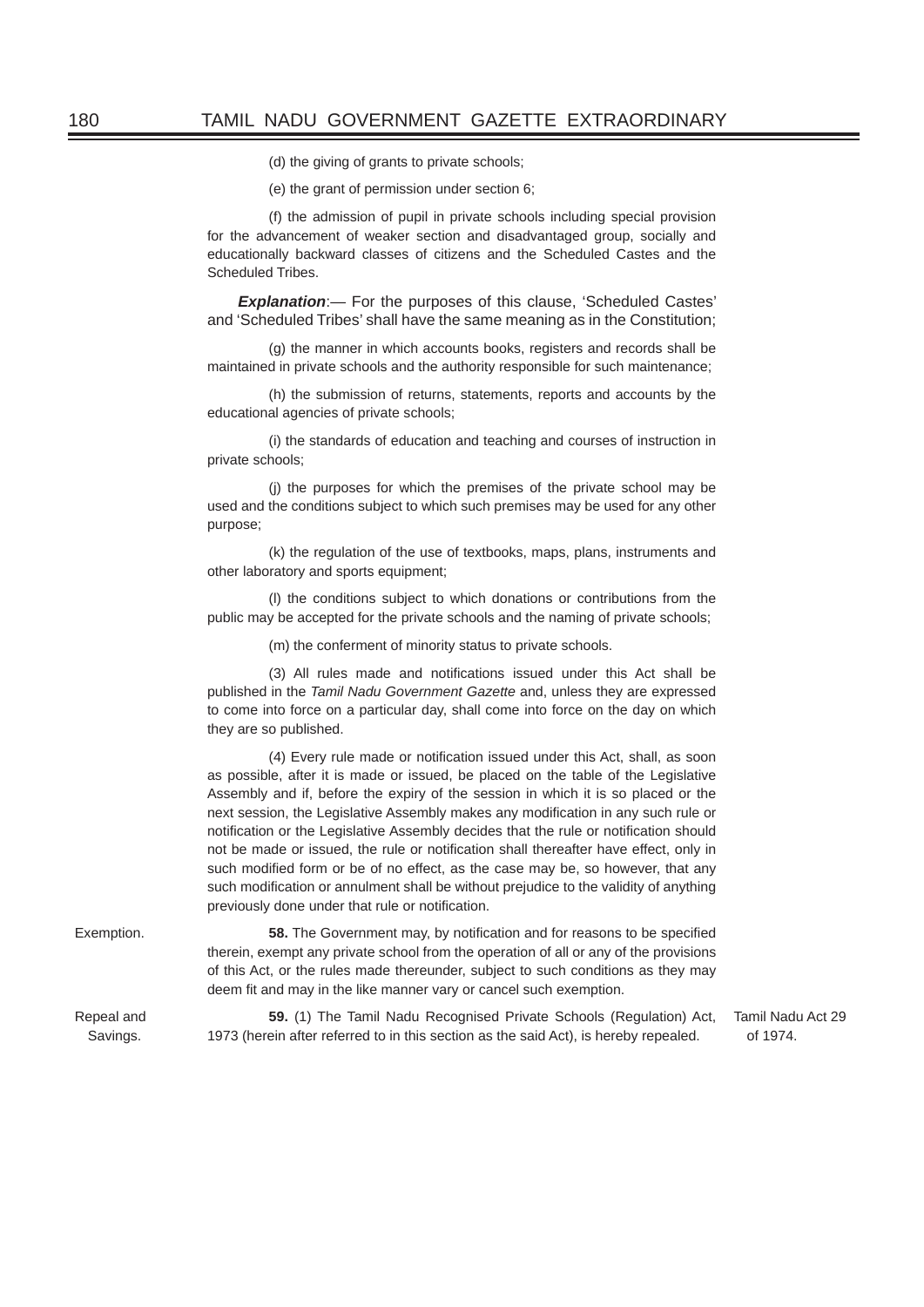(2) Notwithstanding such repeal, any act or thing done under the said Act shall be deemed to have been done under this Act and may be continued and completed under the corresponding provisions of this Act.

(3) Notwithstanding anything contained in this Act, all rules, orders, notifications, Grant-in-aid Codes, appointments, schemes, bye-laws, regulations, official memoranda-circulars or any other orders made or issued before the commencement of this Act and in force on the date of such commencement providing for or relating to any of the matters for the furtherance of which this Act is enacted shall continue to be in force and effective as if they are made under the corresponding provisions of this Act unless and until superseded by anything done or any action taken under this Act.

**60.** If any difficulty arises in giving effect to the provisions of this Act, the Government may, by order published in the *Tamil Nadu Government Gazette*, make such provisions not inconsistent with the purposes of this Act, as appears to them to be necessary or expedient for the purpose of removing the difficulty:

Power to remove difficulties

Provided that no order shall be made after the expiry of a period of two years from the date of commencement of this Act.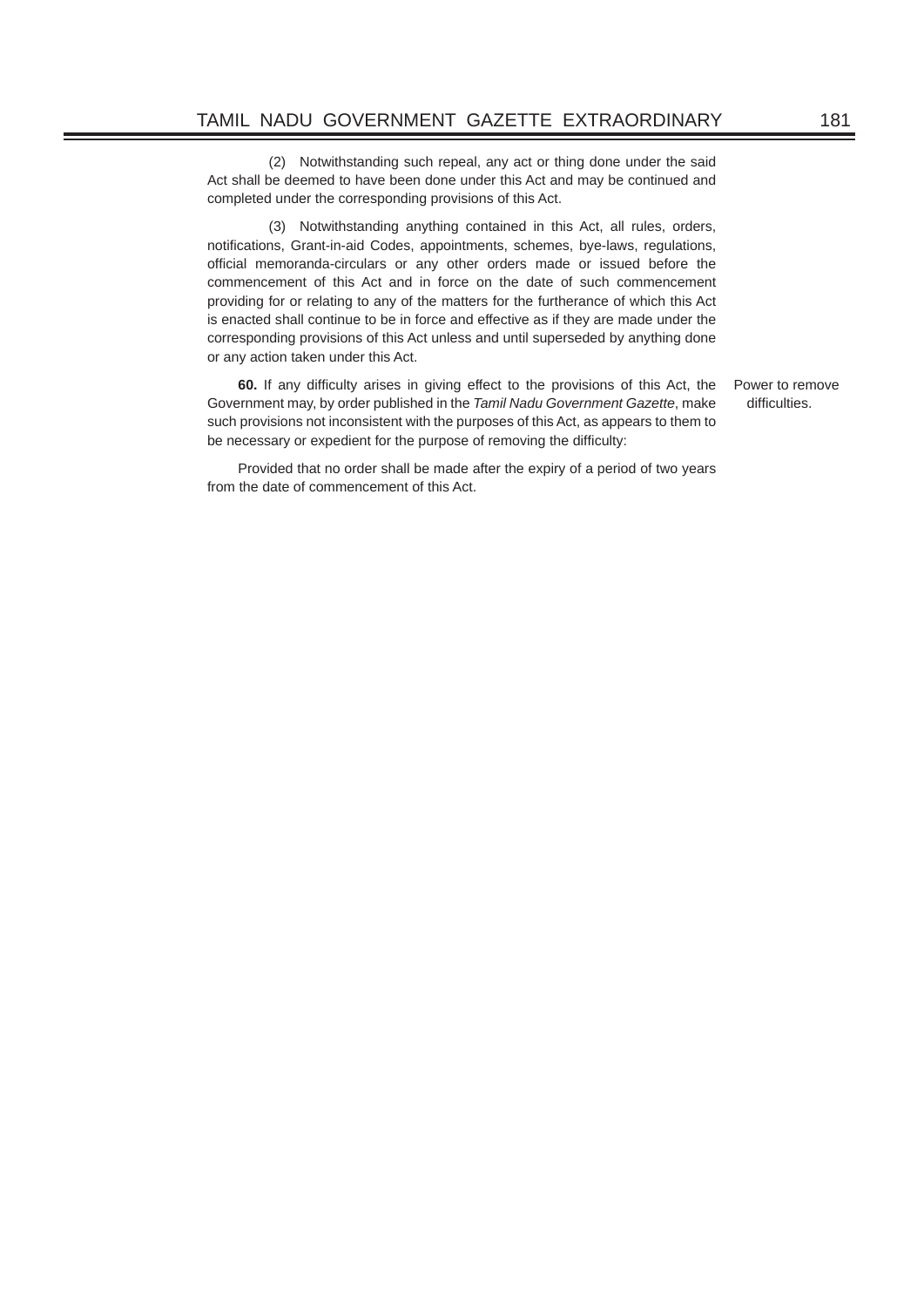#### **STATEMENT OF OBJECTS AND REASONS**

The Tamil Nadu Recognised Private Schools (Regulation) Act, 1973 ( Tamil Nadu Act 29 of 1974) was enacted by the Government to govern and regulate the recognized Private Schools functioning in the State of Tamil Nadu. It was announced on the floor of the Legislative Assembly on 18.4.2012 to constitute an Expert Committee to suggest a new Comprehensive Act to govern all the private schools, in the light of the Tamil Nadu Uniform system of School Education Act, 2010, and the Right of Children to Free and Compulsory Education Act, 2009.

 2. Accordingly, an Expert Committee was constituted to suggest a new Comprehensive Act. The Committee taking into account all the Acts, Rules, Codes, Government Orders and Guidelines in force, has submitted the draft Act Legislation for consideration of the Government.

 3. Based on the draft legislation submitted by the Committee, the Government have decided to enact a comprehensive legislation. The Bill lays emphasis on safety and security of children in private schools. It also proposes to ensure quality education in private schools by ensuring basic minimum standards and norms in private schools and to regulate the admissions, collection of fee and conduct of examinations in private schools. It would also prevent commercialization of education in future and would lay foundation for a strong value system for building a vibrant society. It specifically prohibits the admission of a child in any school which has not been granted with certificate of recognition. It makes a mandatory provision prohibiting the educational agency to run the school consequent on withdrawal of recognition. To protect the interest, of students, the Bill empowers the Government to impose severe penalty, if any pupil is prevented from appearing for the board examination on account of poor academic performance or for any other unhealthy reason. The Bill also seeks to make Special provisions for the minority private schools including exemption from the provisions of the Act and Rules, which may impinge upon the minority character of such minority schools,

4. The Bill seeks to achieve the above objects.

**K.A. SENGOTTAIYAN,** *Minister for School Education.*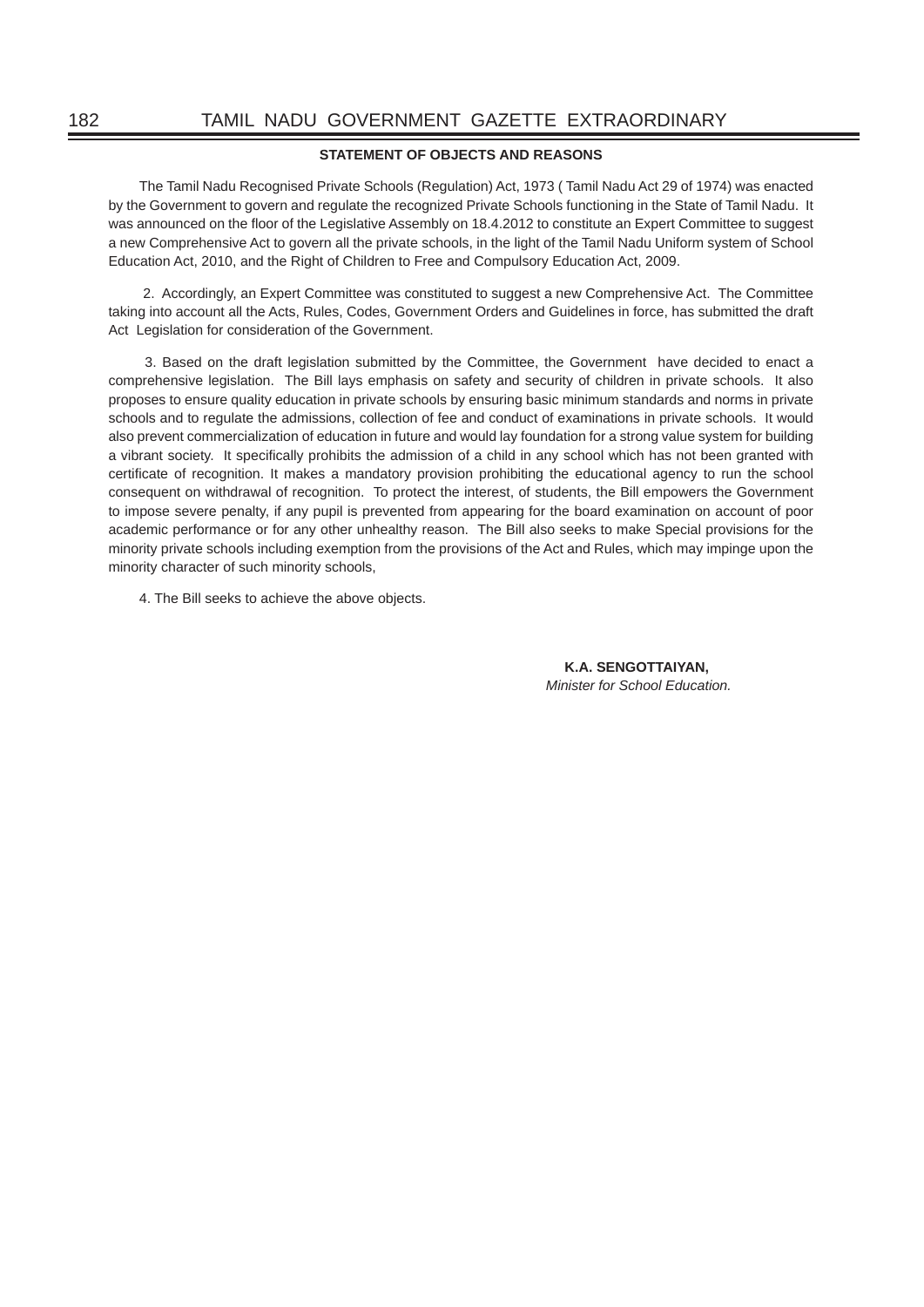#### **MEMORANDUM REGARDING DELEGATED LEGISLATION**

Clauses1(4),2,3,5,6,7,8,13,14,16,19,20,22,23,24,27,29,32,34,35,36,41,43,44,47,48,49,56,57,58 and 60 of the Bill authorize the Government to issue Notifications or orders or to make rules, as the case may be, for the purposes specified therein.

The Powers delegated are normal and not of an exceptional Character.

#### **K.A. SENGOTTAIYAN,**

*Minister for School Education.*

K. SRINIVASAN, *Secretary.*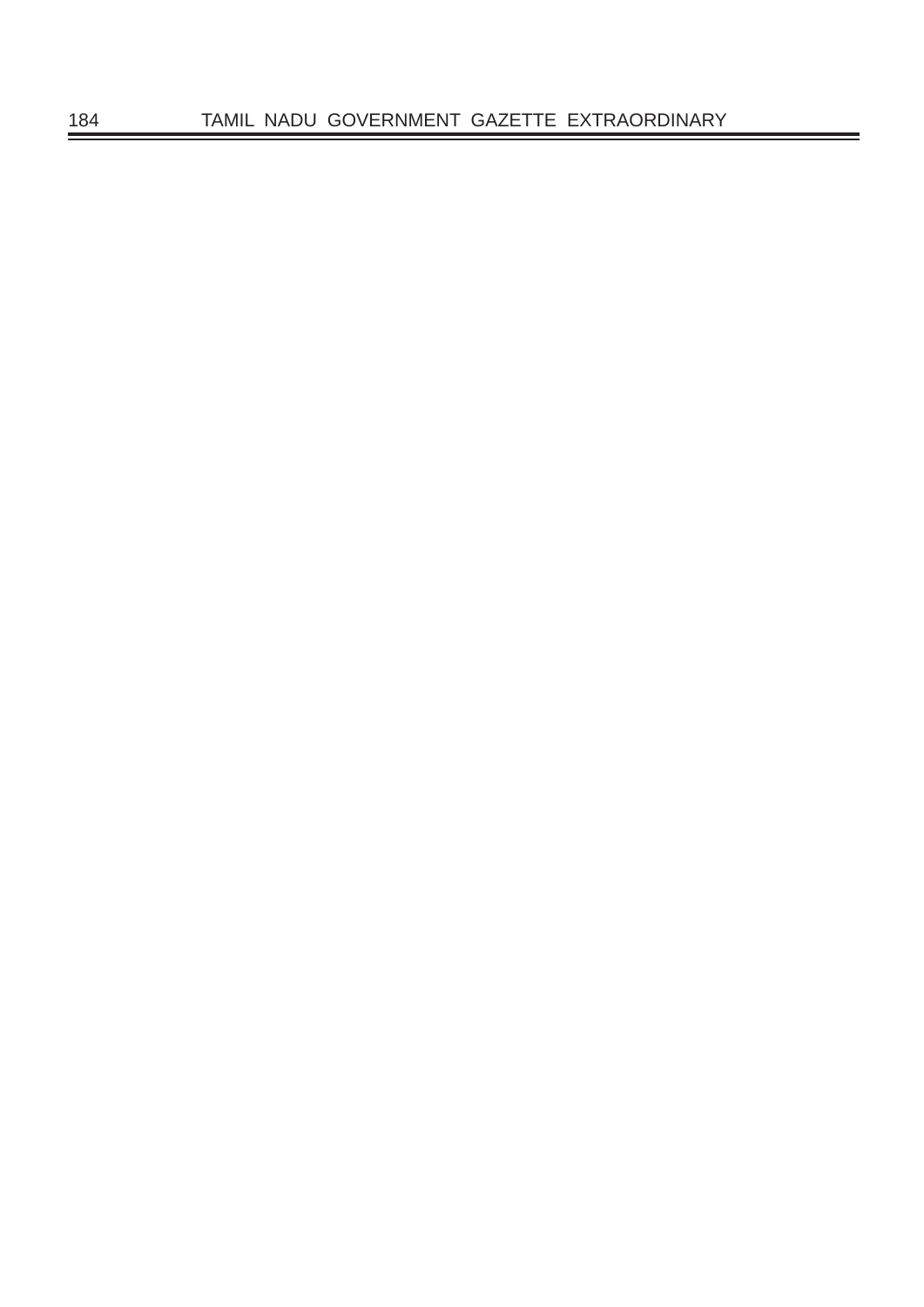Under Rule 130 of the Tamil Nadu Legislative Assembly Rules, the following Bill which was introduced in the Legislative Assembly of the State of Tamil Nadu on 5th July, 2018 is published together with Statement of Objects and Reasons for general information:—

#### **L.A. Bill No. 34 of 2018**

#### *A Bill to regulate the establishment of Private Law Colleges in the State of Tamil Nadu.*

WHEREAS, in consonance with the spirit of Article 41 of the Constitution of India, the Government have taken a policy decision to establish adequate number of Government law colleges in the State in a phased manner, to impart legal education at affordable cost;

AND WHEREAS, the past experience revealed that private persons are not able to provide legal education at affordable cost to the economically and socially weaker sections and also not able to continue to run the law colleges;

AND WHEREAS, the Tamil Nadu Establishment of Private Law Colleges (Prohibition) Act, 2014 (Tamil Nadu Act 13 of 2014) was enacted to prohibit private persons from establishing any law college or institution providing any course of study or training in law for admission to the examination for law degrees, diplomas or other academic distinctions of the University;

AND WHEREAS, the Madras High Court, has ruled that there cannot be a total prohibition to start law colleges by private persons;

AND WHEREAS, the Bar Council of India has passed a resolution requesting all the State Governments to restrict the number of granting No Objection Certificates to start law colleges for three years;

NOW, THEREFORE, the Government have decided to regulate the establishment of private law colleges in Tamil Nadu by laying down certain norms for grant of permission to start law colleges by private persons;

BE it enacted by the Legislative Assembly of the State of Tamil Nadu in the Sixty-ninth Year of the Republic of India as follows:-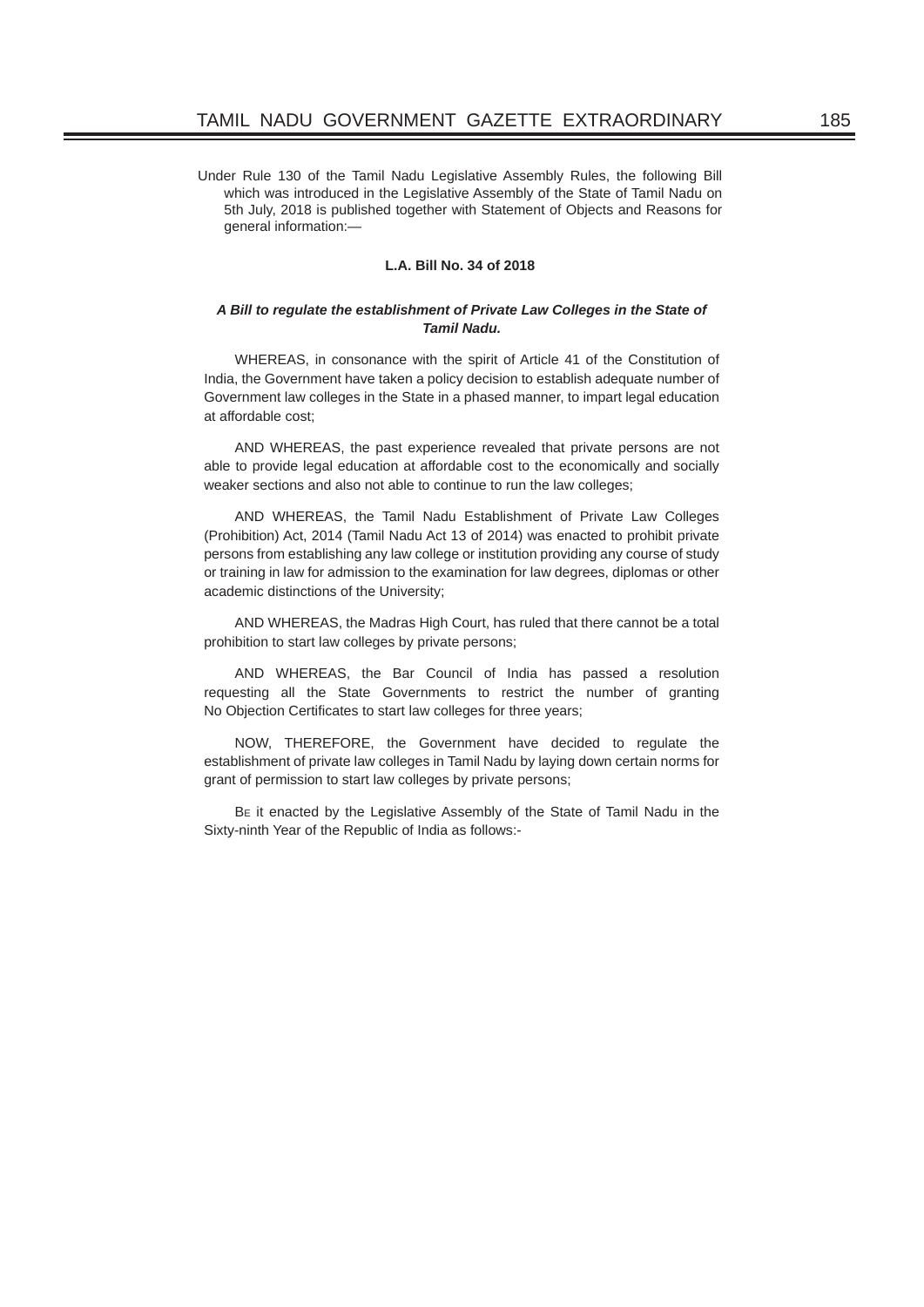| Short title and<br>commencement. | 1.<br>Colleges (Regulation) Act, 2018.                                                                                                                                                                                                                                                       | (1) This Act may be called the Tamil Nadu Establishment of Private Law                                                                                              |          |  |  |
|----------------------------------|----------------------------------------------------------------------------------------------------------------------------------------------------------------------------------------------------------------------------------------------------------------------------------------------|---------------------------------------------------------------------------------------------------------------------------------------------------------------------|----------|--|--|
|                                  | (2) It shall come into force on such date as the State Government may, by<br>notification, appoint.                                                                                                                                                                                          |                                                                                                                                                                     |          |  |  |
| Definitions.                     | 2.                                                                                                                                                                                                                                                                                           | In this Act, unless the context otherwise requires,-                                                                                                                |          |  |  |
|                                  |                                                                                                                                                                                                                                                                                              | (a) "competent authority" means the Director of Legal Studies;                                                                                                      |          |  |  |
|                                  |                                                                                                                                                                                                                                                                                              | (b) "Government" means the State Government;                                                                                                                        |          |  |  |
|                                  | (c) "Law College" means any college or institution providing any course of<br>study or training in law for admission to the examination for law degrees, diplomas or<br>other academic distinctions of the University;                                                                       |                                                                                                                                                                     |          |  |  |
|                                  |                                                                                                                                                                                                                                                                                              | (d) "prescribed" means prescribed by rules made under this Act;                                                                                                     |          |  |  |
|                                  |                                                                                                                                                                                                                                                                                              | (e) "private person" means,-                                                                                                                                        |          |  |  |
|                                  | (1)                                                                                                                                                                                                                                                                                          | a company, whether incorporated or not;                                                                                                                             |          |  |  |
|                                  |                                                                                                                                                                                                                                                                                              | (ii) a registered society;                                                                                                                                          |          |  |  |
|                                  |                                                                                                                                                                                                                                                                                              | (iii) a registered trust;                                                                                                                                           |          |  |  |
|                                  | 1996.                                                                                                                                                                                                                                                                                        | (f) "University" means the Tamil Nadu Dr.Ambedkar Law University Tamil Nadu Act 43<br>established under section 3 of the Tamil Nadu Dr.Ambedkar Law University Act, | of 1997. |  |  |
| Establishment of<br>Law College. | 3. No private person shall, on or after the date of commencement of this Act,<br>establish a law college without the permission of the Government and except in<br>accordance with the terms and conditions specified in such permission.                                                    |                                                                                                                                                                     |          |  |  |
| Application for<br>permission.   | (1) Every private person who proposes to establish a law college shall<br>4.<br>make an application to the competent authority.                                                                                                                                                              |                                                                                                                                                                     |          |  |  |
|                                  | (2) Before making an application under sub-section (1), the private person<br>shall create an Endowment for rupees thirty lakh for establishment of a law college.<br>The amount shall be invested in a Nationalised Bank or Government of India or<br>Government of Tamil Nadu Undertaking. |                                                                                                                                                                     |          |  |  |
|                                  | (3) The private person shall produce either a Bank Guarantee for a period<br>of five years to the tune of rupees twenty lakh or a solvency certificate for the said<br>amount obtained from the competent revenue authority.                                                                 |                                                                                                                                                                     |          |  |  |
|                                  | (4) Every such application shall, $-$                                                                                                                                                                                                                                                        |                                                                                                                                                                     |          |  |  |
|                                  | (a) be in the prescribed Form;                                                                                                                                                                                                                                                               |                                                                                                                                                                     |          |  |  |
|                                  | (b) be accompanied with a challan for having remitted a fee of rupees<br>twenty five thousand (non-refundable) into the Government Treasury;                                                                                                                                                 |                                                                                                                                                                     |          |  |  |
|                                  |                                                                                                                                                                                                                                                                                              | (c) contain the following particulars, namely:-                                                                                                                     |          |  |  |
|                                  | (i)                                                                                                                                                                                                                                                                                          | the name of the law college;                                                                                                                                        |          |  |  |
|                                  | (ii)                                                                                                                                                                                                                                                                                         | the degrees and the courses for which the law college<br>prepares, teaches or guides its students to grant or confer<br>such degree;                                |          |  |  |
|                                  | (iii)                                                                                                                                                                                                                                                                                        | the amenities available or proposed to be made available<br>to students;                                                                                            |          |  |  |

(iv) the library, moot court and other facilities for instructions;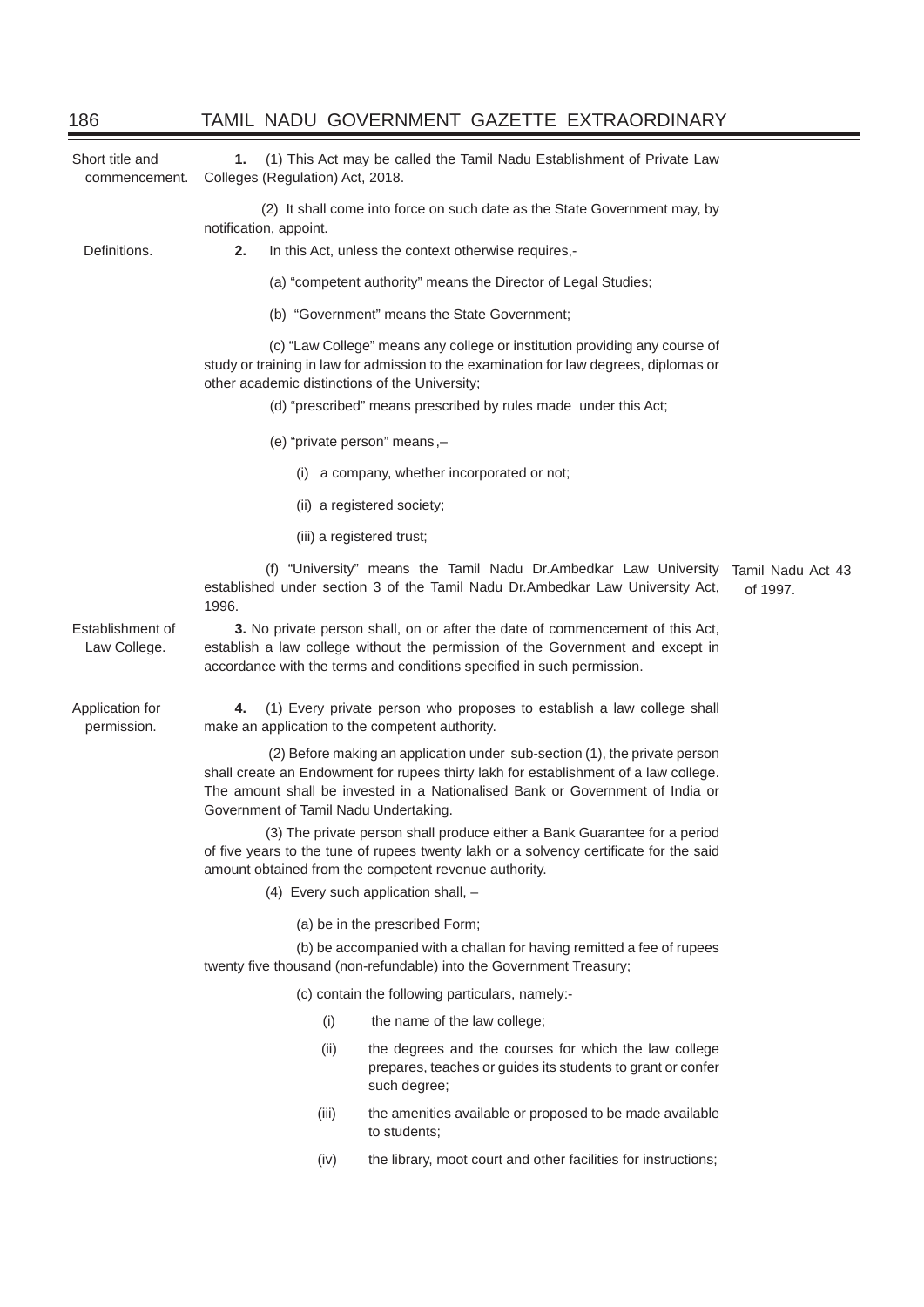- (v) the number of students to be admitted to each course of study;
- (vi) the situation and the description of the buildings in which the law college is proposed to be established;

(d) contain such other particulars as may be prescribed.

**5.** (1) On receipt of an application under Section 4, the competent authority shall verify the particulars and after making such enquiry as it deems necessary, forward the application to the Government along with his recommendations for grant of permission. The Government may grant or refuse to grant the permission for establishment of a law college taking into consideration the particulars contained in the application and also the rules, guidelines, instructions issued by the University Grants Commission, the Bar Council of India and the Tamil Nadu Dr.Ambedkar Law University: sub-section (1) of Grant of

 Provided that the permission shall not be refused under this section unless the applicant has been given an opportunity of making his representations.

 (2) No person shall be granted permission under sub-section (1) to establish a law college in Districts where a law college has already been established by the Government.

 (3) On receipt of the permission granted under sub-section (1), for establishment of a law college, the private person shall apply to the University and other appropriate authorities for permission or affiliation, as the case may be, as required under the relevant laws.

 (4) Notwithstanding anything contained in any other law for the time being in force, or in any judgment, decree or order of any court, every private person who has applied for No Objection Certificate from the Government or for affiliation from the University and whose application is pending with the Government or the University, as the case may be, on the date of commencement of this Act, shall apply for permission under the provisions of this Act.

**6.** The provisions of this Act shall be in addition to, and not in derogation of the Application of other provisions of any other law for the time being in force.

**7.** (1) The Government may, by notification, make rules to carry out all or any Power to make of the purposes of this Act.

 (2) All rules made under this Act shall be published in the *Tamil Nadu Government Gazette*, and unless they are expressed to come into force on a particular day, shall come into force on the day on which they are so published.

 (3) Every rule made under this Act shall, as soon as possible after it is made, be placed on the table of the Legislative Assembly, and if, before the expiry of the session in which it is so placed or the next session, the Legislative Assembly makes any modification in any such rule or the Legislative Assembly decides that the rule should not be made, the rule shall thereafter have effect only in such modified form or be of no effect, as the case may be, so, however, that any such modification or annulment shall be without prejudice to the validity of anything previously done under that rule.

Tamil Nadu Act 13 of 2014

**8.** The Tamil Nadu Establishment of Private Law Colleges (Prohibition) Act, Repeal. 2014 is hereby repealed.

laws not barred.

rules.

Permission.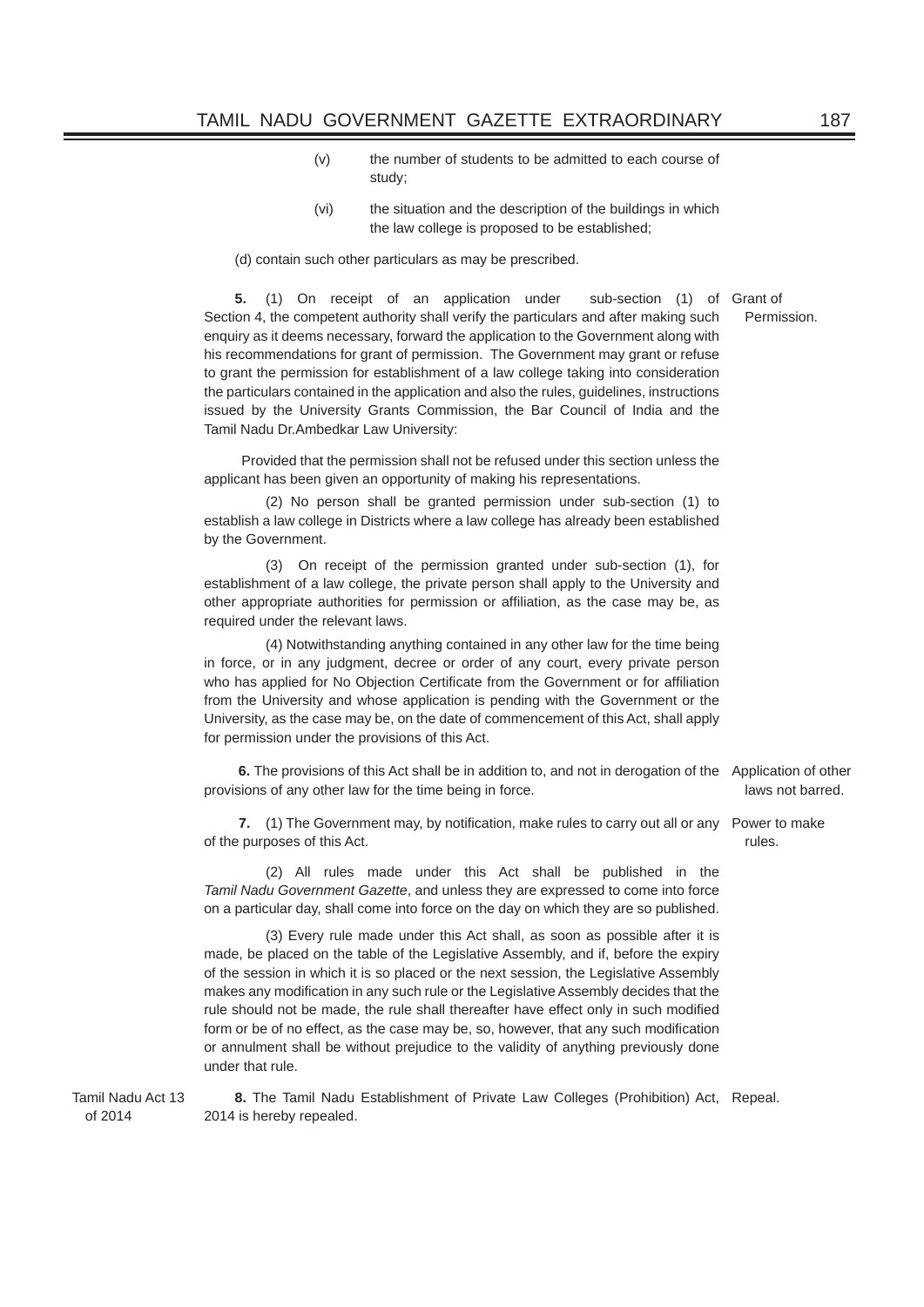### **STATEMENT OF OBJECTS AND REASONS**

 The Tamil Nadu Establishment of Private Law Colleges (Prohibition) Act, 2014 (Tamil Nadu Act 13 of 2014) was enacted so as to prohibit private persons from establishing any Law College or institution providing any course of study or training in law for admission to the examination for law degrees, diplomas or other academic distinctions of the University.

**2.** In view of the orders of the High Court, Madras in W.P.No.29536/2014 dated 26.10.2016 that there cannot be a total prohibition to start Law Colleges by private persons, the Government have decided to regulate the establishment of Private Law Colleges in the State, instead of totally prohibiting establishment of Private Law Colleges. Accordingly, the Government have decided to bring out a new legislation to regulate the establishment of Private Law Colleges in the State.

**3.** This Bill seeks to give effect to the above decision.

C.Ve. SHANMUGAM, *Minister for Law, Courts and Prisons.*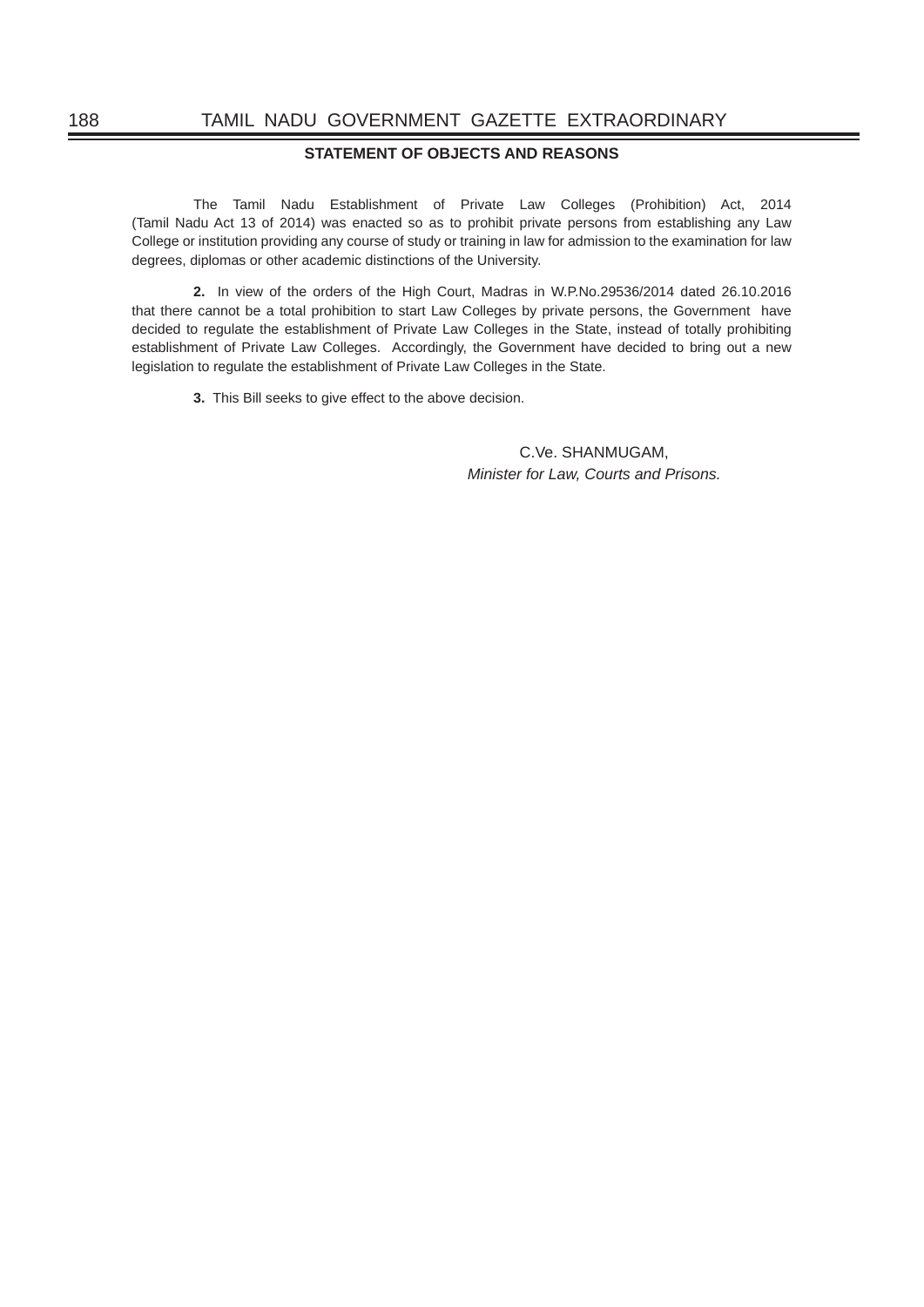# **MEMORANDUM REGARDING DELEGATED LEGISLATION**

Clauses 1(2),  $4(4)(a)$ ,  $4(4)(d)$ , and  $7(1)$  of the Bill authorize the Government to issue notifications or to make rules, as the case may be, for the purposes specified therein.

2. The powers delegated are normal and not of an exceptional character.

C.Ve. SHANMUGAM, *Minister for Law, Courts and Prisons.*

 K. SRINIVASAN, *Secretary.*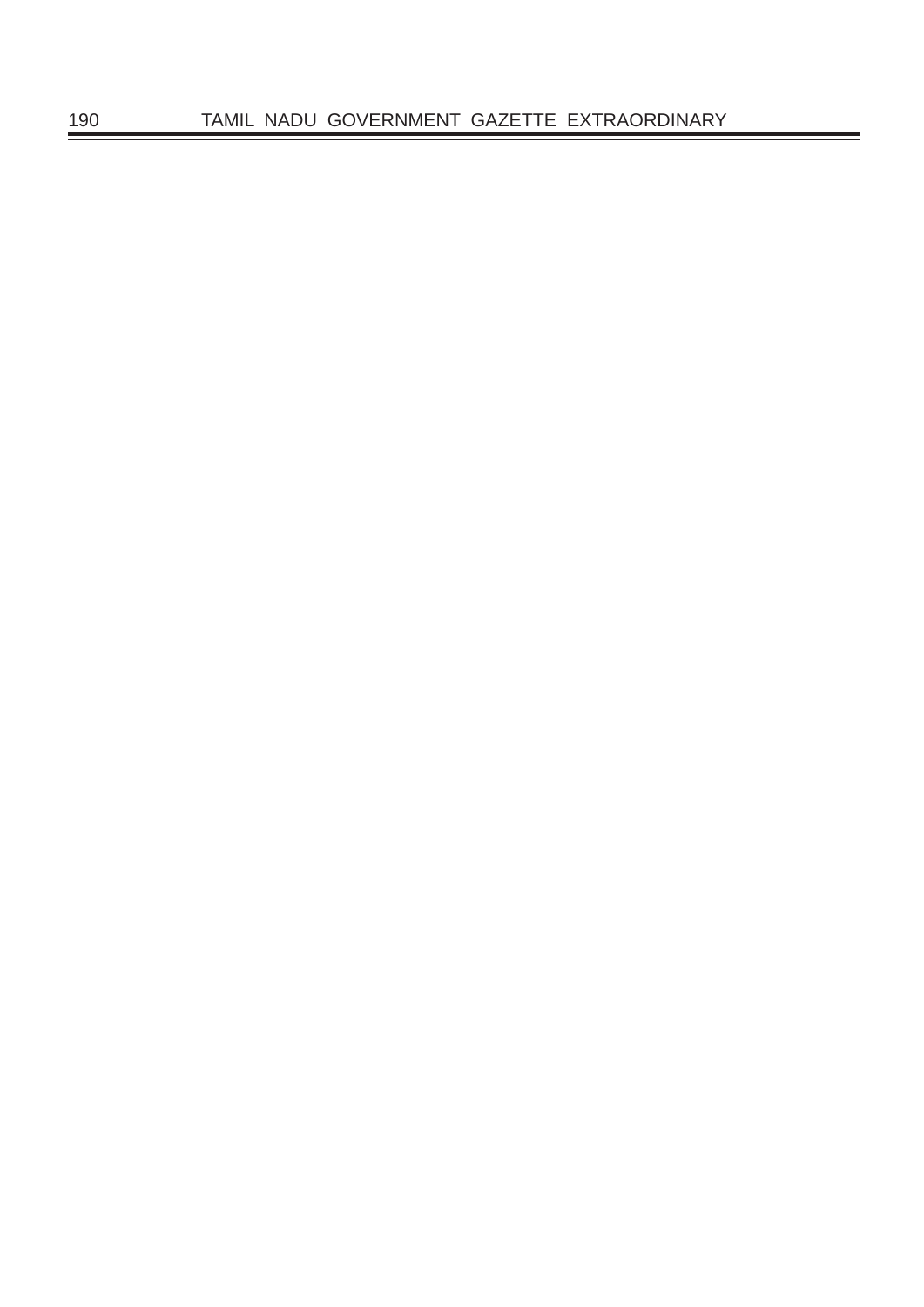Under Rule 130 of the Tamil Nadu Legislative Assembly Rules, the following Bill which was introduced in the Legislative Assembly of the State of Tamil Nadu on 5th July, 2018 is published together with Statement of Objects and Reasons for general information:—

### **L.A. Bill No. 35 of 2018**

**A Bill to establish and incorporate in the State of Tamil Nadu a University of unitary nature in private sector by SSN Trust to promote, conceptualise and bring about a paradigm shift through development of outstanding leadership, research, knowledge and ideas for education and allied development sectors.**

BE it enacted by the Legislative Assembly of the State of Tamil Nadu in the Sixty-ninth Year of the Republic of India as follows:—

**1.** (1) This Act may be called the Shiv Nadar University Act, 2018. Short title and

commencement.

(2) It shall come into force at once.

**2.** In this Act, unless the context otherwise requires,— Definitions.

(a) "Academic Council" means the Academic Council of the University constituted under section 22;

(b) "Chancellor", "Vice-Chancellor" and "Pro-Vice-Chancellor" means, respectively, the Chancellor, the Vice-Chancellor and the Pro-Vice-Chancellor of the University;

(c) "Deans and Directors" means the Head of Department or an Institution, a Centre or a School, or the person appointed for the purpose to act as such in his absence;

(d) "Department" means a Department of Studies of the University and includes a Centre of Studies and Research;

(e) "Employee" means any person appointed by the University, and includes a teacher or any other member of the staff of the University;

(f) "Executive Council" means the Executive Council of the University constituted under section 21;

(g) "Faculty" means a Faculty of the University;

(h) "Governing Council" means the Governing Council constituted under section 20;

(i) "Government" means the State Government;

(j) "hostel" means a unit of residence for students of the University maintained or recognized by the University;

(k) "Institution" means a college or an institution established or maintained by or associated or constituent to the University in accordance with this Act and the Statutes;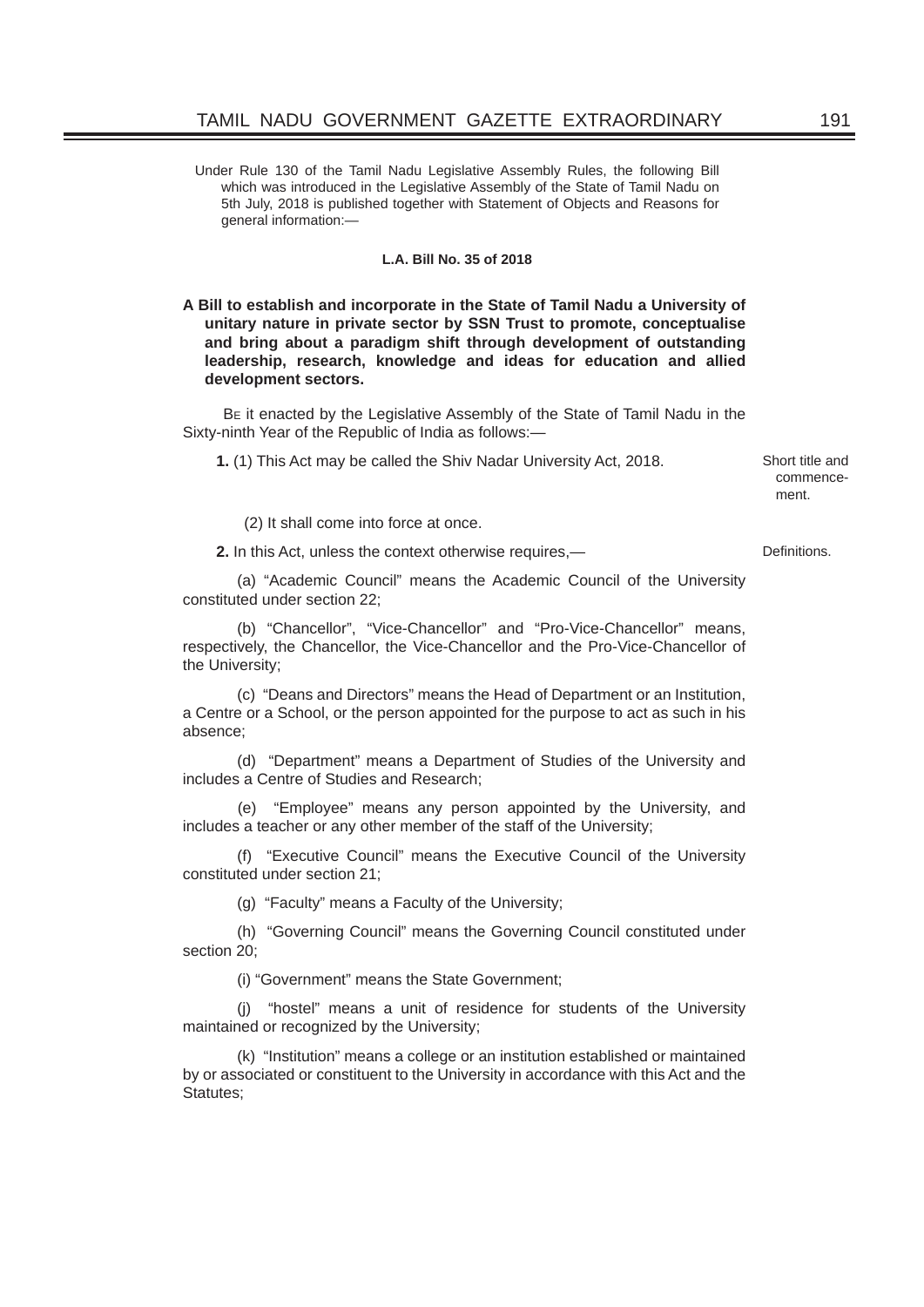(l) "Management Committee" means the committee constituted by the Trust for the purposes of this Act;

(m) "prescribed" means prescribed by Statutes and Ordinances;

(n) "Records and Publication" means the Records and Publication of the University;

(o) "Registrar", "Controller of Examinations", "Finance Officer" means, respectively, the Registrar, the Controller of Examinations, the Finance Officer of the University;

(p) "Statutes" and "Ordinances" means respectively, the Statutes and the Ordinances of the University;

(q) "Student" means a student enrolled in the register of the University;

(r) "teachers of the University" means persons appointed by the University to give instruction on its behalf;

(s) "Trust" means the SSN Trust registered under the Indian Trusts Act, 1882; Central Act 2 of 1882.

(t) "University" means the Shiv Nadar University established under section 3.

Establishment of the University.

**3.** (1) There shall be established a University by the Trust by the name Shiv Nadar University, with its principal seat at Kalavakkam.

(2) The University shall be a body corporate, shall have perpetual succession and a common seal and shall sue and be sued by the said name.

(3) The University shall be of the unitary type.

(4) The University may establish constituent colleges, regional centres, additional campuses and study centres at such places in the State as it deems fit subject to the norms of University Grants Commission and other national accreditation bodies.

**4.** For the purposes of establishing the University under this Act, the Trust shall fulfill the following conditions, namely:-

 (a) possess contiguous land of not less than one hundred acres earmarked for the University;

(b) construct on the land referred to in clause (a), buildings and establish infrastructure and install necessary equipments in offices and laboratories as per the standards laid down by the University Grants Commission and other statutory authorities;

(c) appoint teachers for the purposes of teaching as per the standards laid down by the University Grants Commission;

(d) such other conditions as may be required by the Government to be fulfilled before the establishment of the University.

**5.** (1) The University shall commence to exercise its function on such date as the Government may, by notification, specify in this behalf.

(2) The Government shall issue a notification under sub-section (1) only after receipt of an affidavit along with documents from the Trust to the effect that all conditions referred to in section 4 have been fulfilled and after the Government is satisfied in this behalf

Conditions for the establishment of the University.

Commencement of the University.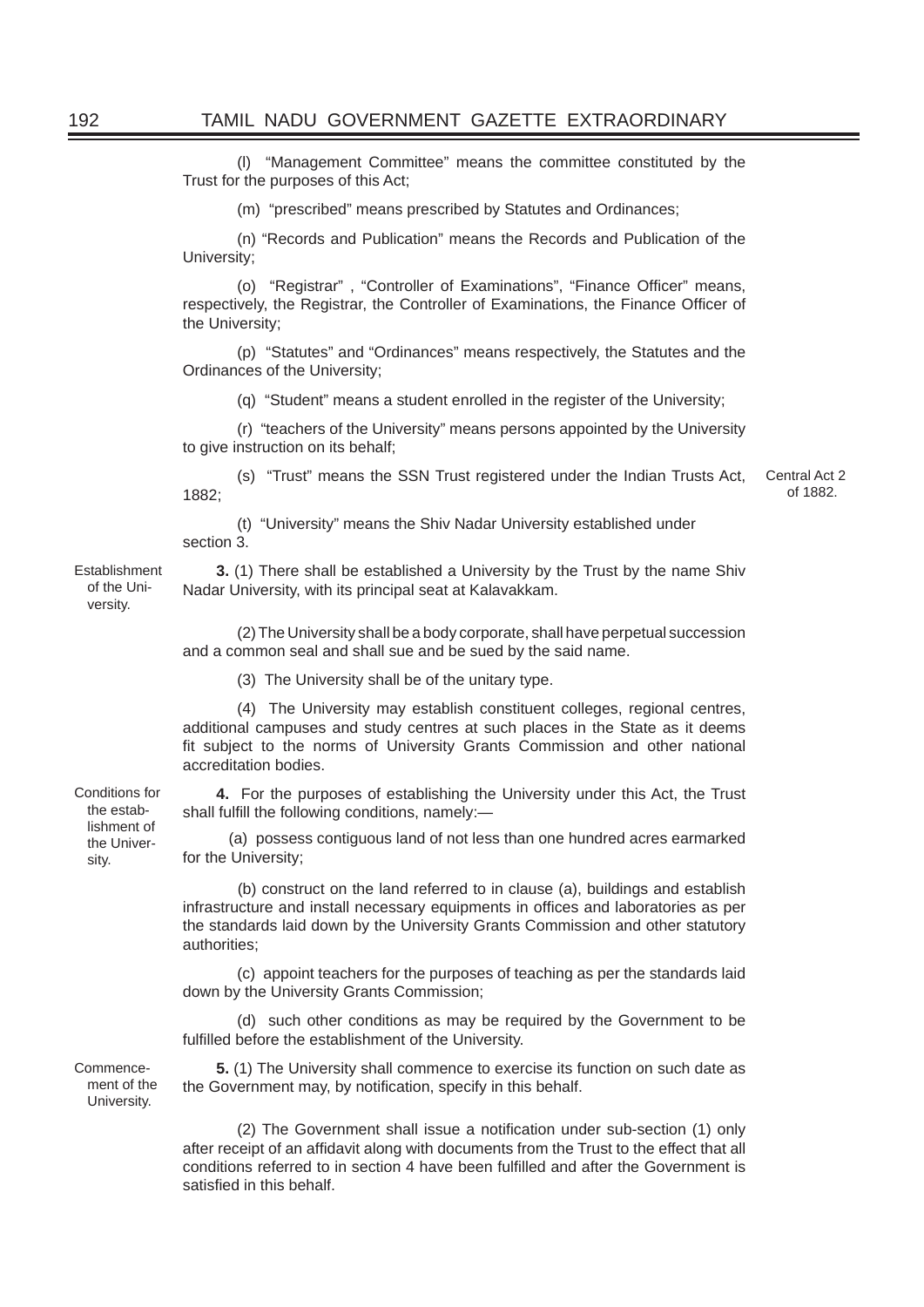**6.** The University shall be a self-financing University and shall neither make a demand nor shall be entitled to any maintenance, grant-in-aid or any other financial assistance from the Government:

Provided that this shall not prohibit the University from applying for research projects or any other academic projects which may or may not entail financial grant or financial support from any other source.

**7.** The objects of the University shall be to disseminate and advance knowledge and skill by providing instructional, research and extension of facilities in such branches of learning as it may deem fit and the University shall endeavour to provide to students and teachers the necessary atmosphere and facilities for the promotion of—

(a) innovations in education leading to restructuring of courses, new methods of teaching, training and learning including on-line learning, blended learning, continuing education and such other modes and integrated and wholesome development of personality;

(b) studies in various disciplines;

(c) inter-disciplinary studies;

(d)national integration, secularism, social equity and engineering of international understanding and ethics.

The University shall have the following powers, namely:— Powers of the

(a) to provide for instructions in such branches of learning as the University may, from time to time, determine and to make provisions for research and for the advancement and dissemination and application of knowledge and skills;

(b) to impart and promote the study of arts and science, engineering and technology, Management, Law, medical and allied sciences and any other professional courses through in campus, off-campus, and satellite centres or by distant educational programmes;

(c) to honour educational stalwarts and persons of academic eminence with the decoration of professor Emeritus;

(d)to grant, subject to such conditions as the University may determine, diplomas or certificates to, and confer degrees or other academic distinctions on the basis of examinations, evaluation or any other method of testing on persons, and to withdraw any such diplomas, certificates, degrees or other academic distinctions for good and sufficient cause;

(e) to confer honorary degrees or other distinctions in the manner prescribed;

(f) to provide education and training including correspondence and such other courses, to such persons who are not members of the University, as it may determine;

(g) to institute Directorships, Professorships, Associate Professorships, Readerships, Assistant Professorships, Lecturerships and other teaching or academic posts required by the University and to make appointments for the same;

(h) to create administrative, ministerial and other posts and to make appointments thereto;

(i) to appoint or engage persons of eminence working in any other University or Organisation permanently or for a specified period;

University.

Grants and Financial Assistance.

Objects of the University.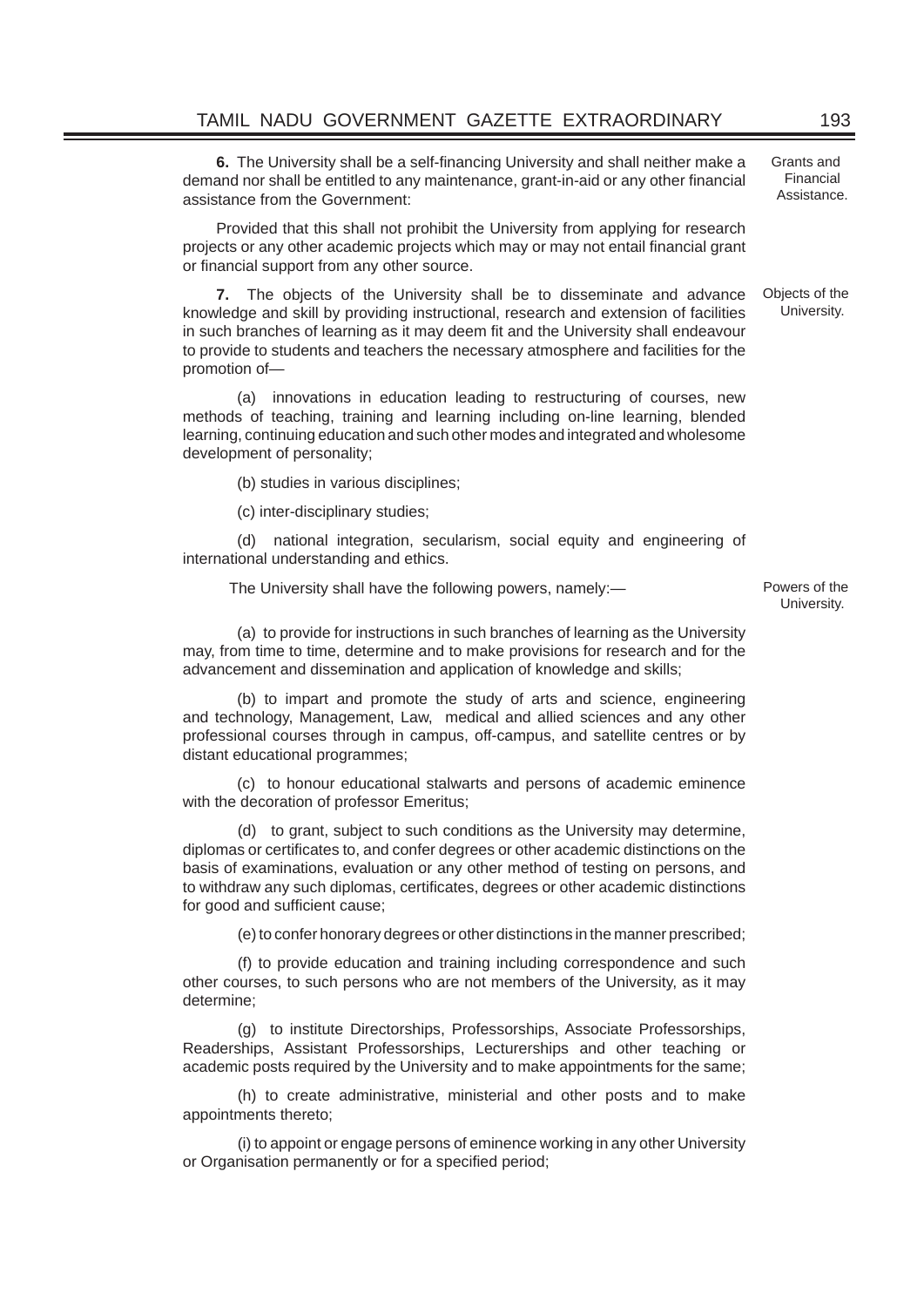(j) to co-operate, collaborate or associate with any other University or Authority or Institution in India and abroad in such manner and for such purpose as the University may determine;

(k) to establish and maintain schools, centres, specialised laboratories or other units for research and instructions as are in the opinion of the University, necessary for the furtherance of its objects;

(l) to institute and award fellowships, scholarships, studentships, medals and prizes;

(m) to establish and maintain and supervise residences, hostels within the University and promote the health and general welfare activities for students and staff;

(n) to make provisions for research and consultancy, and for that purpose to enter into such arrangements with other institutions or bodies as the University may deem necessary;

(o) to declare a centre, an institution, a department, or school, as the case may be, in accordance with the Statutes;

(p) to determine standards for admission into the University, which may include examination, evaluation or any other method of testing;

(q) to prescribe, demand and receive payment of fees and other charges;

(r)to make such arrangements in respect of the residence, discipline and teaching of women and other disadvantaged students as the University may deem fit;

(s)to regulate and enforce discipline amongst the employees and students of the University and take such disciplinary measures in this regard as may deem necessary by the University;

(t) to make arrangements for promoting the health and general welfare of the employees of the University;

(u) to receive donations and to acquire, hold, manage and dispose through sale or lease or rent of any property, movable or immovable for the welfare of the University;

(v) to borrow, by way of hypothecation or mortgage against the property of the University with the approval of the Trust;

(w) to appoint either on contract or otherwise, visiting professors, emeritus professors, consultants, fellows, scholars, artists, course writers and such other persons who may contribute to the advancement of the objects of the University;

(x) to organise and to undertake extra-mural studies and extension service;

(y) to do all such other acts and things as may be necessary, incidental or conducive to the attainment of all or any of the objects of the University.

Admission and Standards. **9.** (1) The University shall, subject to the provisions of this Act and the relevant Statutes and Regulations of the University Grants Commission and other statutory authorities, as the case may be, be open to all persons.

(2) Nothing contained in sub-section (1) shall require the University,—

(a) to admit to any course of study any person who does not possess the prescribed academic qualification or standard;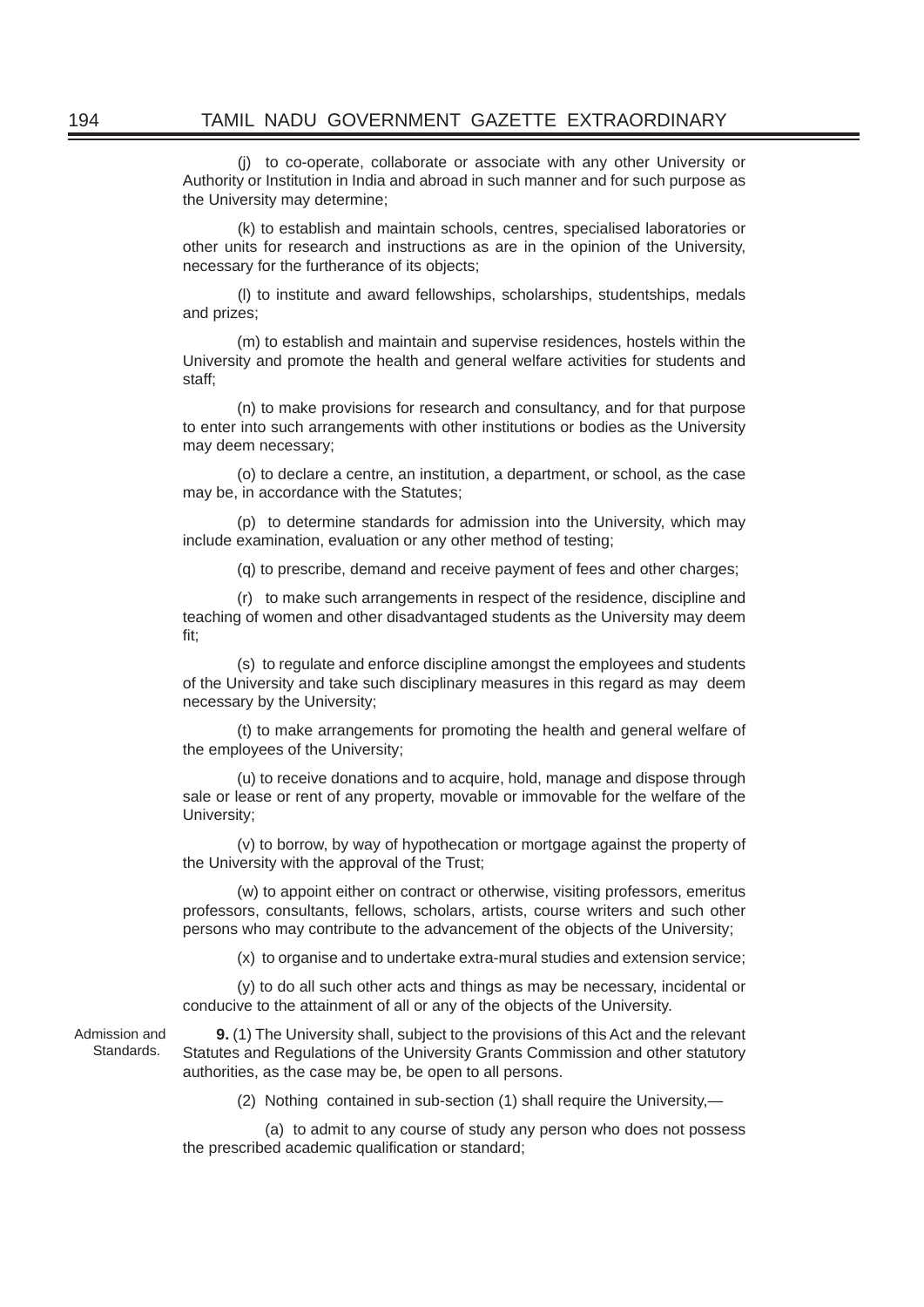(b) to retain on the rolls of the University any student whose academic record is below the minimum standard required for the award of a degree or other academic distinction; or

(c) to admit any person or retain any student whose conduct is prejudicial to the interest of the University or the rights and privileges of other students and teachers.

(3) Subject to the provisions of sub-sections (1) and (2) and the standard admission process of the University as may be prescribed, the University shall reserve thirty-five percentage of seats in each course of study for Resident students of Tamil Nadu.

(4) Admission of students to thirty-five percentage of seats reserved for resident students of Tamil Nadu under sub-section (3) shall be made following the reservation as per law in force.

**Explanation**.— For the purpose of this section "Resident student of Tamil Nadu" means,—

(i) a student who or either of whose parents has resided in the State of Tamil Nadu for a period of not less than five years preceding the qualifying examination; or

(ii) a student who has studied in any one of the educational institutions in the State of Tamil Nadu for a period of not less than five years leading to the qualifying examination.

**10.** The following shall be the officers of the University, namely :— Officers of the

University.

(a) the Chancellor;

(b) the Vice-Chancellor;

(c) the Pro-Vice-Chancellor;

(d) the Registrar;

(e) the Deans and Directors;

(f) the Finance Officer;

(g) the Controller of Examinations; and

(h) such other persons as may be declared by the Statutes to be officers of the University.

**11.** (1) The Chancellor shall be appointed by the management committee of the Trust for a period of three years, as may be prescribed. The

(2) The Chancellor shall, by virtue of his office, be the Head of the University and shall constitute an interim Executive Council. The interim Executive Council so constituted shall cease to exist on the constitution of the Executive Council under section 21.

(3) The Chancellor may in writing under his hand addressed to the Management Committee of the Trust, resign his office.

**12.** (1) The Vice-Chancellor shall be appointed by the Chancellor in such Vicemanner as may be prescribed, for a period of three years.

(2) The Vice-Chancellor shall exercise such powers and perform such other functions as may be prescribed.

Chancellor.

Chancellor.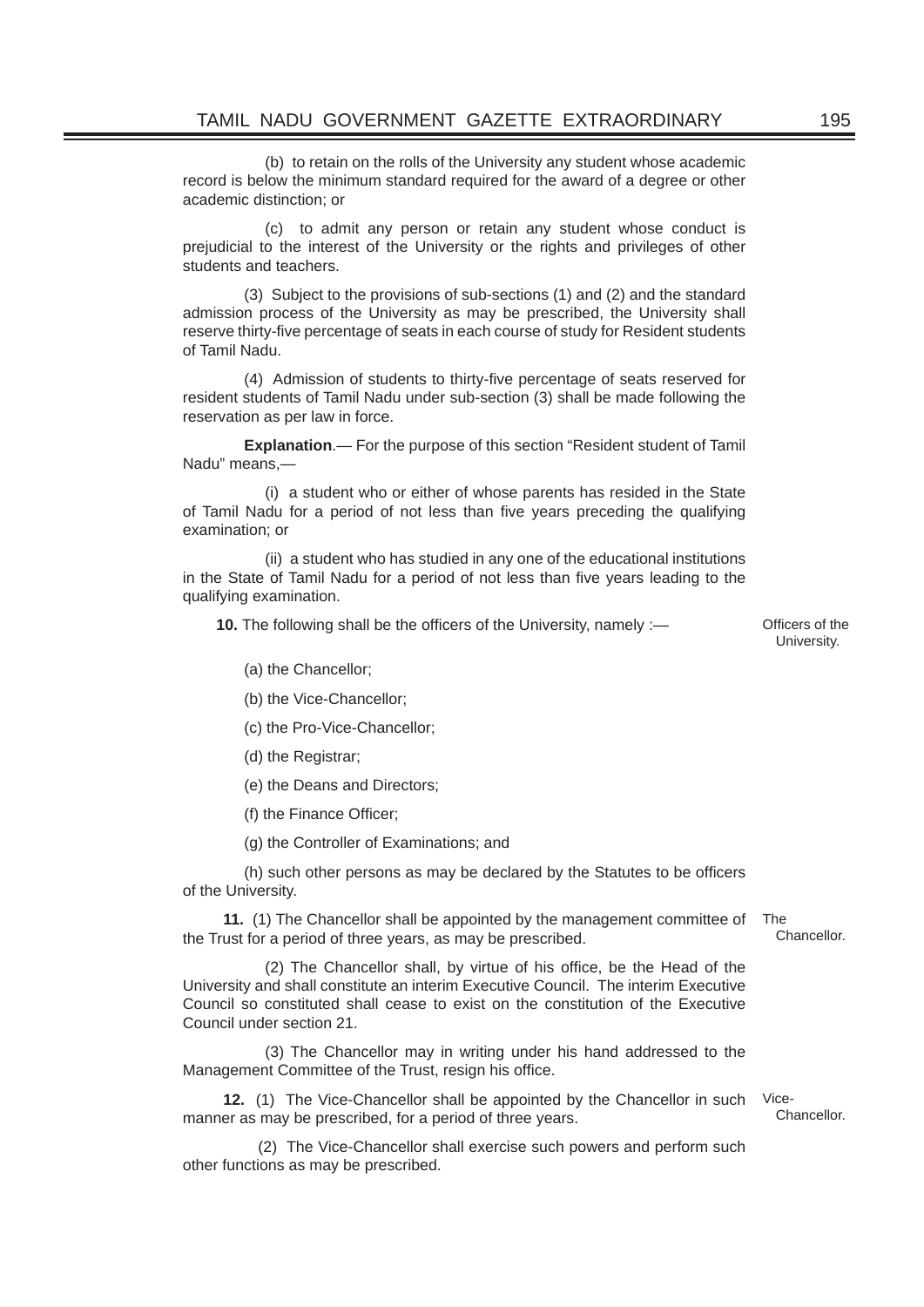| Pro-Vice-<br>Chancellor.             | 13. (1) The Pro-Vice-Chancellor shall be appointed by the Executive Council<br>in such manner as may be prescribed.                                                                                                                    |  |  |  |
|--------------------------------------|----------------------------------------------------------------------------------------------------------------------------------------------------------------------------------------------------------------------------------------|--|--|--|
|                                      | (2) The Pro-Vice-Chancellor shall exercise such powers and perform<br>such other functions as may be prescribed.                                                                                                                       |  |  |  |
| Registrar.                           | 14. (1) The Registrar shall be a whole-time salaried officer of the University.<br>The terms of appointment and conditions of services shall be such as may be<br>prescribed.                                                          |  |  |  |
|                                      | (2) The holder of the post of Registrar shall possess the qualifications<br>prescribed by the University Grants Commission.                                                                                                            |  |  |  |
|                                      | (3) The Registrar shall have the power to enter into agreements, sign<br>documents and authenticate records on behalf of the University and shall exercise<br>such other powers and perform such other functions as may be prescribed. |  |  |  |
|                                      | (4) The Registrar shall be the ex-officio Secretary of the Executive<br>Council and the Academic Council.                                                                                                                              |  |  |  |
| Deans and<br>Directors.              | 15. Every Dean and every Director shall be appointed in such manner and<br>shall exercise such powers and perform such duties as may be prescribed.                                                                                    |  |  |  |
| Finance<br>Officer.                  | 16. (1) The Finance Officer shall be appointed in such manner and shall<br>exercise such powers and perform such functions as may be prescribed.                                                                                       |  |  |  |
|                                      | (2) The Finance Officer shall be the ex-officio Secretary of the Finance<br>Committee.                                                                                                                                                 |  |  |  |
| Controller of<br>Examina-<br>tions.  | 17. (1) The Controller of Examinations shall be a whole-time officer of the<br>University appointed for such period and on such terms and conditions as may be<br>prescribed.                                                          |  |  |  |
|                                      | The Controller of Examinations shall exercise such powers and<br>(2)<br>perform such duties as may be prescribed.                                                                                                                      |  |  |  |
| Other Officers.                      | 18. The manner of appointment and powers and duties of the other officers<br>of the University shall be such as may be prescribed.                                                                                                     |  |  |  |
| Authorities<br>of the<br>University. | 19. The following shall be the authorities of the University,—                                                                                                                                                                         |  |  |  |
|                                      | (a) the Governing Council;                                                                                                                                                                                                             |  |  |  |
|                                      | (b) the Executive Council;                                                                                                                                                                                                             |  |  |  |
|                                      | (c) the Academic Council;                                                                                                                                                                                                              |  |  |  |
|                                      | (d) the Finance Committee;                                                                                                                                                                                                             |  |  |  |
|                                      | (e) the Planning Board;                                                                                                                                                                                                                |  |  |  |
|                                      | (f) such other authorities as may be declared by the Statutes to be<br>authorities of the University.                                                                                                                                  |  |  |  |
| The Governing<br>Council.            | 20. (1) The constitution of the Governing Council and the term of office of its<br>members shall be as may be prescribed.                                                                                                              |  |  |  |
|                                      | (2) Subject to the provisions of this Act, the Governing Council shall<br>have the following powers and functions, namely:-                                                                                                            |  |  |  |
|                                      | (a) to review from time to time, the broad policies and programmes<br>of the University and suggest measures for the working, improvement and                                                                                          |  |  |  |

development of the University;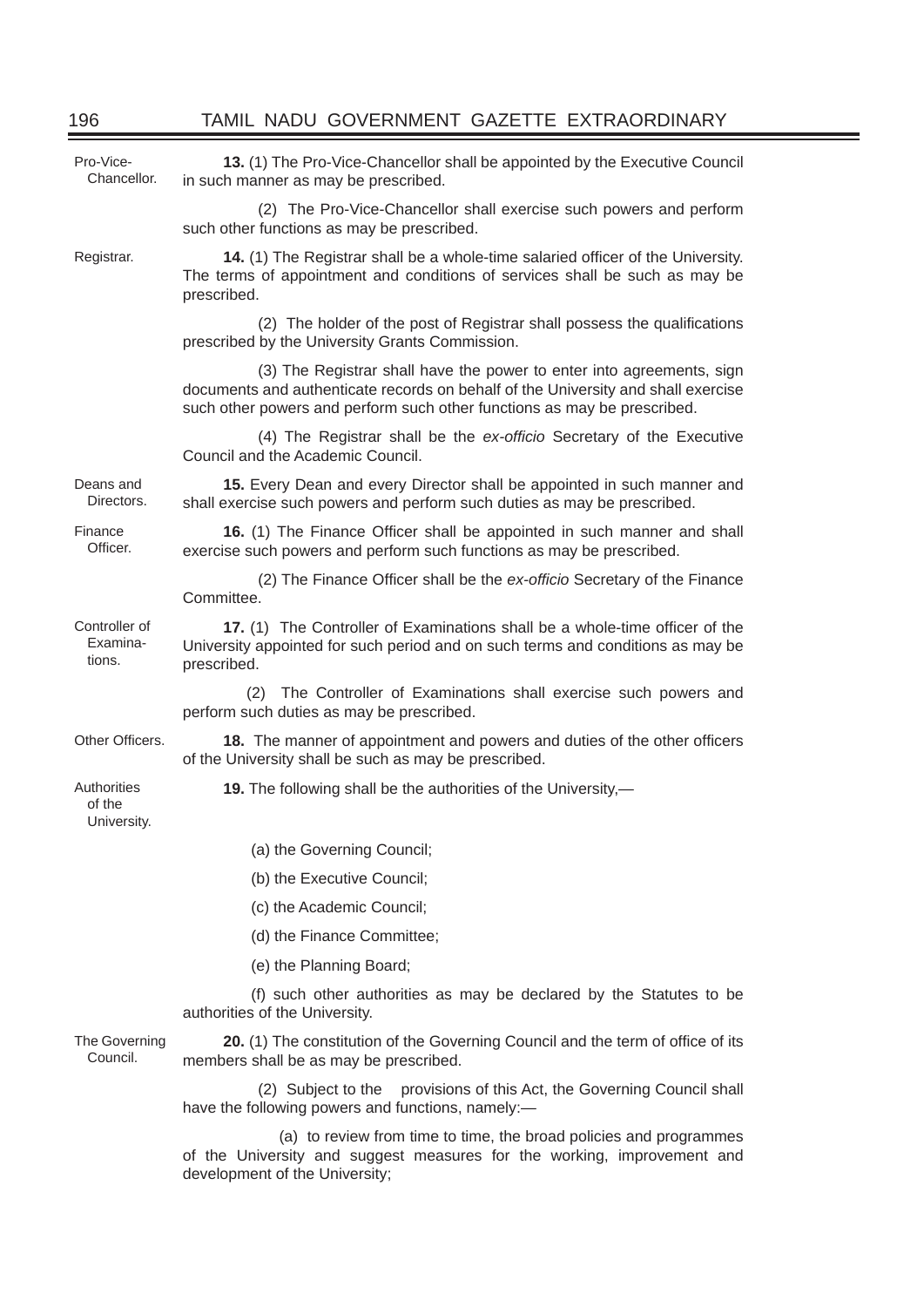(b) to consider and pass resolutions on the Annual Report and Annual Accounts of the University and Audit Report of such accounts;

(c) to advise the Chancellor in respect of any matter which may be referred to it for advice; and

(d) to perform such other functions as may be prescribed.

**21.** (1) The Executive Council shall be the chief executive body of the University. The Executive Council.

(2) The Executive Council shall consist of not more than ten members of whom two members shall be, --

(a) The Secretary to Government in-charge of Higher Education Department, ex-officio;

(b) The Director of Collegiate Education, ex-officio.

(3) The powers and functions of the Executive Council, shall be such as may be prescribed.

**22.** (1) The Academic Council shall be the principal academic body of the University and shall subject to the provisions of the Statutes, the Ordinances and the applicable regulations, co-ordinate and exercise general supervision over the academic policies of the University. The Academic Council.

(2) The constitution of the Academic Council, the term of office of its members and its powers and functions shall be such as may be prescribed.

**23.** (1) The Finance Committee shall be the principal financial body of the University to take care of the financial matters. The Finance

(2) The constitution of the Finance Committee, the term of office of its members and its powers and functions shall be such as may be prescribed.

**24.** (1) The Planning Board shall be the principal planning body of the University. The Planning Board shall ensure that the infrastructure and academic support system meets the norms of the applicable statutory authorities. The Planning Board.

(2) The constitution of the Planning Board, the term of office of its members and its powers and functions shall be such as may be prescribed.

**25.** The constitution, powers and functions of the Boards of Faculties, the Admission Committee, the Examination Committee and of such other authorities of the University which may be declared by the Statutes to be authorities of the University shall be such as may be prescribed.

Faculties, Admission Committee, Examination **Committee** and other **Authorities** of the University.

Power to make **Statutes** 

Board of

Committee.

**26.** (1) The Executive Council shall make the Statutes for carrying out the purposes of this Act, subject to the approval of the Management Committee.

(2) Subject to the provisions of this Act, the Statutes may provide for all or any of the following matters, namely:—

(a) the constitution, powers and functions of the authorities of the University, as may be constituted from time to time;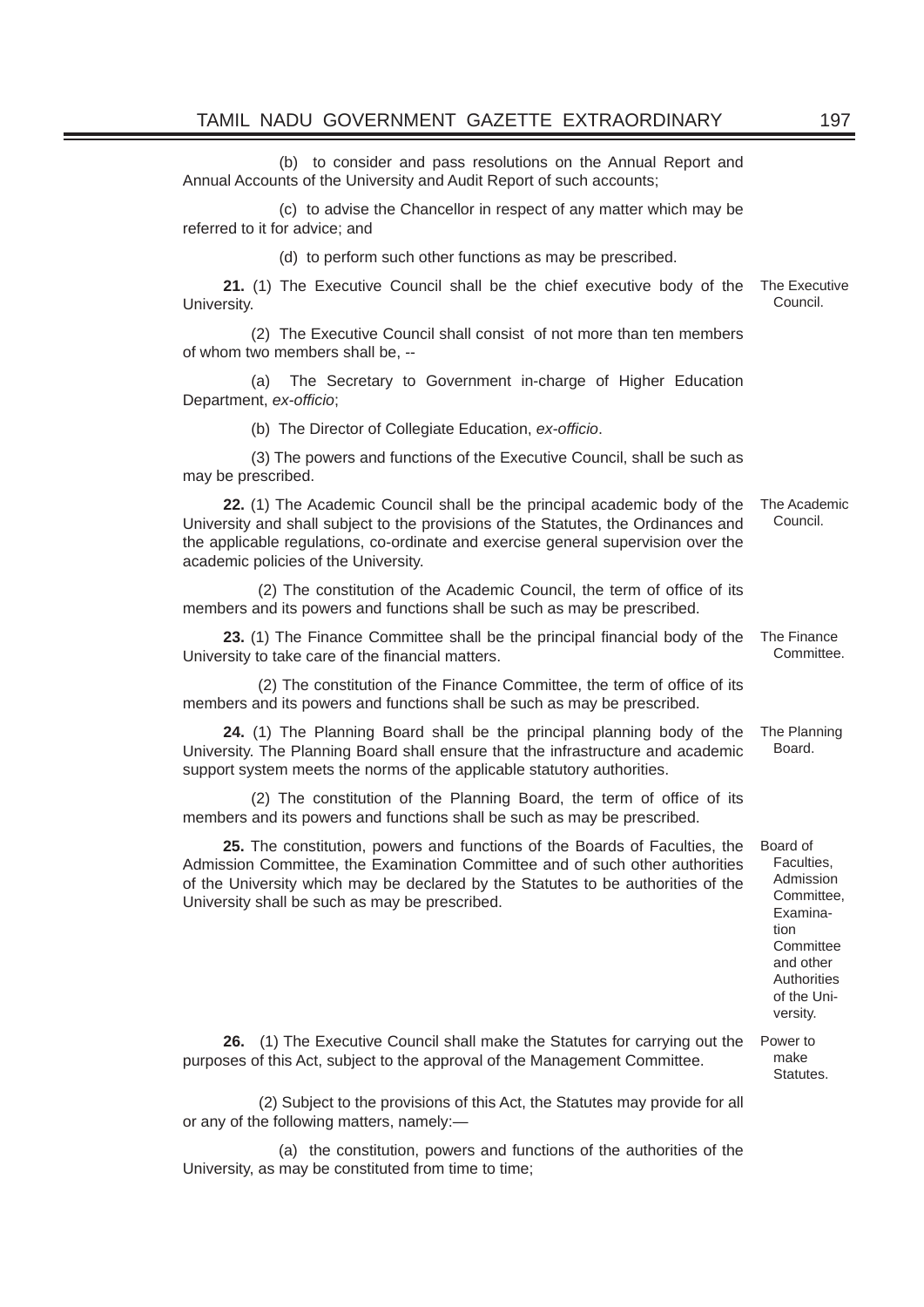(b) the appointment and continuance in office of the members of the said authorities, filling up of vacancies of members and all other matters relating to those authorities for which it may be necessary to provide;

(c) the appointment, powers and duties of the officers of the University and their emoluments;

(d) the appointment of teachers of the University and other academic and administrative staff and their emoluments;

(e) the appointment of teachers and other academic and administrative staff working in the University or Institution for specific period for undertaking a joint project;

(f) the conditions of service of employees including provisions for retirement benefits, insurance and provident fund, the manner of termination of service and disciplinary actions;

(g) the principles governing seniority of service of employees;

(h) the procedure for settlement of disputes between employees or students and the University;

(i) the procedure for appeal to the Executive Council by any employee or students against the action of any officer or other authority of the University;

(j) the conferment of honorary degrees;

(k) the withdrawal of degree, diploma, certificate and other academic

distinction;

and prizes;

(l) the institution of fellowships, scholarships, studentships, medals

(m) the maintenance of discipline among the students;

(n) the establishment and abolition of Department, Centres and other institutions;

(o) the delegation of powers vested in the authorities or officers of the University; and

(p) all other matters, which may by this Act are to be or may be prescribed.

(3) The Executive Council shall not make, amend or repeal any Statute affecting the powers or constitution of any authority of the University until such authority has been given an opportunity of expressing an opinion in writing on the proposed changes, and any opinion so expressed shall be considered by the Executive Council.

Statutes, how made.

**27.** (1) The Executive Council may, from time to time, make statutes and amend or repeal the statutes in the manner hereinafter provided in this section.

(2) A statute or an amendment to, or repeal of, a statute passed by the Executive Council shall be submitted to the Management Committee who may assent thereto or withhold its assent. A statute or an amendment to, or repeal of, a statute passed by the Executive Council shall have no validity until it has been assented to by the Management Committee.

Power to make Ordinances.

**28.** Subject to the provisions of this Act and the Statutes, the Ordinances shall be made by the Executive Council, subject to the approval of the Management Committee, which may provide for all or any of the following matters, namely:—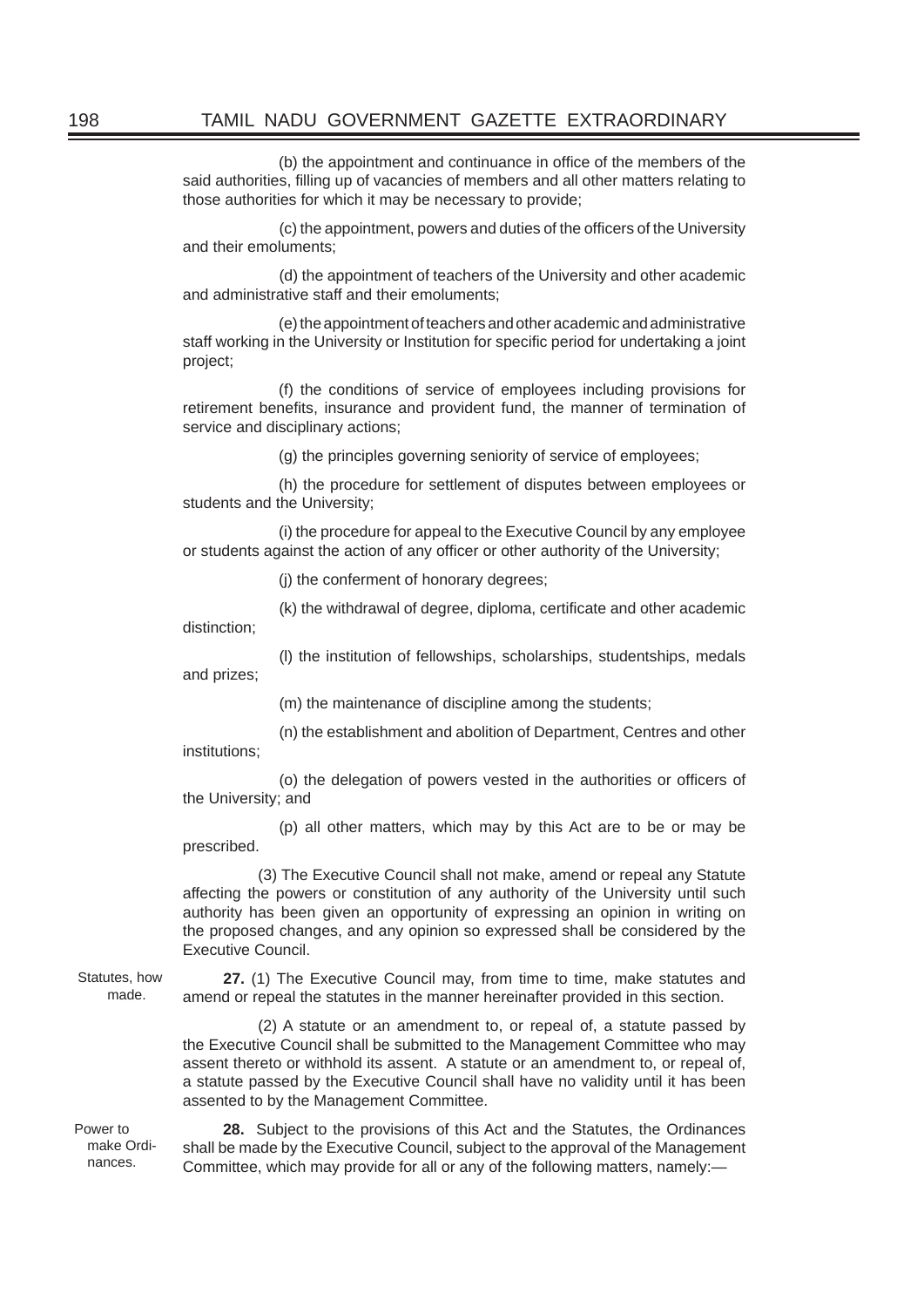(a) the admission of students to the University and their enrolment as such;

(b) the courses of study to be laid down for all degrees, diplomas and certificates of the University;

(c) the medium of instruction and examination;

(d) the award of degree, diploma, certificate and other academic distinctions, the qualification for the same and the matters to be taken relating to the granting and obtaining of the same;

(e) the fees to be charged for courses of study in the University and for admission to the examinations, degrees, diplomas and certificates of the University;

(f) the conditions for the award of fellowships, scholarships, studentships, medals and prizes;

(g) the conduct of examinations, including the term of office and manner of appointment and the duties of examining bodies, examiners and moderators;

(h)the conditions of residence of the students of the University;

(i) the special arrangements, if any, which may be made for the residence, discipline and teaching of women students and prescribing of special courses of studies for them within the University;

(j) the appointment and emoluments of employees other than those for whom provision has been made in the Statutes;

(k) the establishment of Centre of Studies, Boards of Studies, Interdisciplinary Studies, Special Centres, Specialised Laboratories and other Committee;

(l) the manner of co-operation and collaboration with other Universities and authorities including learned bodies or association;

(m) the creation, composition and functions of any other body which is considered necessary for improving the academic mileage of the University;

(n) the remuneration to be paid to the examiners, moderators, invigilators and tabulators;

(o) such other terms and conditions of service of teachers and other academic staff as are not prescribed by the Statutes.

**29.** (1) In making Ordinances, the Executive Council shall consult the Ordinances, Management Committee. how made.

(2) All Ordinances made by the Executive Council shall have effect from such date as it may direct.

**30.** (1) The annual report of the University shall be prepared under the direction of the Executive Council and shall be submitted to the Governing Council on or after such date as may be prescribed and the Governing Council shall consider the report in its annual meeting. Annual Report.

(2) The Governing Council shall submit the annual report to the Chancellor along with its comments, if any.

**31.** (1) The annual accounts and balance sheet of the University shall be prepared under the directions of the Executive Council and shall, once at least every year and at intervals of not more than fifteen months, be audited by an experienced and qualified firm of Chartered Accountant of repute.

Annual Accounts.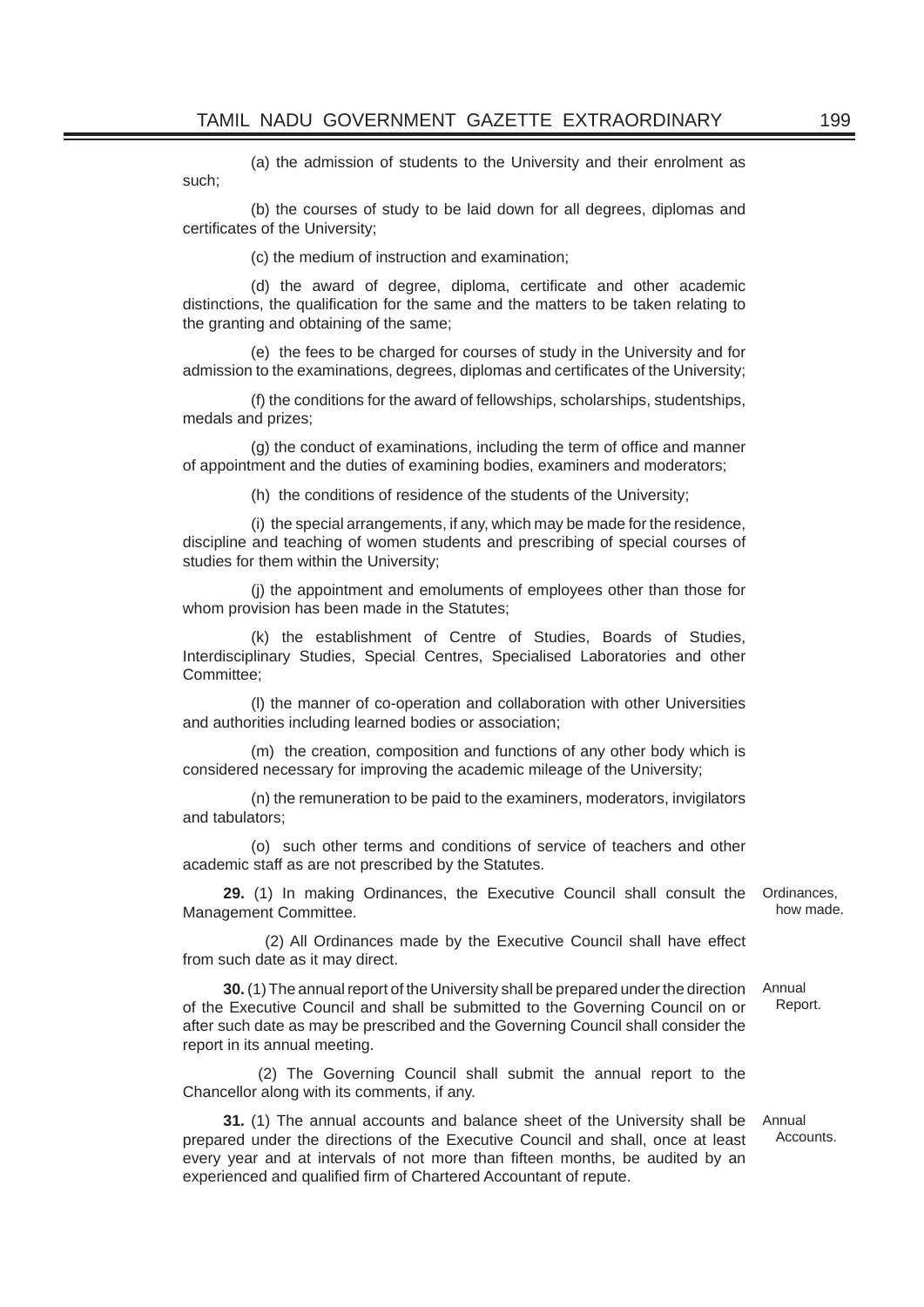# 200 TAMIL NADU GOVERNMENT GAZETTE EXTRAORDINARY

(2) A copy of the annual accounts, together with the audit report thereon, shall be submitted to the Governing Council and the Chancellor along with the observations of the Executive Council.

Conditions of service of employees.

**32.** (1) Every employee of the University shall be appointed or engaged as per the provisions of the Statutes.

(2) Any dispute arising between the University and any of the employees appointed substantively, shall be referred to the Vice-Chancellor who shall decide the dispute after affording an opportunity to the employee within three months from the date of its reference.

(3) The aggrieved employee may file an appeal against the decision of the Vice-Chancellor to the Chancellor. The decision of the Chancellor in such an appeal shall be final.

(4) Any dispute in respect of any employee engaged temporarily or on ad-hoc or part-time or casual basis shall be heard and decided finally by the Head of the Department concerned.

**33.** (1) (a) No person shall be admitted to a course of study in the University for admission to the examinations for degrees, titles or diplomas of the University unless he,—

(i) has passed the examination prescribed therefor; and

(ii) fulfills such other academic conditions as may be prescribed.

(b) Every candidate for a University examination shall, unless exempted from the provisions of this sub-section by a special order of the Executive Council made on the recommendation of the Academic Council, be enrolled as a member of the University. Any such exemption may be made subject to such conditions as the Executive Council may think fit.

(2) No candidate shall be admitted to any University examination unless he is enrolled as a member of the University, and has satisfied the requirements as to the attendance required for the same or unless he is exempted from such requirements of enrolment or attendance or both by an order of the Executive Council passed on the recommendation of the Academic Council. Exemptions granted under this section shall be subject to such conditions as the Executive Council may think fit.

(3) Any student or candidate for an examination, whose name has been removed from the rolls of the University by the orders or recommendation of the Academic Council or Controller of Examinations, as the case may be, and who has been debarred from appearing at the examinations for more than one year, may within ten days of the date of receipt of such order, appeal to the Vice-Chancellor to nullify the decision of the aforesaid authorities.

(4) Any decision taken by the Vice-Chancellor in this regard shall be final.

Employees provident fund and pensions.

**34.** The University may constitute for the benefit of its employees such pension or welfare schemes or provident fund or provide such insurance schemes as it may deem fit in such manner and subject to such conditions as may be decided by the Executive Council.

Admission to University Courses and Examinations.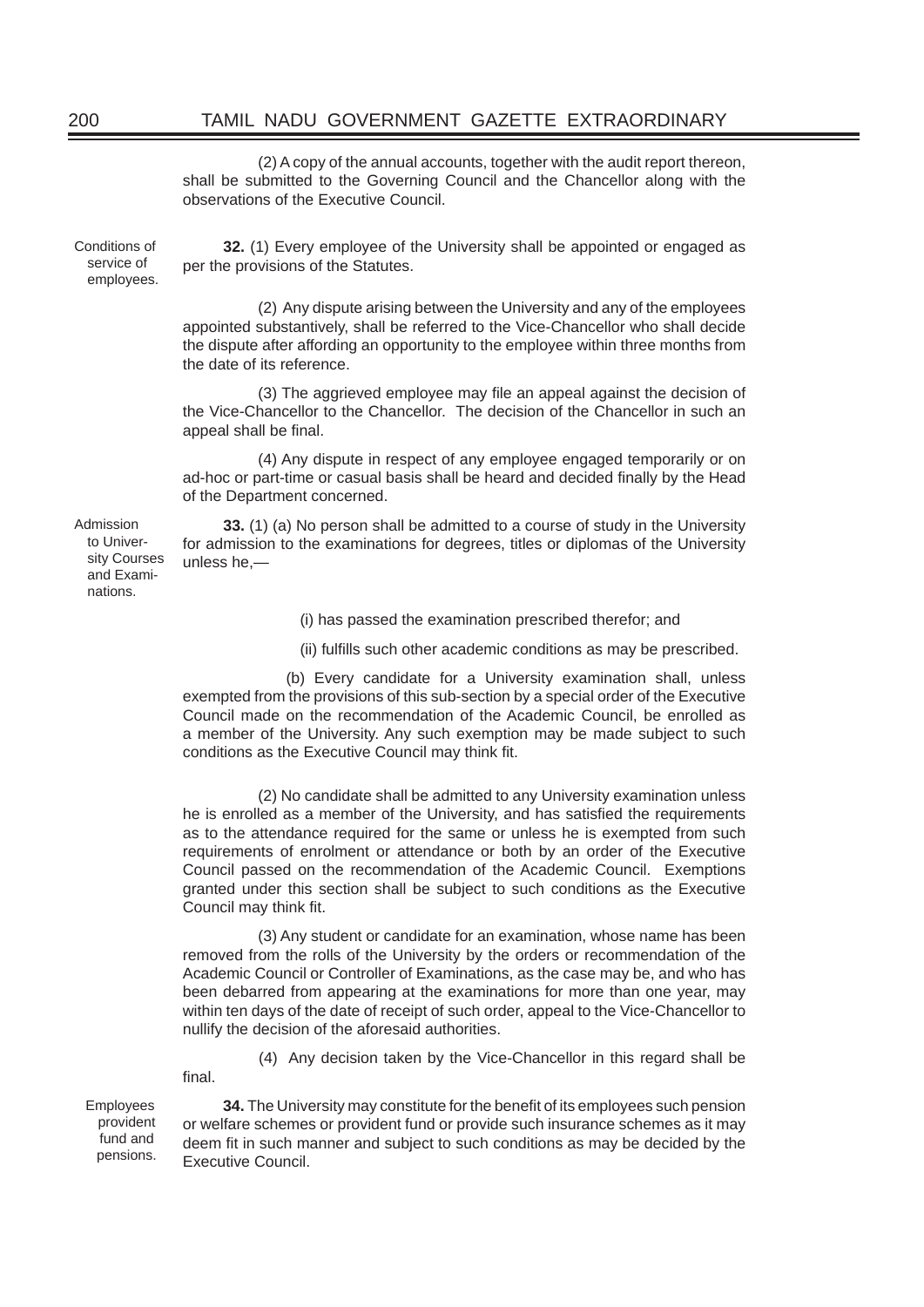**35.** If any question arises as to whether any person has been duly nominated or appointed as or is entitled to be a member of any authority or other body of the University, the matter shall be referred to the Chancellor whose decision thereon shall be final

**36.** Where any authority of the University is given power under this Act or the Statutes to constitute Committees, such Committees shall as otherwise provided, consist of the members of the authority concerned and of such other persons as the authority in each case may think fit. **Constitution** 

**37.** All vacancies among the members of any authority or other body of the University shall be filled as soon as may be convenient by the person or body who appointed or nominated the members whose place has become vacant for the remaining term for which he has been appointed or nominated. Filling up

**38.** No act or proceeding of any authority or other body of the University shall be invalidated merely by reason of the existence of a vacancy or of any defect or irregularity in the nomination of a member of any authority or other body of the University or of any defect or irregularity in such act or proceeding not affecting the merits of the case or on the ground that the authority or other body of the University, did not meet at such intervals as required under this Act. Proceedings

**39.** (1) The Executive Council may, remove by an order in writing made in this behalf, any person from membership of any authority of the University by a resolution passed by a majority of the total members of the Executive Council and by a majority of not less than two-thirds of the members of the Executive Council present and voting at the meeting, if such person has been convicted by the Court for an offence which in the opinion of the Executive Council involves moral turpitude. Removal from membership of

(2) The Executive Council may also by an order in writing made in this behalf remove any person from the membership of any authority of the University if he becomes of unsound mind or has been adjudicated as an insolvent.

(3) No action under this section shall be taken against any person unless he has been given a reasonable opportunity to show cause against the action proposed to be taken.

(4) A copy of every order made under sub-section (1) or sub-section (2), as the case may be, shall as soon as may be after it is so made, be communicated to the person concerned in the manner prescribed.

**40.** A copy of any receipt, application, notice, proceeding, resolution of any authority or Committee of the University or other documents in possession of the University, if certified by the Registrar, shall be received as prima facie evidence of such receipt, applications, notice, order, proceeding or resolution, documents or the existence of entry in the register and shall be admitted as evidence of the matters and transaction therein where the original would, if produced have been admissible in evidence.

**41.** (1) The Trust shall establish a permanent endowment fund of at least rupees fifty crores.

(2) The University shall have the power to invest the permanent endowment fund in such manner as may be prescribed.

Mode of proof of **University** records.

Permanent Endowment Fund.

**Disputes** as to the constitution

of

**Authorities** and bodies.

of Committees.

of the Vacancies.

of

by vacancies.

**University** authorities and bodies not to be invalidated

University.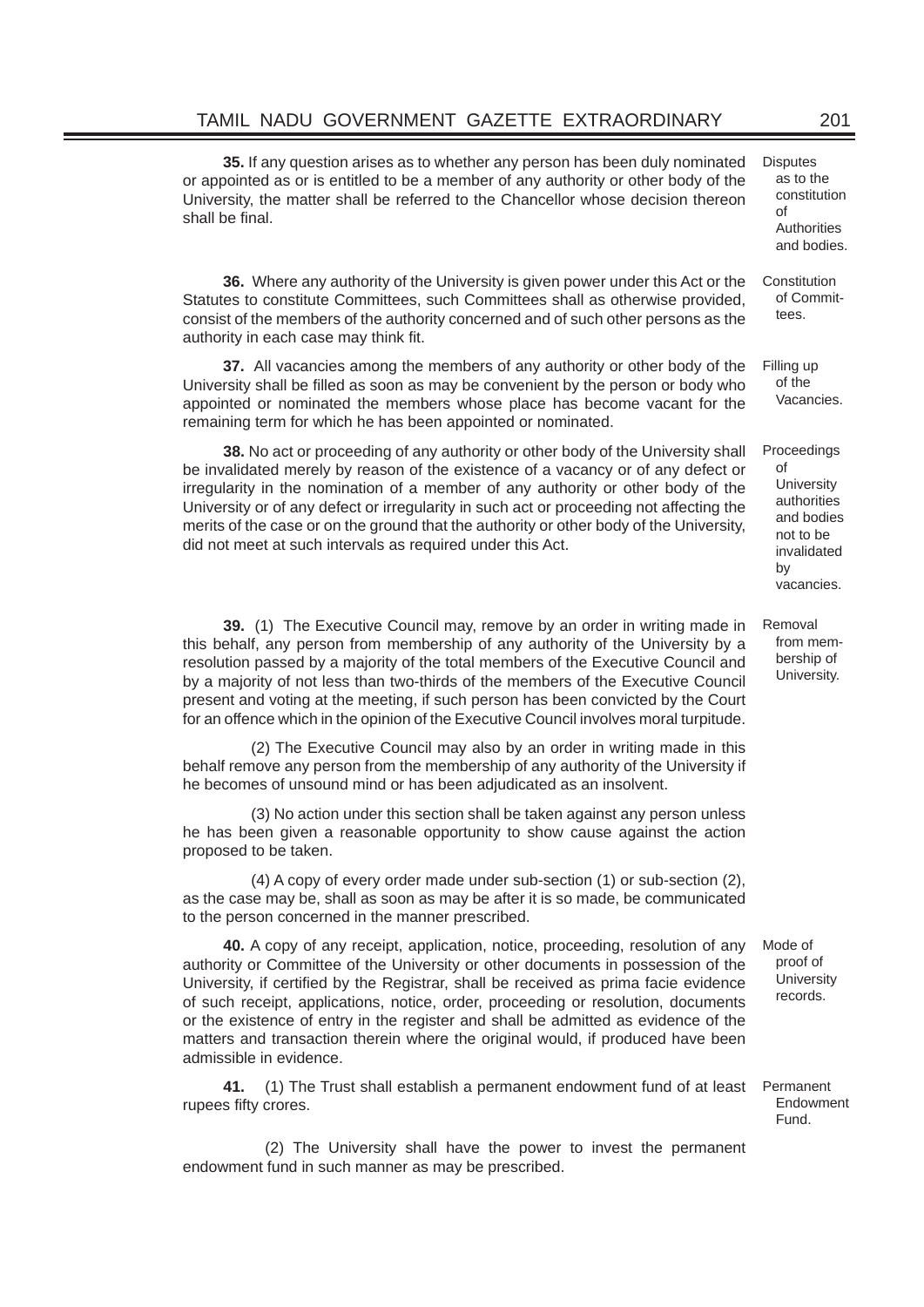(3) The University may transfer any amount from the general fund or the development fund to the permanent endowment fund.

(4) Any amount exceeding the minimum amount specified in sub-section (1) may be withdrawn from the permanent endowment fund by the University for the purposes of development of the University.

General Fund. **42.** (1) The University shall establish a general fund to which the following amount shall be credited, namely:—

- (a) all fees which may be charged by the University;
- (b) all sums received from any other source;
- (c) all contributions made by the Trust; and

(d) all contributions made in this behalf by any other person or body which are not prohibited by any law for the time being in force.

(2) The moneys credited to the general fund shall be applied to meet all the recurring expenditures of the University.

**43.** (1) The University shall also establish a development fund to which the following moneys shall be credited, namely:—

(a) development fees, which may be charged from students;

(b) all sums received from other sources for the purpose of the development of the University;

(c) all contributions made by the Trust;

*(d)* all contributions made in this behalf by any other person or body which are not prohibited by any law for the time being in force; and

(e) all incomes received from the permanent endowment fund.

(2) The moneys credited to the development fund from time to time shall be utilised for the development of the University.

of Fund.

**44.** The funds established under sections 41, 42 and 43 shall subject to general supervision and control of the Governing Council, be regulated and maintained in such manner as may be prescribed.

**45.** (1) It shall be the duty of the University or any authority or officer of the University to furnish such information or records relating to the administration or finance and other affairs of the University as the Government may call for.

(2) The Government, if it is of the view that there is a violation of the Act or the Statutes or Ordinances made thereunder, may issue such directions to the University under section 49 as it may deem necessary.

**46.** (1) If the University proposes its dissolution for any reason, it shall give at least six months written notice to the Government.

(2) On receipt of notice referred to in sub-section (1), the Government shall make such arrangement for administration of the University from the date of dissolution of the University and until the last batch of students in regular courses of studies of the University complete their courses or studies in such manner as may be prescribed.

Development Fund.

Maintenance

Power of Government to call for

> information and records.

Dissolution of University.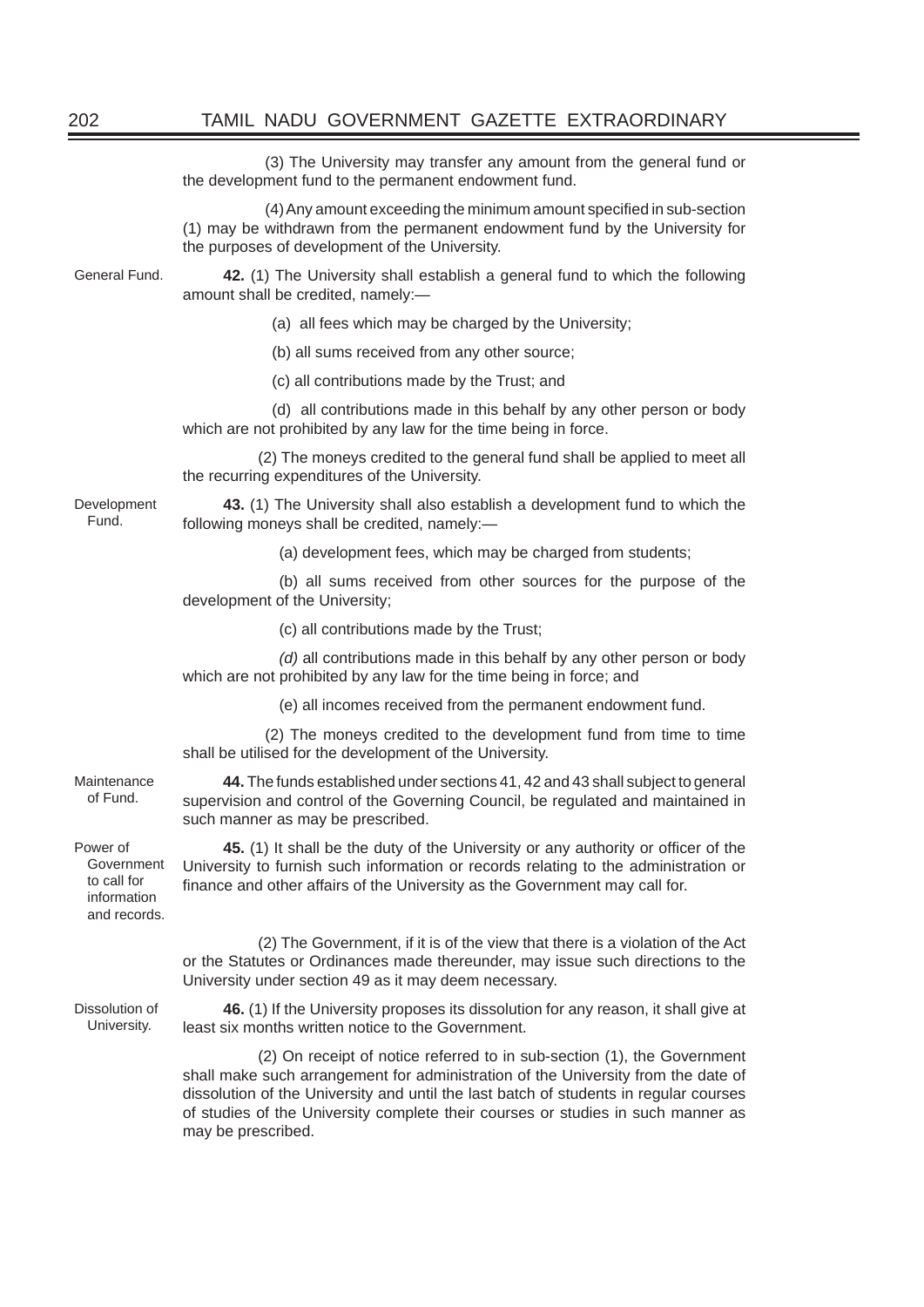**47.** (1) The expenditure for administration of the University during the process of its dissolution under section 46 shall be met out from the permanent endowment fund, the general fund and the development fund.

 $(2)$  If the funds referred to in sub-section  $(1)$  are not sufficient to meet the expenditure of the University, such expenditure may be met by disposing of the properties or assets of the University by the Government.

**48.** (1) Where the Government receives a complaint with material and substantial allegation that the University is not functioning in accordance with the provisions of this Act, it shall require the University to show cause within such time, which shall not be less than two months referring a copy of the complaint as to why the University should not be derecognised.

(2) If, upon receipt of the reply of the University to the notice given under sub-section (1), the Government is satisfied that a prima facie case of mismanagement or violation of the provisions of this Act in the functioning of the University is made out, it shall order such enquiry as it deems necessary.

For the purposes of an inquiry under sub-section (2), the Government shall by notification, appoint an officer or authority as the enquiring authority to enquire into the allegations of violation of the provisions of this Act.

(4) Every inquiring authority appointed under sub-section (3) shall while performing its functions under this Act have all the powers of Civil Court under the Code of Civil Procedure, 1908 trying a suit and in particular in respect of the following matters, namely:—

(a) summoning and enforcing the attendance of any witness and examining him on oath;

(b) requiring the discovery and production of any document;

(c) requisitioning any public record or copy thereof from any office;

*(d)* receiving evidence on affidavits;

*(e)* any other matter which may be prescribed.

(5) If, upon receipt of the inquiry report, the Government is satisfied that the University has violated any provisions of this Act, it shall direct the University to make necessary improvement and suggest for proper implementation of the provisions of this Act.

(6) If it is observed that the University is violating the Act continuously for three times, the Government may, by notification, derecognise the University with prior approval of the University Grants Commission and other statutory authorities.

(7) During the process of derecognition under sub-section (6), the Government may utilise the permanent endowment fund, the general fund or the development fund for the purpose of the management of the affairs of the University. If the funds of the University are not sufficient to meet the requisite expenditure of the University, the Government may dispose of the assets or the properties of the University to meet the said expenses.

**49.** The Government may issue such directions, from time to time, to the University on policy matters not inconsistent with the provisions of this Act as it may deem necessary. Such directions shall be complied with by the University.

Power of the Government to issue directions on policy matters.

Central Act V of 1908.

**Expenditure** of the **University** during dissolution.

De-recognition of the **University** by the Government.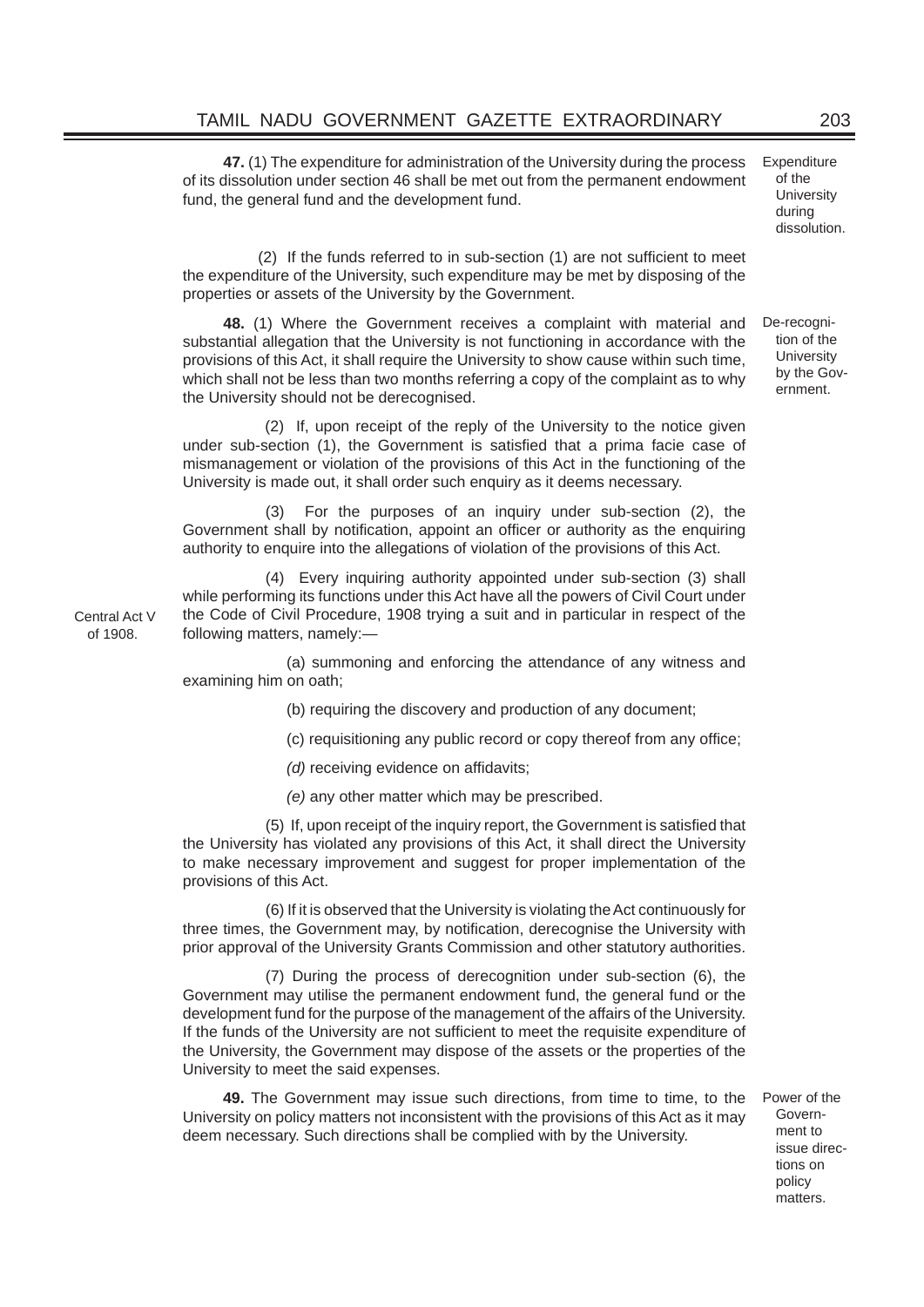# 204 TAMIL NADU GOVERNMENT GAZETTE EXTRAORDINARY

Status of Assets, Liabilities on **Dissolution** or derecognition. 50. All assets and properties including permanent endowment fund, general fund, development fund or any other fund and also the liabilities of the University shall belong to the Trust in case of dissolution or derecognition of the University. Power to remove difficulties. **51.** (1) If any difficulty arises as to the constitution or reconstitution of any authority of the University or in giving effect to the provisions of this Act, the Government may, by notification, make such provision, not inconsistent with the provisions of this Act, as may appear to them to be necessary or expedient for removing the difficulty: Provided that no such notification shall be issued after the expiry of two years from the date of commencement of this Act.

> (2) Every notification issued under sub-section (1) or under any other provisions of this Act shall, as soon as possible after it is issued, be placed on the table of the Legislative Assembly, and if, before the expiry of the session in which it is so placed or the next session, the Assembly makes any modification in any such notification or the Assembly decides that the notification should not be issued, the notification shall thereafter have effect only in such modified form or be of no effect, as the case may be, so, however, that any such modification or annulment shall be without prejudice to the validity of anything previously done under that notification.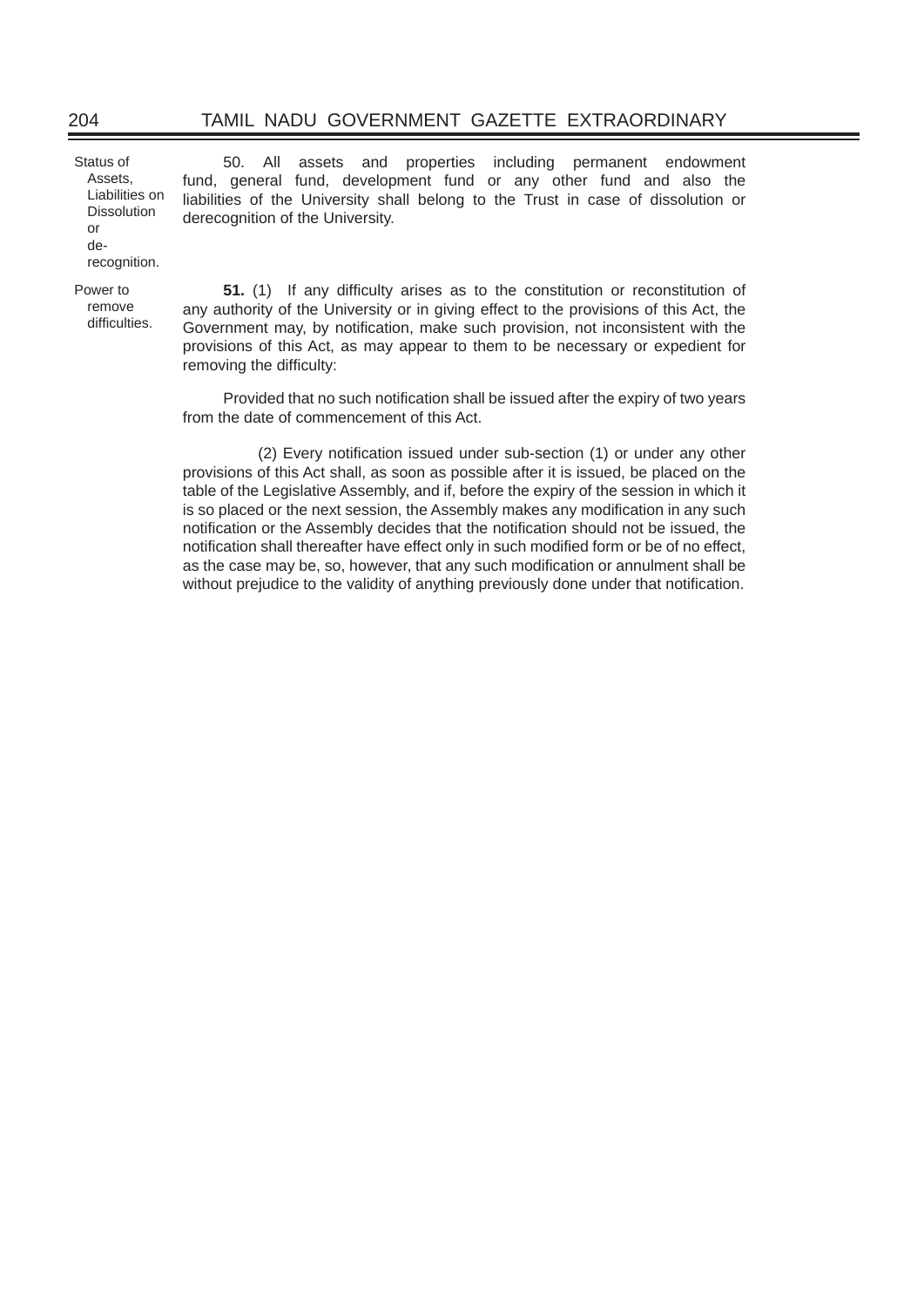### **STATEMENT OF OBJECTS AND REASONS**

During the Global Investors Meet, 2015 held on 9<sup>th</sup> & 10<sup>th</sup> September 2015 at Chennai, Electronics Corporation of Tamil Nadu Limited on behalf of the Government of Tamil Nadu executed a Memorandum of Understanding with M/s. HCL Corporation Private Limited, New Delhi for the establishment of a Private University in the State of Tamil Nadu. Accordingly, SSN Trust has submitted a proposal for establishment of a Private University in the name of Shiv Nadar University. As per the University Grants Commission Regulations 2003, each Private University shall be established by a separate State Act. Therefore, to give effect to the above Memorandum of Understanding, the Government have decided to establish a new Private University in the name of Shiv Nadar University by undertaking Legislation.

2. The Bill seeks to give effect to the above decision.

**K.P. ANBALAGAN** *Minister for Higher Education*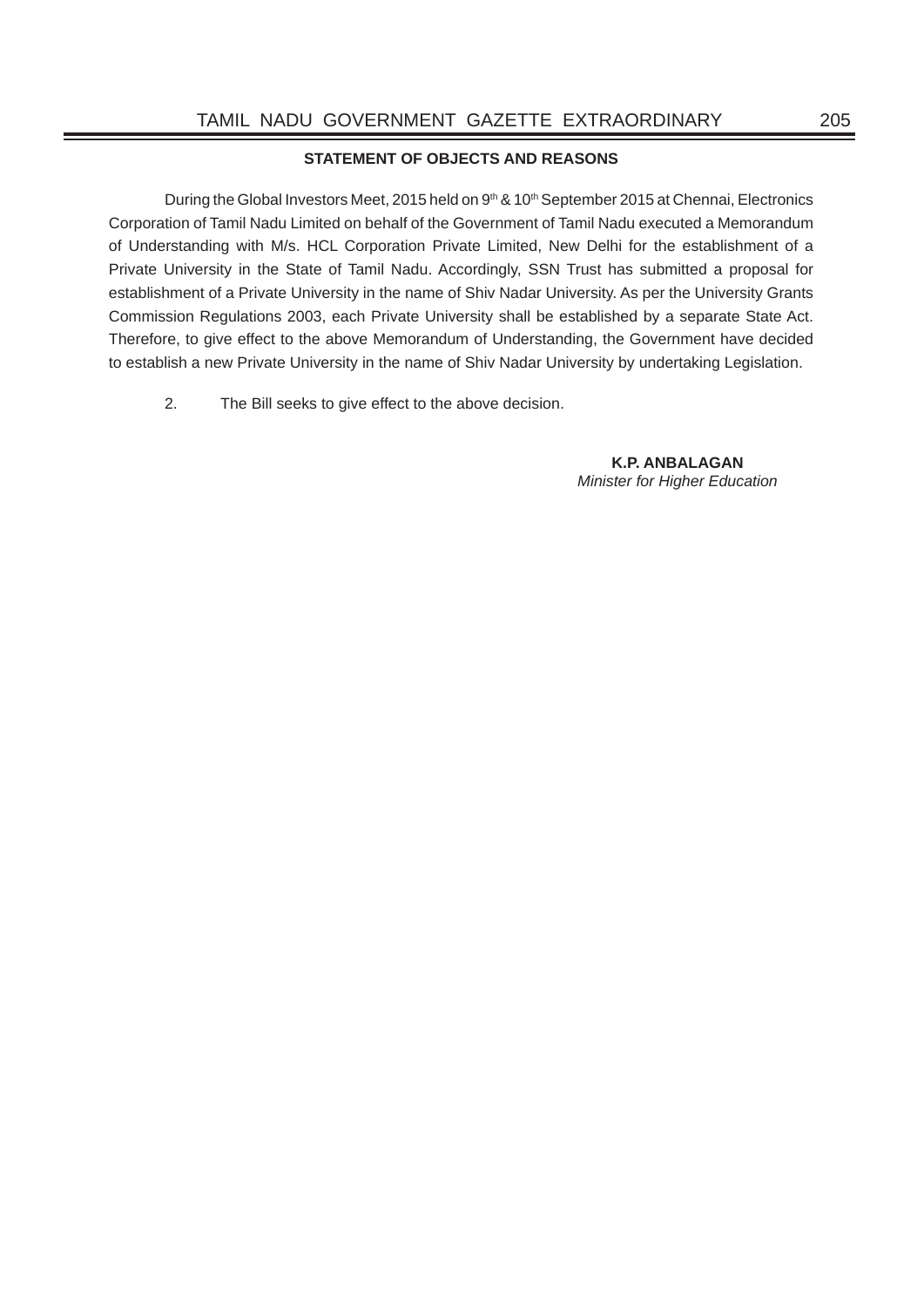# **MEMORANDUM REGARDING DELEGATED LEGISLATION.**

Clauses 5, 8, 9, 11, 12, 13, 14, 15, 16, 17, 18, 20, 21, 22, 23, 24, 25, 26, 28, 30, 33, 39, 41, 44, 46, 48, 49 and 51 of the Bill authorize the Government, authorities of the University to prescribe manner and method of giving effect to certain provisions of the proposed Act, when enacted and brought into operation, by issuing suitable notifications, statutes or ordinances, as the case may be.

2. The powers delegated are normal and not of an exceptional character.

 **K.P. ANBALAGAN**, *Minister for Higher Education.*

> K. SRINIVASAN, *Secretary.*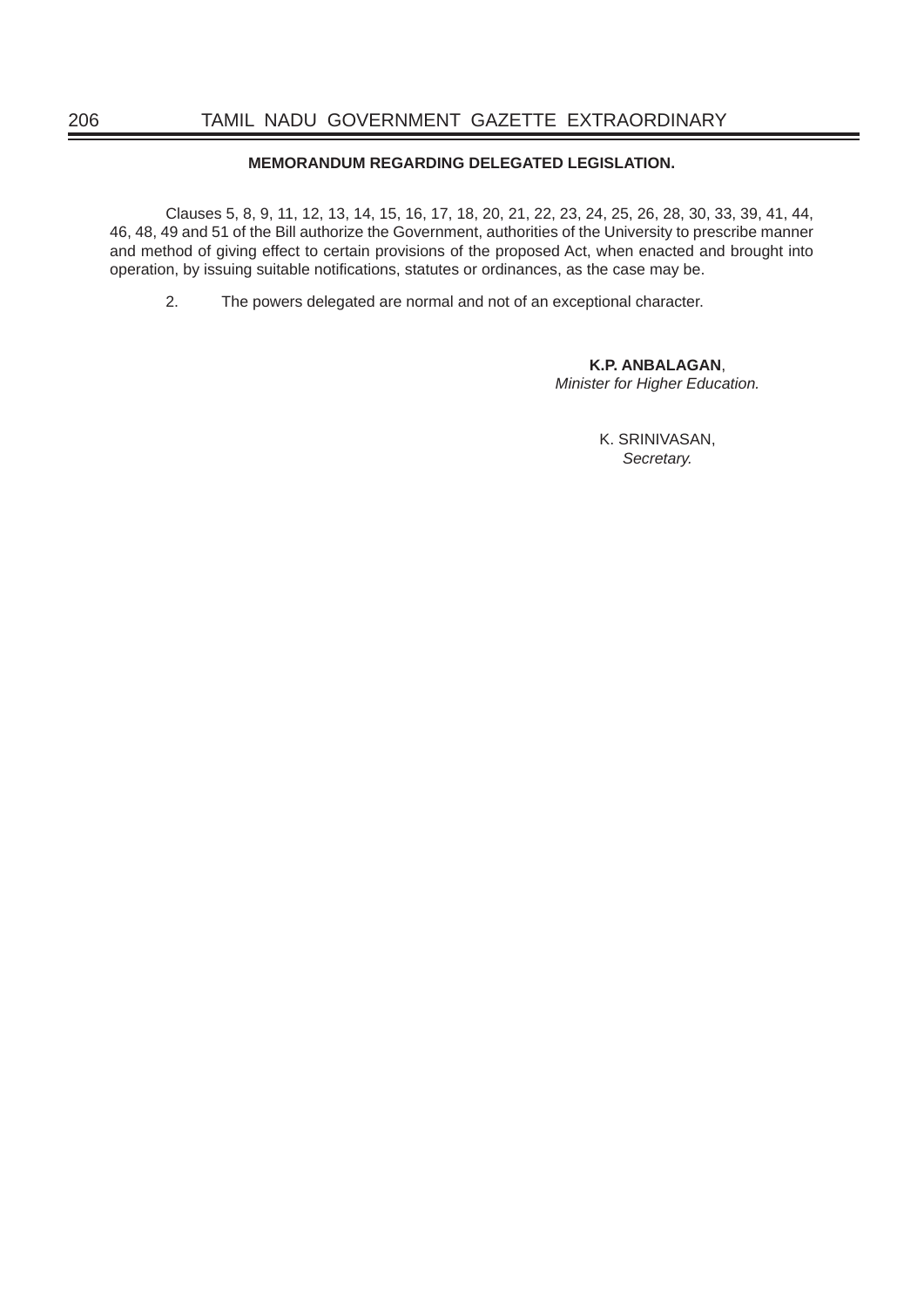Under Rule 130 of the Tamil Nadu Legislative Assembly Rules, the following Bill which was introduced in the Legislative Assembly of the State of Tamil Nadu on 5th July, 2018 is published together with Statement of Objects and Reasons for general information:—

#### **L.A. Bill No. 36 of 2018**

**A Bill to establish and incorporate in the State of Tamil Nadu a University of unitary nature in private sector by Sai Education, Medical, Research and Charitable Trust to promote, conceptualise and bring about a paradigm shift through development of outstanding leadership, research, knowledge and ideas for education and allied development sectors.**

BE it enacted by the Legislative Assembly of the State of Tamil Nadu in the Sixtyninth Year of the Republic of India as follows:—

**1.** (1) This Act may be called the Sai University Act, 2018. Short title and

commencement.

(2) It shall come into force at once.

**2.** In this Act, unless the context otherwise requires :— Definitions.

 (*a*) "Academic Council" means the Academic Council of the University constituted under section 22;

 (b) "Chancellor", "Vice-Chancellor" and "Pro-Vice-Chancellor" means, respectively, the Chancellor, the Vice-Chancellor and the Pro-Vice-Chancellor of the University;

 (c) "Deans and Directors" means the Head of Department or an Institution, a Centre or a School, or the person appointed for the purpose to act as such in his absence;

 (d) "Department" means a Department of Studies of the University and includes a Centre of Studies and Research;

 (e) "Employee" means any person appointed by the University, and includes a teacher or any other member of the staff of the University;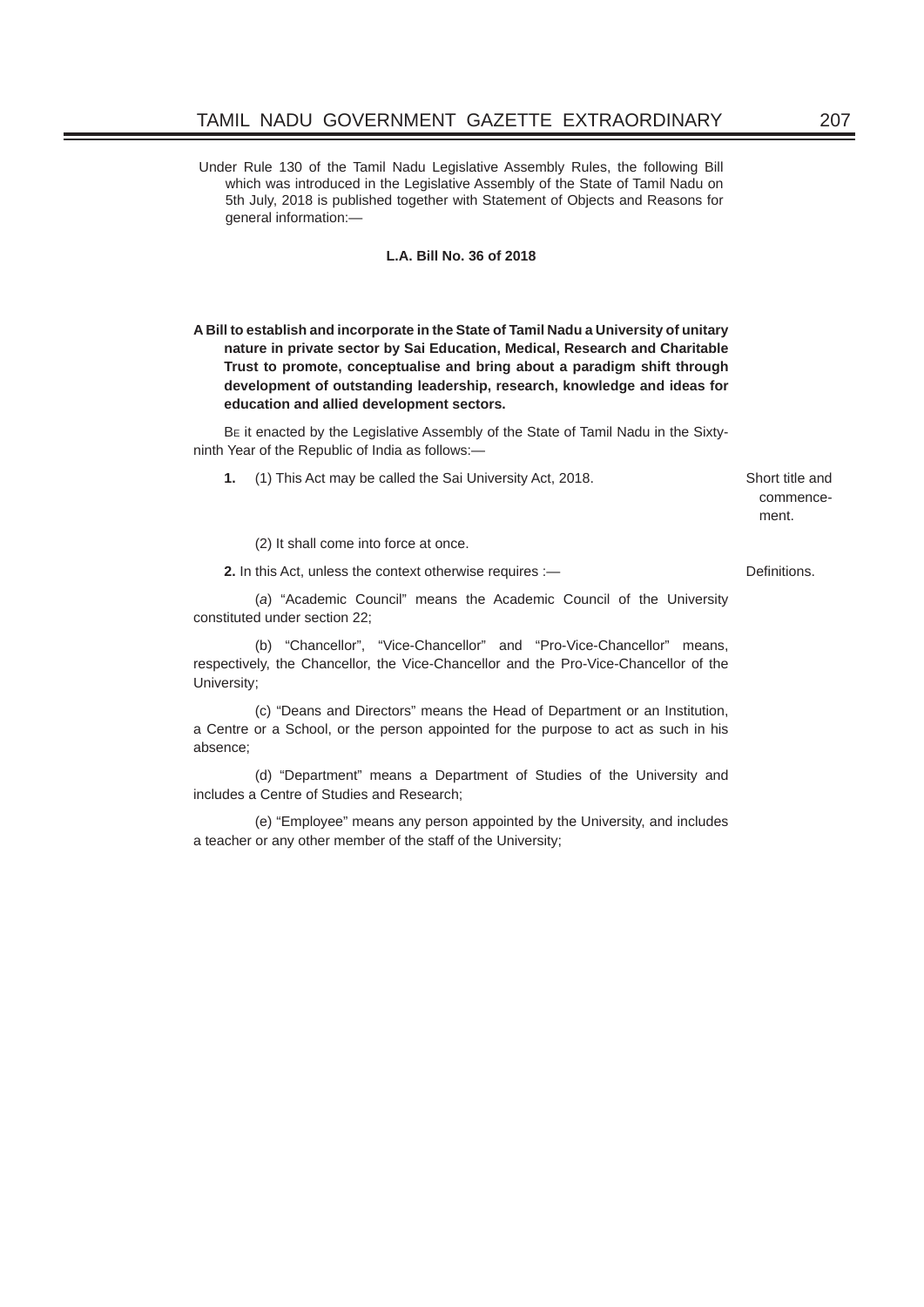(f) "Executive Council" means the Executive Council of the University constituted under section 21;

(g) "Faculty" means a Faculty of the University;

 (h) "Governing Council" means the Governing Council constituted under section 20:

(i) "Government" means the State Government;

 (j) "hostel" means a unit of residence for students of the University maintained or recognized by the University;

 (k) "Institution" means a college or an institution established or maintained by or associated or constituent to the University in accordance with this Act and the Statutes;

 (l) "Management Committee" means the committee constituted by the Trust for the purposes of this Act;

(m) "prescribed" means prescribed by Statutes and Ordinances;

 (n) "Records and Publication" means the Records and Publication of the University;

(o) "Registrar", "Controller of Examinations", "Finance Officer" means, respectively, the Registrar, the Controller of Examinations, the Finance Officer of the University;

 (p) "Statutes" and "Ordinances" means respectively, the Statutes and the Ordinances of the University;

(q) "Student" means a student enrolled in the register of the University;

 (r) "teachers of the University" means persons appointed by the University to give instruction on its behalf;

 (s) "Trust" means the Sai Education, Medical, Research and Charitable Trust Central Act 2 of registered under the Indian Trusts Act, 1882; 1882.

(t) "University" means the Sai University established under section 3.

**3.** (1) There shall be established a University by the Trust by the name Sai University.

 (2) The University shall be a body corporate, shall have perpetual succession and a common seal and shall sue and be sued by the said name.

(3) The University shall be of the unitary type.

 (4) The University may establish constituent colleges, regional centres, additional campuses and study centres at such places in the State as it deems fit subject to the norms of University Grants Commission and other national accreditation bodies.

Conditions for the establishment of the University.

Establishment of the University.

> **4.** For the purposes of establishing the University under this Act, the Trust shall fulfill the following conditions, namely:-

> (a) possess contiguous land of not less than one hundred acres earmarked for the University;

> (b) construct on the land referred to in clause (a), buildings and establish infrastructure and install necessary equipments in offices and laboratories as per the standards laid down by the University Grants Commission and other statutory authorities;

> (c) appoint teachers for the purposes of teaching as per the standards laid down by the University Grants Commission;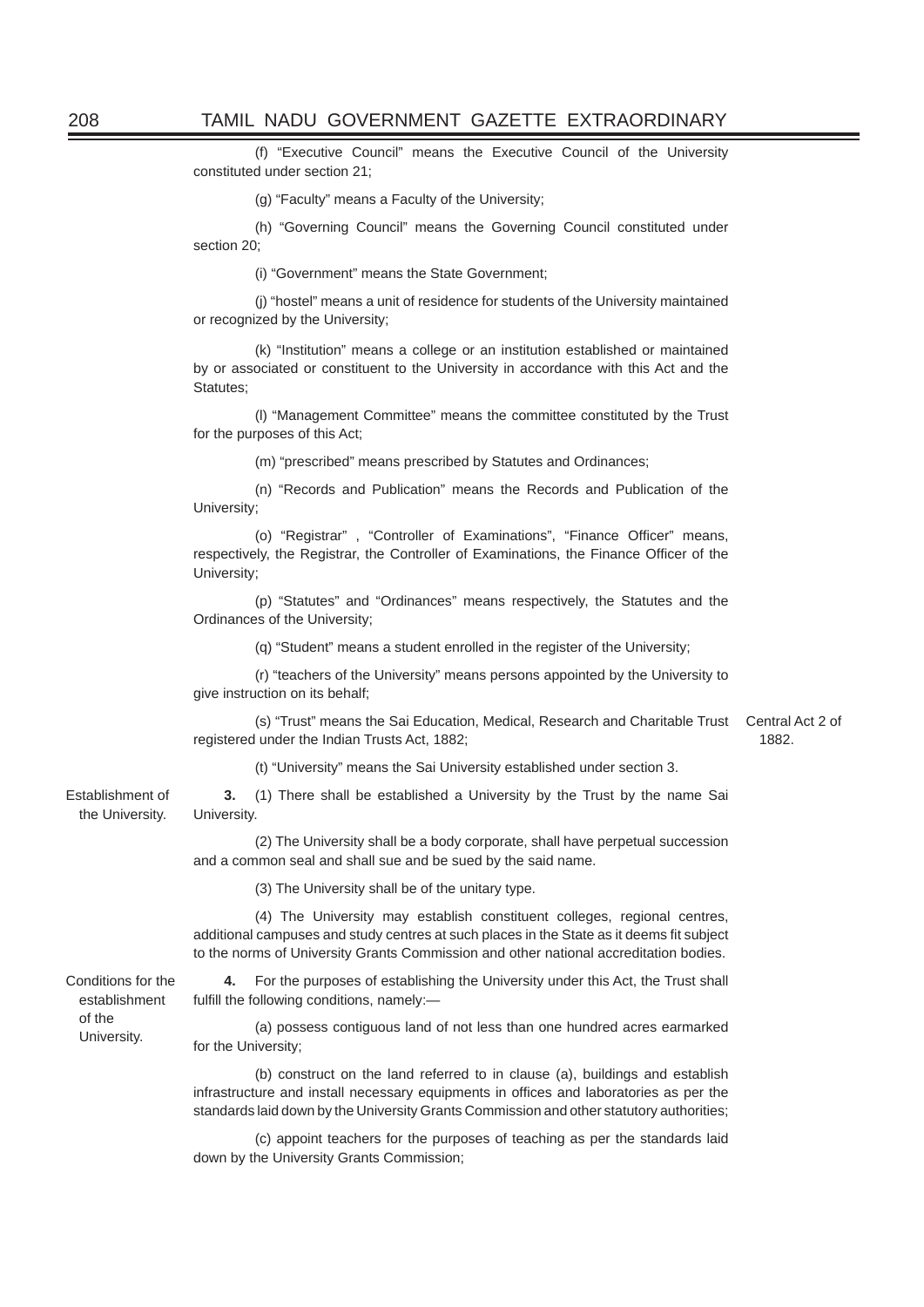(d) such other conditions as may be required by the Government to be fulfilled before the establishment of the University.

**5.** (1) The University shall commence to exercise its function on such date as the Government may, by notification, specify in this behalf. Commencement of the

(2) The Government shall issue a notification under sub-section (1) only after University. receipt of an affidavit along with documents from the Trust to the effect that all conditions referred to in section 4 have been fulfilled and after the Government is satisfied in this behalf.

**6.** The University shall be a self-financing University and shall neither make a demand nor shall be entitled to any maintenance, grant-in-aid or any other financial assistance from the Government: Grants and Financial Assistance.

 Provided that this shall not prohibit the University from applying for research projects or any other academic projects which may or may not entail financial grant or financial support from any other source.

**7.** The objects of the University shall be to disseminate and advance education, knowledge and skill by providing instructional, research and extension of facilities in such branches of learning as it may deem fit and the University shall endeavour to provide to students and teachers the necessary atmosphere and facilities for the promotion of :-Objects of the University.

 (a) innovations in education leading to restructuring of courses, new methods of teaching, training and learning including on-line learning, blended learning, continuing education and such other modes and integrated and wholesome development of personality;

(b) studies in various disciplines;

(c) inter-disciplinary studies;

 (d) national integration, secularism, social equity and engineering of international understanding and ethics.

**8.** The University shall have the following powers, namely:— **Powers** of the

University.

 (a) to provide for instructions in such branches of learning as the University may, from time to time, determine and to make provisions for research and for the advancement and dissemination and application of knowledge and skills;

 (b) to impart and promote the study of arts and science, engineering and technology, Management, Law, medical and allied sciences and any other professional courses through in-campus, off-campus, and satellite centres or by distant educational programmes;

 (c) to honour educational stalwarts and persons of academic eminence with the decoration of professor Emeritus;

 (d) to grant, subject to such conditions as the University may determine, diplomas or certificates to, and confer degrees or other academic distinctions on the basis of examinations, evaluation or any other method of testing on persons, and to withdraw any such diplomas, certificates, degrees or other academic distinctions for good and sufficient cause;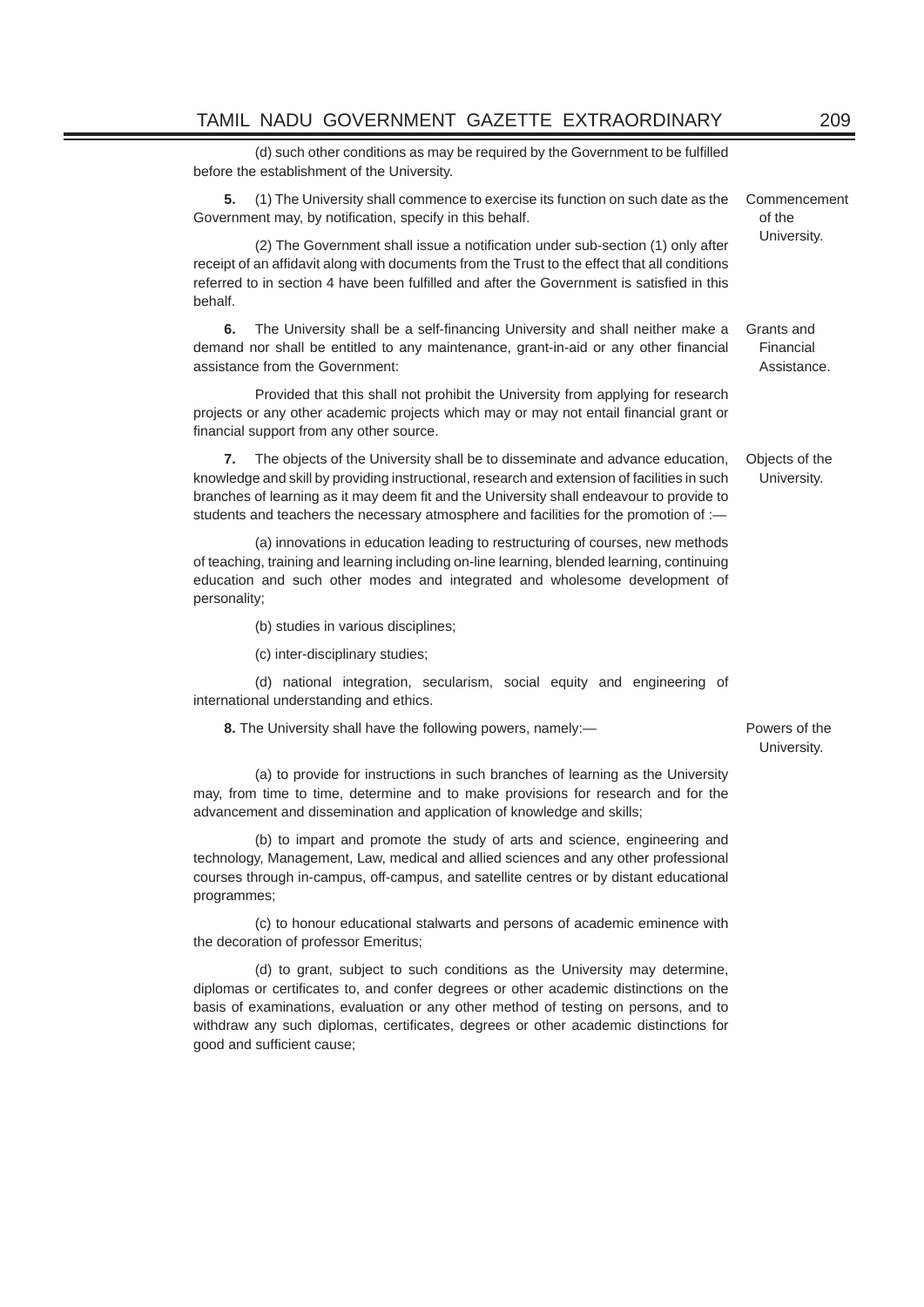(e) to confer honorary degrees or other distinctions in the manner prescribed;

 (f) to provide education and training including correspondence and such other courses, to such persons who are not members of the University, as it may determine;

 (g) to institute Directorships, Professorships, Associate Professorships, Readerships, Assistant Professorships, Lecturerships and other teaching or academic posts required by the University and to make appointments for the same;

 (h) to create administrative, ministerial and other posts and to make appointments thereto;

 (i) to appoint or engage persons of eminence working in any other University or Organisation permanently or for a specified period;

 (j) to co-operate, collaborate or associate with any other University or Authority or Institution in India and abroad in such manner and for such purpose as the University may determine;

 (k) to establish and maintain schools, centres, specialised laboratories or other units for research and instructions as are in the opinion of the University, necessary for the furtherance of its objects;

 (l) to institute and award fellowships, scholarships, studentships, medals and prizes;

 (m) to establish and maintain and supervise residences, hostels within the University and promote the health and general welfare activities for students and staff;

 (n) to make provisions for research and consultancy, and for that purpose to enter into such arrangements with other institutions or bodies as the University may deem necessary;

 (o) to declare a centre, an institution, a department, or school, as the case may be, in accordance with the Statutes;

 (p) to determine standards for admission into the University, which may include examination, evaluation or any other method of testing;

(q) to prescribe, demand and receive payment of fees and other charges;

 (r) to make such arrangements in respect of the residence, discipline and teaching of women and other disadvantaged students as the University may deem fit;

 (s) to regulate and enforce discipline amongst the employees and students of the University and take such disciplinary measures in this regard as may deem necessary by the University;

 (t) to make arrangements for promoting the health and general welfare of the employees of the University;

 (u) to receive donations and to acquire, hold, manage and dispose through sale or lease or rent of any property, movable or immovable for the welfare of the University;

 (v) to borrow without security or by way of hypothecation or mortgage against the property of the University with the approval of the Trust;

 (w) to appoint either on contract or otherwise, visiting professors, emeritus professors, consultants, fellows, scholars, artists, course writers and such other persons who may contribute to the advancement of the objects of the University;

(x) to organise and to undertake extra-mural studies and extension service;

 (y) to do all such other acts and things as may be necessary, incidental or conducive to the attainment of all or any of the objects of the University.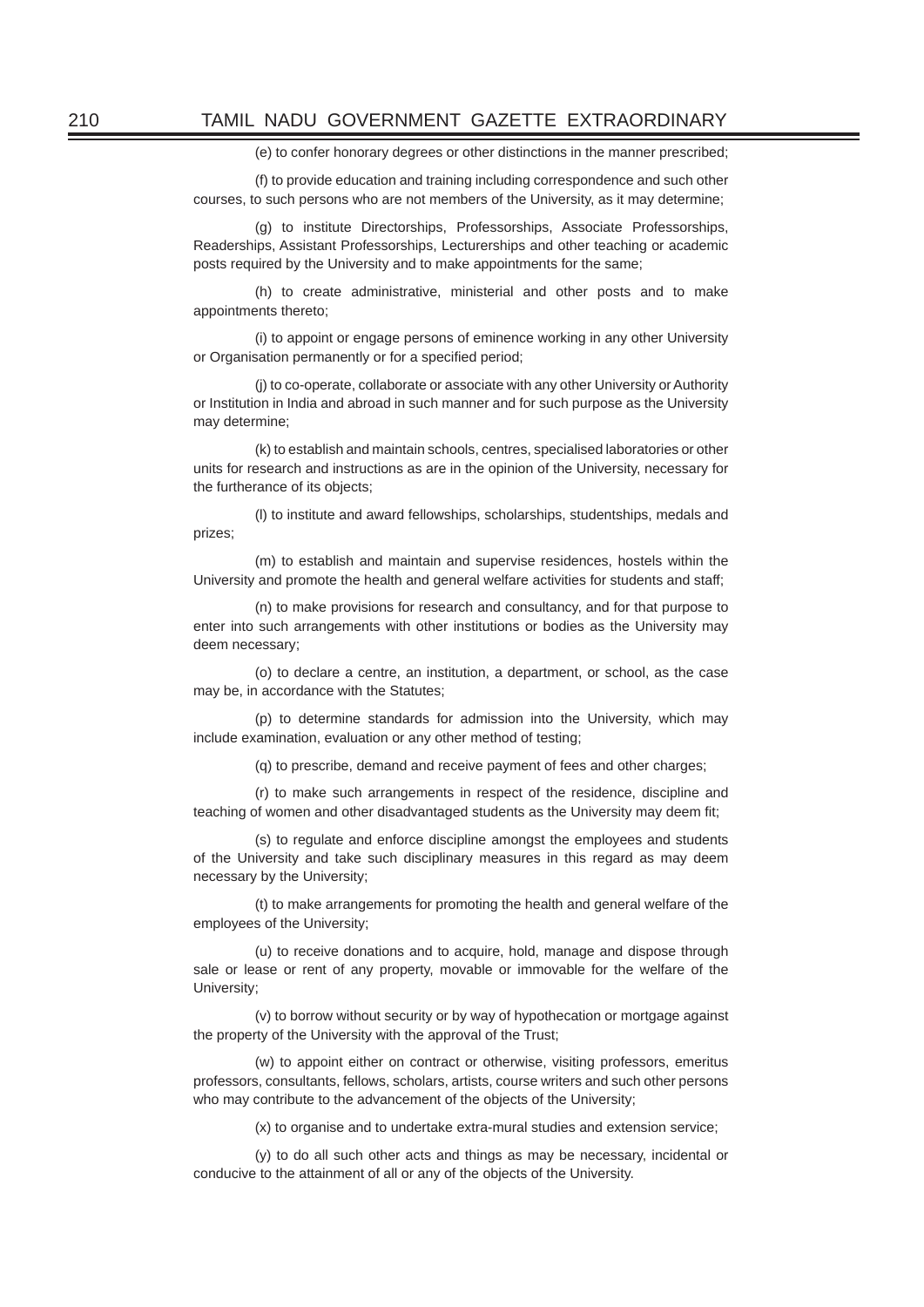9. (1) The University shall, subject to the provisions of this Act and the relevant Statutes and Regulations of the University Grants Commission and other statutory authorities, as the case may be, be open to all persons.

(2) Nothing contained in sub-section (1) shall require the University:—

 (a) to admit to any course of study any person who does not possess the prescribed academic qualification or standard;

 (b) to retain on the rolls of the University any student whose academic record is below the minimum standard required for the award of a degree or other academic distinction;

 (c) to admit any person or retain any student whose conduct is prejudicial to the interest of the University or the rights and privileges of other students and teachers; or

 (d) to retain on rolls of the University any student who fails to remit necessary fees as prescribed for the course.

 (3) Subject to the provisions of sub-sections (1) and (2) and the standard admission process of the University as may be prescribed, the University shall reserve thirty-five percentage of seats in each course of study for Resident students of Tamil Nadu.

(4) Admission of students to thirty-five percentage of seats reserved for resident students of Tamil Nadu under sub-section (3) shall be made following the reservation as per law in force.

 Explanation :— For the purpose of this section "Resident student of Tamil Nadu" means :—

 (i) a student who or either of whose parents has resided in the State of Tamil Nadu for a period of not less than five years preceding the qualifying examination; or

 (ii) a student who has studied in any one of the educational institutions in the State of Tamil Nadu for a period of not less than five years leading to the qualifying examination.

**10.** The following shall be the officers of the University, namely :— **Officers** of the

University. (a) the Chancellor;

(b) the Vice-Chancellor;

(c) the Pro-Vice-Chancellor;

(d) the Registrar;

(e) the Deans and Directors;

(f) the Finance Officer;

Admission and Standards.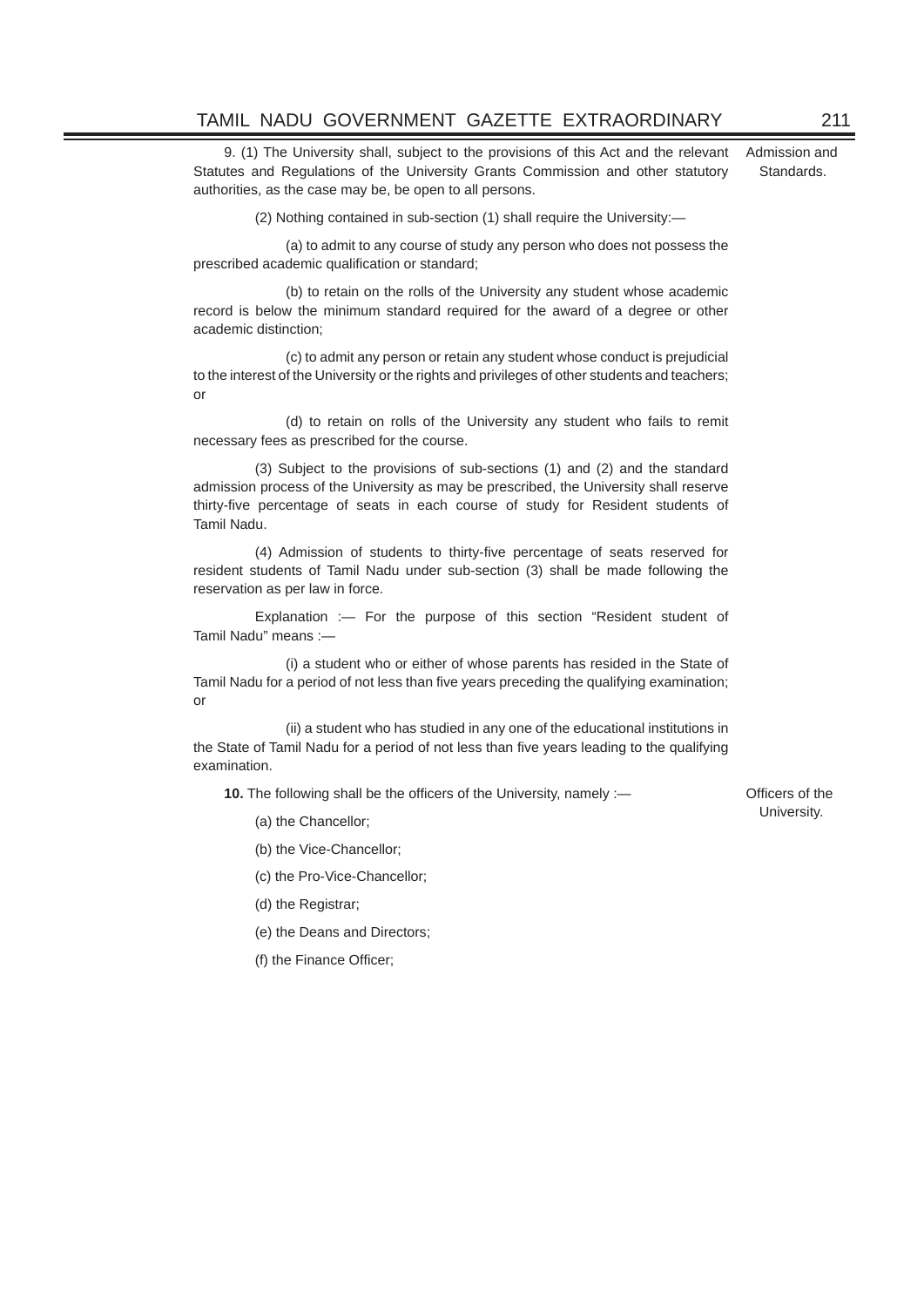|                                   | (g) the Controller of Examinations; and                                                                                                                                                                                                                                       |  |
|-----------------------------------|-------------------------------------------------------------------------------------------------------------------------------------------------------------------------------------------------------------------------------------------------------------------------------|--|
|                                   | (h) such other persons as may be declared by the Statutes to be officers of the<br>University.                                                                                                                                                                                |  |
| The Chancellor.                   | 11. (1) The Chancellor shall be appointed by the management committee of the<br>Trust for a period of three years, as may be prescribed.                                                                                                                                      |  |
|                                   | (2) The Chancellor shall, by virtue of his office, be the Head of the University<br>and shall constitute an interim Executive Council. The interim Executive Council so<br>constituted shall cease to exist on the constitution of the Executive Council under<br>section 21. |  |
|                                   | (3) The Chancellor may in writing under his hand addressed to the Management<br>Committee of the Trust, resign his office.                                                                                                                                                    |  |
| Vice-Chancellor.                  | 12. (1) The Vice-Chancellor shall be appointed by the Chancellor in such manner<br>as may be prescribed, for a period of three years.                                                                                                                                         |  |
|                                   | (2) The Vice-Chancellor shall exercise such powers and perform such other<br>functions as may be prescribed.                                                                                                                                                                  |  |
| Pro-Vice-<br>Chancellor.          | 13. (1) The Pro-Vice-Chancellor shall be appointed by the Executive Council in<br>such manner as may be prescribed.                                                                                                                                                           |  |
|                                   | (2) The Pro-Vice-Chancellor shall exercise such powers and perform such<br>other functions as may be prescribed.                                                                                                                                                              |  |
| Registrar.                        | 14. (1) The Registrar shall be a whole-time salaried officer of the University. The<br>terms of appointment and conditions of services shall be such as may be prescribed.                                                                                                    |  |
|                                   | (2) The holder of the post of Registrar shall possess the qualifications<br>prescribed by the University Grants Commission.                                                                                                                                                   |  |
|                                   | (3) The Registrar shall have the power to enter into agreements, sign<br>documents and authenticate records on behalf of the University and shall exercise such<br>other powers and perform such other functions as may be prescribed.                                        |  |
|                                   | (4) The Registrar shall be the ex-officio Secretary of the Executive Council<br>and the Academic Council.                                                                                                                                                                     |  |
| Deans and<br>Directors.           | 15. Every Dean and every Director shall be appointed in such manner and shall<br>exercise such powers and perform such duties as may be prescribed.                                                                                                                           |  |
| Finance Officer.                  | 16. (1) The Finance Officer shall be appointed in such manner and shall exercise<br>such powers and perform such functions as may be prescribed.                                                                                                                              |  |
|                                   | (2) The Finance Officer shall be the ex-officio Secretary of the Finance<br>Committee.                                                                                                                                                                                        |  |
| Controller of<br>Examinations.    | 17. (1) The Controller of Examinations shall be a whole-time officer of the University<br>appointed for such period and on such terms and conditions as may be prescribed.                                                                                                    |  |
|                                   | (2) The Controller of Examinations shall exercise such powers and perform<br>such duties as may be prescribed.                                                                                                                                                                |  |
| Other Officers.                   | 18. The manner of appointment and powers and duties of the other officers of the<br>University shall be such as may be prescribed.                                                                                                                                            |  |
| Authorities of the<br>University. | 19. The following shall be the authorities of the University :-                                                                                                                                                                                                               |  |
|                                   | (a) the Governing Council;                                                                                                                                                                                                                                                    |  |
|                                   | (b) the Executive Council;                                                                                                                                                                                                                                                    |  |
|                                   | (c) the Academic Council;                                                                                                                                                                                                                                                     |  |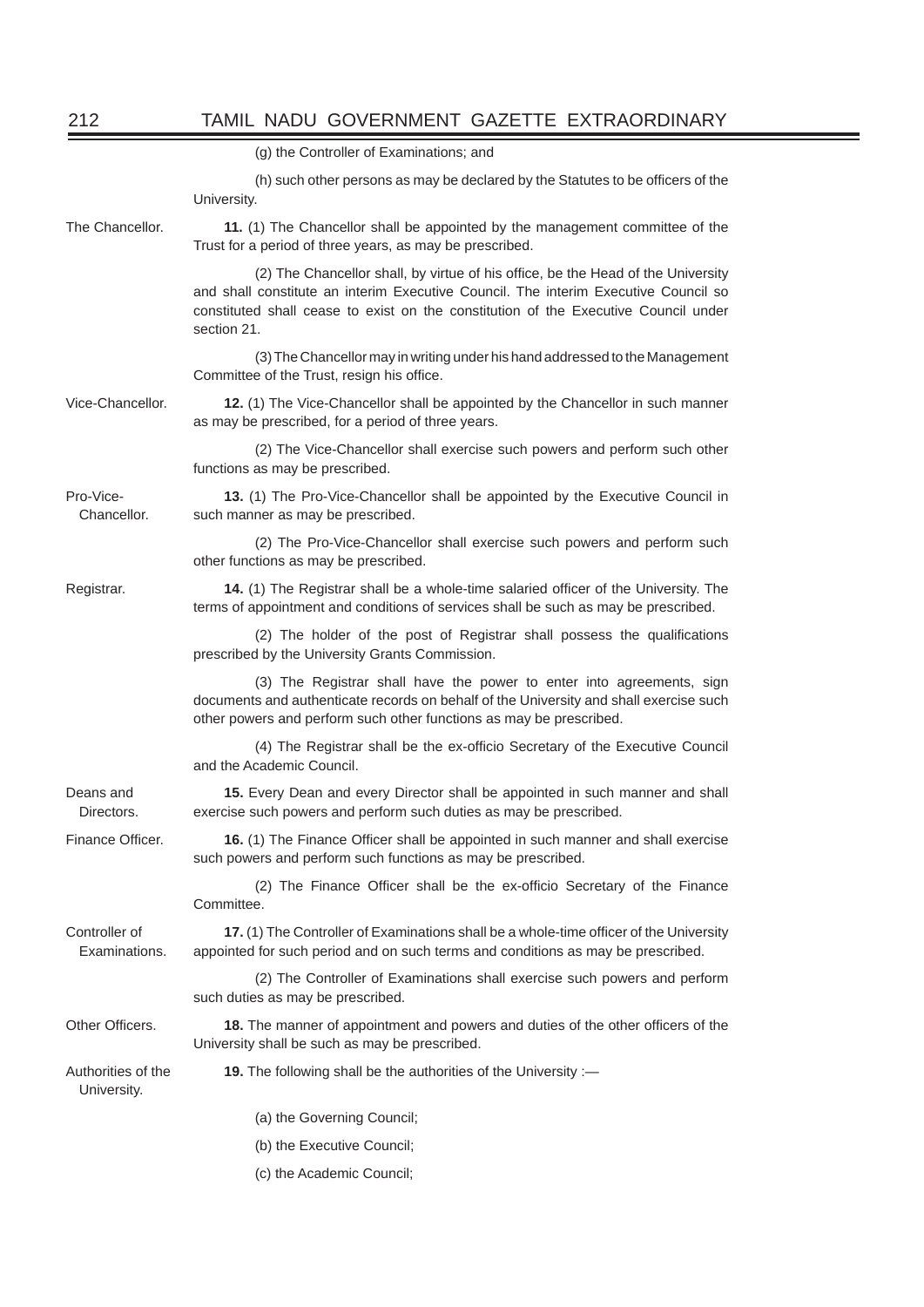(d) the Finance Committee;

(e) the Planning Board;

 (f) such other authorities as may be declared by the Statutes to be authorities of the University.

**20.** (1) The constitution of the Governing Council and the term of office of its members shall be as may be prescribed. The Governing Council.

 (2) Subject to the provisions of this Act, the Governing Council shall have the following powers and functions, namely:—

 (a) to review from time to time, the broad policies and programmes of the University and suggest measures for the working, improvement and development of the University;

 (b) to consider and pass resolutions on the Annual Report and Annual Accounts of the University and Audit Report of such accounts;

 (c) to advise the Chancellor in respect of any matter which may be referred to it for advice; and

(d) to perform such other functions as may be prescribed.

**21.** (1) The Executive Council shall be the chief executive body of the University. The Executive

Council.

 (2) The Executive Council shall consist of not more than twelve members of whom two members shall be : --

 (a) The Secretary to Government in-charge of Higher Education Department, ex-officio;

(b) The Director of Collegiate Education, ex-officio;

 and the remaining members may be appointed in such manner as may be prescribed.

 (3) The powers and functions of the Executive Council, shall be such as may be prescribed.

**22.** (1) The Academic Council shall be the principal academic body of the University and shall subject to the provisions of the Statutes, the Ordinances and the applicable regulations, co-ordinate and exercise general supervision over the academic policies of the University. The Academic Council.

(2) The constitution of the Academic Council, the term of office of its members and its powers and functions shall be such as may be prescribed.

23. (1) The Finance Committee shall be the principal financial body of the University to take care of the financial matters. The Finance Committee.

(2) The constitution of the Finance Committee, the term of office of its members and its powers and functions shall be such as may be prescribed.

**24.** (1) The Planning Board shall be the principal planning body of the University. The Planning Board shall ensure that the infrastructure and academic support system meets the norms of the applicable statutory authorities. The Planning **Board**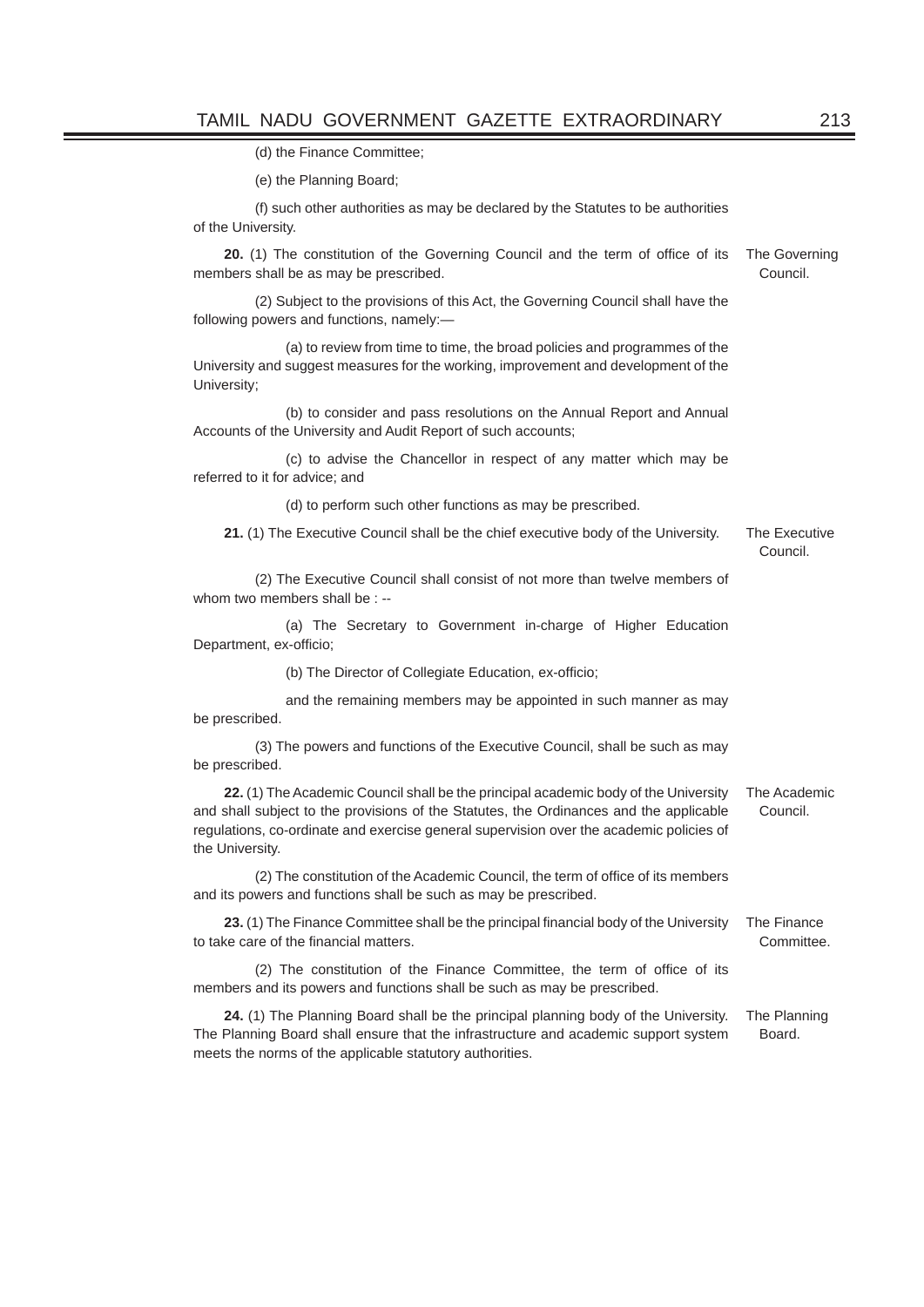(2) The constitution of the Planning Board, the term of office of its members and its powers and functions shall be such as may be prescribed.

Board of Faculties, Admission Committee, Examination **Committee** and other Authorities of the University.

Power to make Statutes.

**25.** The constitution, powers and functions of the Boards of Faculties, the Admission Committee, the Examination Committee and of such other authorities of the University which may be declared by the Statutes to be authorities of the University shall be such as may be prescribed.

**26.** (1) The Executive Council shall make the Statutes for carrying out the purposes of this Act, subject to the approval of the Management Committee.

 (2) Subject to the provisions of this Act, the Statutes may provide for all or any of the following matters, namely:—

 (a) the constitution, powers and functions of the authorities of the University, as may be constituted from time to time;

(b) the appointment and continuance in office of the members of the said authorities, filling up of vacancies of members and all other matters relating to those authorities for which it may be necessary to provide;

(c) the appointment, powers and duties of the officers of the University and their emoluments;

 (d) the appointment of teachers of the University and other academic and administrative staff and their emoluments;

 (e) the appointment of teachers and other academic and administrative staff working in the University or Institution for specific period for undertaking a joint project;

 (f) the conditions of service of employees including provisions for retirement benefits, insurance and provident fund, the manner of termination of service and disciplinary actions;

(g) the principles governing seniority of service of employees;

 (h) the procedure for settlement of disputes between employees or students and the University;

 (i) the procedure for appeal to the Executive Council by any employee or students against the action of any officer or other authority of the University;

(j) the conferment of honorary degrees;

(k) the withdrawal of degree, diploma, certificate and other academic distinction;

(/) the institution of fellowships, scholarships, studentships, medals and

prizes;

institutions;

(m) the maintenance of discipline among the students;

(n) the establishment and abolition of Department, Centres and other

(o) the delegation of powers vested in the authorities or officers of the University; and

(p) all other matters, which may by this Act are to be or may be prescribed.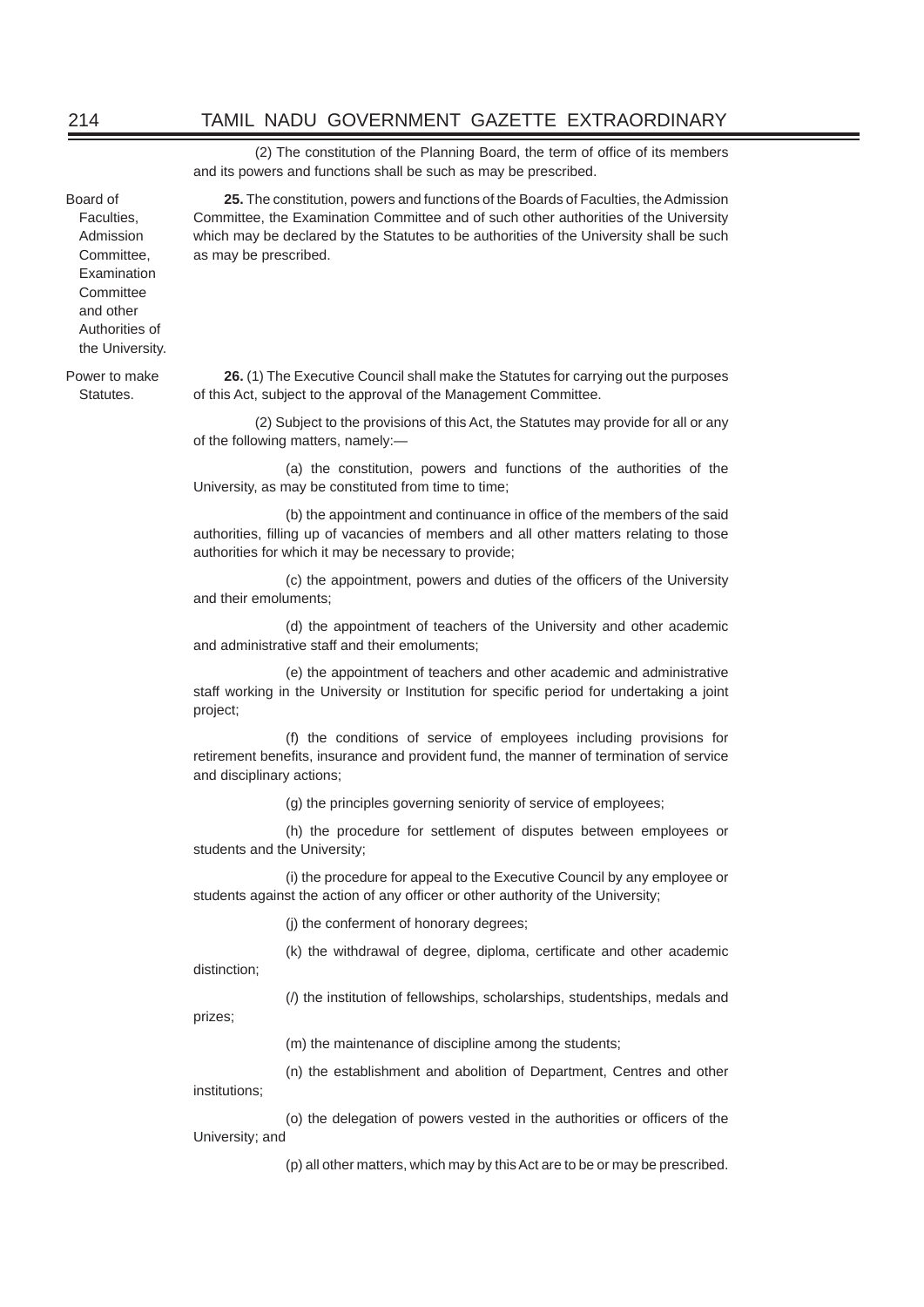### TAMIL NADU GOVERNMENT GAZETTE EXTRAORDINARY 215

 (3) The Executive Council shall not make, amend or repeal any Statute affecting the powers or constitution of any authority of the University until such authority has been given an opportunity of expressing an opinion in writing on the proposed changes, and any opinion so expressed shall be considered by the Executive Council.

**27.** (1) The Executive Council may, from time to time, make statutes and amend or repeal the statutes in the manner hereinafter provided in this section. Statutes, how made.

 (2) A statute or an amendment to, or repeal of, a statute passed by the Executive Council shall be submitted to the Management Committee who may assent thereto or withhold its assent. A statute or an amendment to, or repeal of, a statute passed by the Executive Council shall have no validity until it has been assented to by the Management Committee.

**28.** Subject to the provisions of this Act and the Statutes, the Ordinances shall be Power to make made by the Executive Council, subject to the approval of the Management Committee, which may provide for all or any of the following matters, namely: Ordinances.

(a) the admission of students to the University and their enrolment as such;

 (b) the courses of study to be laid down for all degrees, diplomas and certificates of the University;

(c) the medium of instruction and examination;

(d) the award of degree, diploma, certificate and other academic distinctions, the qualification for the same and the matters to be taken relating to the granting and obtaining of the same;

 (e) the fees to be charged for courses of study in the University and for admission to the examinations, degrees, diplomas and certificates of the University;

 (f) the conditions for the award of fellowships, scholarships, studentships, medals and prizes;

(g) the conduct of examinations, including the term of office and manner of appointment and the duties of examining bodies, examiners and moderators;

(h) the conditions of residence of the students of the University;

 (i) the special arrangements, if any, which may be made for the residence, discipline and teaching of women students and prescribing of special courses of studies for them within the University;

 (j) the appointment and emoluments of employees other than those for whom provision has been made in the Statutes;

 (k) the establishment of Centre of Studies, Boards of Studies, Interdisciplinary Studies, Special Centres, Specialised Laboratories and other Committee;

 (l) the manner of co-operation and collaboration with other Universities and authorities including learned bodies or association;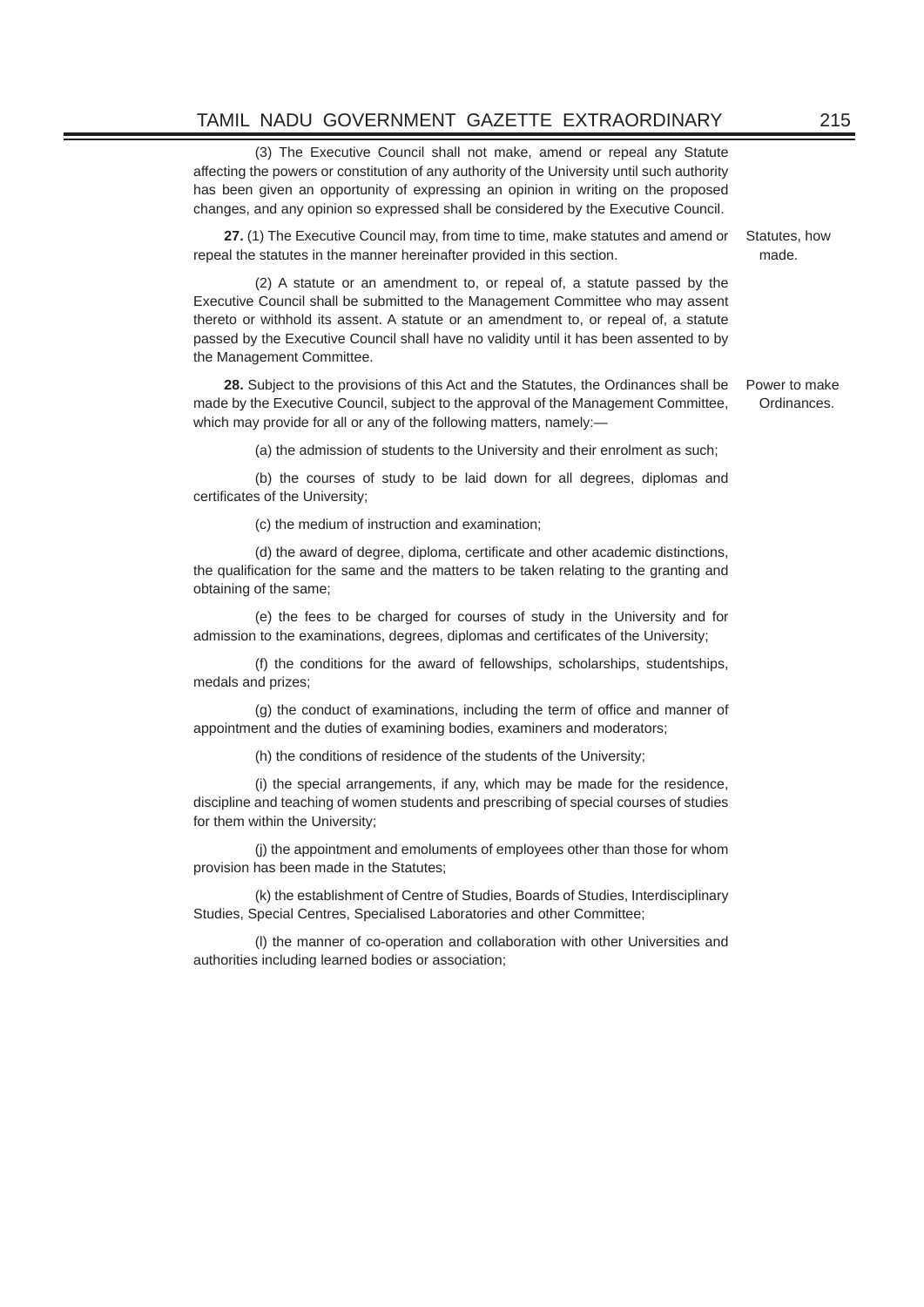|                                                            | (m) the creation, composition and functions of any other body which is<br>considered necessary for improving the academic mileage of the University;                                                                                                                                                                                                                                                |                                   |
|------------------------------------------------------------|-----------------------------------------------------------------------------------------------------------------------------------------------------------------------------------------------------------------------------------------------------------------------------------------------------------------------------------------------------------------------------------------------------|-----------------------------------|
|                                                            | (n) the remuneration to be paid to the examiners, moderators, invigilators<br>and tabulators;                                                                                                                                                                                                                                                                                                       |                                   |
|                                                            | (o) such other terms and conditions of service of teachers and other<br>academic staff as are not prescribed by the Statutes.                                                                                                                                                                                                                                                                       |                                   |
| Ordinances, how<br>made.                                   | 29. (1) In making Ordinances, the Executive Council shall consult the Management<br>Committee.                                                                                                                                                                                                                                                                                                      |                                   |
|                                                            | (2) All Ordinances made by the Executive Council shall have effect from such<br>date as it may direct.                                                                                                                                                                                                                                                                                              |                                   |
| Annual Report.                                             | 30. (1) The annual report of the University shall be prepared under the direction of<br>the Executive Council and shall be submitted to the Governing Council on or after such<br>date as may be prescribed and the Governing Council shall consider the report in its<br>annual meeting.                                                                                                           |                                   |
|                                                            | (2) The Governing Council shall submit the annual report to the Chancellor<br>along with its comments, if any.                                                                                                                                                                                                                                                                                      |                                   |
| Annual Accounts.                                           | 31. (1) The annual accounts and balance sheet of the University shall be prepared<br>under the directions of the Executive Council and shall, once at least every year and at<br>intervals of not more than fifteen months, be audited by an experienced and qualified<br>firm of Chartered Accountant eligible for conducting audit as per the provision of the<br>Chartered Accountant Act, 1949. | Central Act<br>XXXVIII of<br>1949 |
|                                                            | (2) A copy of the annual accounts, together with the audit report thereon, shall<br>be submitted to the Governing Council and the Chancellor along with the observations<br>of the Executive Council for their approval.                                                                                                                                                                            |                                   |
| Conditions of<br>service of<br>employees.                  | 32. (1) Every employee of the University shall be appointed or engaged as per the<br>provisions of the Statutes.                                                                                                                                                                                                                                                                                    |                                   |
|                                                            | (2) Any dispute arising between the University and any of the employees<br>appointed substantively, shall be referred to the Vice-Chancellor who shall decide the<br>dispute after affording an opportunity to the employee within three months from the date<br>of its reference.                                                                                                                  |                                   |
|                                                            | (3) The aggrieved employee may file an appeal against the decision of the<br>Vice-Chancellor to the Chancellor. The decision of the Chancellor in such an appeal<br>shall be final.                                                                                                                                                                                                                 |                                   |
|                                                            | (4) Any dispute in respect of any employee engaged temporarily or on ad-<br>hoc or part-time or casual basis shall be heard and decided finally by the Head of the<br>Department concerned.                                                                                                                                                                                                         |                                   |
| Admission to<br>University<br>Courses and<br>Examinations. | 33. (1) (a) No person shall be admitted to a course of study in the University for<br>admission to the examinations for degrees, titles or diplomas of the University unless<br>$he :=$                                                                                                                                                                                                             |                                   |
|                                                            | (i) has passed the examination prescribed therefor; and                                                                                                                                                                                                                                                                                                                                             |                                   |
|                                                            | (ii) fulfills such other academic conditions as may be prescribed.                                                                                                                                                                                                                                                                                                                                  |                                   |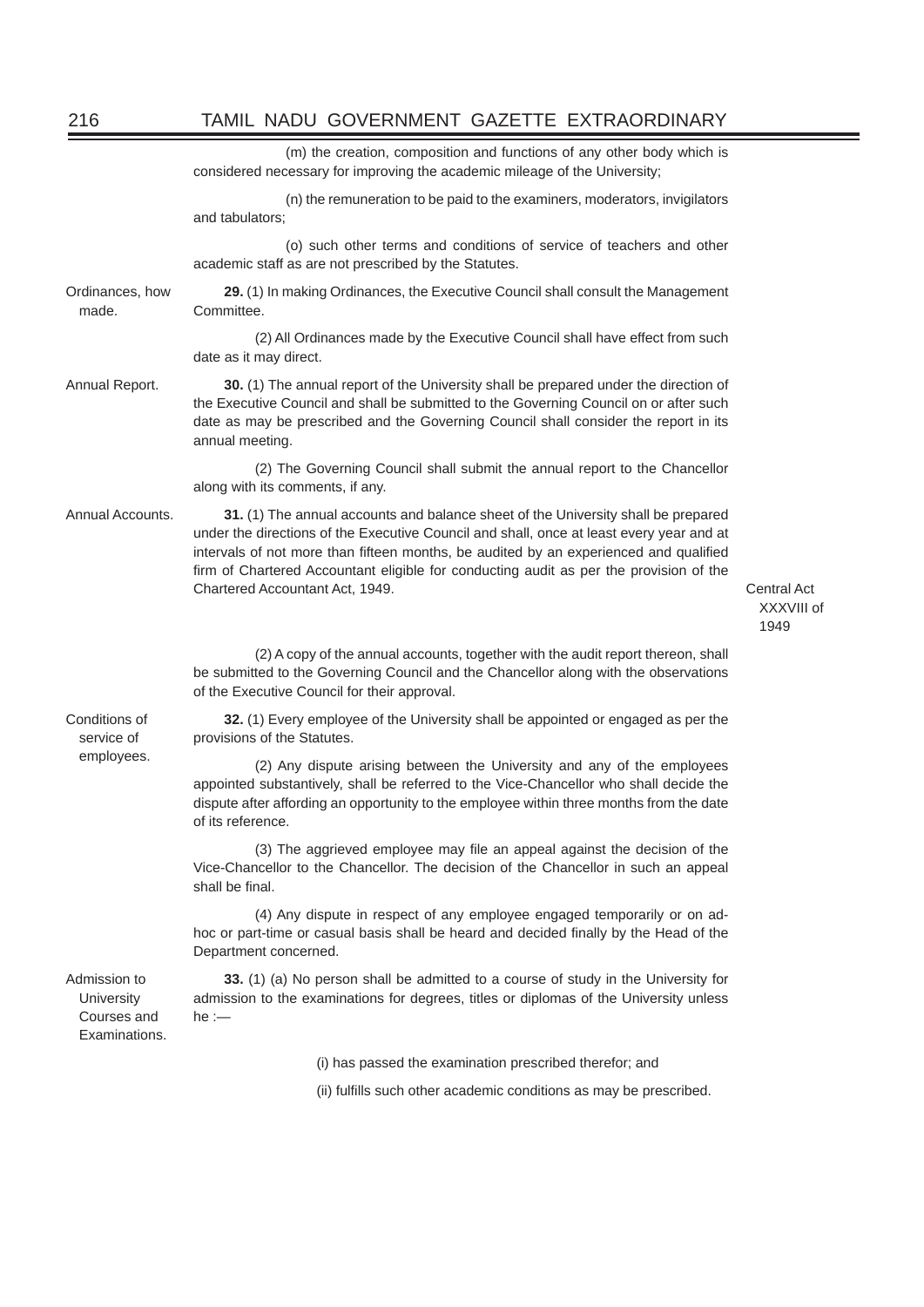(b) Every candidate for a University examination shall, unless exempted from the provisions of this sub-section by a special order of the Executive Council made on the recommendation of the Academic Council, be enrolled as a member of the University. Any such exemption may be made subject to such conditions as the Executive Council may think fit.

 (2) No candidate shall be admitted to any University examination unless he is enrolled as a member of the University, and has satisfied the requirements as to the attendance required for the same or unless he is exempted from such requirements of enrolment or attendance or both by an order of the Executive Council passed on the recommendation of the Academic Council. Exemptions granted under this section shall be subject to such conditions as the Executive Council may think fit.

 (3) Any student or candidate for an examination, whose name has been removed from the rolls of the University by the orders or recommendation of the Academic Council or Controller of Examinations, as the case may be, and who has been debarred from appearing at the examinations for more than one year, may within ten days of the date of receipt of such order, appeal to the Vice-Chancellor to nullify the decision of the aforesaid authorities.

(4) Any decision taken by the Vice-Chancellor in this regard shall be final.

**34.** The University may constitute for the benefit of its employees such pension or welfare schemes or provident fund or provide such insurance schemes as it may deem fit in such manner and subject to such conditions as may be decided by the Executive Council.

**35.** If any question arises as to whether any person has been duly nominated or appointed as or is entitled to be a member of any authority or other body of the University, the matter shall be referred to the Chancellor whose decision thereon shall be final.

**36.** Where any authority of the University is given power under this Act or the Statutes to constitute Committees, such Committees shall as otherwise provided, consist of the members of the authority concerned and of such other persons as the authority in each case may think fit.

**37.** All vacancies among the members of any authority or other body of the University shall be filled as soon as may be convenient by the person or body who appointed or nominated the members whose place has become vacant for the remaining term for which he has been appointed or nominated.

**38.** No act or proceeding of any authority or other body of the University shall be invalidated merely by reason of the existence of a vacancy or of any defect or irregularity in the nomination of a member of any authority or other body of the University or of any defect or irregularity in such act or proceeding not affecting the merits of the case or on the ground that the authority or other body of the University, did not meet at such intervals as required under this Act.

**39.** (1) The Executive Council may, remove by an order in writing made in this behalf, any person from membership of any authority of the University by a resolution passed by a majority of the total members of the Executive Council and by a majority of not less than two-thirds of the members of the Executive Council present and voting at the meeting, if such person has been convicted by the Court for an offence which in the opinion of the Executive Council involves moral turpitude.

Employees provident fund and pensions.

Disputes as to the constitution of Authorities and bodies.

Constitution of Committees.

Filling up of the Vacancies.

**Proceedings** of University authorities and bodies not to be invalidated by vacancies.

Removal from membership of University.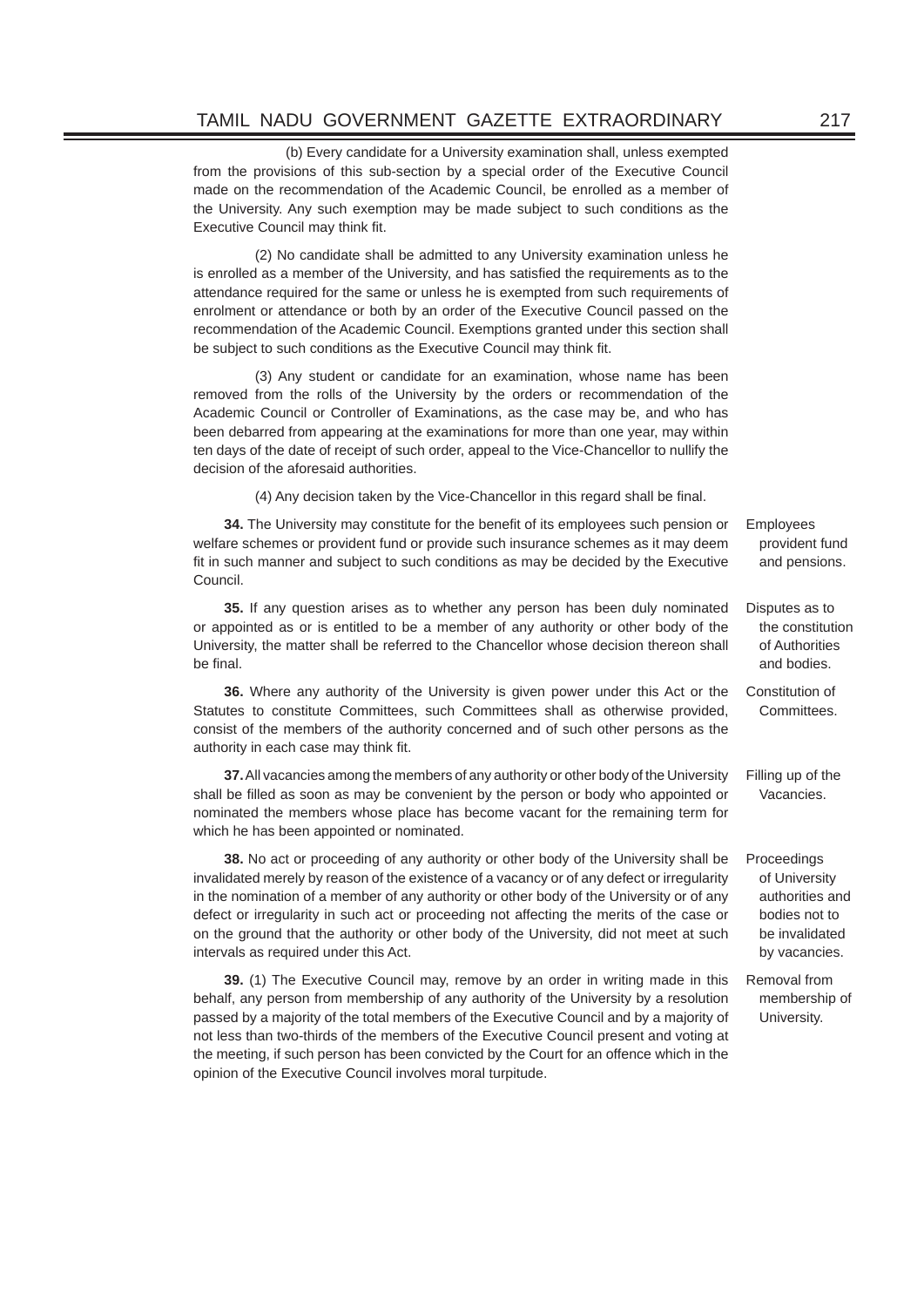# 218 TAMIL NADU GOVERNMENT GAZETTE EXTRAORDINARY

 (2) The Executive Council may also by an order in writing made in this behalf remove any person from the membership of any authority of the University if he becomes of unsound mind or has been adjudicated as an insolvent. (3) No action under this section shall be taken against any person unless he has been given a reasonable opportunity to show cause against the action proposed to be taken. (4) A copy of every order made under sub-section (1) or sub-section (2), as the case may be, shall as soon as may be after it is so made, be communicated to the person concerned in the manner prescribed. Mode of proof of University records. **40.** A copy of any receipt, application, notice, proceeding, resolution of any authority or Committee of the University or other documents in possession of the University, if certified by the Registrar, shall be received as prima facie evidence of such receipt, applications, notice, order, proceeding or resolution, documents or the existence of entry in the register and shall be admitted as evidence of the matters and transaction therein where the original would, if produced have been admissible in evidence. Permanent Endowment Fund. **41.** (1) The Trust shall establish a permanent endowment fund of at least rupees fifty crores. (2) The University shall have the power to invest the permanent endowment fund in such manner as may be prescribed. (3) The University may transfer any amount from the general fund or the development fund to the permanent endowment fund. (4) Any amount exceeding the minimum amount specified in sub-section (1) may be withdrawn from the permanent endowment fund by the University for the purposes of development of the University. General Fund. **42.** (1) The University shall establish a general fund to which the following amount shall be credited, namely:— (a) all fees which may be charged by the University; (b) all sums received from any other source; (c) all contributions made by the Trust; and (d) all contributions made in this behalf by any other person or body which are not prohibited by any law for the time being in force. (2) The moneys credited to the general fund shall be applied to meet all the recurring expenditures of the University. Development Fund. **43.** (1) The University shall also establish a development fund to which the following moneys shall be credited, namely:— (a) development fees, which may be charged from students; (b) all sums received from other sources for the purpose of the development of the University; (c) all contributions made by the Trust; (d) all contributions made in this behalf by any other person or body which are not prohibited by any law for the time being in force; and (e) all incomes received from the permanent endowment fund. (2) The moneys credited to the development fund from time to time shall be utilised for the development of the University. Maintenance of Fund. **44.** The funds established under sections 41, 42 and 43 shall subject to general supervision and control of the Governing Council, be regulated and maintained in such manner as may be prescribed.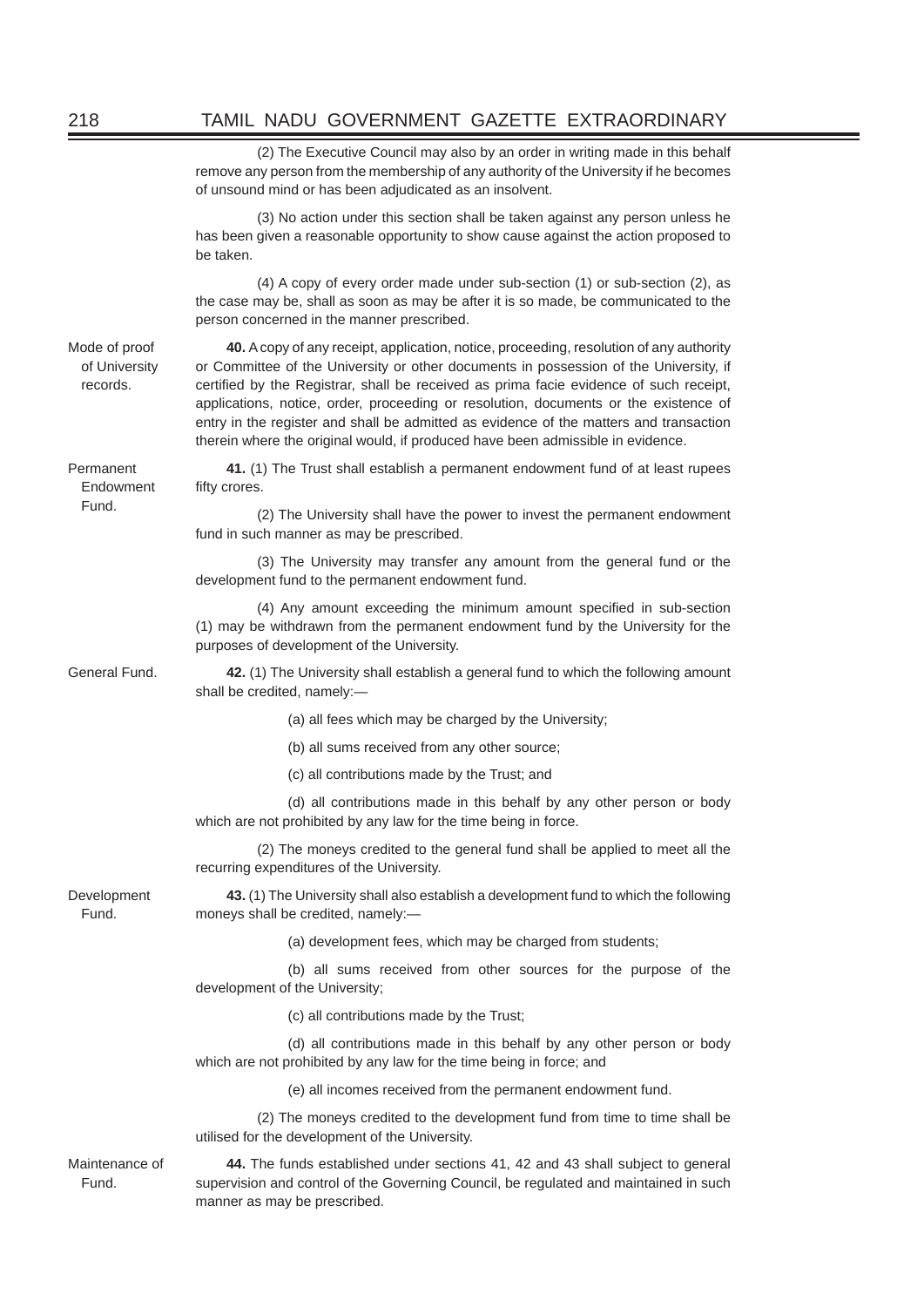# TAMIL NADU GOVERNMENT GAZETTE EXTRAORDINARY 219

**45.** (1) It shall be the duty of the University or any authority or officer of the University to furnish such information or records relating to the administration or finance and other affairs of the University as the Government may call for. Power of

(2) The Government, if it is of the view that there is a violation of the Act or the records Statutes or Ordinances made thereunder, may issue such directions to the University under section 49 as it may deem necessary.

**46.** (1) If the University proposes its dissolution for any reason, it shall give at least six months written notice to the Government.

 (2) On receipt of notice referred to in sub-section (1), the Government shall make such arrangement for administration of the University from the date of dissolution of the University and until the last batch of students in regular courses of studies of the University complete their courses or studies in such manner as may be prescribed.

**47.** (1) The expenditure for administration of the University during the process of its dissolution under section 46 shall be met out from the permanent endowment fund, the general fund and the development fund.

 $(2)$  If the funds referred to in sub-section  $(1)$  are not sufficient to meet dissolution. the expenditure of the University, such expenditure may be met by disposing of the properties or assets of the University by the Government.

**48.** (1) Where the Government receives a complaint with material and substantial allegation that the University is not functioning in accordance with the provisions of this Act, it shall require the University to show cause within such time, which shall not be less than two months referring a copy of the complaint as to why the University should not be derecognised. Derecognition of the University by the Government.

 (2) If, upon receipt of the reply of the University to the notice given under subsection (1), the Government is satisfied that a prima facie case of mismanagement or violation of the provisions of this Act in the functioning of the University is made out, it shall order such enquiry as it deems necessary.

 (3) For the purposes of an inquiry under sub-section (2), the Government shall by notification, appoint an officer or authority as the enquiring authority to enquire into the allegations of violation of the provisions of this Act.

 (4) Every inquiring authority appointed under sub-section (3) shall while performing its functions under this Act have all the powers of Civil Court under the Code of Civil Procedure, 1908 trying a suit and in particular in respect of the following matters, namely:—

Central Act V of 1908.

 (a) summoning and enforcing the attendance of any witness and examining him on oath;

- (b) requiring the discovery and production of any document;
- (c) requisitioning any public record or copy thereof from any office;
- (d) receiving evidence on affidavits;

(e) any other matter which may be prescribed.

(5) If, upon receipt of the inquiry report, the Government is satisfied that the University has violated any provisions of this Act, it shall direct the University to make necessary improvement and suggest for proper implementation of the provisions of this Act.

6) If it is observed that the University is violating the Act continuously for three times, the Government may, by notification, derecognise the University with prior approval of the University Grants Commission and other statutory authorities.

Government to call for information and

Dissolution of University.

Expenditure of the University during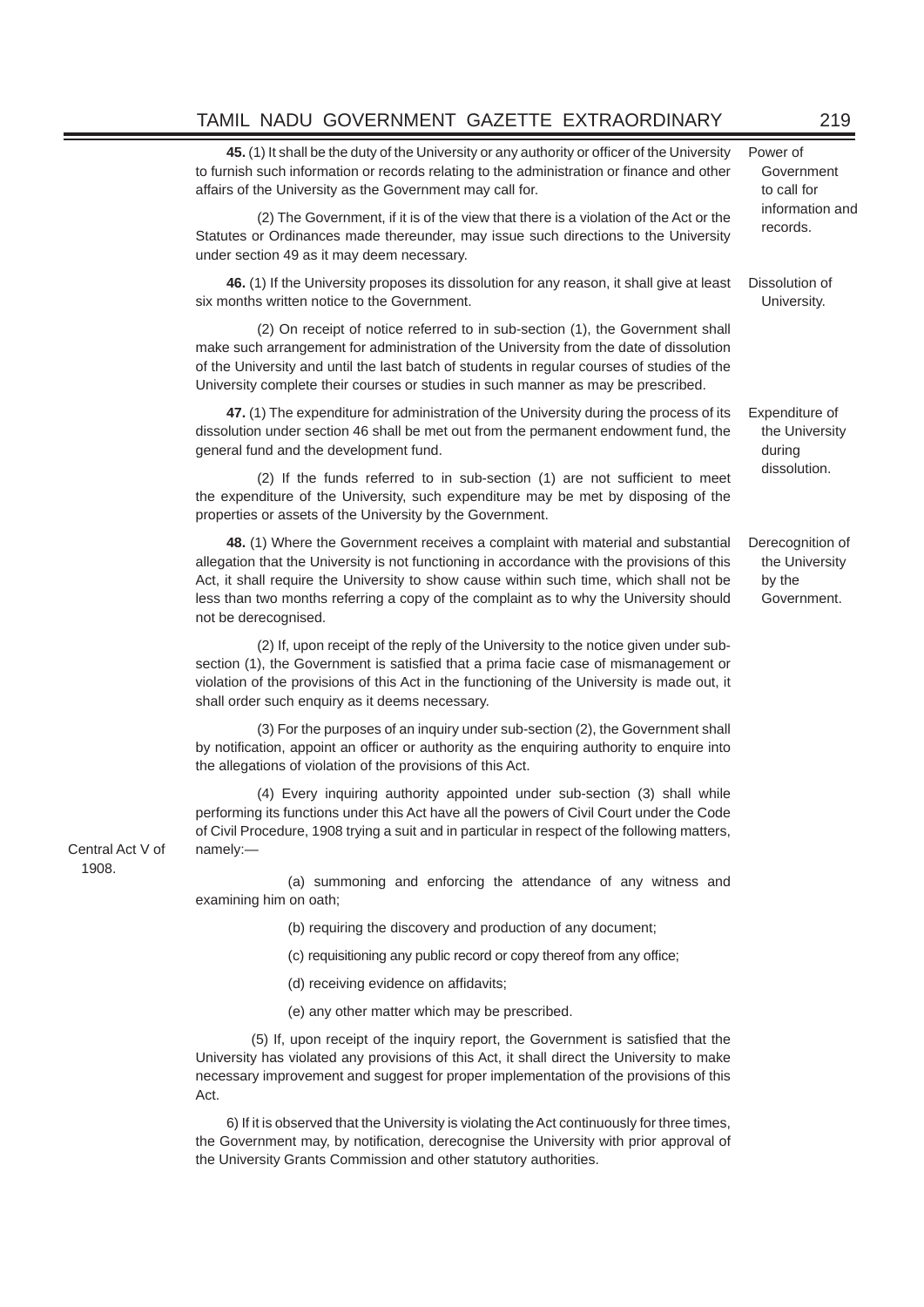(7) During the process of derecognition under sub-section (6), the Government may utilise the permanent endowment fund, the general fund or the development fund for the purpose of the management of the affairs of the University. If the funds of the University are not sufficient to meet the requisite expenditure of the University, the Government may dispose of the assets or the properties of the University to meet the said expenses.

Power of the Government to issue directions on policy matters.

Status of Assets, Liabilities on Dissolution or derecognition.

Power to remove difficulties.

**49.** The Government may issue such directions, from time to time, to the University on policy matters not inconsistent with the provisions of this Act as it may deem necessary. Such directions shall be complied with by the University.

**50.** All assets and properties including permanent endowment fund, general fund, development fund or any other fund and also the liabilities of the University shall belong to the Trust in case of dissolution or derecognition of the University.

**51.** (1) If any difficulty arises as to the constitution or reconstitution of any authority of the University or in giving effect to the provisions of this Act, the Government may, by notification, make such provision, not inconsistent with the provisions of this Act, as may appear to them to be necessary or expedient for removing the difficulty:

Provided that no such notification shall be issued after the expiry of two years from the date of commencement of this Act.

(2) Every notification issued under sub-section (1) or under any other provisions of this Act shall, as soon as possible after it is issued, be placed on the table of the Legislative Assembly, and if, before the expiry of the session in which it is so placed or the next session, the Assembly makes any modification in any such notification or the Assembly decides that the notification should not be issued, the notification shall thereafter have effect only in such modified form or be of no effect, as the case may be, so, however, that any such modification or annulment shall be without prejudice to the validity of anything previously done under that notification.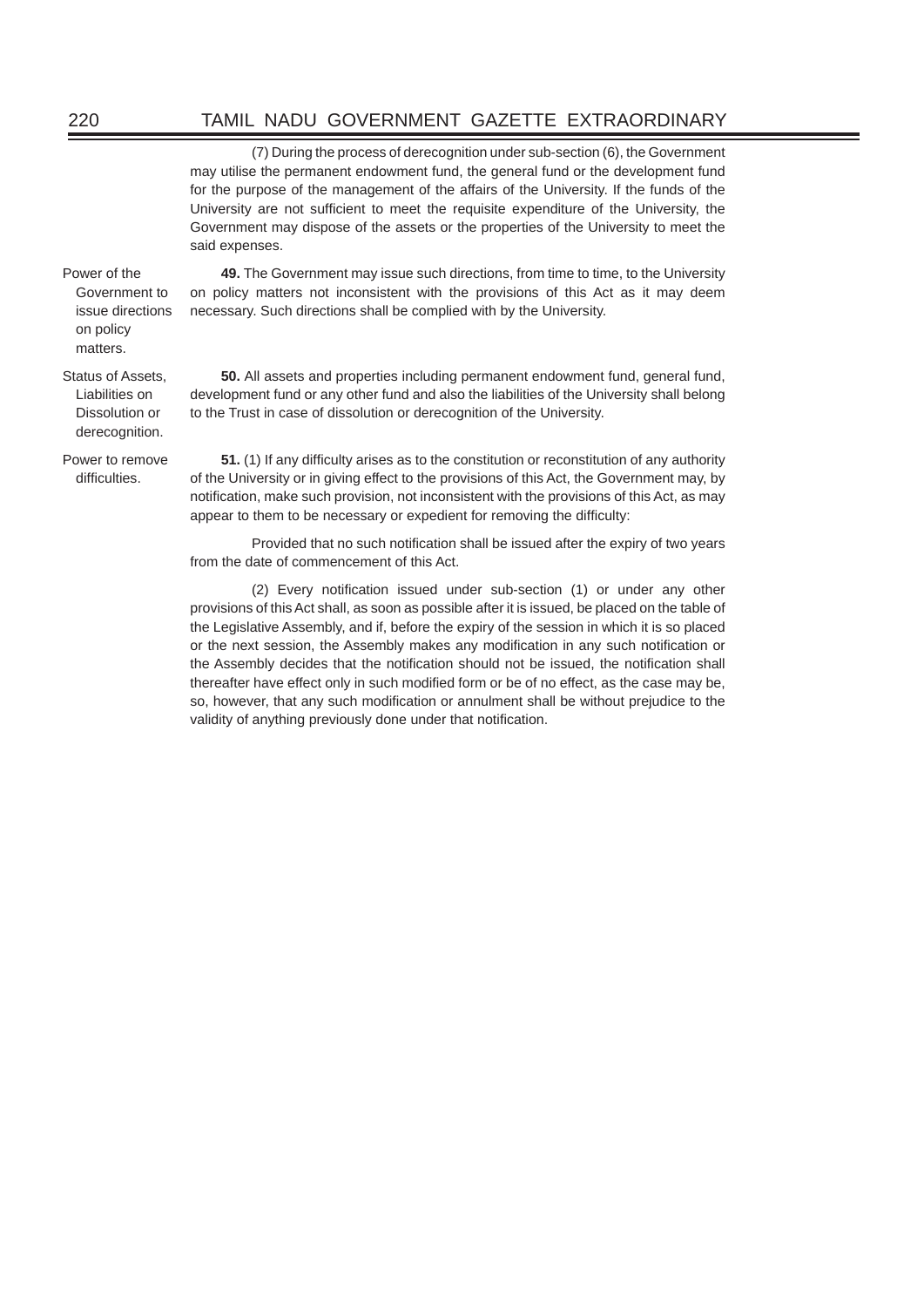# **STATEMENT OF OBJECTS AND REASONS**

The Founder and Managing Trustee of Sai Education, Medical, Research and Charitable Trust has submitted a proposal for establishment of a private University in the name of Sai University in the State of Tamil Nadu to provide Higher Education. As per the University Grants Commission Regulations 2003, each private University shall be established by a separate State Act. Therefore, the Government have decided to establish a new private University in the name of Sai University by undertaking Legislation.

2. The Bill seeks to give effect to the above decision.

**K.P. ANBALAGAN,** *Minister for Higher Education.*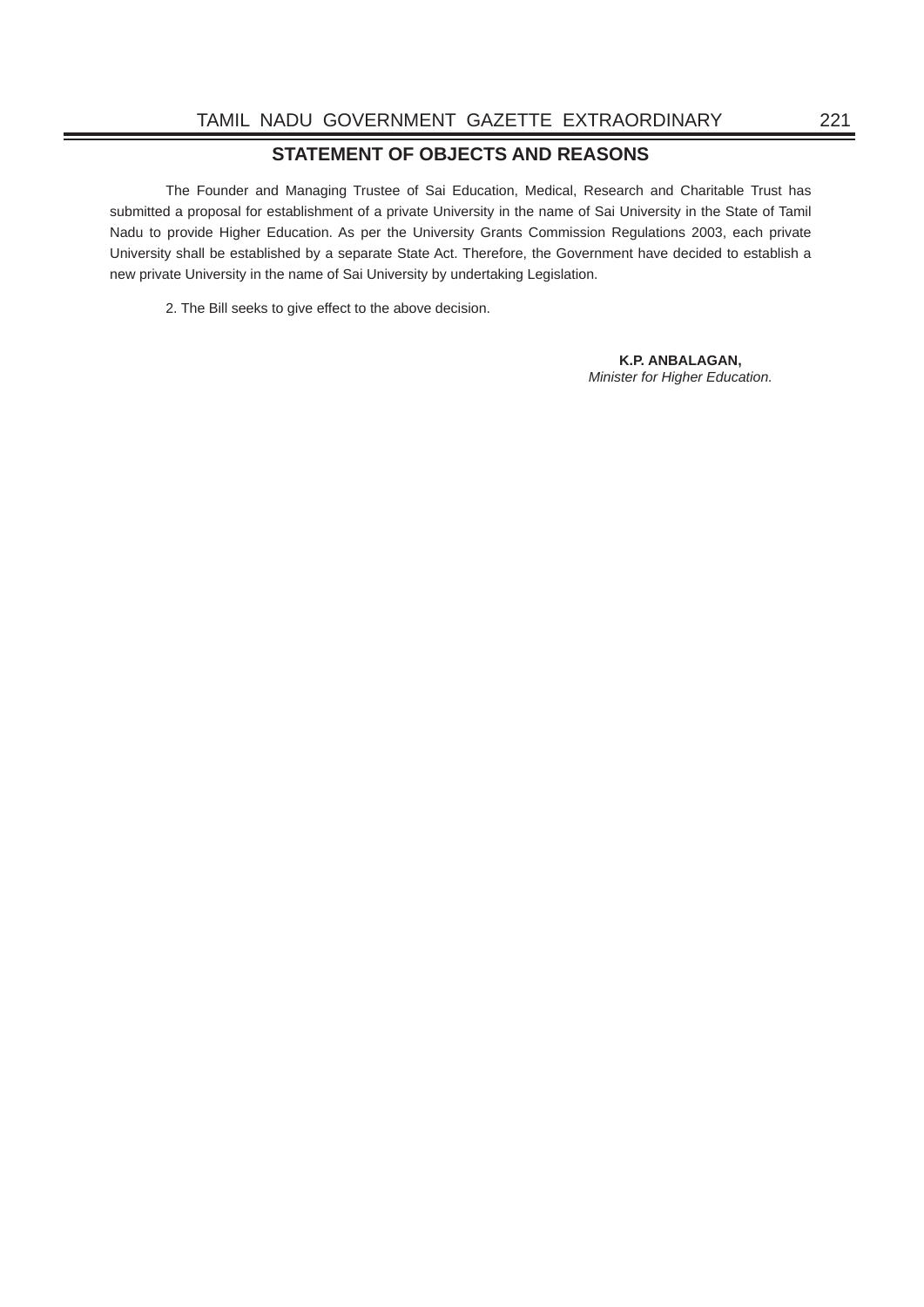## **MEMORANDUM REGARDING DELEGATED LEGISLATION**

Clauses 5, 8, 9, 11, 12, 13, 14, 15, 16, 17, 18, 20, 21, 22, 23, 24, 25, 26, 28, 30, 33, 39, 41, 44, 46, 48, 49 and 51 of the Bill authorize the Government, authorities of the University to prescribe manner and method of giving effect to certain provisions of the proposed Act, when enacted and brought into operation, by issuing suitable notifications, statutes or ordinances, as the case may be.

2. The powers delegated are normal and not of an exceptional character.

**K.P. ANBALAGAN,**

*Minister for Higher Education.*

 K. SRINIVASAN, *Secretary.*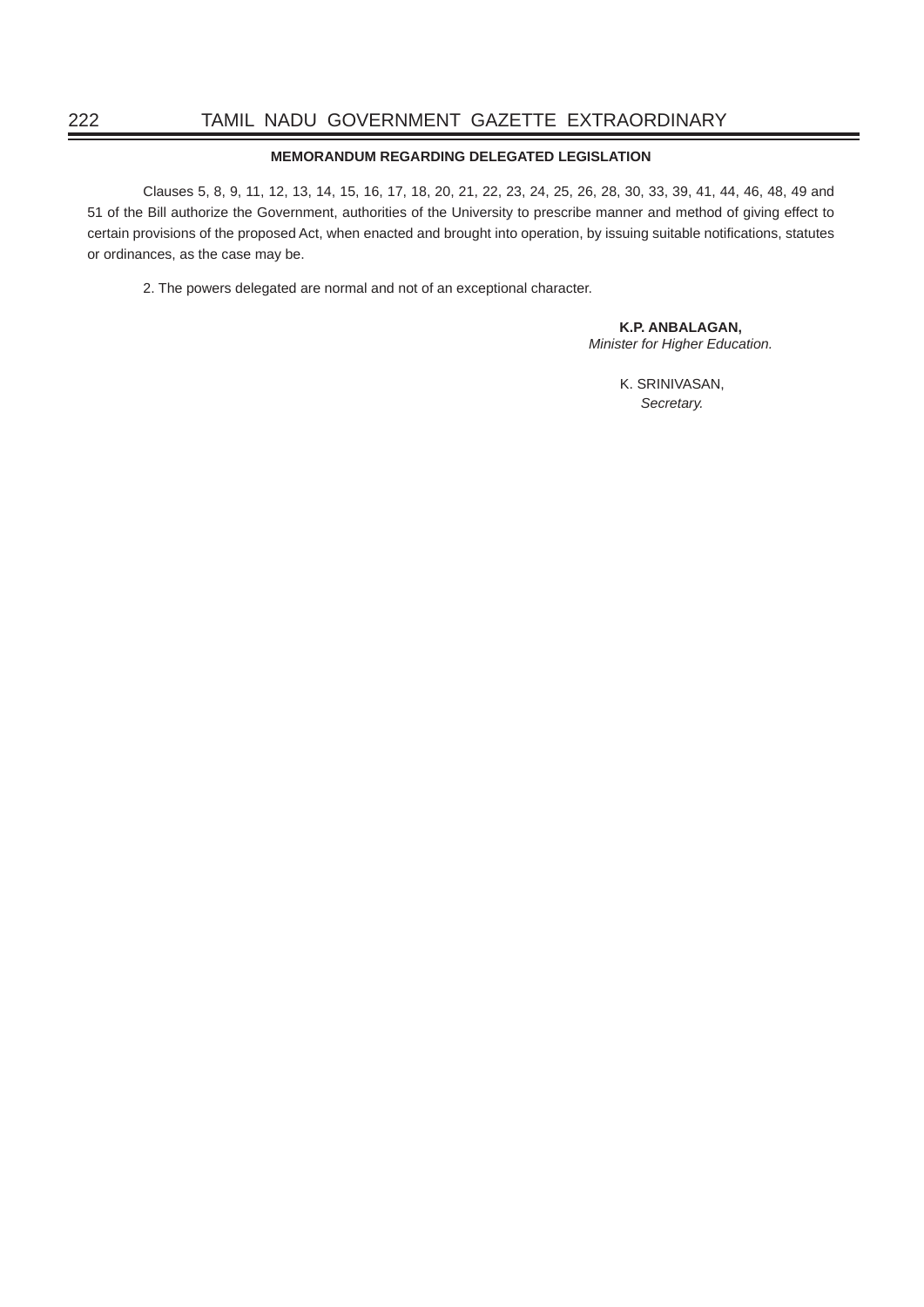Under Rule 130 of the Tamil Nadu Legislative Assembly Rules, the following Bill which was introduced in the Legislative Assembly of the State of Tamil Nadu on 5th July, 2018 is published together with Statement of Objects and Reasons for general information:—

## **L.A. Bill No. 37 of 2018**

# *A Bill to regulate the price of sugarcane purchased by the sugar factories from the farmers in the State of Tamil Nadu.*

**WHEREAS** it is expedient to regulate the price of sugarcane purchased by sugar factories from the farmers in the State of Tamil Nadu, to offer better realization of price for the sugarcane sold by the farmers to the factory of the reserved area and to provide for matters connected therewith or incidental thereto.

BE it enacted by the Legislative Assembly of the State of Tamil Nadu in the Sixty-ninth Year of the Republic of India as follows:—

**1.** (1) This Act may be called the Tamil Nadu Sugarcane (Regulation of Short title and Purchase Price) Act, 2018.

commencement.

 (2) It shall come into force on such date as the State Government may, by notification, appoint.

**2.** (1) In this Act, unless the context otherwise requires,—

 (a) "audit committee" means the committee appointed by the Board under section 13;

(b) "bagasse" means the final fibrous residue from a milling train or from the dewatering mills of diffusion plant;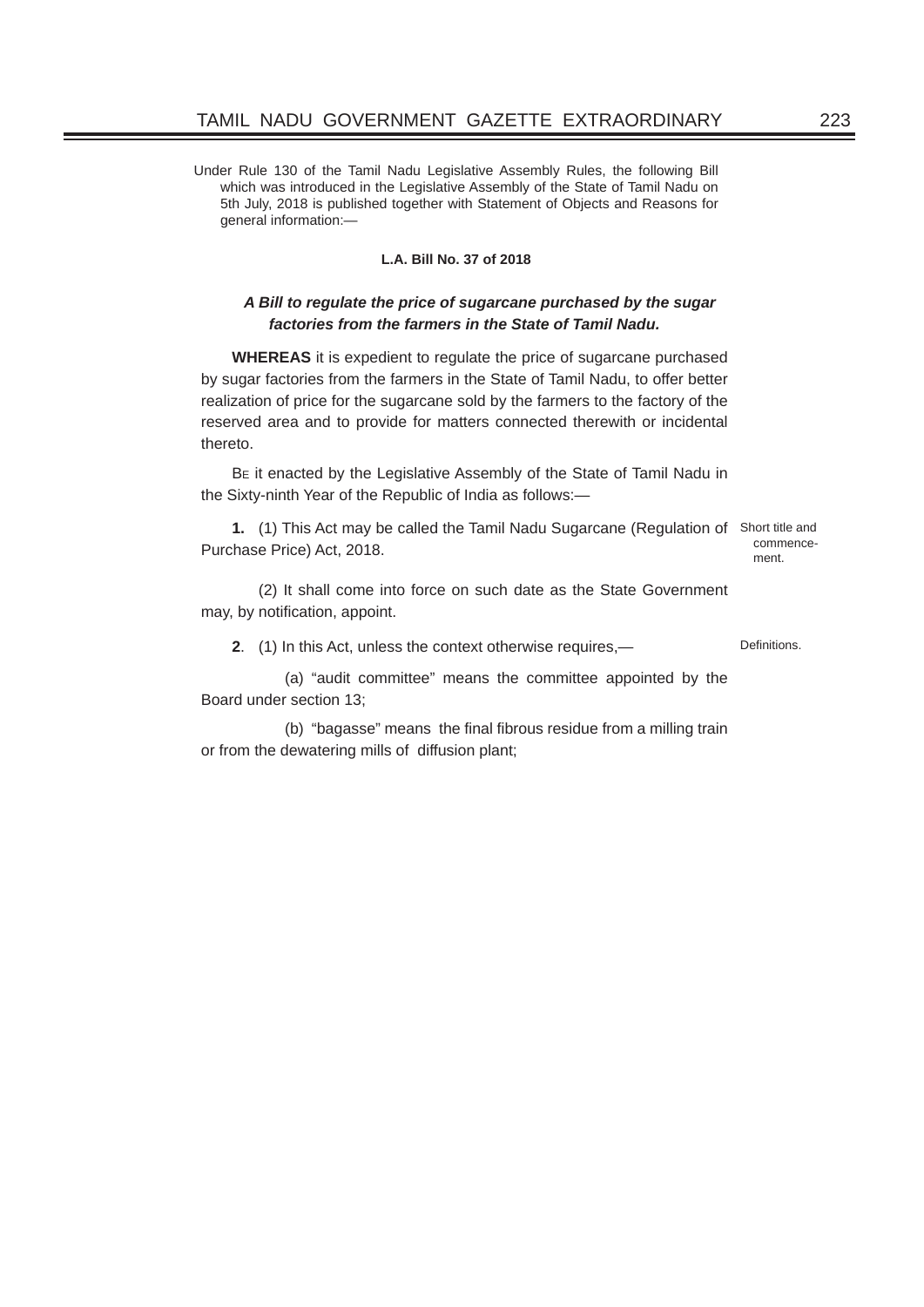(c) "Board" means the Sugarcane Control Board constituted under section 3;

 (d) "Commissioner'' means the Commissioner of Sugar and Cane Commissioner or any officer designated in this capacity by the Government;

 (e) "factory" means any premises including the precincts thereof in any part of which sugar is manufactured by vacuum pan process and at its own option, ethanol either directly from sugarcane juice or from molasses, including B-Heavy molasses, or both, as the case may be, is manufactured;

 (f) "Fair and Remunerative Price" means the minimum price fixed for sugarcane by Central Government under clause 3 of the Sugarcane (Control) Order, 1966 for the sugarcane year;

 $(q)$  "Financial Year" means the year commencing on the first day of April and ending with the thirty first day of March in the succeeding year;

(h) "free will area" means area not covered under the reserved

area;

(i) "Government" means the State Government;

 (j) "molasses" means mother liquid left over after recovery of sugar in the final stage of manufacturing by the vacuum pan process;

 (k) " occupier of factory " means the person, who has control over all the affairs of a sugar factory and where the said affairs are entrusted to a director, partner or administrator, such director, partner or administrator, as the case may be;

 (l) "person" includes individual, a co-operative society, Hindu Undivided Family, a company or firm or an association or a body of individuals, whether incorporated or not;

(m) "prescribed" means prescribed by rules;

 (n) "reserved area" means, any area where sugarcane is grown and reserved for a factory under sub-clause (1) (a) of clause 6 of the Sugarcane (Control) Order, 1966;

 (o) "revenue sharing based sugarcane price" means the price of sugarcane arrived at for each factory separately in accordance with section 9 of this Act and this price when realised shall be equal to or over and above the Fair and Remunerative Price for the respective season;

(p) "State" means the State of Tamil Nadu;

(q) "sugarcane" means sugarcane intended for use in a

factory;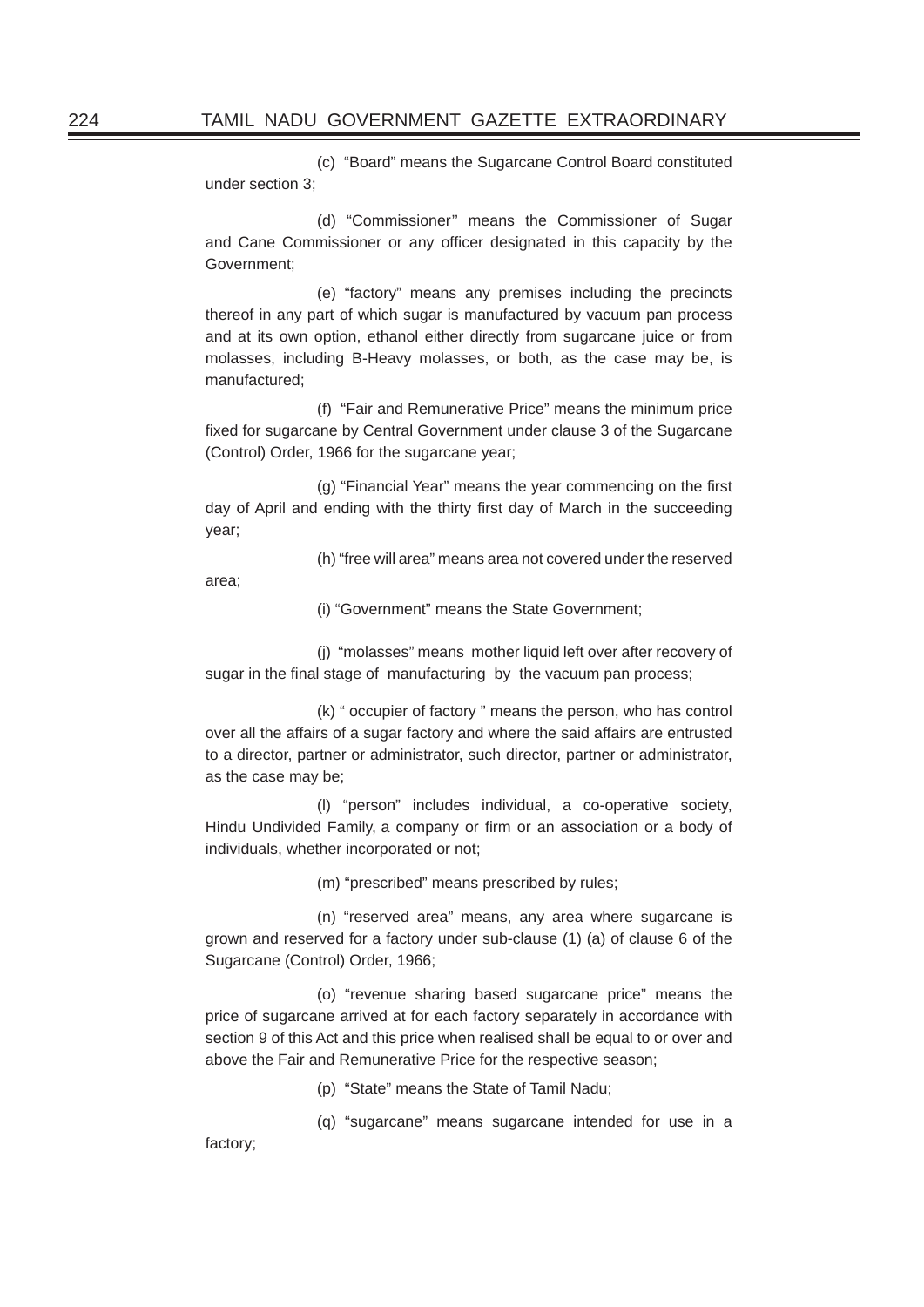# TAMIL NADU GOVERNMENT GAZETTE EXTRAORDINARY 225

 (r) "sugarcane grower" means a person who cultivates sugarcane intended for sale to a factory whether by himself or by his servants or by hired labour or by members of his family or his tenants, and includes a Co-operative Society registered under the Tamil Nadu Co-operative Societies Act, 1983;

(2) Words and expressions used but not defined in this Act shall have meanings assigned to them in the Sugarcane (Control) Order, 1966.

**3.** (1) The Government shall, by notification, constitute a Board to be Constitution of called as the Sugarcane Control Board to exercise such powers and to perform such functions assigned to it under this Act.

**Sugarcane Control** Board.

 (2) The Board shall have perpetual succession and have a common seal and shall, by the said name, sue and be sued.

- (3) The Board shall consist of the following members, namely:—
- (a) Chief Secretary to Government, who shall be the Chairperson, ex-officio;
- (b) Secretary to Government, Finance department, ex-officio;
- (c) Secretary to Government, Industries department, ex-officio;
- (d) Agricultural Production Commissioner and Secretary to Government, Agriculture Department, ex-officio;
- (e) Director of Agriculture, ex-officio;
- (f) Director, Sugarcane Breeding Institute, Coimbatore, ex-officio;
- (g) Chief Accounts Officer, Tamil Nadu Sugar Corporation, ex-officio;
- (h) three representatives of the factories in the State to be nominated by the Government, out of which,—
	- (i) one member shall be from Tamil Nadu Co-operative Sugar Federation; and
	- (ii) two members from private sugar factories in the State;
- (i) four representatives of sugarcane growers cultivating sugarcane regularly in the State and supplying sugarcane to the factories, to be nominated by the Government, out of which,—
	- (i) two members shall be sugarcane growers supplying sugarcane to co-operative or public sector sugar factories; and
	- (ii) two members shall be growers supplying sugarcane to private sugar factories in the State;
- (i) Commissioner, Member Secretary, ex-officio;

(4) The headquarters of the Board shall be at Chennai.

Tamil Nadu Act 30 of 1983.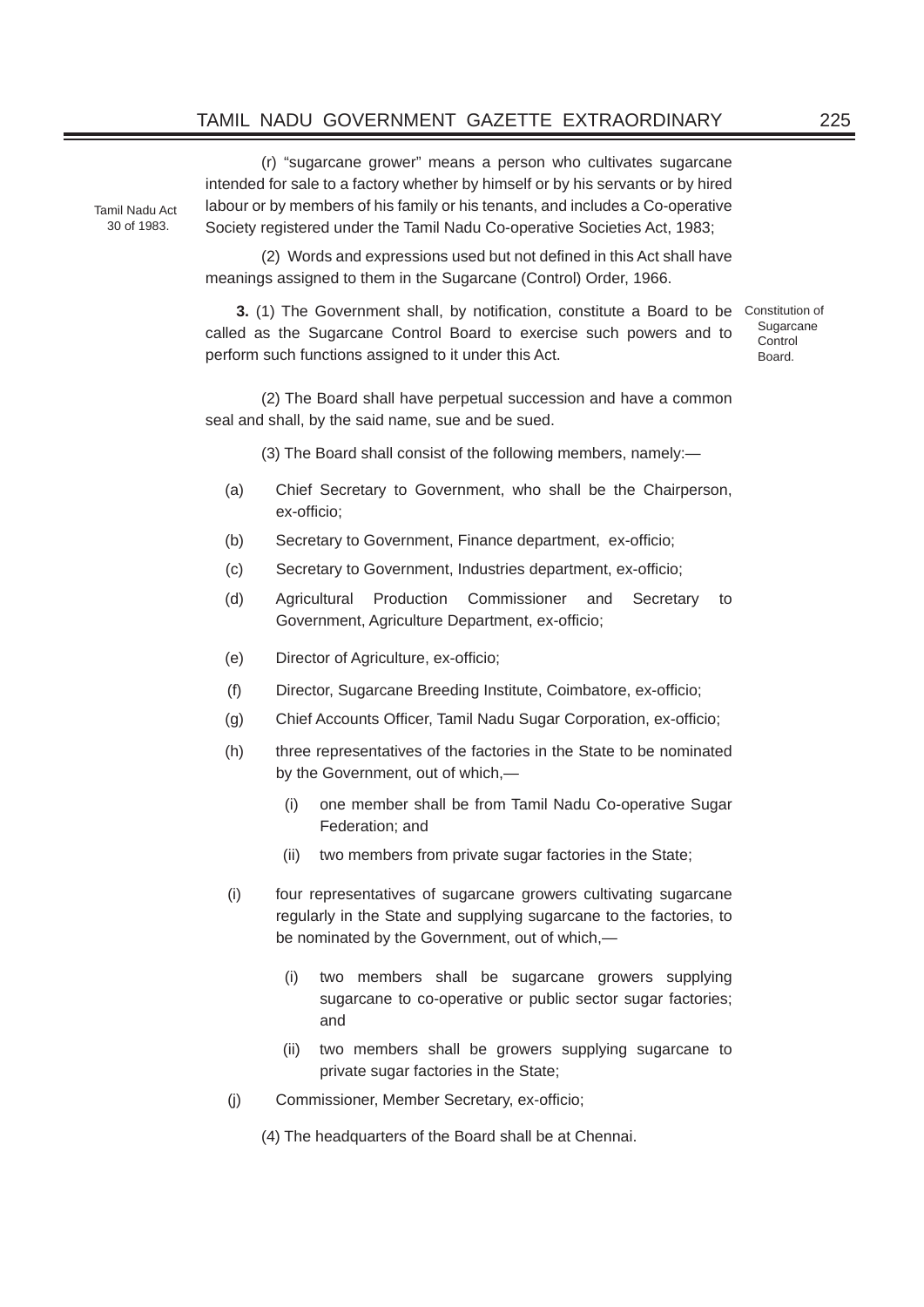Terms and conditions of appointment of nominated members of the Board.

**4.** (1) A nominated member shall hold office for a period of two years from the date of his nomination and he is eligible for re-nomination:

Provided that a nominated member shall not be re-nominated to the Board, without completion of a cooling off period of two years between the two terms.

 (2) A nominated member may, by writing under his hand addressed to the Government, resign his office, but he shall continue to hold office until his resignation is accepted by the Government.

(3) When the office of a nominated member becomes vacant by resignation, death, removal, disqualification or otherwise, the Government shall nominate within three months a new member to fill such vacancy.

 (4) The Government may remove a nominated member from his office, if he incurs any one of the disqualifications specified below, namely:-

(a) becomes an un-discharged insolvent; or

 (b) is convicted and sentenced to imprisonment for an offence which, in the opinion of the Government, involves moral turpitude; or

 (c) becomes of unsound mind and stands so declared by a competent court.

 (5) The nominated members shall be eligible to draw such rate of sitting fee and travelling allowance, as may be prescribed.

Meetings of the Board.

**5.** (1) The Board shall meet, as often as may be necessary, at such time and place and observe such rules of procedure as may be prescribed:

Provided that the Board shall meet at least twice in a year.

(2) The Chairperson shall preside over the meeting of the Board.

 (3) In the absence of the Chairperson by reason of leave or illness or for any other reasons, the Chairperson may authorise any of the other members of the Board to function as Chairperson and he shall preside over the meeting.

 (4) No act or proceeding of the Board shall be invalid by reason only of the existence of any vacancy in, or any defect in the constitution of, the Board.

 (5) Notice of the meetings of the Board, the place, quorum and procedures regarding transactions of the business of the Board shall be such as may be prescribed.

Functions of the Board.

**6.** The Board shall discharge the following functions, namely:—

 (a) decide the revenue sharing based sugarcane price payable to the sugarcane growers, by the concerned sugar factories;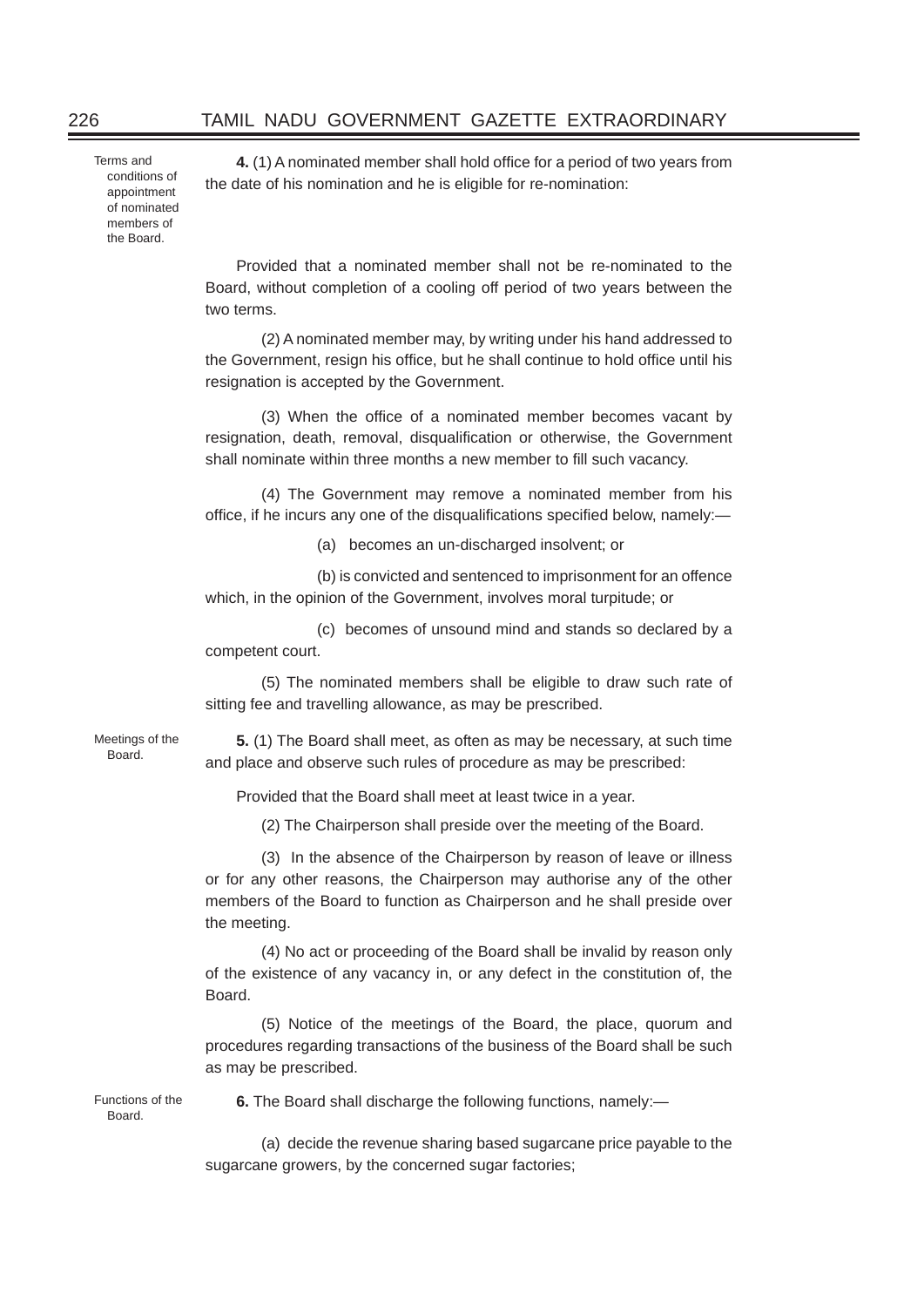(b) offer advice on any matter referred by the Government, especially in respect of the regulation of the purchase of sugarcane;

 (c) bring to the notice of the Commissioner, cases of breach of any of the provisions of the Act and the rules made thereunder, and to make suggestions for the prevention of the same;

 (d) inquire into any matter in discharge of its functions including matters relating to revenue and expenditure, books of accounts of the factory, etc.;

 (e) consider the report of the audit committee on the revenue realisation for determination of revenue sharing based sugarcane price; and confer on it any powers as it deems fit;

(f) nominate any officer or committee to look into specific issues pertaining to the implementation of the provisions of the Act; and

(g) perform such other functions as may be prescribed.

Central Act V of **7.** (1) The Board shall, for the purpose of any inquiry, have all the powers Powers of the of a civil court while trying a civil suit under the Code of Civil Procedure, 1908 and, in particular, in respect of the following matters, namely:— Board.

 (a) summoning and enforcing the attendance of any person and examining him on oath;

(b) requiring the discovery and production of any document;

(c) receiving evidence on affidavits;

 (d) requisitioning any public record, or copy thereof from any court or office or factory:

 (e) issuing summons for the examination of witnesses and documents;

 $(f)$  to enquire into a complaint regarding fixation of revenue sharing based sugarcane price;

(g) any other matter as may be prescribed.

(2) Where the Board finds after enquiry that the allegation contained in any complaint is without any substance, it may, by an order, direct the complainant to pay to the opposite party an amount specified in the order by way of cost.

(3) Where the allegation contained in any complaint is about the loss to the sugarcane grower, the Board may, during enquiry, collect evidence, determine the loss and direct in its order, the amount to be realised from the person responsible.

(4) If the amount payable under sub-section (2) or sub-section (3) is not paid within the period specified in the order, the same shall be recovered as if it were an arrear of land revenue under the Tamil Nadu Revenue Recovery Act, 1864.

1908.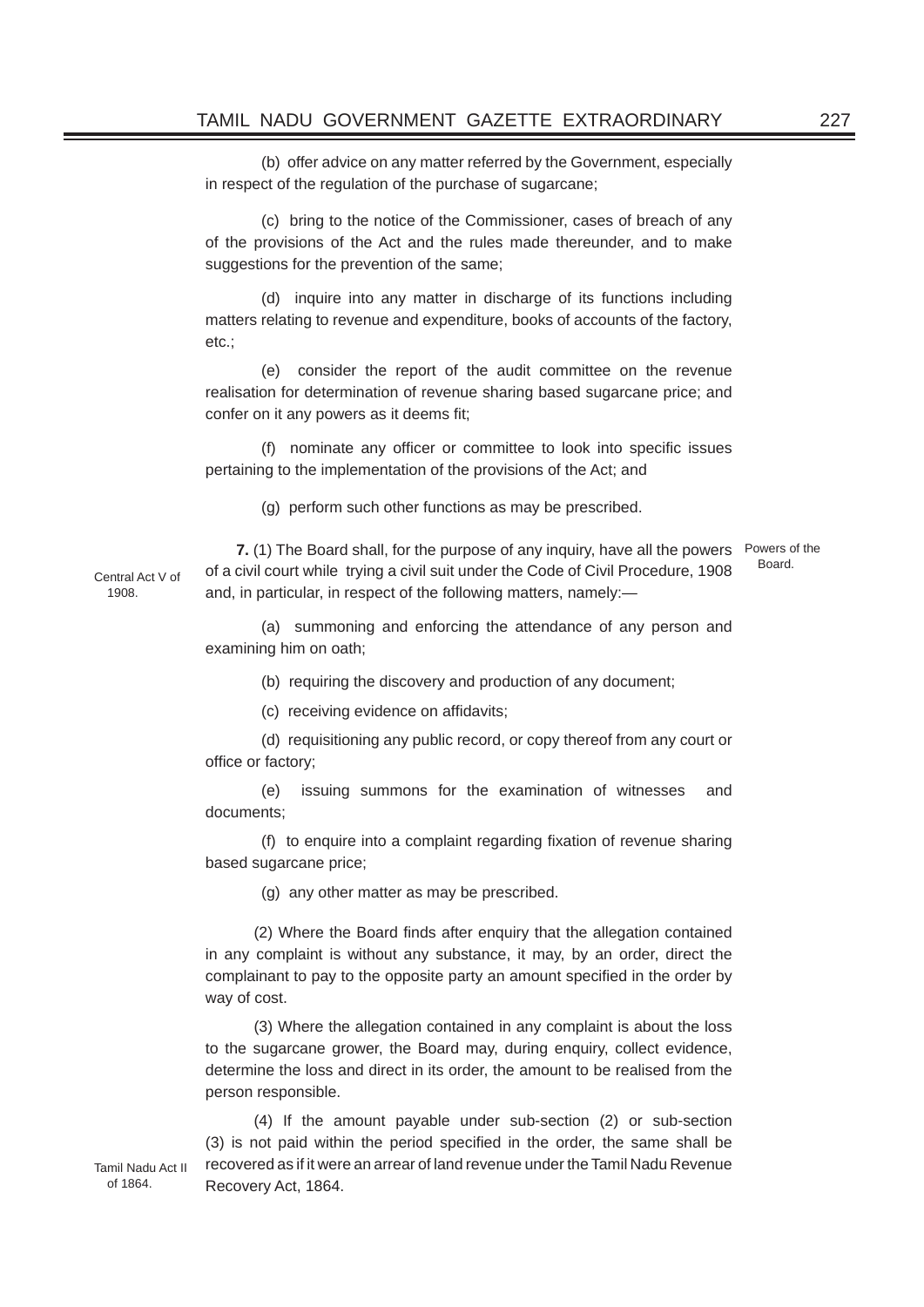Powers of the Government to declare revenue sharing based sugarcane price.

Calculation of revenue sharing based sugarcane price and payment.

**8.** On receipt of the recommendations of the Board, the Government may, by notification, declare the revenue sharing sugarcane price payable to the sugarcane growers by the concerned sugar factories.

**9.** (1) The revenue sharing based sugarcane price shall be the higher value among the following, namely:—

(i) the sugarcane price arrived at as a sum equal to seventy per cent of the ex-factory basic value of sugar and the primary by-products such as bagasse, molasses and press mud; or

(ii) the sugarcane price arrived at as a sum equal to seventy five per cent of the ex-factory basic value of sugar alone.

 (2) Upon declaration of the revenue sharing based sugarcane price by the Government, the cane grower is eligible to receive the difference between the revenue sharing based sugarcane price and the Fair and Remunerative Price as additional price in addition to the full Fair and Remunerative Price for the cane purchased from the cane grower in the reserved area of the factory for the financial year under consideration.

Power to declare any variety of sugarcane to be unsuitable for use in factories.

Prohibition of distribution of certain varieties of seeds.

Purchase of sugarcane in reserved area.

**10**. The Government may, on the recommendation of the Board, declare any variety of sugarcane as an unsuitable variety, and no factory shall grow or purchase such sugarcane variety as so declared.

**11.** The occupier of a factory or any other person acting on his behalf, shall not distribute to any sugarcane grower in any area or shall not plant sugarcane seed of any variety in his own factory area if the same has been declared by the Government as unsuitable under section 10.

**12.** (1) A sugarcane grower shall sell sugarcane only to the factory to which the area has been reserved. The sugarcane grower in a free will area is at liberty to choose the factory of his choice, but if he has entered into an agreement with a factory, the sugarcane shall be sold to that factory only.

 (2) The factory shall enter into an agreement with the sugarcane grower in such form, by such date on such terms and conditions as specified in clause 6 of the Sugarcane (Control) Order, 1966 for the purpose of purchasing the sugarcane offered in accordance with sub-clause (1) of clause 6 of the said Order.

 (3) No person other than the factory aforementioned shall purchase or enter into an agreement to purchase sugarcane grown by the sugarcane grower except in accordance with the agreement made under sub-section (1).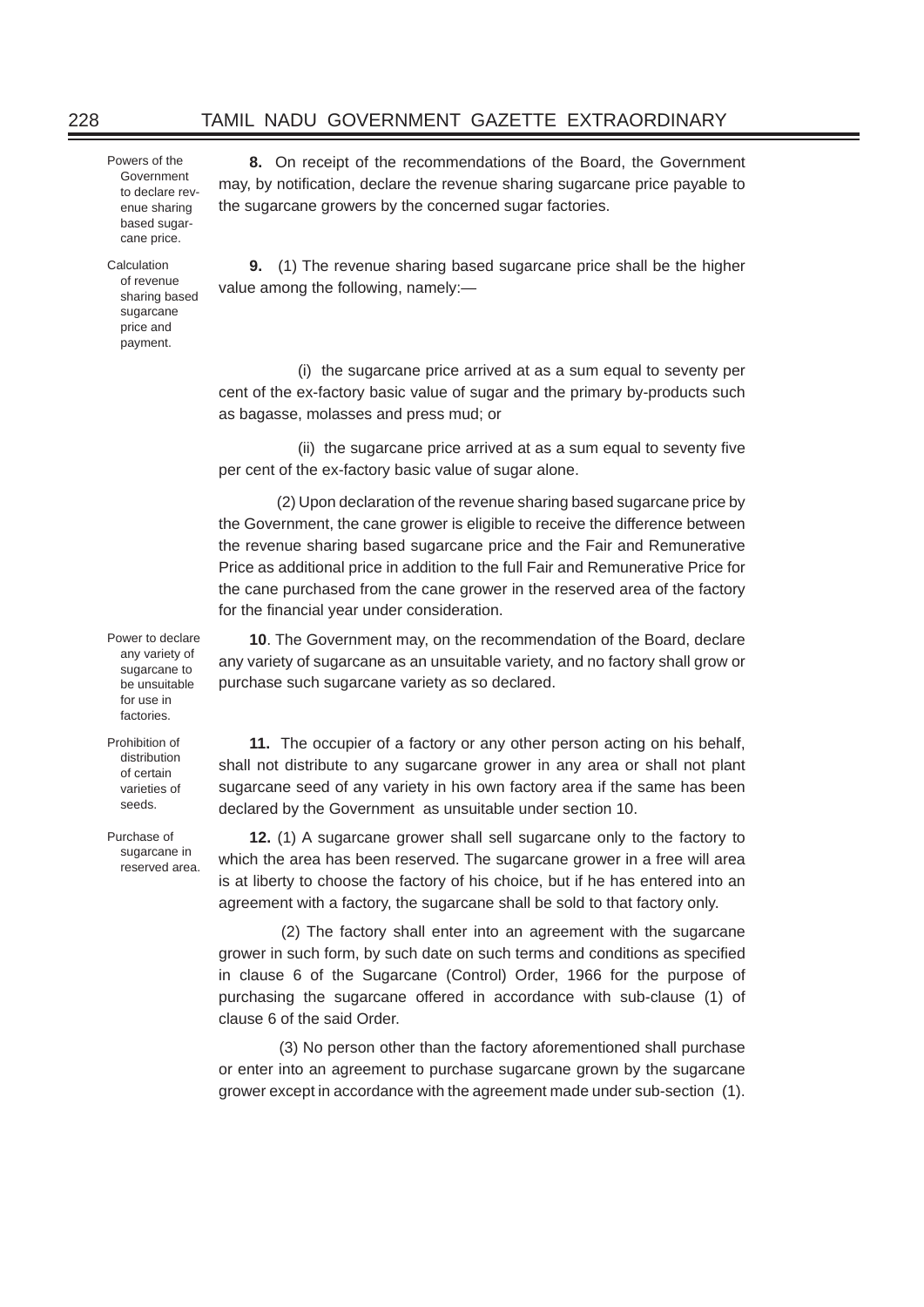13. (1) For ascertaining revenue realisation in a sugar factory and to Audit advise the Board on the determination of revenue sharing based sugarcane price, there shall be an audit committee appointed by the Board consisting  $of -$ 

committee for the calculation of revenue realisation.

| (a) | Commissioner                                                                  | Chairman; |
|-----|-------------------------------------------------------------------------------|-----------|
| (b) | Managing Director, Tamil Nadu Co-operative -<br><b>Sugar Federation</b>       | Convenor: |
| (C) | Director, Co-operative Audit                                                  | Member:   |
| (d) | Chief Accounts Officer, Tamil Nadu Sugar -<br>Corporation                     | Member:   |
| (e) | Chief Sugar Chemist, Tamil Nadu Sugar –<br>Corporation                        | Member:   |
| (f) | An Independent Auditor (to be nominated by -<br>the Chairperson of the Board) | Member:   |

The Board or the Chairman of the audit committee with the permission of the Board may appoint technical experts to the audit committee as and when required.

 (2) The audit committee shall, after publication of annual report of each factory after closure of the financial year, have the power to inspect any sugar factory so as to ascertain the realisation of revenue in each sugar factory.

 (3) The audit committee after inspection of the sugar factory shall submit a report to the Board.

**14.** The Board, while deciding revenue sharing based sugarcane price, Factors to be shall take into consideration the following factors, namely:—

 (a) The recorded weight of the sugarcane delivered by the sugarcane growers, actual revenue realized from production of sugar and by-products namely bagasse, molasses, press-mud; and accounting sugarcane juice or B-Heavy Molasses directly utilised for production of ethanol in terms of sugar. taken into consideration by the Board for deciding revenue sharing based sugarcane price.

Explanation.— For the purpose of this section, revenue realised from sugarcane crushed during the financial year shall include actual production of sugar and by-products, namely, bagasse, molasses, press-mud, and sugarcane juice or B-Heavy molasses directly utilised for production of any other produce, if any, which are suitably valued considering the sales, opening and the closing stock though they may not have been sold. The revenue realised through sale of white sugar or refined sugar and molasses produced from raw sugar purchased from outside sources and also from the white sugar or refined sugar and molasses produced from the raw sugar accounted for revenue sharing based sugarcane price calculated during the previous financial year shall not be included for calculation of the revenue sharing based cane price for the financial year under consideration.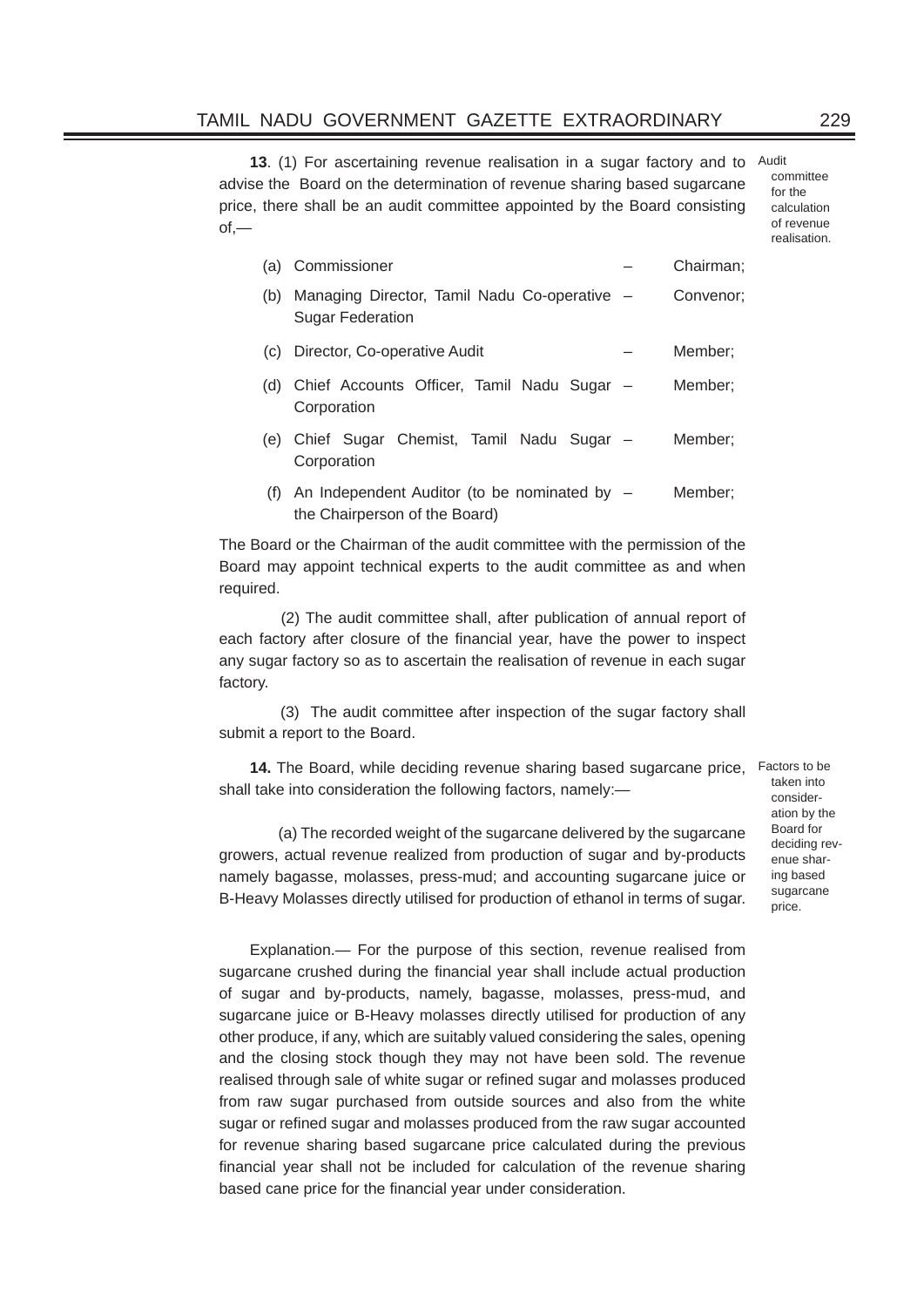(b) The report of the audit committee shall be taken into consideration for the determination of revenue sharing based sugarcane price.

Payment to sugarcane growers.

**15.** (1) As soon as the sugarcane is supplied to the occupier of factory, he shall be liable to pay the Fair and Remunerative Price fixed under the Sugarcane (Control) Order, 1966 within fourteen days from the date of receipt of sugarcane.

 (2) The payment shall be made on the basis of the recorded weight of the sugarcane at the factory. The price of the sugarcane to be payable shall be calculated to the nearest rupee.

 (3) An occupier of factory shall be liable to make all payments due for the sugarcane purchased by him and if he fails to make payments, he shall be responsible for making such payment with interest as per clause 3 of the Sugarcane (Control) Order, 1966 from the date when such payment falls due.

 $(4)$  (a) The cost of transportation of sugarcane from the field to factory shall be paid by the occupier of factory over and above the Fair and Remunerative Price;

(b) The payment of cost of transportation by the occupier of factory over and above the Fair and Remunerative Price shall be reviewed after completion of every four years from the date of commencement of this Act.

 (5) (a) After the payment of Fair and Remunerative Price, further price realised by revenue sharing as determined by the Board, shall be paid within fourteen days from the date of publication of yearly ex-mill revenue sharing based sugarcane prices and values. All other conditions for sugarcane purchase payment shall be as per the provisions of the Sugarcane (Control) Order, 1966.

(b) Every payment made by the occupier of factory under this Act shall be paid to sugarcane growers through bank account only and not in cash.

(c) For recovery of the dues with respect to Fair and Remunerative Price, the provisions of the Sugarcane (Control) Order, 1966 shall mutatis-mutandis be applicable for recovery of arrears of price realised by revenue sharing.

**16.** (1) Any person contravening any of the provisions of this Act shall be punishable with fine which may extend to fifty thousand rupees.

 (2) Any occupier of factory who refuses to pay for any sugarcane purchased by him the price payable in accordance with this Act or makes any deduction from such price in contravention of this Act, shall be punishable with imprisonment which may extend to six months or with fine which may extend to fifty thousand rupees or with both.

**17.** (1) Where an offence under this Act has been committed by a company, every person who at the time the offence was committed, was incharge of, and was responsible to, the company for the conduct of the business of the company, as well as the company, shall be deemed to be guilty of the offence and shall be liable to be proceeded against and punished accordingly:

Offences and penalties.

Offences by companies.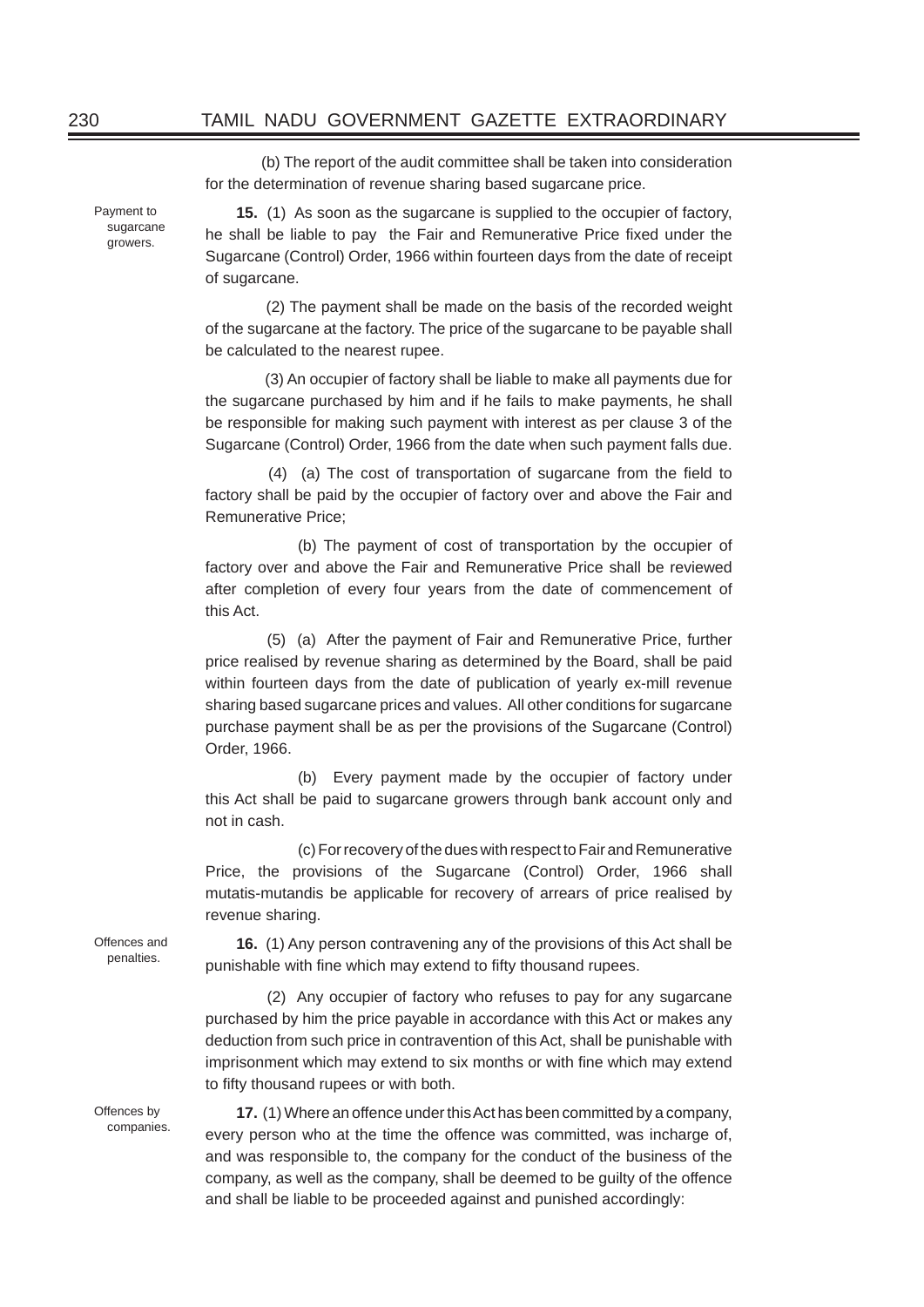Provided that nothing contained in this sub-section shall render any such person liable to any punishment, if he proves that the offence was committed without his knowledge or that he had exercised all due diligence to prevent the commission of such offence.

 (2) Notwithstanding anything contained in sub-section (1) where any offence under this Act has been committed by a company and it is proved that the offence has been committed with the consent or connivance of, or is attributable to any neglect on the part of, any director, manager, secretary or other officer of the company, such director, manager, secretary or other officer shall be proceeded against and punished accordingly.

**Explanation**.— For the purposes of this section,—

(a) "company" means any body corporate and includes a firm or other association of individuals; and

(b) "director" in relation to a firm means a partner in the firm.

**18.** No court shall take cognizance of any offence punishable under section 16, except upon a complaint made by an officer authorized by the Commissioner. Cognizance of offence.

**19.** (1) Any offence punishable under section 16 may, either before or Compounding after the institution of the prosecution, be compounded by the Commissioner or such other officer as may be authorised in this behalf by the Commissioner, on payment, for credit to the State Government, of such sum as the Commissioner or such other officer may specify: of offences.

Provided that such sum shall not, in any case, exceed the maximum amount of fine which may be imposed under this Act for the offence so compounded.

 (2) Where an offence has been compounded under sub-section (1), no proceeding or further proceeding, as the case may be, shall be taken against the offender, in respect of the offence so compounded and the offender, if in custody, shall be discharged forthwith.

**20.** The Commissioner, the members of the audit committee and every Commissioner officer appointed under this Act shall, when acting or purporting to act in pursuance of the provisions of this Act, be deemed to be public servants within the meaning of section 21 of the Indian Penal Code.

21. No suit, prosecution or other legal proceedings shall lie against the Protection of audit committee, Board, Government or its officer for anything which is in good faith done or intended to be done under this Act or any rule or order made thereunder.

**22**. (1) The Government may, in the public interest, by order, direct the Power of Board to make an enquiry into any case specified in the order, and the Board shall report to the Government the result of the enquiry made by it within such period as may be prescribed.

 (2) On receipt of the report from the Board, the Government shall give such direction as they deem fit and such direction shall be final and binding.

Central Act XI<sub>V</sub> of 1860.

and officers to be public servants.

> action taken in good faith.

Government to give direction.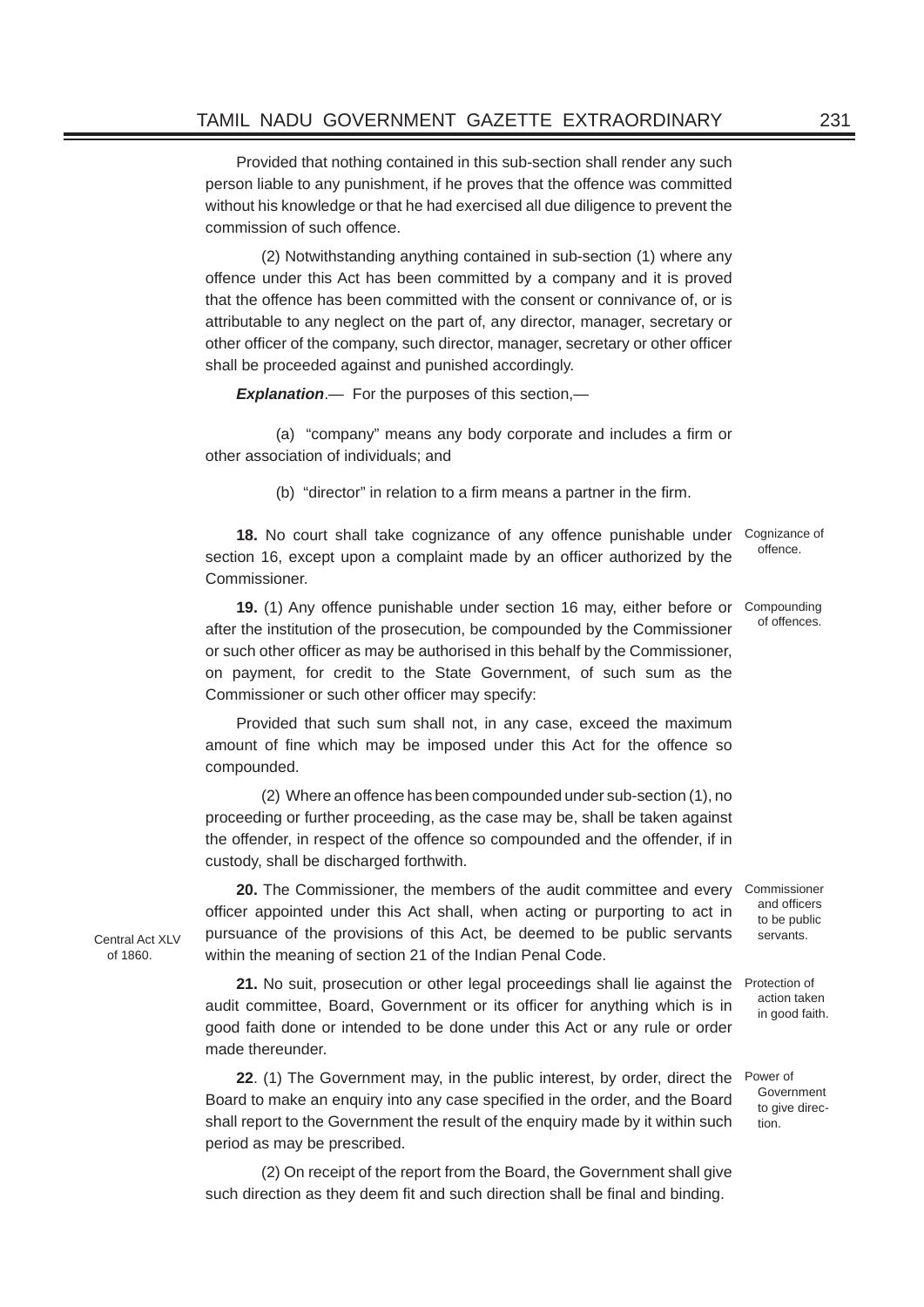Power to make rules.

**23.** (1) The Government may, by notification in the Tamil Nadu Government Gazette, make rules for carrying into effect the provisions of this Act.

 (2) In particular and without prejudice to the generality of the foregoing provisions, such rules may provide for,—

(a) the allowances payable to the nominated members of the Board, the manner in which causal vacancies among them shall be filled and the procedure for the conduct of its business in discharging its functions under this Act;

(b) the correct weighment of sugarcane, the provision of facilities for weighment and for checking weighments and timings of weighments;

(c) the method of determining the percentage of recovery of sugar from sugarcane:

(d) the form of the records to be kept and of the returns to be made, and the information to be furnished by persons liable to pay the revenue based sugarcane price;

(e) the form in which any notice required shall be given;

(f) any other matter which is to be or may be prescribed under

(3) Except when the rules are made for the first time, all rules made under this Act shall be subject to the condition of previous publication.

(4) Every rule made or notification or order issued under this Act shall. as soon as possible, after it is made or issued, be placed on the table of the Legislative Assembly, and if, before the expiry of the session in which it is so placed or the next session, the Legislative Assembly makes any modification in any such rule or notification or order or the Legislative Assembly decides that the rule or notification or order should not be made or issued, the rule or notification or order shall thereafter have effect only in such modified form or be of no effect, as the case may be, so, however, that any such modification or annulment shall be without prejudice to the validity of anything previously done under that rule or notification or order.

Power to remove difficulties.

this Act.

**24.** If any difficulty arises in giving effect to the provisions of this Act, the Government may, by order published in the Tamil Nadu Government Gazette, make such provisions, not inconsistent with the provisions of this Act as appears to them to be necessary or expedient for removing the difficulty.

Provided that no order shall be made after the expiry of a period of two years from the date of commencement of this Act.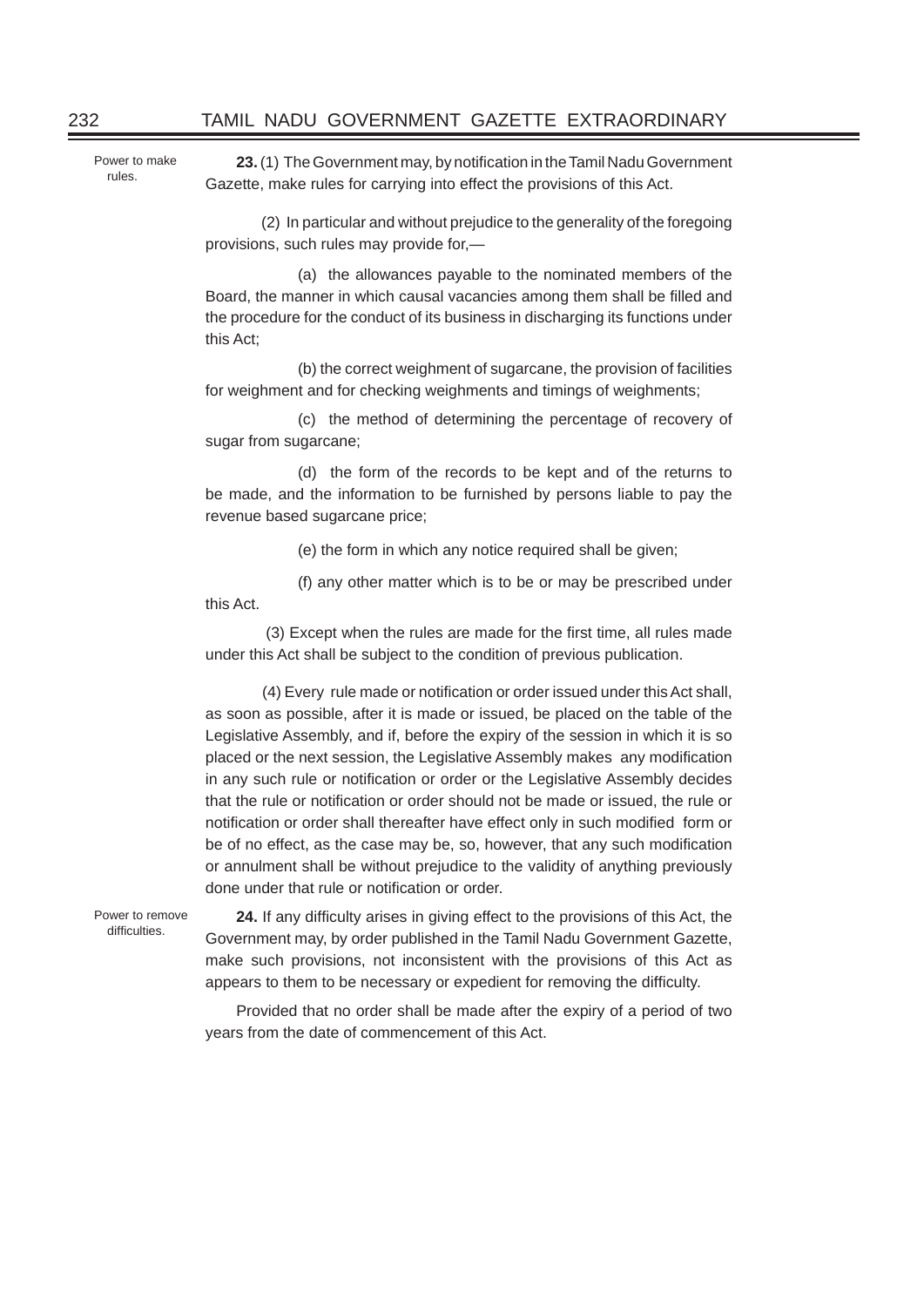# **STATEMENT OF OBJECTS AND REASONS.**

During the Budget Speech for the year 2018-19, it has been announced that the State has decided to switch over to the revenue sharing price fixation model from the current season under which farmers will be assured of Fair and Remunerative Price and will also receive a share in the profits over and above the Fair and Remunerative Price and in order to facilitate this transition, the State Government will protect the interests of farmers, by assuring them of the present State Advised Price excluding transportation cost by paying the difference between present State Advised Price and the price received under new revenue sharing formula as transitional production incentive directly to the farmers. To give effect to the above decision, the Government have decided to undertake legislation accordingly.

2. The Bill seeks to give effect to the above decision.

 **R. DORAIKKANNU,** *Minister for Agriculture.*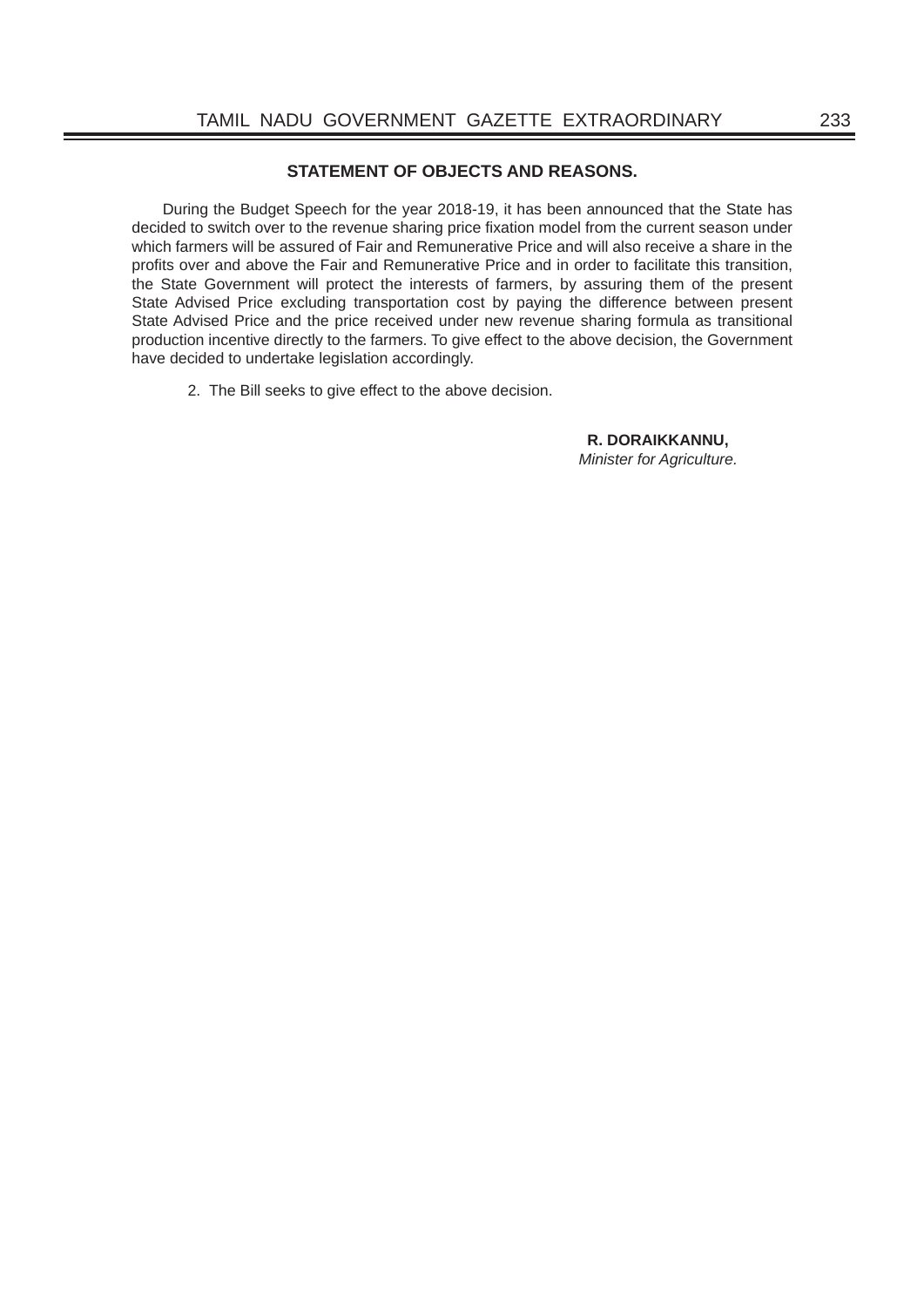# **MEMORANDUM REGARDING DELEGATED LEGISLATION.**

Clauses 1(2), 2 (m), 3(1), 4(5), 5(1) and (5), 6 (g), 8, 22(1), 23 and 24 of the Bill authorise the Government to make rules or to issue notifications or to pass orders, as the case may be, for the purpose specified therein.

2. The powers delegated are normal and not of an exceptional character.

 **R. DORAIKKANNU,** *Minister for Agriculture.*

K. SRINIVASAN, *Secretary.*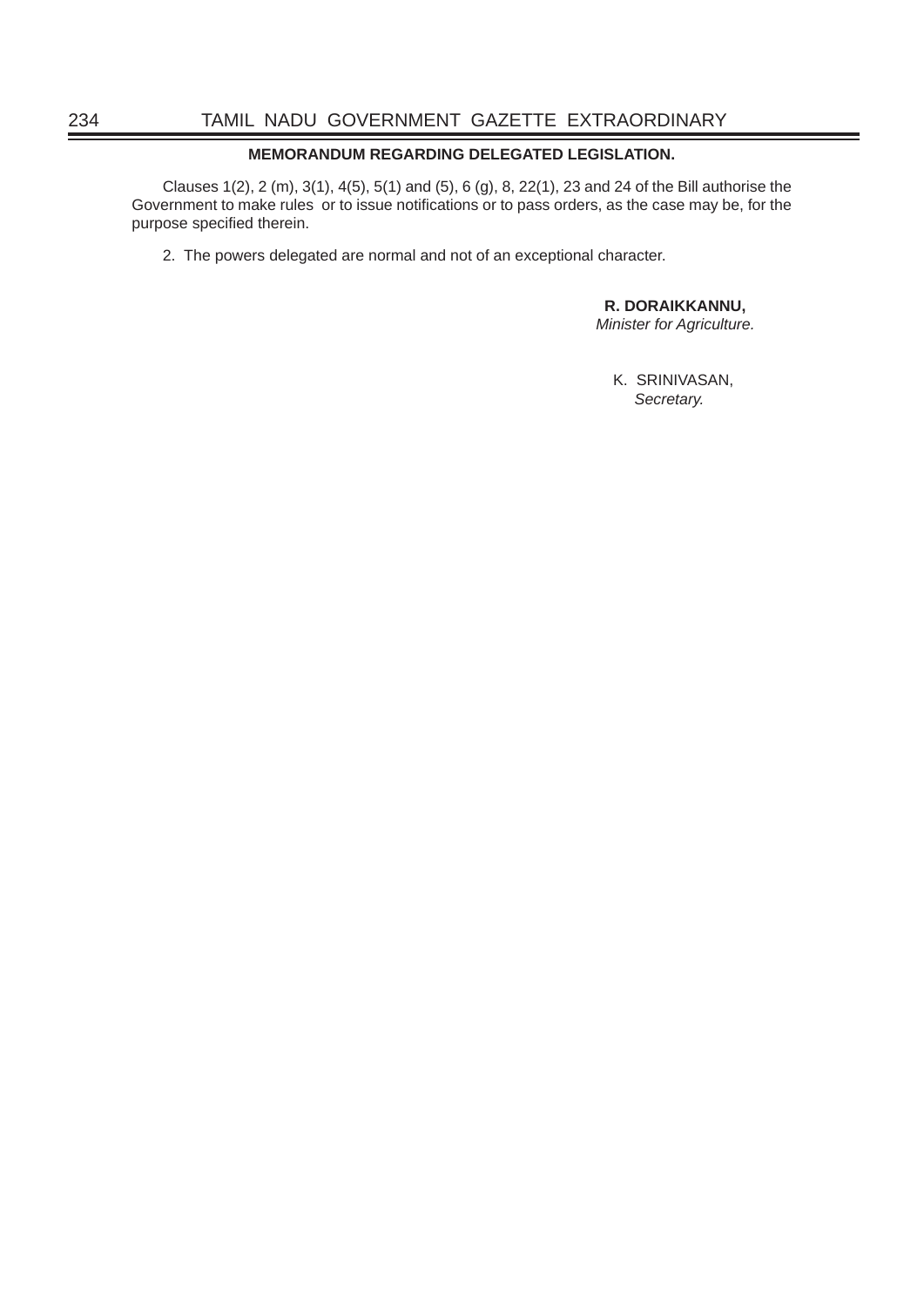Under Rule 130 of the Tamil Nadu Legislative Assembly Rules, the following Bill which was introduced in the Legislative Assembly of the State of Tamil Nadu on 5th July, 2018 is published together with Statement of Objects and Reasons for general information:—

## **L.A. Bill No. 38 of 2018**

## *A Bill further to amend the Tamil Nadu Land Reforms (Fixation of Ceiling on Land) Act, 1961.*

BE it enacted by the Legislative Assembly of the State of Tamil Nadu in the Sixty-ninth Year of the Republic of India as follows:—

**1.** (1) This Act may be called the Tamil Nadu Land Reforms (Fixation of Ceiling Short title and on Land) Amendment Act, 2018. commencement.

(2) It shall come into force on such date as the State Government may, by notification, appoint.

Tamil Nadu Act 58 of 1961.

**2.** In section 3 of the Tamil Nadu Land Reforms (Fixation of Ceiling on Land) Amendment of Act, 1961 (hereinafter referred to as the principal Act), after clause 21, the following clause shall be inserted, namely: section 3.

"(21-A) "investment" means the investment as defined in the Tamil Nadu Industrial Policy, from time to time;".

**3.** In section 5 of the principal Act, in sub-section  $(1)$ ,  $-$  Amendment of

# section 5.

(1) in clause (a), for the expression "sub-sections (3-A), (3-B), (3-C), (4) and (5)", the expression "clause (e), sub-sections (3-A), (3-B), (3-C), (4) and (5)" shall be substituted;

(2) after clause (d), the following clause shall be added, namely:—

 "(e) the ceiling area in the case of every industrial or commercial undertaking, which invests more than twenty crores of rupees, shall be thirty standard acres:

 Provided that such land shall be dry land and the industrial or commercial undertaking shall utilise the land for industrial or commercial purposes within such period as may be prescribed and shall continue to use the said land for industrial or commercial purpose.".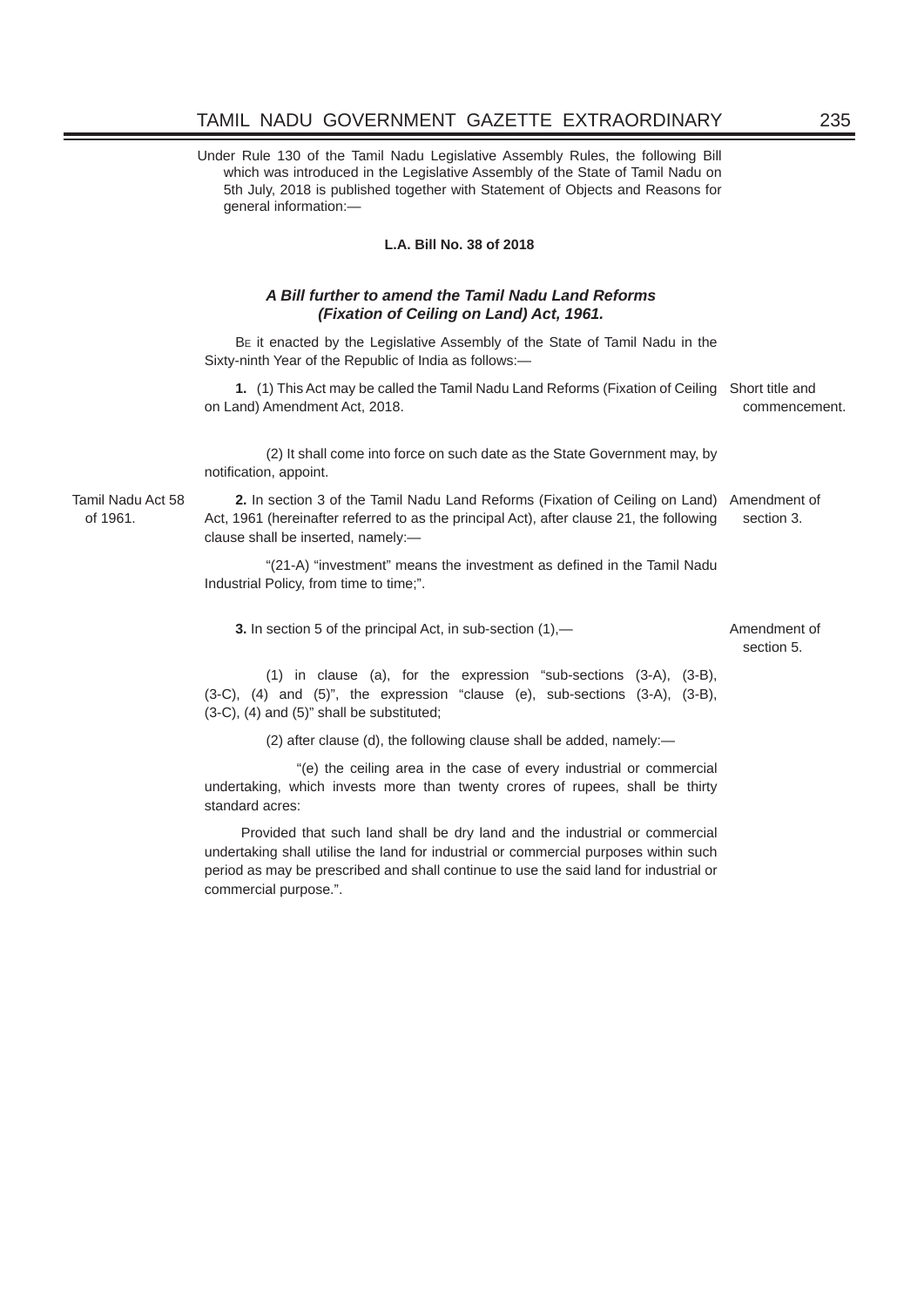## **STATEMENT OF OBJECTS AND REASONS.**

Under the Tamil Nadu Land Reforms (Fixation of Ceiling on Land) Act, 1961 (Tamil Nadu Act 58 of 1961) as amended by the Tamil Nadu Land Reforms (Reduction of Ceiling on Land) Act, 1970 (Tamil Nadu Act 17 of 1970), the ceiling area under section 5 for every person is 15 Standard Acres. 'Person' as defined under section 3(34) includes any company, family, firm, society or association of individuals, whether incorporated or not. Under section 37-A of the Act, no industrial or commercial undertaking which has been approved by the Government under clause (iv) of section 73 before the date of the publication of the Tamil Nadu Land Reforms (Fixation of Ceiling on Land) Second Amendment Act 1972 (Tamil Nadu Act 20 of 1972) in the Tamil Nadu Government Gazette, shall be entitled to hold or acquire land in excess of the ceiling area unless such industrial or commercial undertaking has obtained the permission of the Government under that section in respect of such excess land. Further the exemption would be applicable only in respect of those lands specified in the order granting permission. Consequent to this, the ceiling of lands of an Industrial or Commercial undertaking is 15 Standard Acres and for holding lands over and above this for Industrial or Commercial purpose, the permission of Government is required under section 37-A.

2. The Water (Prevention and Control of Pollution) Act, 1974 (Central Act 6 of 1974), the Air (Prevention and Control of Pollution) Act, 1981 (Central Act 14 of 1981), the Environment Protection Act, 1986 (Central Act 29 of 1986) and related Rules seek to prevent, control and abate the pollution of air, water, soil and protect natural resources including flora and fauna. The importance of preserving ecology, environment, and dealing with issues of climate change has brought greater focus on the necessity to provide green area, appropriate waste water treatment, with maximum possible reuse and recycle by Industries. Industries have to necessarily set up such facilities and provide such area in order to be permitted to operate as per the provisions of Acts, Rules and Government guidelines thereunder. There is increased requirement of land for such provision.

3. The existing ceiling area applicable to an industry examined in this current context is found to require an increase. While there is provision under section 37-A, under which Industries can be permitted by the Government to hold lands in excess of ceiling, it would be in the interest of promoting industry in the State, if the ceiling limit is increased. This increase would also be in line with the ease of doing business, as it would obviate the necessity for such industries to obtain permission on the land owned by them. The Government also seeks to preserve the wet lands for agriculture purpose and better utilise dry lands (punjai) to provide greater returns to the people.

4. The Government have decided to increase the ceiling area for an Industrial or Commercial undertaking from 15 Standard Acres to 30 Standard Acres and the entire 30 Standard Acres shall be only of dry land (punjai). The Industrial or Commercial undertaking to be covered would be that which has an investment of not less than Rs. 20 Crores and the ceiling area must be put to industrial use. The Government have, therefore, decided to amend the said Tamil Nadu Act 58 of 1961 suitably for the purpose.

5. The Bill seeks to give effect to the above decision.

 **R.B. UDHAYAKUMAR,** *Minister for Revenue and Disaster Management Department.*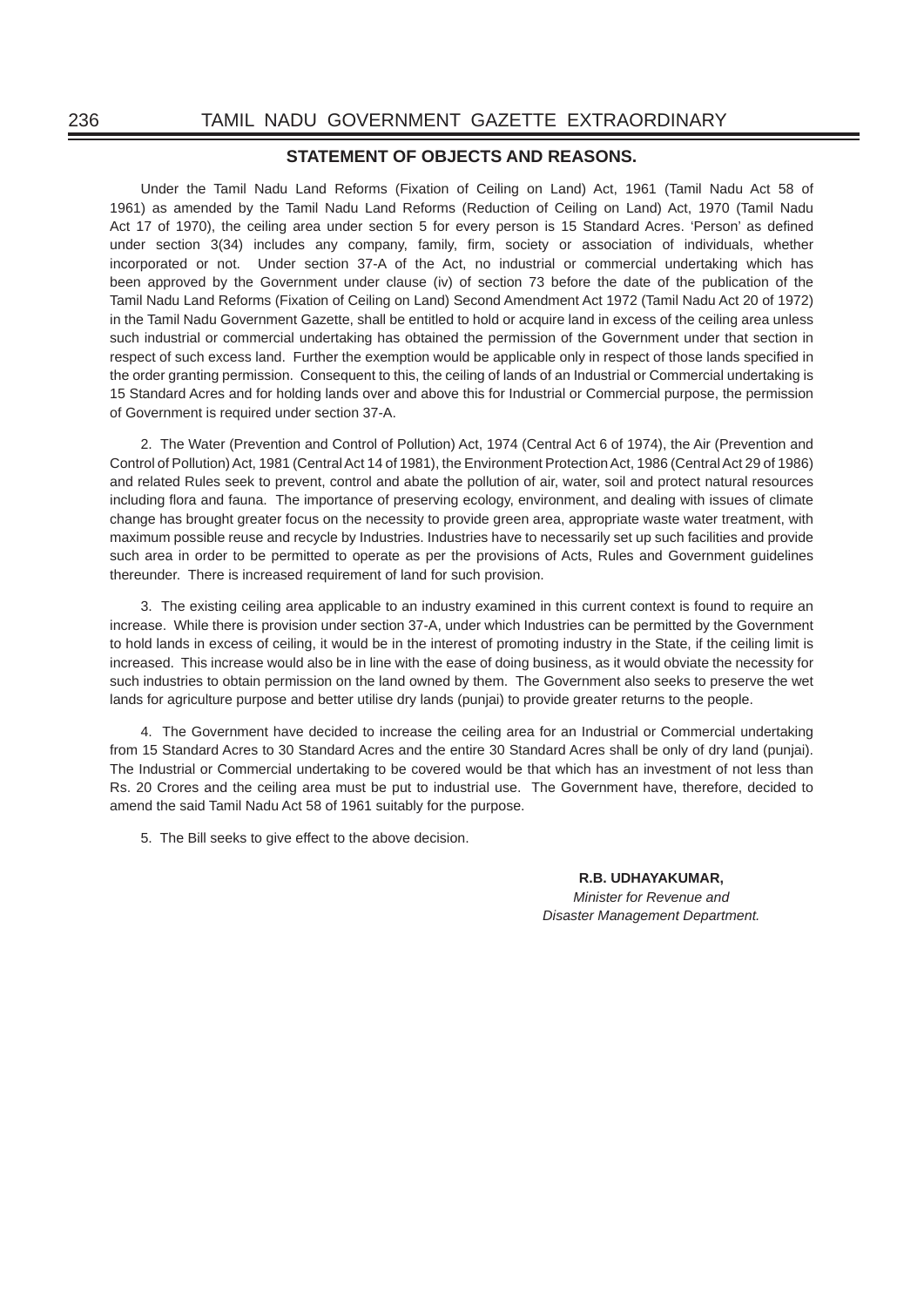# **MEMORANDUM REGARDING DELEGATED LEGISLATION**

 Clause 1 (2) and clause (e) of sub-section (1) of section 5 proposed to be inserted by clause 3 of the Bill authorise the Government to issue notification or make rules, as the case may be, for the purposes specified therein.

2. The power delegated are normal and not of an exceptional character.

## **R.B. UDHAYAKUMAR,**

*Minister for Revenue and Disaster Management Department.* 

> K. SRINIVASAN, *Secretary.*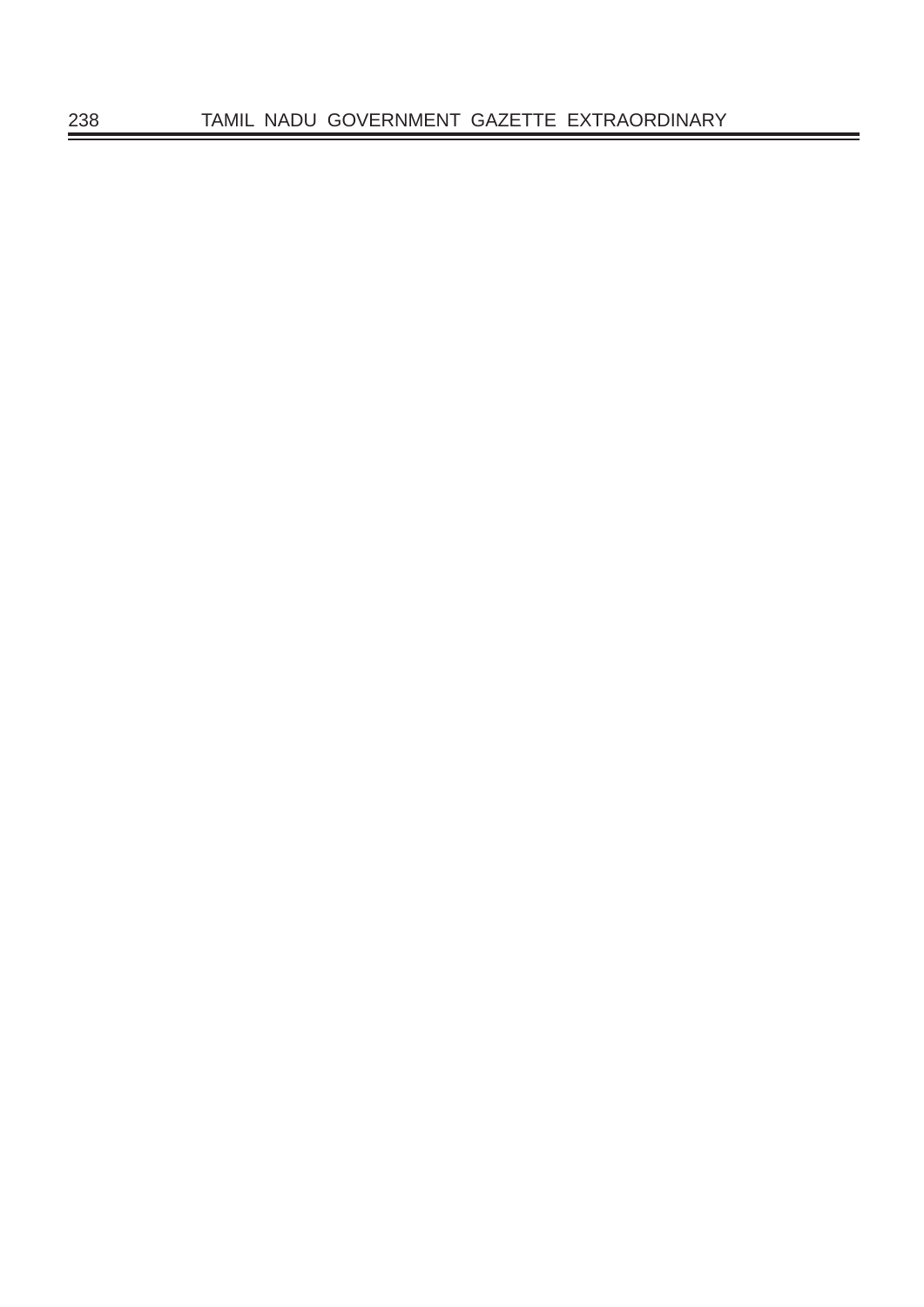Under Rule 130 of the Tamil Nadu Legislative Assembly Rules, the following Bill which was introduced in the Legislative Assembly of the State of Tamil Nadu on 5th July, 2018 is published together with Statement of Objects and Reasons for general information:—

## **L.A. Bill No. 39 of 2018**

**A Bill to provide for protection and maintenance of the public charitable trusts and endowments created and administered by the persons or organisations of Vanniyakula Kshatriya community in the State of Tamil Nadu and for matters connected therewith or incidental thereto.** 

 BE it enacted by the Legislative Assembly of the State of Tamil Nadu in the Sixty-ninth Year of the Republic of India as follows:-

#### **CHAPTER I.**

## **PRELIMINARY.**

**1.** (1) This Act may be called the Tamil Nadu Vanniyakula Kshatriya Public Charitable Trusts and Endowments (Protection and Maintenance) Act, 2018. Short title, extent and commence-

(2) It extends to the whole of the State of Tamil Nadu.

 (3) It shall come into force on such date as the Government may, by notification, appoint.

**2.** This Act shall apply to all public charitable trusts and endowments created and administered by the persons or organisations of Vanniyakula Kshatriya community. Application of the Act.

**3.** In this Act, unless the context otherwise requires,-

 (a) "*Administrative Officer*" means an officer appointed by the Board under sub-section (1) of section 34;

 (b) "*beneficiary*" means a person or an institution for whose benefit a trust or endowment is created and includes charitable objects and any other objects of public utility;

(c) "*Boar*d" means the Board constituted under section 8;

 (d) "*Chief Administrative Officer*" means the officer appointed under sub-section (1) of section 19;

 (e) "*Chairperson*" means the Chairperson appointed under clause (a) of sub-section (1) of section 9;

 (f) "c*haritable purpose*" includes relief of the poor, education, medical relief, advancement of any other object of utility or welfare or the like purposes to the general public or a section thereof;

(g) "*Court*" means,-

 (i) in relation to a property of the trust and endowment situated in the city of Chennai, the Chennai City Civil Court;

 (ii) in relation to a property of the trust and endowment situated elsewhere, the Court of Civil Judge (Senior Division) having jurisdiction over the area in which the property of the trust and endowment is situated, or if there is no such Court, the District Court having such jurisdiction;

Definitions.

ment.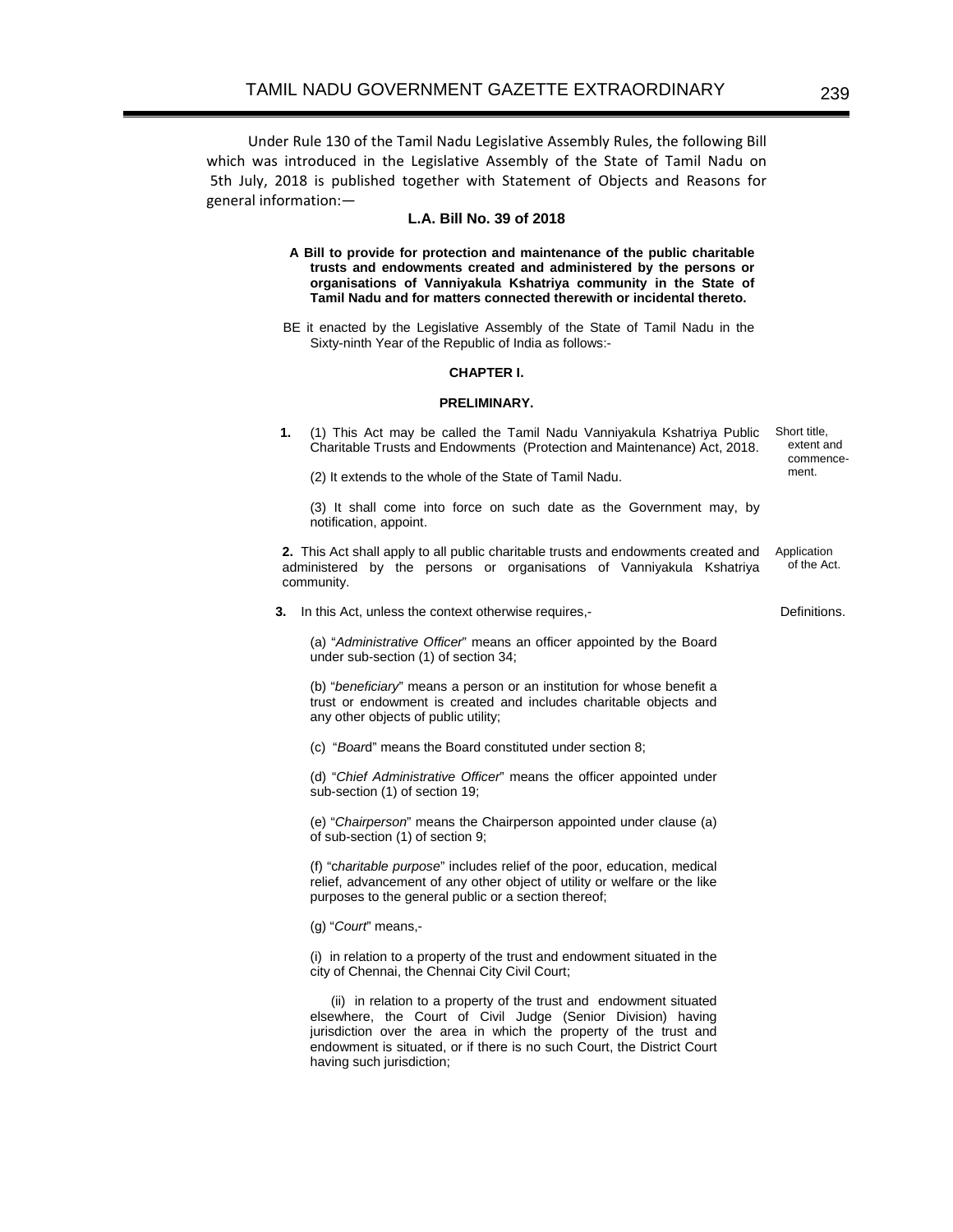(iii) in relation to a property of trust and endowment situated within the ambit of two or more Courts, any Court which would have jurisdiction as aforesaid in relation to either all or any of such properties;

 (h) "endowment" means all property given or endowed for the benefit of, or used as of right by, the Vanniyakula Kshatriya community or any section thereof for the support or maintenance of objects of utility to the said community or section, such as rest-houses, choultries, patasalas, schools and colleges, houses for feeding the poor and institutions for the advancement of education, medical relief and public health or other objects of a like nature; and includes the institution concerned;

(i) "*Government*" means the State Government;

"hereditary trustee" means the trustee of a charitable trust, the succession to whose office devolves by hereditary right or is regulated by usage or is specifically provided for by the founder, so long as such scheme of succession is in force;

 (k) "*member*" includes the member, ex-officio; Member Secretary and Chairperson of the Board;

 (l) "*person interested*" means any person who is entitled to receive any pecuniary or other benefits from the trust or endowment and includes a person who is entitled to attend or is in the habit of attending the performance of service or charity connected with the institution or who is entitled to partake or is in the habit of partaking in the benefit of any charity or the distribution of gifts thereat;

(m) "*prescribed*" means prescribed by rules;

 (n) "*Survey Officer*" means an officer appointed under sub-section  $(1)$  of section 4;

 (o) "*Trust*" means a trust created by a person or group of organisation belonging to Vanniyakula Kshatriya to fulfill charitable purposes as envisaged by the author of the trust;

 (p) "*trustee or administrator*" means any person appointed to manage or administer any trust or endowment;

 (q) "*Vanniyakula Kshatriya*" means the community of Vanniyakula Kshatriya (including Vanniyar, Vanniya, Vannia Gounder, Gounder or Kandar, Padayachi, Palli and Agnikula Kshatriya), as notified by the Government under the Tamil Nadu Backward Classes, Scheduled Castes and Scheduled Tribes (Reservation of seats in Educational Institutions and of appointments or posts in the services under the State) Act, 1993.

Tamil Nadu Act 45 of 1994.

#### **CHAPTER II.**

## **LISTING OF PROPERTIES OF**

#### **TRUST AND ENDOWMENT.**

**4.** (1) The Government may, by order, appoint a Survey Officer not below the rank of Tahsildar for surveying the properties belonging to the trust and endowment existing within such area as may be specified in such order on the date of the commencement of this Act.

(2) The Survey Officer shall, after making such enquiry as may be necessary, submit his report in respect of the properties of trust and endowment to the Board containing the following particulars, namely:-

Preliminary survey of properties of trusts and endowments.

.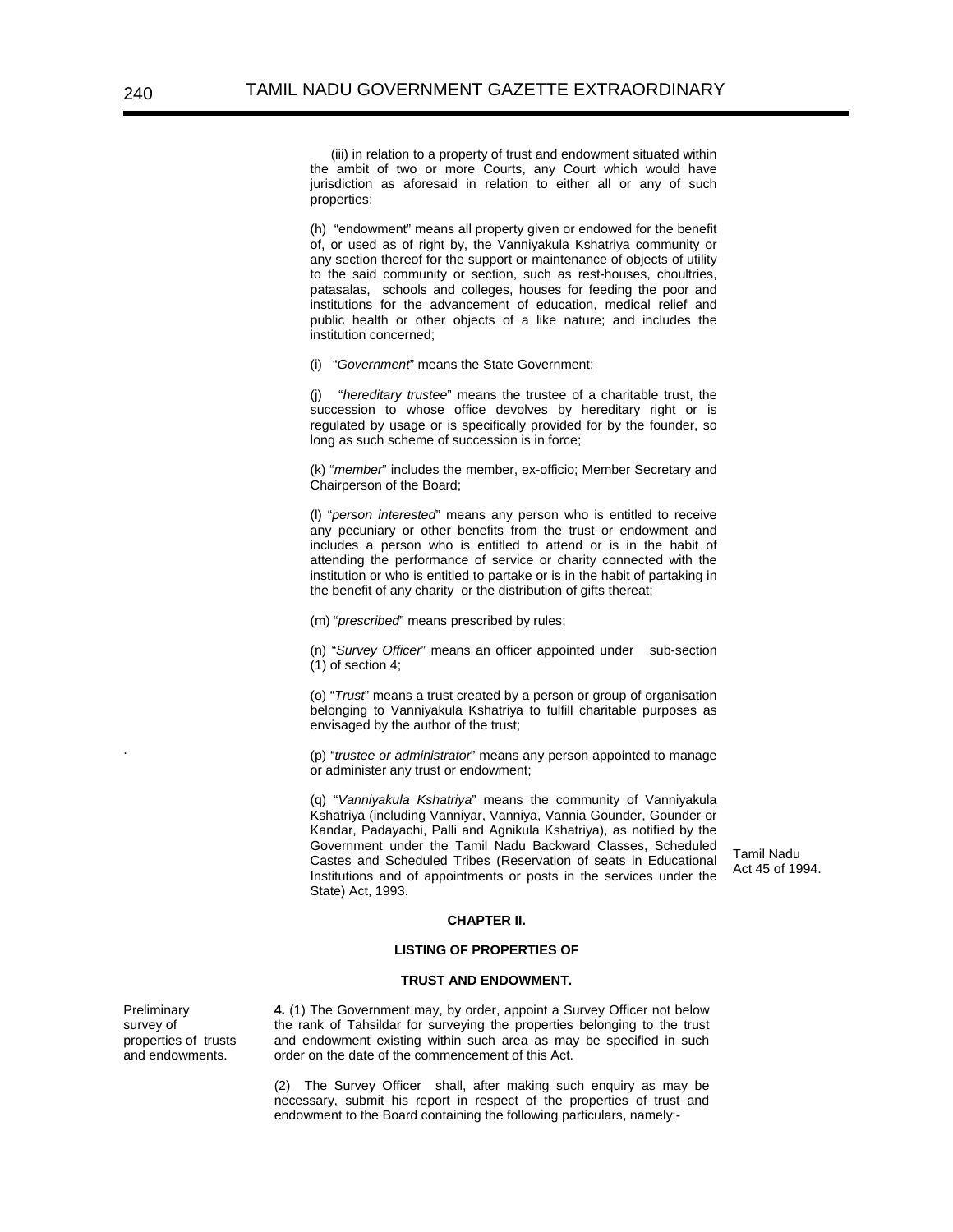(a) the number of trusts and endowments available in the area;

(b) the nature and object of the formation of each trust and endowment;

(c) the gross income from each trust and endowment;

(d) the amount of land revenue, charges and taxes payable in respect of each trust and endowment;

(e) the expenses incurred by each trust and endowment; and

(f) such other particulars relating to each trust and endowment as may be prescribed.

(3) The Survey Officer shall, while making any enquiry, have the same powers as are vested in a Civil Court under the Code of Civil Procedure, 1908 in respect of the following matters, namely:-

Central Act V of 1908.

(a) summoning and examining any witness;

(b) requiring the discovery and production of any document;

(c) requisitioning any public record from any Court or office;

(d) issuing commissions for the examination of any witness or accounts;

(e) making any local inspection or local investigation;

(f) such other matters as may be prescribed.

 (4) If, during any such enquiry, any dispute arises as to whether a particular trust or endowment is a private trust or endowment or public trust or endowment and there are clear indications in the deed of trust or endowment as to its nature, the dispute shall be decided on the basis of such deed.

 (5) The Government may, by order, direct the Survey Officer to make a second or subsequent survey of trust and endowment properties in any area and the provisions of sub-sections (2),(3) and (4) shall apply to such survey as they apply to a survey directed under sub-section (1):

 Provided that no such second or subsequent survey shall be made until the expiry of a period of twenty years from the date on which the report in relation to the immediately previous survey was submitted under subsection (2).

**5.** The Board shall examine the report submitted to it under sub-section (2) of section 4 and publish in the *Tamil Nadu Government Gazette*, a list of properties of each trust and endowment in the State.

Publication of list of properties of trust and endowment.

**6.** (1) If any question or dispute arises whether a particular property specified in the list of properties belongs to a trust or endowment, any person interested therein may institute a suit in a Court for the decision of the question or dispute:

Provided that no such suit shall be entertained by the Court after the expiry of one year from the date of the publication of the list of properties belonging to trust and endowment.

 (2) The Survey Officer shall not be made a party to any suit under sub-section (1) and no suit, prosecution or other legal proceeding shall lie against him in respect of anything which is done in good faith or **Disputes** regarding properties belonging to trust and endowment.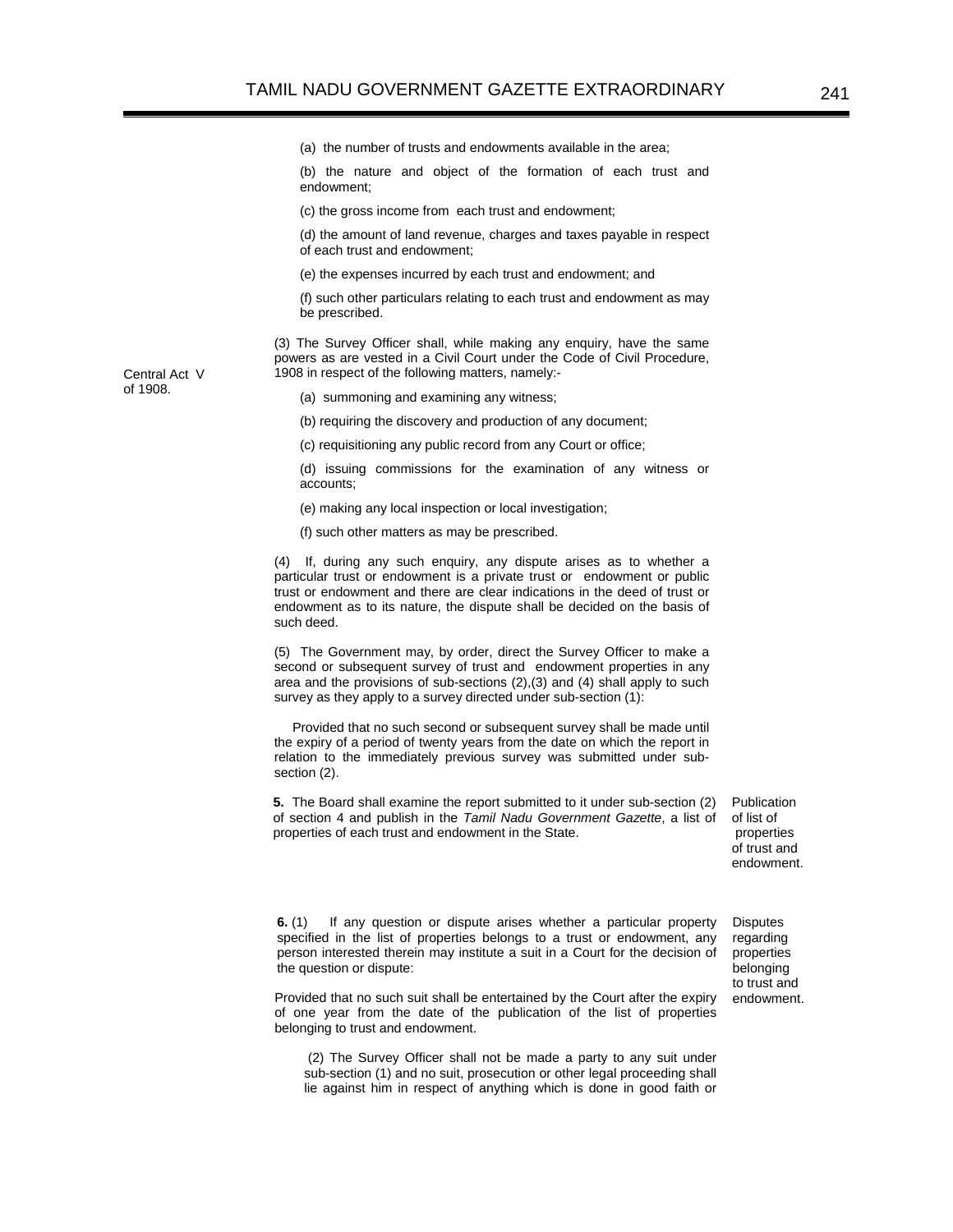intended to be done in pursuance of this Act or any rules made thereunder.

(3) The list of properties belonging to a trust or endowment shall, unless it is modified in pursuance of a decision of the Court under subsection (1), be final and conclusive.

**7.** (1) The total cost of making a survey including the cost of publication of the list of properties belonging to trust and endowment under this Chapter shall be borne by the respective trust or endowment in proportion to the net annual income of the trust or endowment as assessed by the Chief Administrative Officer.

(2) Notwithstanding anything contained in the deed or instrument by which the trust or endowment was created, the trustee or administrator thereof may pay from the income of the properties of the trust or endowment any sum due from the trust or endowment under sub-section (1).

### **CHAPTER III.**

#### **ESTABLISHMENT OF VANNIYAKULA KSHATRIYA PUBLIC CHARITABLE TRUSTS AND ENDOWMENTS BOARD AND ITS FUNCTIONS.**

Incorporation. **8.** (1) With effect from such date as the Government may, by notification, appoint in this behalf, there shall be established by the name "Vanniyakula Kshatriya Public Charitable Trusts and Endowments Board" or in such other name as may be specified in the notification.

> (2) The Board shall be a body corporate having perpetual succession and a common seal with power to acquire and hold property and to transfer any such property subject to such conditions and restrictions as may be prescribed and shall, by the said name, sue and be sued.

**Composition** of the Board.  **9.** (1) The Board shall consist of, -

(a) a Chairperson, who shall be a person belonging to the Vanniyakula Kshatriya community;

(b) the following members who shall belong to the Vanniyakula Kshatriya community, namely:-

(i) one person from among the retired Judges of the Supreme Court or High Court or District Court;

(ii) one person from the All India Service;

(iii) two persons from among the Member of the Legislative Assembly;

(iv) one person from among the trustees of trusts and administrator of the endowments;

(v) one person representing Vanniyakula Kshatriya community organizations;

(vi) two eminent persons having good reputation in the field of legal profession, auditing, business, education, engineering and Industry;

(vii) two women who have served the cause of Vanniyakula Kshatriya community ;

Recovery of cost of survey.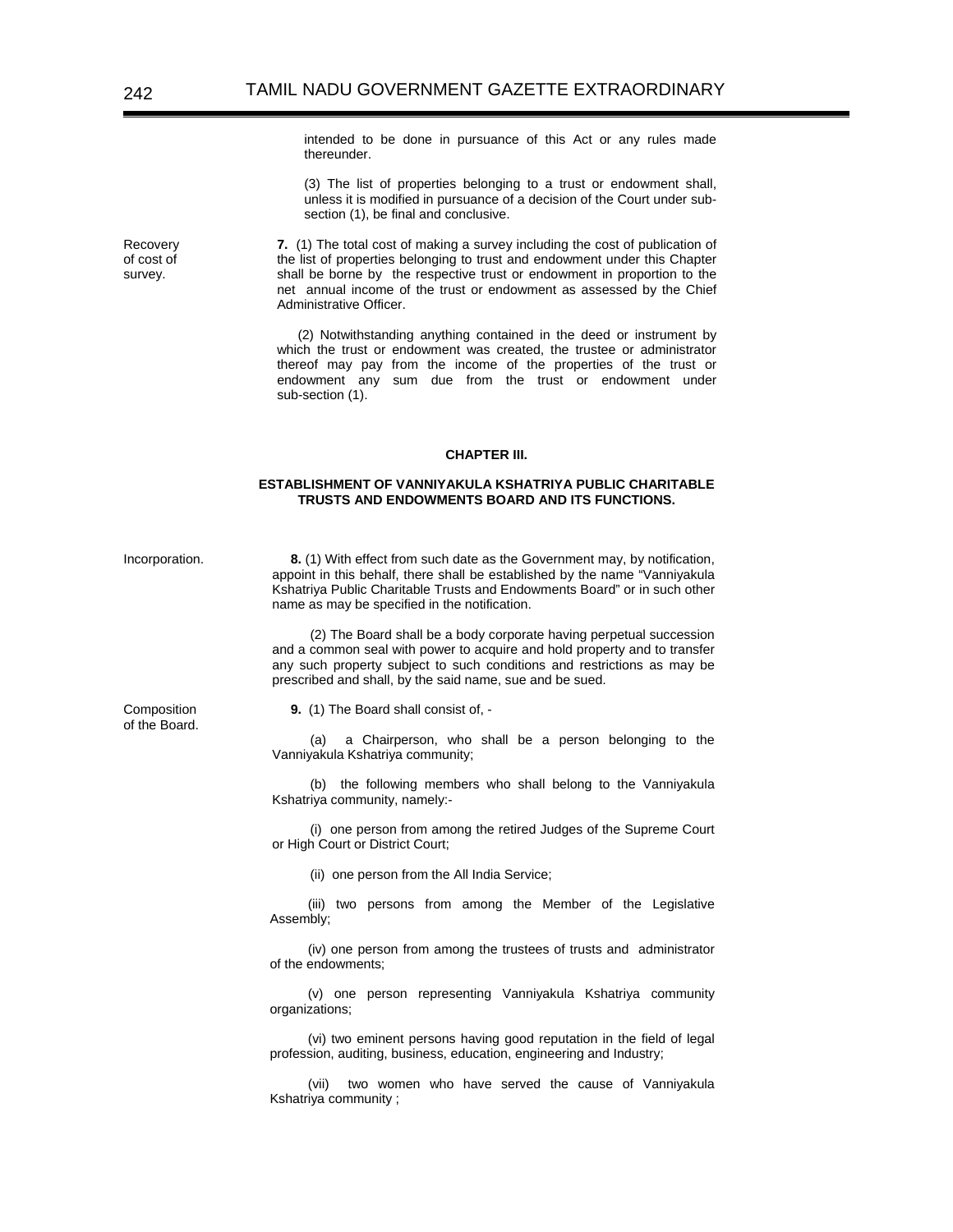(c) the following *ex-officio* members, namely:-

(i) Secretary to Government, Backward Classes, Most Backward Classes and Minorities Welfare Department; and

(ii) Commissioner or Director of Most Backward Classes and Denotified Communities Welfare Department:

 Provided that it shall not be necessary that the ex-officio members belong to Vanniyakula Kshatriya Community.

(d) the Member-Secretary.

 (2) Subject to the provisions of this Act, the Government shall, by notification, constitute or re-constitute the Board, appointing the Chairperson and the members from such date as may be specified therein.

**10.** The Chairperson and every member of the Board shall hold office for such period, not exceeding three years, as may be specified by the Government in this behalf. Term of office.

**11**. A person shall be disqualified for being appointed, or for continuing, as member of the Board other than the ex-officio members referred to in clause (c) of sub-section (1) of section 9, if,-

- (i) he is less than twenty-one years of age;
- (ii) he is found to be a person of unsound mind;
- (iii) he is an un-discharged insolvent;

 (iv) he has been convicted for an offence involving moral turpitude and such conviction has not been reversed or he has not been granted full pardon in respect of such offence;

(v) he has been on previous occasions,-

(a) served as a Chairperson or member of the Board for two terms.

**Explanation.**- For the purpose of computing the period of two terms referred to in this clause, the period during which a person held office either as a Chairperson or member or as both shall be taken into account;

(b) removed from his office as a member or as a trustee or administrator of any trust or endowment which is in the purview of the Board; or

(c) removed by an order of a competent Court from any position of any trust or endowment either for mismanagement or for corruption.

**12.** (1) The Board shall meet for the transaction of business at such time and place as may be prescribed by regulations.

(2) The Chairperson, or in his absence, any member chosen by the members from amongst themselves, shall preside at a meeting of the Board.

(3) Subject to the provisions of this Act, all questions which come before any meeting of the Board shall be decided by a majority of votes of the members present, and in the case of equality of votes, the Chairperson or, in his absence, any other person presiding shall have a second or casting vote.

**13.** The quorum for any meeting of the Board shall be not less than fifty per cent of members including Chairperson, but excluding the number of vacancies.

Quorum.

Meetings of the Board.

**Disqualification** for being appointed, or for continuing as, a member of the Board.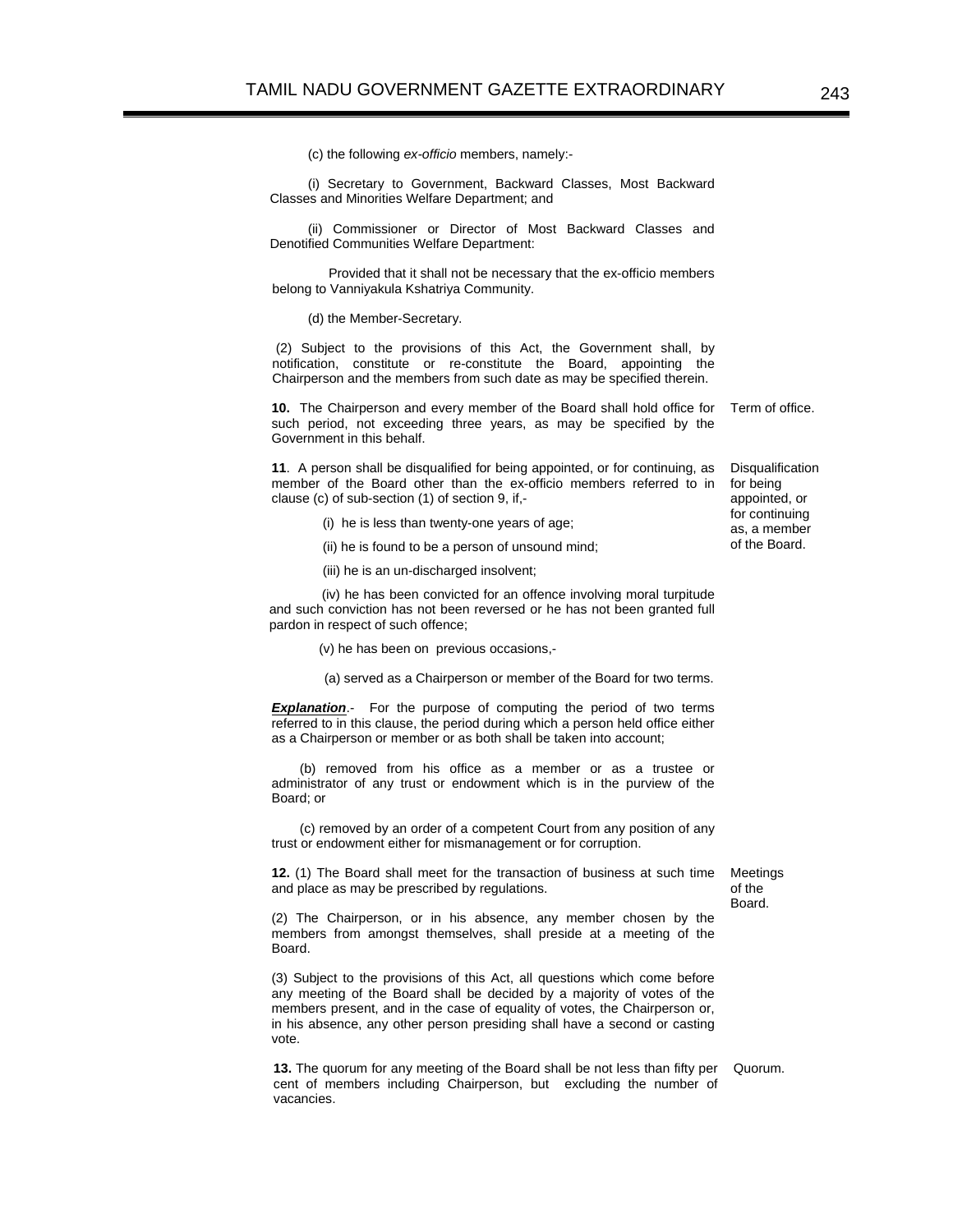| Committee<br>of the Board.                                                         | 14. (1) The Board may, whenever it considers necessary, constitute either<br>generally or for a particular purpose or for any specified area, committees<br>for supervision of the property of trust or endowment;                                                                                                                                                                       |  |  |
|------------------------------------------------------------------------------------|------------------------------------------------------------------------------------------------------------------------------------------------------------------------------------------------------------------------------------------------------------------------------------------------------------------------------------------------------------------------------------------|--|--|
|                                                                                    | (2) The constitution, functions and duties and the terms and conditions<br>of office of such committees shall be determined by the Board:                                                                                                                                                                                                                                                |  |  |
|                                                                                    | Provided that it shall not be necessary for the members of such committees<br>to be members of the Board.                                                                                                                                                                                                                                                                                |  |  |
| Resignation<br>of Chairperson<br>and members.                                      | 15. The Chairperson or any other member, other than ex-officio member<br>may, at any time, by writing and addressed to the Government, resign from<br>the office of the Chairperson or member, as the case may be but shall<br>continue in office until his resignation is accepted.                                                                                                     |  |  |
| Removal of<br>Chairperson<br>and member.                                           | 16. The Government may, by notification, remove the Chairperson of the<br>Board or any member thereof, other than ex-officio member, if he-                                                                                                                                                                                                                                              |  |  |
|                                                                                    | (i) is or becomes subject to any disqualification specified in section<br>11; or                                                                                                                                                                                                                                                                                                         |  |  |
|                                                                                    | (ii) refuses to act or is incapable of acting or acts in a manner which<br>the Government, after hearing any explanation that he may offer, considers<br>to be prejudicial to the interest of trust or endowment; or                                                                                                                                                                     |  |  |
|                                                                                    | (iii) fails, in the opinion of the Board, to attend three consecutive<br>meetings of the Board without sufficient excuse.                                                                                                                                                                                                                                                                |  |  |
| Filling of a vacancy.                                                              | 17. When the seat of Chairperson or a member becomes vacant by his<br>removal, resignation, death or otherwise, a new Chairperson or a new<br>member shall be appointed in his place and the Chairperson or such<br>member shall hold office so long as the Chairperson or member, whose<br>place he fills would have been entitled to hold office, if such vacancy had<br>not occurred. |  |  |
| Vacancies,<br>etc., not to invalidate<br>proceedings<br>of the Board.              | 18. No act or proceeding of the Board shall be invalid by reason only of the<br>existence of any vacancy amongst its members, or any defect in the<br>constitution thereof.                                                                                                                                                                                                              |  |  |
| Appointment<br>of Chief Administrative<br>Officer and<br>his term of<br>office and | 19. (1) There shall be a Chief Administrative Officer of the Board not below<br>the rank of Deputy Secretary to Government who shall be a person<br>belonging to Vanniyakula Kshatriya community, and shall be appointed by<br>the Government in consultation with the Board.                                                                                                            |  |  |
| other condi-<br>tions of service.                                                  | (2) The term of the office and other conditions of service of the Chief<br>Administrative Officer shall be such as may be prescribed.                                                                                                                                                                                                                                                    |  |  |
|                                                                                    | (3) The Chief Administrative Officer shall be the Member- Secretary of<br>the Board and shall be under the administrative control of the Board.                                                                                                                                                                                                                                          |  |  |
| Officers and<br>other employees<br>of the Board.                                   | 20. (1) For efficient performance of the functions of the Board under this<br>Act, the Board may appoint such number of officers and other employees<br>as may be necessary, with the permission of the Government.                                                                                                                                                                      |  |  |
|                                                                                    | (2) The appointment, term of office and conditions of service of officers<br>and other employees shall be such as may be provided by the regulations.                                                                                                                                                                                                                                    |  |  |
| Duties and<br>powers of<br>Chief Admini-                                           | 21. (1) Subject to the provisions of this Act and of the rules made<br>thereunder and the directions of the Board, the functions of the Chief<br>Administrative Officer shall include-                                                                                                                                                                                                   |  |  |

strative Officer.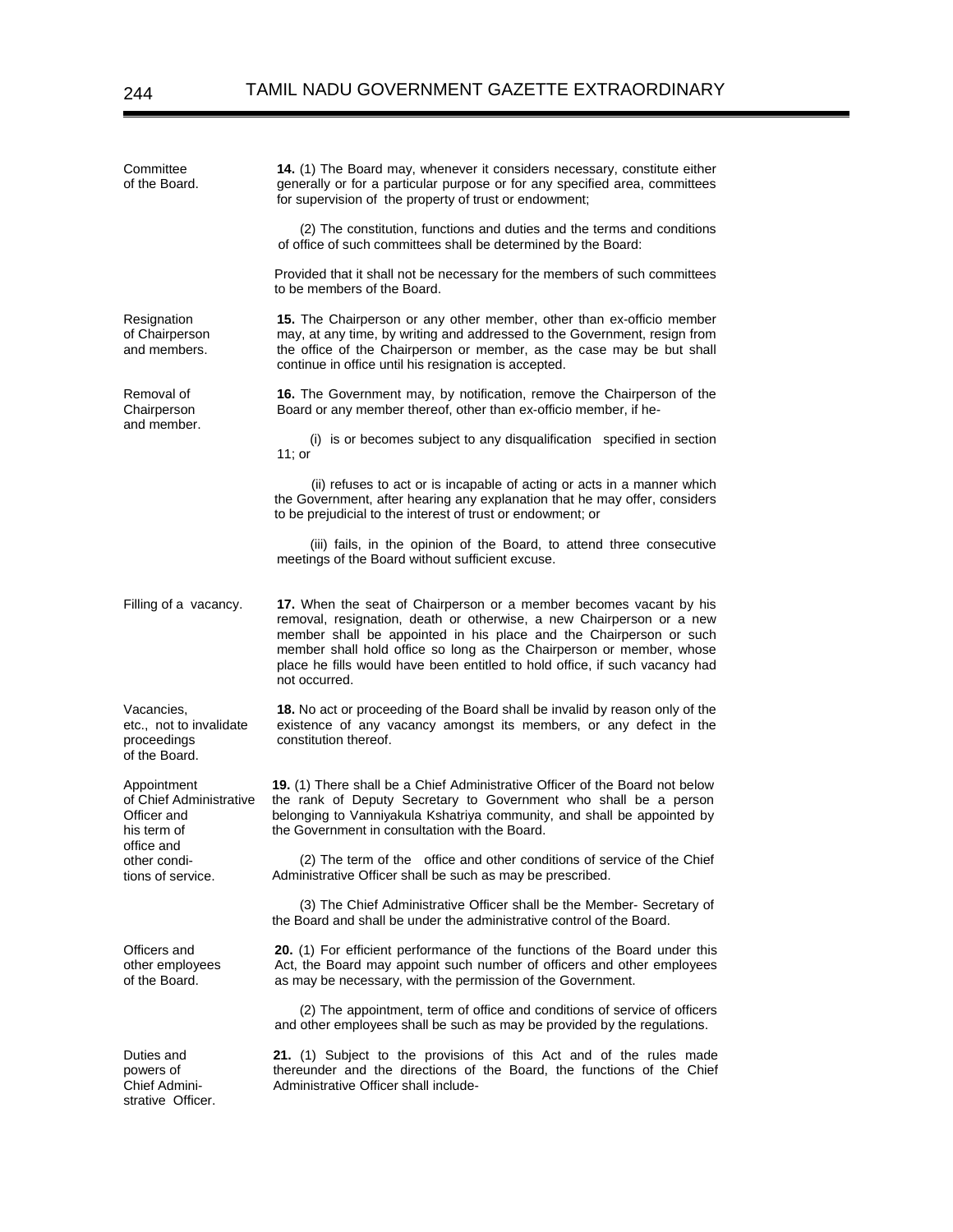(i) to investigate carefully the nature and extent of the properties of trust and endowment and whenever necessary to call for an inventory of properties of trust and endowment and to call for accounts, returns and informations from the trustee and administrator;

(ii) to inspect or to cause inspection of property of trust and endowment and accounts, records, deeds or related documents;

(iii) to do generally such acts as may be necessary for the control, maintenance and superintendence of trust and endowment.

(2) In exercising the powers of giving directions under sub- section (1) in respect of any trust or endowment, the Board shall act in conformity with the directions found in the deed of the trust or endowment.

(3) Save as otherwise expressly provided in this Act, the Chief Administrative Officer shall exercise such powers and perform such duties as may be assigned or delegated to him under this Act.

**22. (1)** Where the Chief Administrative Officer considers that an order or resolution passed by the Board-

(i) has not been passed in accordance with the law; or

(ii) is in excess of, or is an abuse of, the powers conferred on the Board by or under this Act or by any other law; or

(iii) if implemented, is likely to-

(a) cause financial loss to the Board or to the concerned trust or endowment; or

(b) lead to a riot or breach of peace; or

(c) cause danger to human life, health or safety; or

(d) is not beneficial to the Board or to trust or endowment generally,

he may, before implementing such order or resolution, place the matter before the Board for its re-consideration.

 (2) The Board may constitute a committee under section 14 to consider the aspects pointed out by the Chief Administrative Officer and on the suggestions of the committee, the Board may reconsider the matter or refer the matter to the Government along with the committee's report, Chief Administrative Officer's remarks and the order or resolution of the Board and the decision of the Government thereon shall be final.

**23.** The Board may, by a general or special order in writing, delegate to the Chairperson, any other member, or any other officer or employee of the Board or any committee subject to such conditions and limitations as may be specified in the said order, such of its powers and duties under this Act, as it may deem necessary.

 **24.** (1) Subject to the provisions of this Act and of the rules made thereunder, the Chief Administrative Officer may,-

(a) exercise all or any of the powers conferred on him by or under this Act with the previous approval of the Board through the Collector of the District in which the concerned trust or endowment is situated or through any other responsible officer whom the Collector may appoint for such purpose;

(b) delegate, from time to time, any of his power to any Collector or any such officer appointed by him; and

(c) revoke at any time the delegation so made by him.

Power of Chief Admini strative Officer in respect of orders or resolutions of the Board.

Delegation of powers of the Board.

Chief Admini strative Officer to exercise powers through Collectors, etc.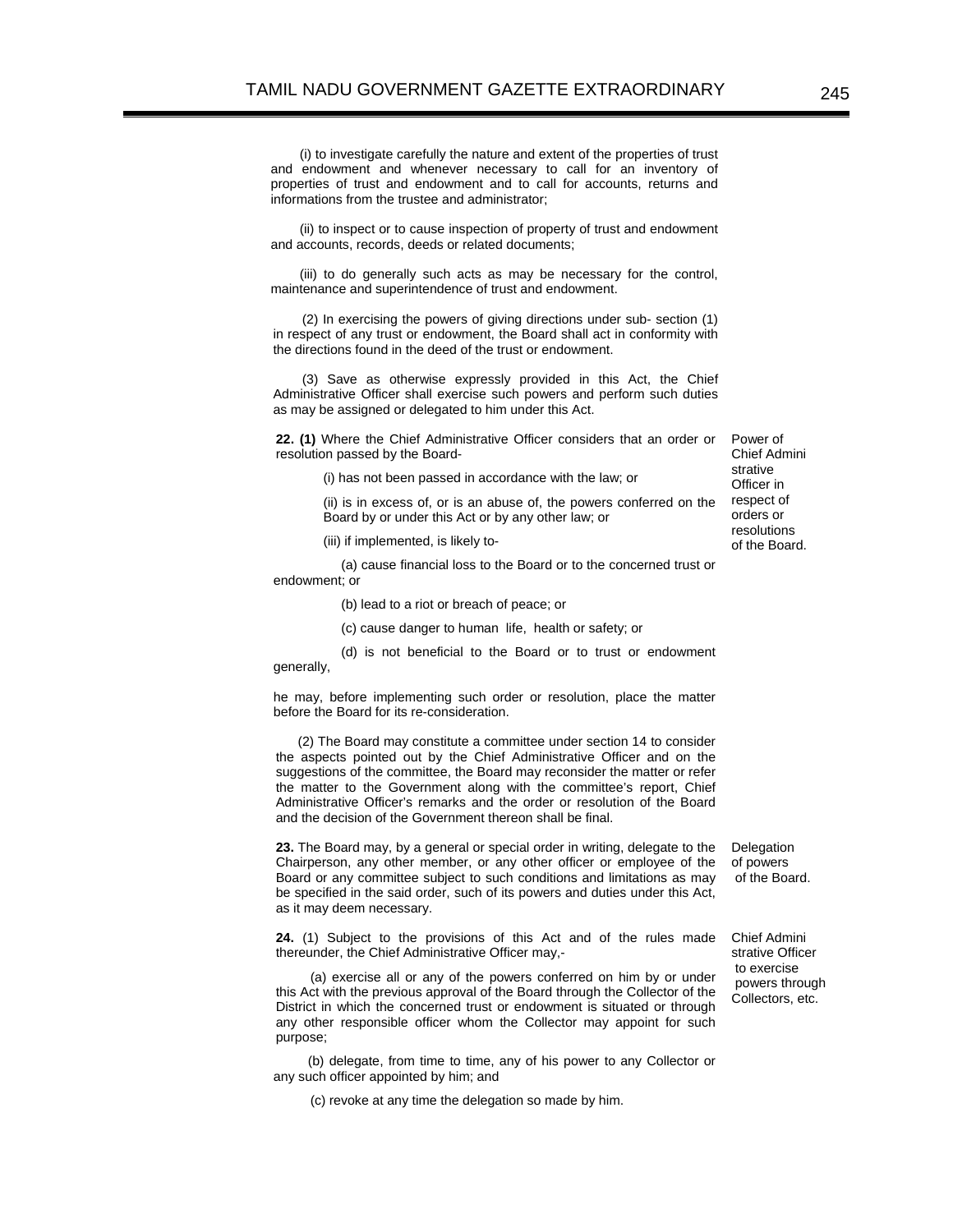(2) Where any delegation of powers is made by the Chief Administrative Officer under sub-section (1), the person to whom such delegation is made, may exercise those powers in the same manner and to the same extent, as if they have been conferred on him directly by this Act and not by way of delegation.

**25.** The Chief Administrative Officer or any officer of the Board duly authorized by him, shall subject to such conditions and restrictions as may be prescribed and subject to the payment of such fees, if any, levied under any law for the time being in force, be entitled at all reasonable time to inspect, in any public office, any records, registers or other documents relating to a trust or endowment or movable or immovable properties which are trust or endowment properties or are claimed to be properties of trust or endowment.

**26.** (1) The Board may allow inspection of its proceedings or other records in its custody and issue copies of the same on payment of such fees and subject to such conditions as may be prescribed.

(2) All copies issued under this section shall be certified by the Chief Administrative Officer of the Board in the manner provided in section 76 of Indian Evidence Act, 1872.

Central Act I of 1872.

(3) The powers conferred on the Chief Administrative Officer by subsection (2) may be exercised by such other officer or officers of the Board as may either generally or specially be authorized in this behalf by the Board.

Powers and functions of the Board. **27.** (1) Subject to any rules that may be made under this Act, the general superintendence of all trust and endowment shall vest with the Board and it shall be the duty of the Board to exercise its powers under this Act, as to ensure that the trust and endowment under its superintendence are properly maintained, controlled and administered and the income thereof is duly applied to the objects and for the purposes for which such trust and endowment were created or intended:

> Provided that in exercising its powers under this Act, in respect of any trust or endowment, the Board shall act in conformity with the directions of the trust deed or the documents through which the property was dedicated to charitable purposes.

> *Explanation*.- For the removal of doubts, it is hereby declared that in this sub-section, trust or endowment includes a trust or endowment in relation to which any scheme has been made by any Court of law, whether before or after the commencement of this Act.

> (2) Without prejudice to the generality of the foregoing power, the functions of the Board shall be-

> (i) to maintain a record containing information relating to the origin, income, object and beneficiaries of every trust and endowment;

> (ii) to ensure that the income and the property of trust and endowment are applied for the objects and for the purposes for which such trust and endowment were intended or created;

(iii) to give directions for the administration of trust or endowment;

(iv) to settle schemes for management of trust and endowment:

 Provided that no such scheme shall be settled without giving an opportunity of being heard to the affected parties;

(v) to scrutinize and approve the budgets submitted by the trustee or administrator and to arrange for auditing of accounts of the trust or endowment;

Powers of Chief Admini strative Officer to inspect records, registers, etc.

Inspection of records.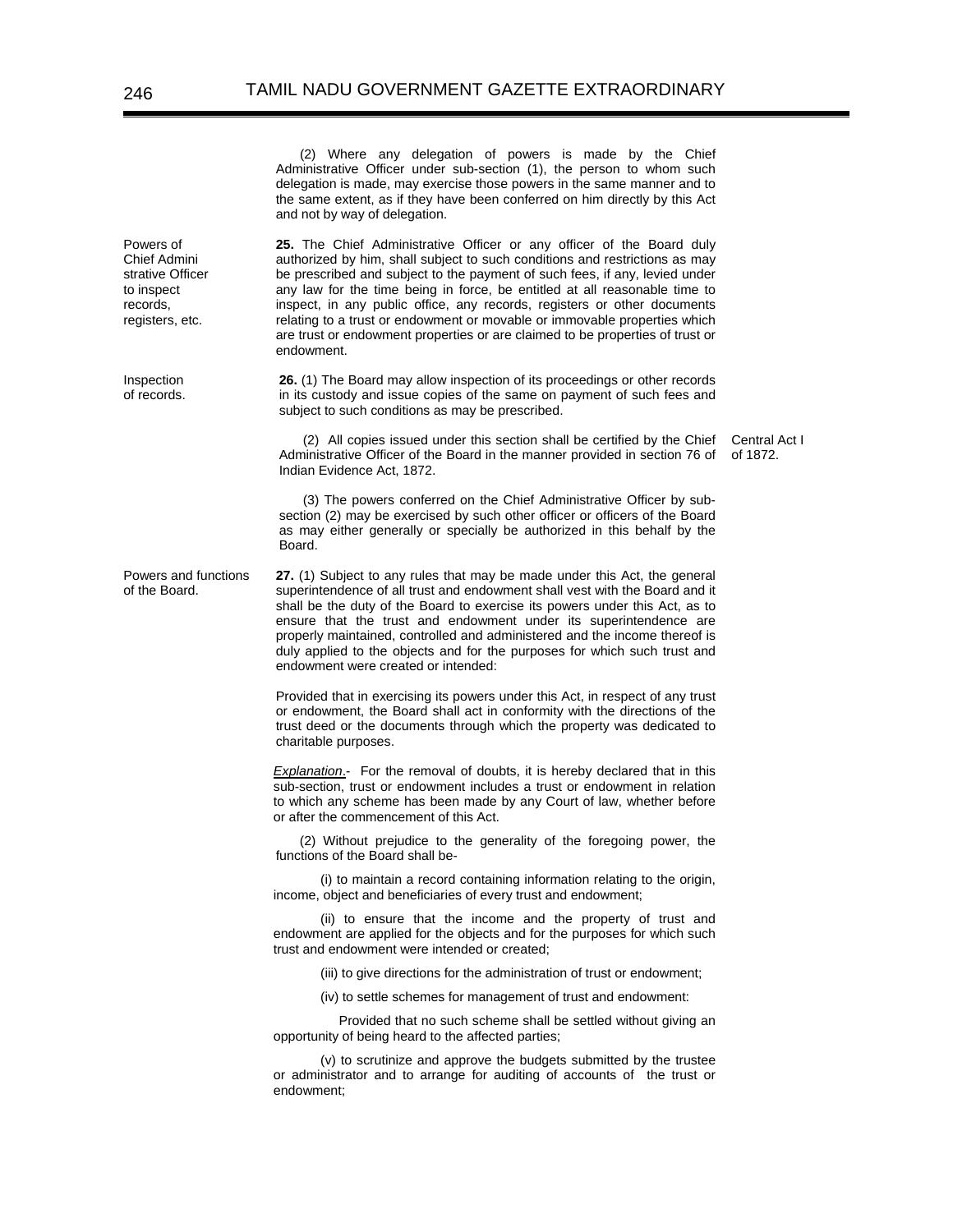(vi) to appoint and remove the trustees and administrators in accordance with the provisions of this Act;

(vii) to take measures for the recovery of lost properties of any trust or endowment;

(viii) to institute and defend suits and proceedings relating to property of any trust or endowment;

(ix) to sanction any transfer of immovable property of any trust or endowment by way of sale, gift, mortgage, exchange or lease in accordance with the provisions of this Act:

 Provided that no such sanction shall be given, unless at least two thirds of the total members of the Board vote in favour of such transaction;

(x) to administer the Vanniyakula Kshatriya Public Charitable Trusts and Endowments (Protection and Maintenance) Fund;

(xi) to call for such returns, statistics, accounts and other informations from the trustees or administrators with respect to the property of trust or endowment as the Board may, from time to time, requires;

(xii) to inspect or cause inspection of the property of trust and endowment, accounts, records or deeds and documents relating thereto;

(xiii) to investigate and determine the nature and extent of trust and endowment and its property and to cause, whenever necessary, a survey of the property of such trust and endowment;

(xiv) to direct-

 (a) the utilization of the surplus income of a trust and endowment consistent with the objects of trust and endowment;

 (b) in what manner the income of a trust or endowment, the objects of which are not evident from any written instrument, shall be utilized for the benefit of poor Vanniyakula Kshatriya Community for their economic, social, educational upliftment and livelihood activities.

 (c) in any case where any object of trust or endowment has ceased to exist or has become incapable of achievement, that so much of the income of the trust or endowment as was previously applied to that object shall be applied to any other object which shall be similar, or nearly similar or to the original object or for the benefit of the poor Vanniyakula Kshatriya Community for their economic, social, educational upliftment and livelihood activities:

 Provided that no direction shall be given under this clause without giving opportunity of being heard to the affected parties;

 (xv) generally do all such acts as may be necessary for the control, maintenance and administration of trust and endowment.

(3) Where the Board has settled any scheme of management under clause (iv) or given any direction under clause (xiv) of sub-section (2), any person interested in the trust or endowment or affected by such settlement or direction may institute a suit in a Court for setting aside such settlement or directions and the decision of the said Court thereon shall be final.

(4) Where the Board is satisfied that any land belonging to trust or endowment offers a feasible potential for development as a shopping centre, market, housing flats and the like, it may serve upon the trustee or administrator of the concerned trust or endowment a notice requiring him to convey its decision whether they are willing to execute such development as may be specified in the notice within such time, but not less than sixty days, as may be specified in the said notice.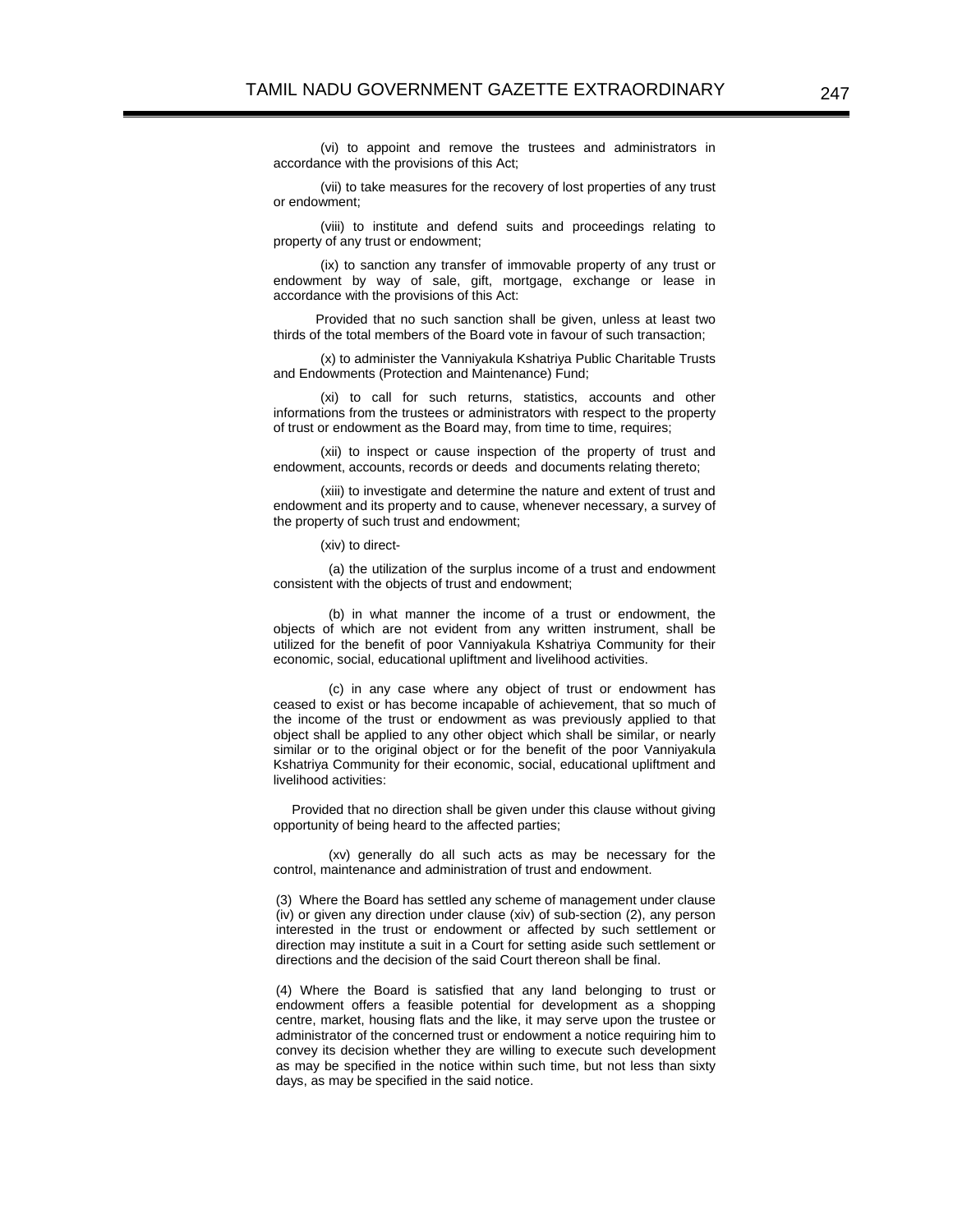(5) On consideration of the reply, if any, received to the notice issued under sub-section (4), if the Board is satisfied that the trustee or administrator is not willing or is not capable of executing the works required to be executed as specified in the notice, the Board may, with prior approval of the Government, take over the property, clear it of any building or structure thereon, and execute such works from the funds of the trusts or endowments or by raising funds on the security of the concerned trust or endowments property and control and manage the properties, till such time as all the expenses incurred by the Board together with interest thereon, the expenditure on maintenance of such works and other legitimate charges incurred on the property are recovered from the income derived from the property:

Provided that the Board shall compensate annually the trustee or administrator of the concerned trust or endowment to the extent of the average annual net income derived from the property during the three years immediately preceding the takeover of the property by the Board.

(6) On recouping all the expenses as detailed in sub-section (5), from the income of the developed property, the developed property shall be handed over to the trustee or administrator of the concerned trust or endowment.

Powers of inspection by Chief Administrative Officer or persons authorized by him.

**28.** (1) The Chief Administrative Officer with the prior approval of the Board either himself or any other person authorized by him in writing in this behalf, may inspect all movable and immovable properties, which are property of trust or endowment and all records, correspondences, plans, accounts and other documents relating thereto, for the purpose of examining whether, by reason of any failure or negligence on the part of the trustee or administrator in the performance of his administration or administrative duties, any loss or damage has been caused to the property of trust or endowment.

(2) Whenever any such inspection as referred to in sub-section (1) is made, the concerned trustee or administrator and all officers and other employees working under him and every person connected with the administration of trust or endowment shall extend all such assistance and facilities as may be necessary and reasonably required by the person making such inspection to carry out his work, and shall also produce any movable property or documents relating to trust or endowment as may be called for by the person making the inspection and furnish to him such information relating to trust or endowment as may be required by him.

(3) Where after any such inspection, it appears that the trustee or administrator or any officer or other employee who was working under him had misappropriated, misapplied or fraudulently retained, any money or property of trust or endowment, or had incurred irregular, unauthorized or improper expenditure from the funds of trust or endowment, the Chief Administrative Officer may after giving reasonable opportunity to the trustee or administrator to show cause as to why an order for recovery of the amount or property, should not be passed against him, after considering such explanation, if any furnished by him, determine the amount or the property, which has been misappropriated, misapplied or fraudulently retained, or the amount of the irregular, unauthorized or improper expenditure incurred by such person and make an order directing such person to pay the amount so determined and to restore the said property to the trust or endowment, within such time as may be specified in the order.

(4) The trustee or administrator or other person aggrieved by such order may, within thirty days of the receipt of order by him, make an appeal to the Court:

Provided that no such appeal shall be entertained by the Court unless the appellant first deposits with the Chief Administrative Officer, the amount which has been determined under sub-section (3) as being payable by the appellant and pending disposal of appeal, the Court shall have no power to make any order of stay of the operation of the order made by the Chief Administrative Officer under sub-section (3).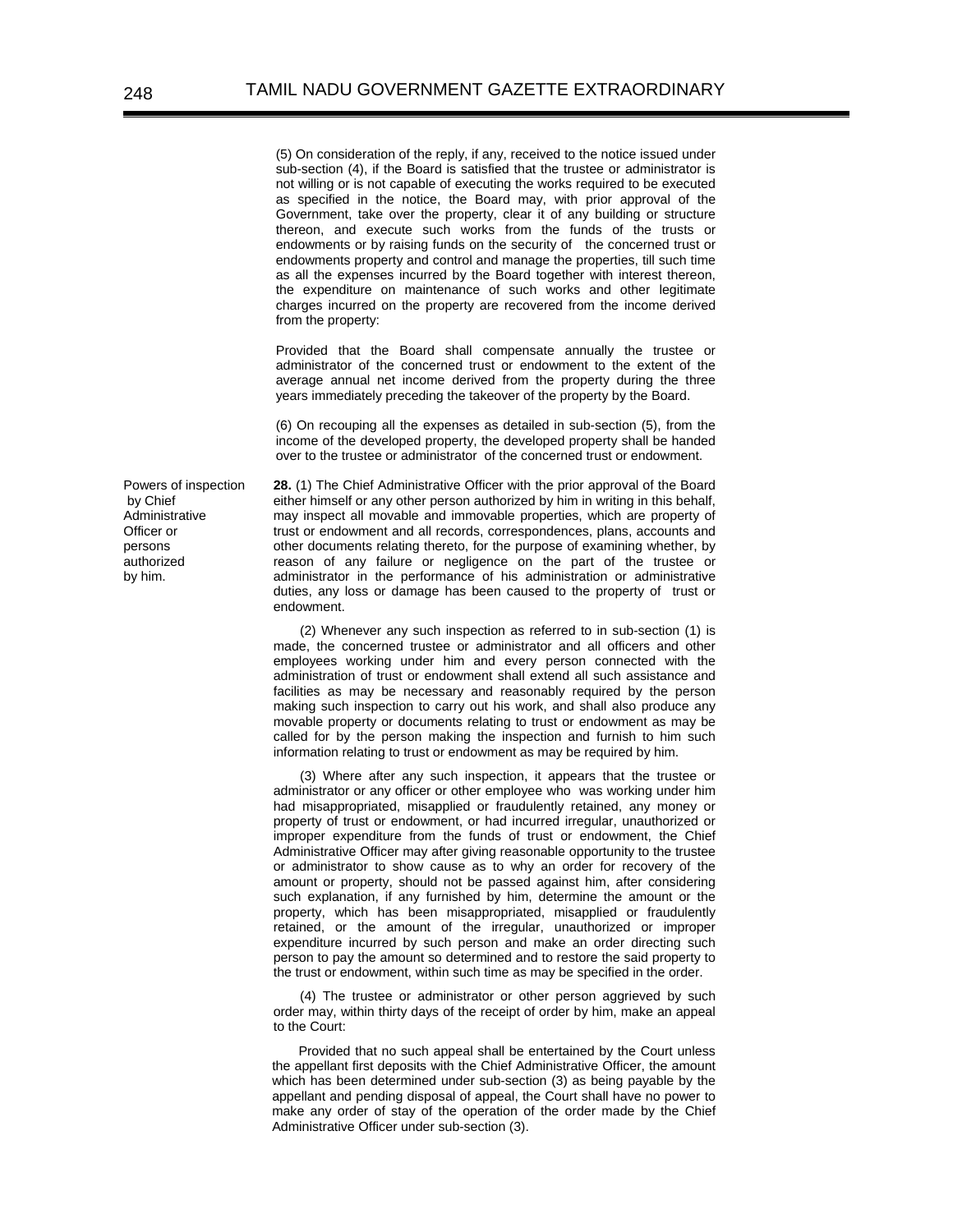(5) The Court after taking evidence as it may think fit, may confirm, reverse, or modify the order made by the Chief Administrative Officer under sub-section (3), or may remit either in part, or in whole, the amount specified in such order and may make such orders as to cost as it may think appropriate.

(6) The order made by the Court under sub-section (5) shall be final.

**29.** Where any trustee or administrator or other person who has been ordered under sub-section (3) or sub-section (5) of section 28 to make payment or restore possession of any property, omits or fails to do so within the time specified in such order, the Chief Administrative Officer with the prior approval of the Board, shall take such steps, as he may think fit, to recover possession of the property aforesaid and shall also send a certificate to the Collector of the district in which the property of the trustee or administrator or other person situate, stating therein the amount that has been determined by Chief Administrative Officer or by the Court, as the case may be, under section 28, as being payable by the trustee or administrator or other person, and thereupon, the Collector shall recover the amount specified in such certificate, as if, it was an arrear of land revenue and on the recovery of such amount, pay the same to Chief Administrative Officer who shall credit the amount to the funds of the concerned trust or endowment.

Recovery of the amount determined under section 28.

#### **CHAPTER IV.**

## **REGISTRATION OF TRUST AND ENDOWMENT.**

**30.** (1) Every trust and endowment, whether created before or after the commencement of this Act, shall be registered at the office of the Board.

Registration of trust and endowment.

(2) Application for registration shall be made by the trustee or administrator of trust or endowment:

Provided that such application may be made by trust or endowment or a beneficiary of it or the descendants of the testator or any person belonging to Vanniyakula Kshatriya community.

(3) An application for registration shall be made in such form and in such manner and at such place as the Board may by regulation provide from time to time and such application shall contain the following particulars:-

 (a) description of trust or endowment sufficient for identification thereof;

(b) annual gross income from property of trust or endowment;

 (c) the amount of land revenue, cesses, rates and taxes payable annually for the property of trust or endowment;

 (d) an estimate of the expenses annually incurred in realization of the income from the property of trust or endowment;

(e) the amount set apart for the following:-

 (i) the salary and other allowances to the officers and other employees of trust or endowment,

(ii) for charitable purposes,

(iii) for the beneficiaries, and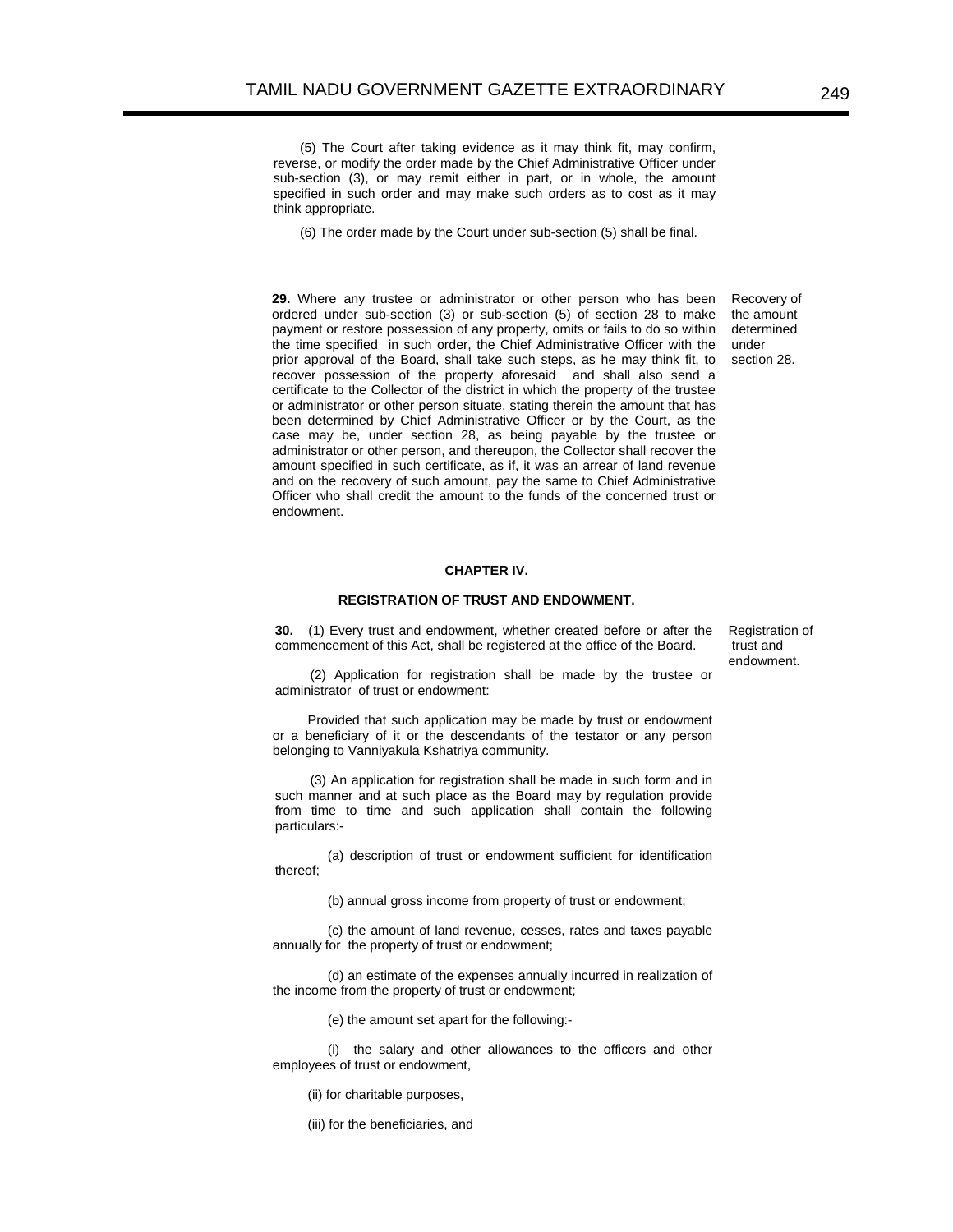(iv) for such other purposes;

 (f) any other particulars as may be prescribed by the Board by regulation.

(4) Such application shall be accompanied by a copy of trust deed or will, or if no such deed has been executed or a copy thereof cannot be obtained, shall contain the particulars as far as they are known to the applicant, of the origin, nature and object of the trust or endowment; and particulars regarding beneficiaries, if any.

(5) Such application made under sub-section (2) shall be signed and verified by the applicant in the manner provided in the Code of Civil Procedure 1908, for the signing and verification of the pleadings.

Central Act V of 1908.

(6) The Board may require the applicant to supply any further particulars or information that the Board may consider necessary.

(7) The Board may, on receipt of application for registration, make such enquires as it thinks fit in respect of genuineness and validity of the application and correctness of the particulars therein and when the application is made by any person other than the person administering the trust or endowment, and shall hear him if he desires to be heard.

(8) In the case of trust or endowment created before the commencement of this Act, every application for registration shall be made, within three months from such commencement and in the case of trust or endowment created after such commencement, within three months from the date of creation of trust or endowment.

Register of trust and endowment. **31.** The Board shall maintain a register of trust and endowment, with such particulars as may be provided by regulations.

> **32.**(1) Where the Board has reason to believe that any property of any trust or endowment, is a Vanniyakula Kshatriya Public Charitable Trust or Endowment, the Board may, notwithstanding anything contained in any Act, hold an enquiry in regard to such property and, if after such enquiry, the Board is satisfied that such property is trust or endowment property, call upon the trust or endowment, as the case may be, either to register such property under this Act as Vanniyakula Kshatriya Public Charitable Trust or Endowment or show cause why such property should not be so registered:

Provided that in all such cases, notice of action proposed to be taken under this sub-section shall be given to the authority by whom the trust or endowment had been registered.

(2) The Board shall, after duly considering such cause as may be shown in pursuance of notice issued under sub-section (1), pass such orders as it may think fit and the order so made by the Board shall be final, unless it is revoked or modified by a competent Court under this Act.

Power to cause registration of trust and endowment and to amend the register.

**33.** The Board may direct the trustee or administrator to apply for the registration of trust or endowment and to supply any information regarding a trust or endowment or may itself cause the trust or endowment to be registered or may at any time amend the register of trust and endowment.

Decision as to whether a property is trust or endowment.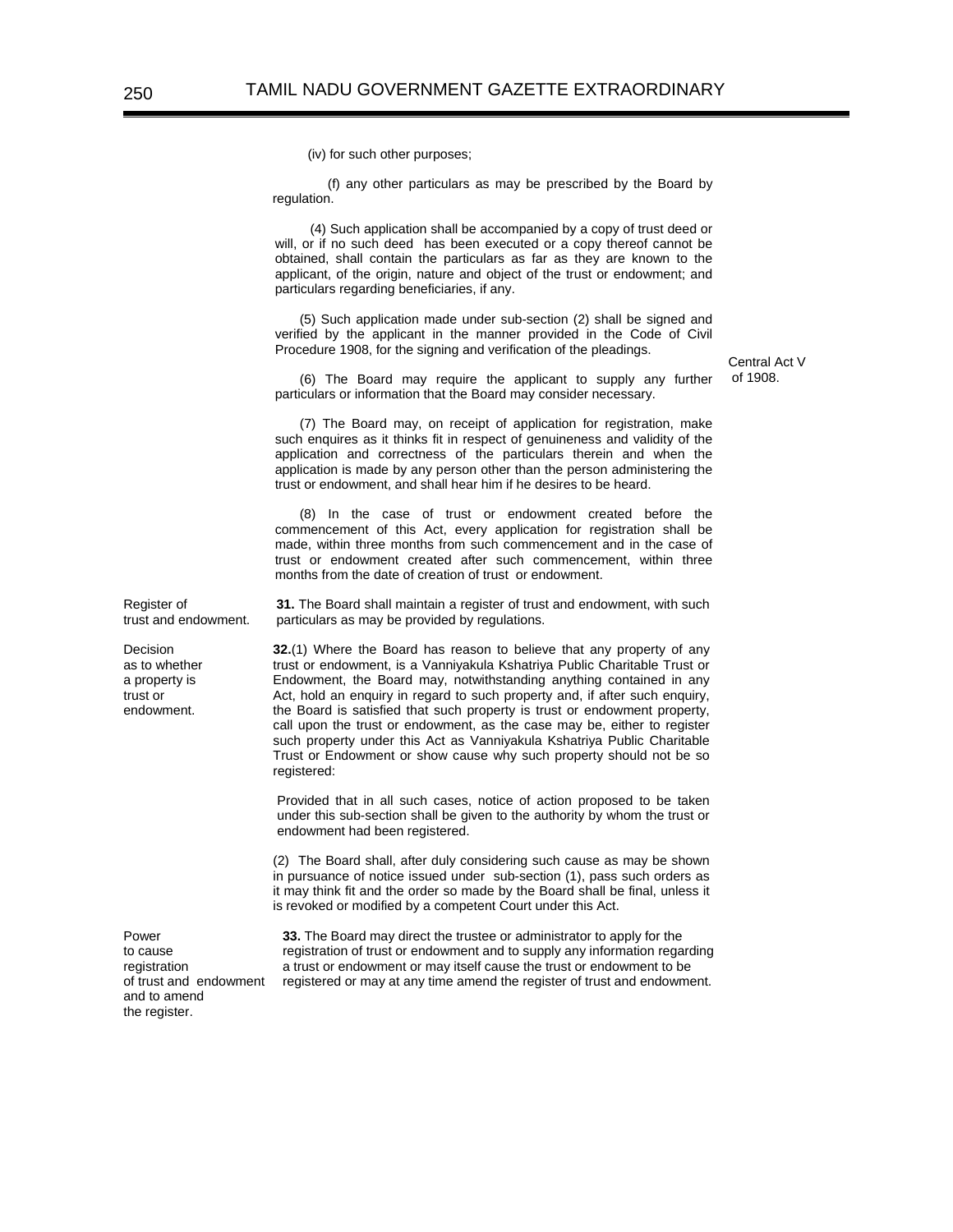#### **CHAPTER V.**

## **ADMINISTRATION OF TRUST AND ENDOWMENT.**

**34.** (1) Notwithstanding anything contained in this Act, the Board may, if it is of the opinion that it is necessary so to do in the interests of trust or endowment, appoint an Administrative Officer, on whole time or part-time basis with salary or in honorary capacity, with such terms and conditions as may be specified therefor:

Provided that the person to be chosen as Administrative Officer should be a person from Vanniyakula Kshatriya Community.

(2) The Administrative Officer so appointed under sub-section (1) shall exercise such powers and discharge such duties pertaining to the administration of the property of trust or endowment for which he has been appointed and shall exercise those powers and discharge those duties under the direction, control and supervision of the Board.

(3) The salaries and allowances of the Administrative Officer and his staff shall be fixed by the Board having due regard to the income of the trust or endowment and the nature of the duties of the Administrative Officer and his staff.

(4) The salaries and allowances of the Administrative Officer and his staff shall be paid by the Board from its fund and if the trust or endowment generates any additional income due to the appointment of the Administrative Officer, the Board may claim reimbursement of the amount spent towards the salaries and allowances from the fund of the concerned trust or endowment.

(5) The Board may, for sufficient reasons and after giving a reasonable opportunity of being heard to the Administrative Officer or a member of his staff, remove or dismiss the Administrative Officer, or a member of his staff from his post.

(6) Any Administrative Officer or a member of his staff who is aggrieved by any order of removal or dismissal made under sub-section (5) may, within thirty days from the date of communication of the order, prefer an appeal against the order to the Court and the Court may, after considering such representation as the Board may make in the matter, and after giving a reasonable opportunity to the Administrative Officer or a member of his staff of being heard, confirm, modify or reverse the order.

**35.** (1) The Board shall, if it is satisfied that the objects or any part thereof, of a trust or endowment have ceased to exist, where such cessation took place before or after the commencement of this Act, cause an inquiry to be held by the Chief Administrative Officer, in the prescribed manner, to ascertain the property and funds pertaining to such trust or endowment.

Board to cause enquiry in relation to trust or endowment.

(2) On receipt of the enquiry report of the Chief Administrative Officer, the Board shall pass an order-

(a) specifying the property and funds of such trust or endowment;

(b) directing that the property and funds of such trust or endowment which have been recovered shall be applied or utilized for the renovation of trust or endowment and when there is no need for making any such renovation or where the utilization of the funds for such renovation is not possible, be appropriated, to any of the purposes specified in sub-clause (c) of clause (v) of sub-section (2) of section 27.

(3) The Board may, if it has reason to believe that any building or other place which was being used for charity has, whether before or after the commencement of this Act, ceased to be used for that purpose, make an application to the Court for an order directing the recovery of possession of such building or other place.

Board to appoint Administrative Officer for trust or endowment.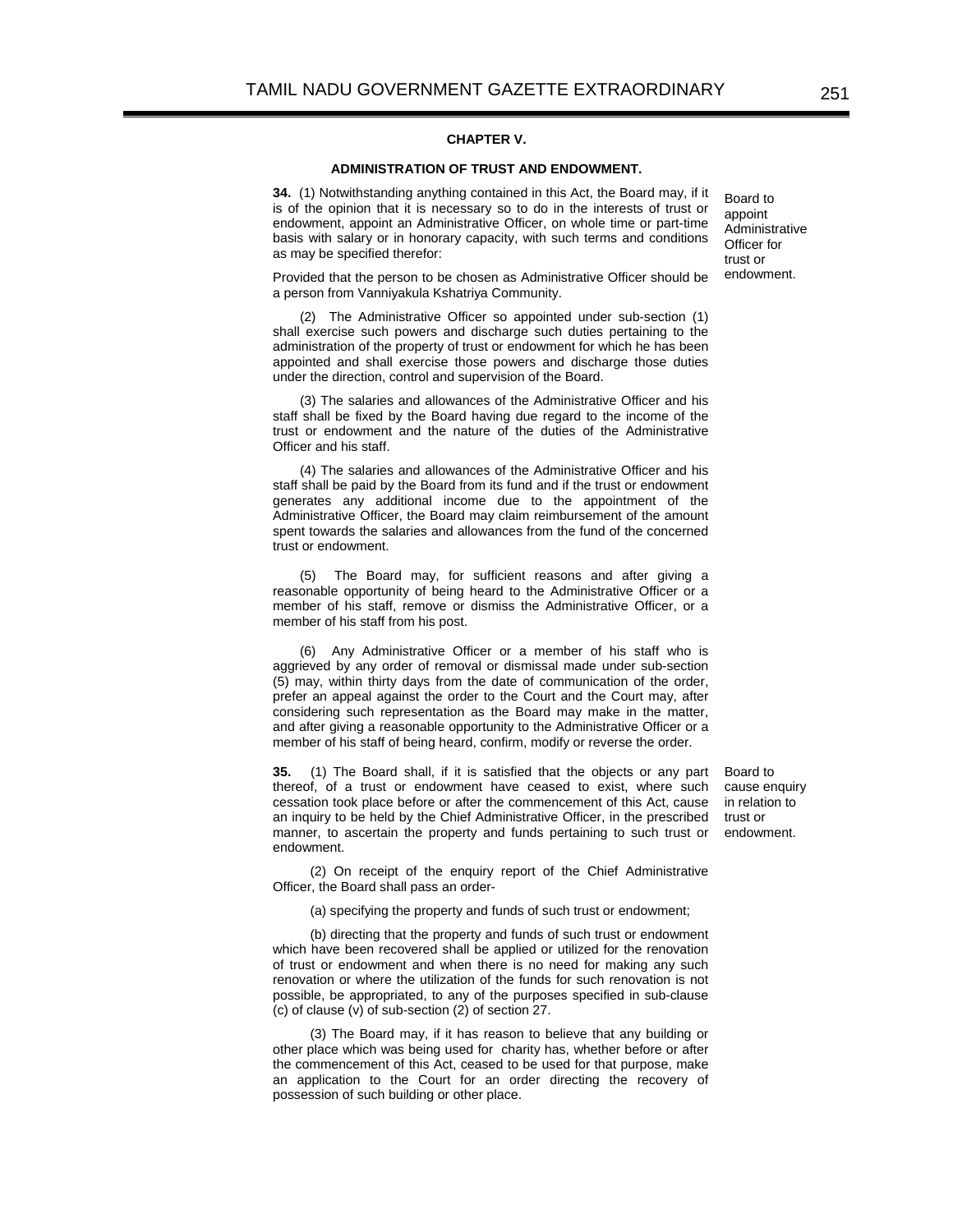(4) The Court may, after making such enquiry as it may think fit and satisfied that such building or other place,-

(a) is the property of trust or endowment;

(b) has not been acquired under any law for the time being in force relating to acquisition of land or is not under any process of acquisition under any such law, or has not vested in the Government under any other law for the time being in force relating to land reforms; and

(c) is not in the occupation of any person who has been authorized by or under any law for the time being in force to occupy such building or other place, make an order,-

 (i) directing the recovery of such building or place from any person who may be in unauthorized possession thereof, and

 (ii) directing that such property, building or place be used for charitable purpose or instruction as before, or if such use is not possible, be utilized for any purpose as given in sub-clause (c) of clause (v) of subsection (2) of section 27.

**36.** (1) In case of any change in the management of a registered trust or endowment due to death or retirement or removal of the trustee or administrator, the incoming trustee or administrator shall forthwith, and any other person, may cause notice of the change to the Board.

(2) In case of any other change in any of the particulars mentioned in section 30, the trustee and administrator shall, within three months from the date of occurrence of the change, cause notice of such change, to the Board.

#### **CHAPTER VI.**

#### **BUDGET OF TRUST AND ENDOWMENT.**

**37.** (1) Every trustee or administrator of trust or endowment shall prepare a budget for the next financial year showing the estimated receipts and expenditure in such form as may be specified.

(2) Every trustee or administrator of trust or endowment shall submit such budget at least ninety days before the beginning of the financial year to the Board and shall make adequate provision for the following:-

(i) for carrying out the objects of the trust and endowment;

 (ii) for the protection and maintenance of the properties of trust and endowment;

 (iii) for discharge of all liabilities and subsisting commitments binding on the trust or endowment under this Act or any other law for the time being in force.

(3) For making alterations, omissions or additions in the budget as it may deem fit, the Board may give such direction consistent with the objects of the trust or endowment and the provisions of this Act.

(4) If in the financial year, the trustee of trust or administrator of endowment finds it necessary to modify the provision made in the budget in regard to the receipt or to distribution of the amount to be expended under the different heads, he may submit to the Board a supplementary or a revised budget and the provision of sub-section (3) shall, as far as may be, apply to such supplementary or revised budget.

Budget of trust or endowment not under direct management of Board.

Change in the manage ment of trust and endowment to be informed.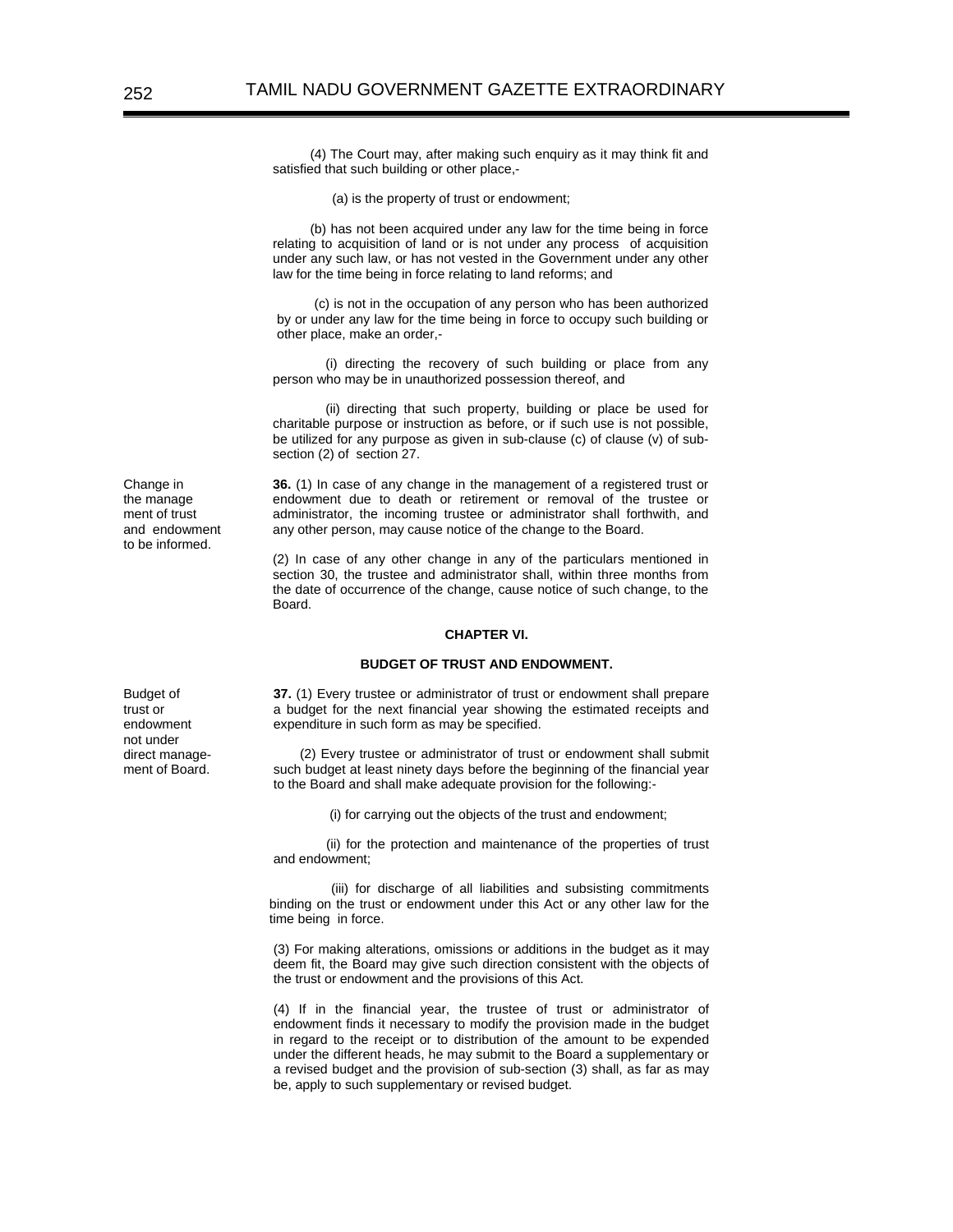**38.** (1) Budget showing the estimated receipt and expenditure for the next financial year for each of trust and endowment under direct management of the Board, shall be prepared by the Chief Administrative Officer in such form and at such time as may be prescribed and the same to be submitted by him to the Board for its approval.

Budget of trust and endowment under direct management of the Board.

(2) The Chief Administrative Officer shall submit statement of details of increase of income, if any, for each trust and endowment under the direct management of the Board and the steps taken for its better management during the year, while submitting the budget under subsection (1).

(3) The Chief Administrative Officer shall keep regular accounts and be responsible for the proper management of every trust and endowment under the direct management of the Board.

(4) Every budget submitted by the Chief Administrative Officer under sub-section (1) shall comply with the requirements of section 37 and, for this purpose, references therein to the trustee of trust or administrator of endowment shall be construed as reference to the Chief Administrative Officer.

(5) The audit of accounts of trust and endowment under the direct management of the Board shall be undertaken by the State Examiner of Local Funds or any other officer appointed by the Government for this purpose, irrespective of the income of the trust and endowment.

(6) The provisions of sub-sections (2) and (3) of section 40 and the provisions of sections 41 and 42 shall, in so far as they are not inconsistent with the provisions of this section, apply to the audit of accounts referred to in this section.

(7) Where any trust or endowment is under the direct management of the Board, such administrative charges, as may be specified by the Chief Administrative Officer, shall be payable by the trust or endowment to the Board:

Provided that the Chief Administrative Officer shall not collect more than ten per cent of the gross annual income of the trust or endowment under the direct management of the Board as administrative charge.

#### **CHAPTER VII.**

#### **ACCOUNTS OF TRUST AND ENDOWMENT.**

**39.** (1) Every trustee and administrator shall keep regular accounts of all transactions relating to the trust and endowment.

(2) In every year, every trustee and administrator shall prepare and furnish to the Board a full and true statement of accounts, in such form and containing such particulars as may be provided by regulations of the Board, of all the monies received or expended by the trustee or administrator on behalf of the trust or endowment during the period of twelve months ending on the thirty-first day of March and thereafter the same shall be submitted to the Board on or before thirtieth day of April:

Provided that the date on which the annual accounts are to be closed may be varied at the discretion of the Board.

**40.** (1) The accounts of trust and endowment submitted to the Board under section 39 shall be audited and examined in the following manner, namely:-

(a) In the case of a trust or endowment having no income or a net annual income not exceeding ten thousand rupees, the submission of a statement of accounts shall be a sufficient compliance with the provision

Submission of accounts of trust and endowment.

Audit of accounts of trust and endowment.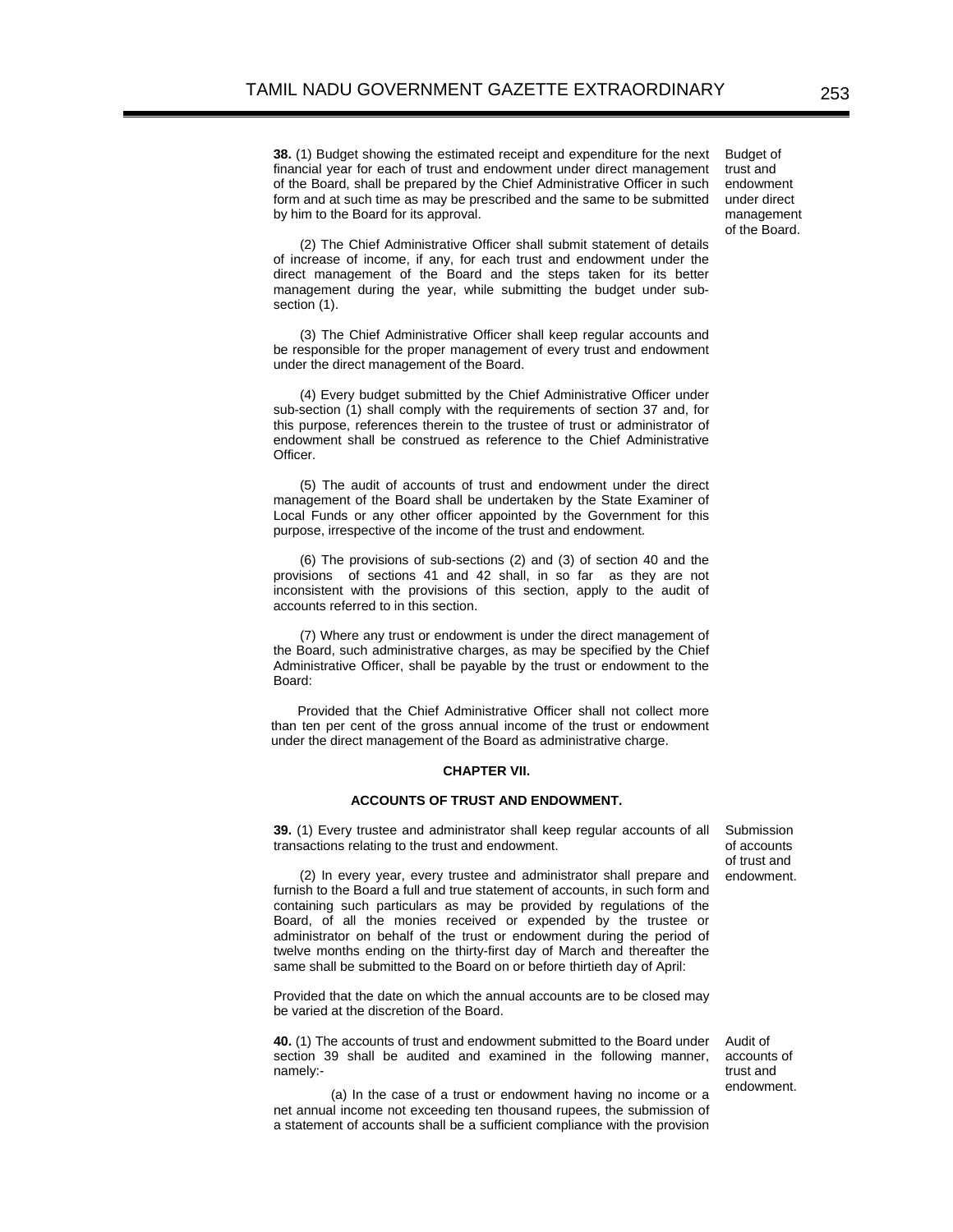of section 39 and the accounts of ten per cent of such trust and endowment shall be audited annually by an auditor appointed by the Board;

(b) The accounts of the trust or endowment having net annual income exceeding ten thousand rupees shall be audited annually, or at such other intervals as may be prescribed, by an auditor appointed by the Board from out of the panel of auditors prepared by the Government and while drawing up such panel of auditors, the Government may specify the scale of remuneration of auditors;

(2) The Government may, at any time, cause the account of any trust or endowment audited by the State Examiner of Local Funds or by any other officer designated for that purpose by the Government.

(3) The auditor shall submit his report to the Board and the report of the auditor shall, among other things, specify all cases of irregular, illegal or improper expenditure or of failure to recover money or other property caused by neglect or misconduct and any other matter which the auditor considers it necessary to report; and the report shall also contain the name of any person, who, in the opinion of the auditor, is responsible for such expenditure or failure and the auditor shall, in every such case, certify the amount of such expenditure or loss as due from such person.

(4) The cost of the audit of the accounts of a trust or endowment shall be met from the funds of that trust or endowment:

Provided that the remuneration of the auditors appointed from out of the panel drawn by the Government in relation to trust and endowment having a net annual income of more than ten thousand rupees but less than fifteen thousand rupees shall be paid in accordance with the scale of remuneration specified by the Government in clause (b) of sub-section (1):

Provided further that where the audit of the accounts of any trust or endowment is made by the State Examiner of Local Funds or any other officer designated by the Government in this behalf, the cost of such audit shall not exceed one and a half per cent of the net annual income of such trust or endowment and such costs shall be met from the funds of the trust or endowment concerned.

**41.** (1) The Board shall examine the auditor's report, and may call for the explanation of any person in regard to any matter mentioned therein, and shall pass such orders as it thinks fit including orders for the recovery of the amount certified by the auditor under sub-section (3) of section 40.

(2) The trustee or administrator or any other person aggrieved by any order made by the Board may, within thirty days of the receipt of the order by him, apply to the Court to modify or set aside the order and the Court may, after taking such evidence as it may think necessary, confirm or modify the order or remit the amount so certified, either in whole or in part, and may also make such order as to costs as it may think appropriate in the circumstances of the case.

(3) No application made under sub-section (2) shall be entertained by the Court unless the amount certified by the auditor under sub-section (3) of section 40 has first been deposited in the Court and the Court shall not have any power to stay the operation of the order made by the Board under sub-section (1).

(4) The order made by the Court under sub-section (2) shall be final.

(5) Every amount for the recovery of which any order has been made under sub-section (1) or sub-section (2), shall, where such amount remains unpaid, be recoverable in the manner specified in section 28 or section 29 as if the said order were an order for the recovery of any amount determined under sub-section (2) of section 42.

Board to pass orders on auditor's report.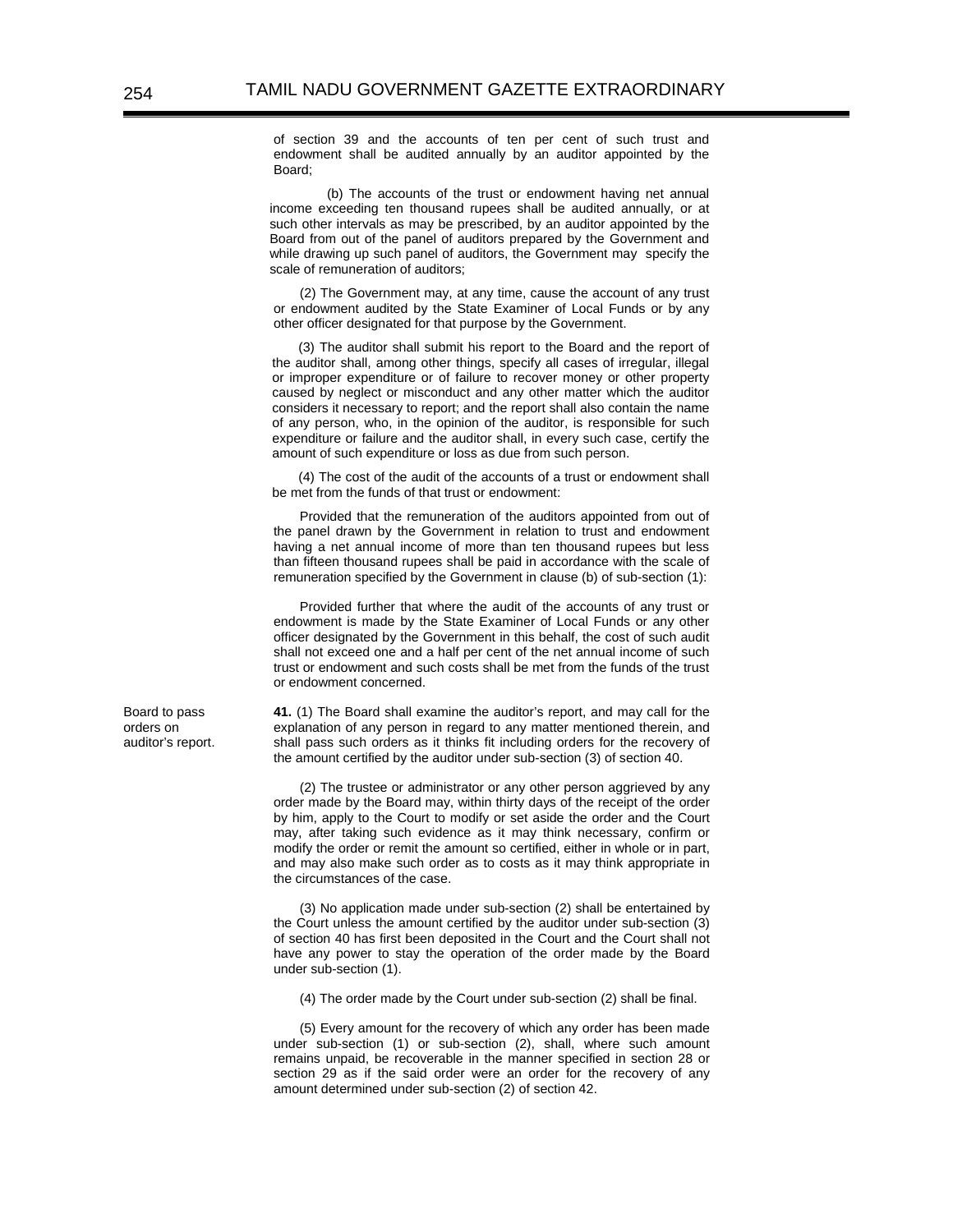**42.** (1) Every sum certified to be due from any person by an auditor in his report under section 40 unless such certificate is modified or cancelled by an order of the Board or of the Court made under section 41, and every sum due on a modified certificate shall be paid by such person within sixty days after the service of a demand for the same issued by the Board.

(2) If such payment is not made in accordance with the provisions of sub-section (1), the sum payable may, on a certificate issued by the Board after giving the person concerned an opportunity of being heard, be recovered in the same manner as an arrear of land revenue.

## **CHAPTER VIII.**

#### **MANAGEMENT OF TRUST AND ENDOWMENT.**

**43.** It shall be the duty of every trustee and administrator-

(i) to carry out the directions of the Board in accordance with the provisions of this Act or of any rule or order made thereunder;

(ii) to furnish such returns and supply such information or particulars as may, from time to time, be required by the Board in accordance with the provision of this Act or of any rule or order made thereunder;

(iii) to allow inspection of trust and endowment properties, accounts or records or deeds and documents relating thereto by the Board;

(iv) to discharge all public dues; and

(v) to do any other act which he is lawfully required to do so by or under this Act.

**44.** Notwithstanding anything contained in the trust or endowment deed, every trustee or administrator may pay from the income of the property of trust or endowment any expenses properly incurred by him for the purpose of enabling him to furnish any particulars, documents or copies under section 30 or any accounts under section 39 or any other information or documents required by the Board or for the purpose of enabling him to carry out the directions of the Board.

**45.** (1) Notwithstanding anything contained in the trust and endowment deed, any gift, sale, exchange or mortgage of any immovable property of trust and endowment, shall be void unless such gift, sale, exchange or mortgage is effected with the prior sanction of the Board.

*Explanation*.- If any *inam* property was granted to the trust, and included in the trust property, the provision under sub-section (1) above shall apply for any alienation of that property.

(2) The Board may, after publishing in the *Tamil Nadu Government Gazette*, the particulars relating to the transaction referred to in sub-section (1) and inviting any objections and suggestions with respect thereto and considering all objections and suggestions, if any, that may be received by it from the concerned trustee or administrator or any other person interested in the trust or endowment, accord sanction to such transaction, if it is of opinion that such transaction is,-

- (i) necessary or beneficial to the trust or endowment;
- (ii) consistent with the objects of the trust or endowment;
- (iii) the consideration thereof is reasonable and adequate:

 Provided that the sale of the property sanctioned by the Board shall be effected by public auction and shall be subject to confirmation by the Board within such time as may be prescribed:

Dues recoverable as arrears of land revenue.

> Duties of trustee and administrator .

Trustee and administrator entitled to pay certain costs from income of the property of trust or endowment.

Alienation of property of trust and endowment without sanction of Board to be void.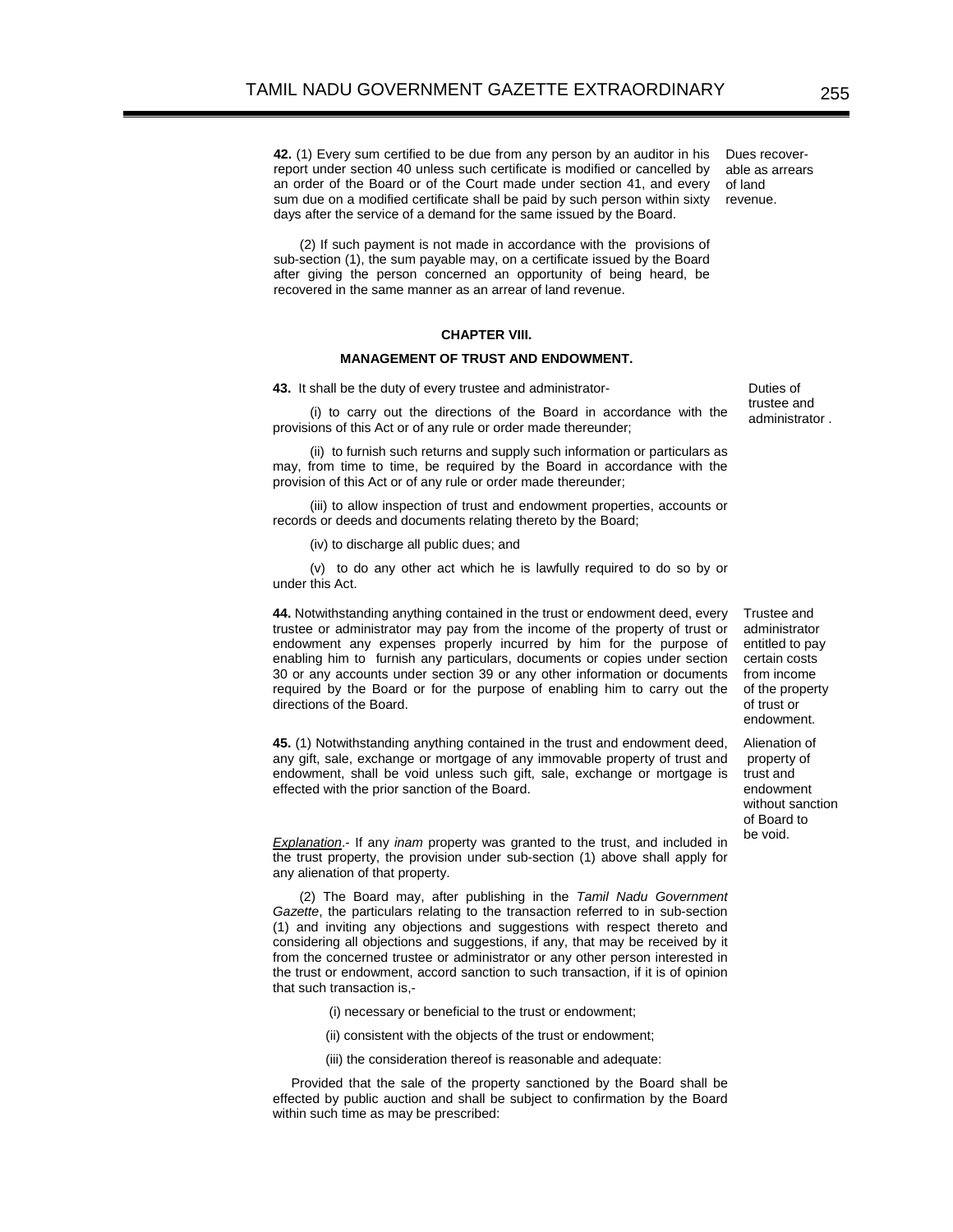Provided further that the Court may, on the application of the aggrieved trustee or administrator or other person, for reasons to be recorded by it in writing, permit such sale to be made otherwise than by public auction, if it is of opinion that it is necessary so to do in the interest of the trust or endowment.

(3) The utilization or investment of the amount realized by sale or exchange, mortgage of any property shall be made by the trustee or administrator subject to the approval of the Board, and where any amount has been raised by mortgage of any such property, the trustee or administrator or other person shall make repayment of the mortgage-debt and obtain a discharge of the mortgage-debt from the mortgagee within such reasonable time as the Board may specify.

(4) Every approval given by the Board under sub-section (3) shall be communicated to the trustee or administrator and shall also be published in the manner prescribed.

(5) The trustee or administrator or any other person having an interest in the trust and endowment, who is aggrieved by the decision given under subsection (3), may within ninety days from the date of communication to him of such decision or the publication of the decision, as the case may be, prefer an appeal to the Court against such decision, and thereupon, the Court may, after giving the appellant and the Board, a reasonable opportunity of being heard, confirm, modify or set aside such decision.

 (6) Where, before the commencement of this Act, any sale, exchange, or mortgage of any immovable property belonging to any trust or endowment was effected, without the prior sanction from appropriate authority or Court detriment to the interest of the trust or endowment, such transaction shall be null and void and shall be deemed never to have been effected and accordingly no right or title in such property shall vest in any person acquiring the property by such transaction and any such property shall be deemed to be the property of the trust or endowment concerned and any person in possession of such property shall be deemed to be an encroacher and thereafter the provisions of sections 51 and 52 shall apply.

**46.** (1) If the Board is satisfied, after making any inquiry in such manner as may be prescribed, that any immovable property of a trust or endowment entered as such in the register of trust and endowment maintained under section 31, has been transferred without the previous sanction of the Board in contravention of the provision of section 45, it may send a requisition to the Collector within whose jurisdiction the property is situated to obtain and deliver possession of the property to it.

(2) On receipt of a requisition under sub-section (1), the Collector shall pass an order directing the person in possession of the property, to deliver the property to the Board within a period of thirty days from the date of the service of the order.

(3) Every order passed under sub-section (2) shall be served-

 (i) by giving or tendering the order, or by sending it by post to the person for whom it is intended; or

 (ii) if such person cannot be found, by affixing the order on some conspicuous part of his last known place of abode or business, or by giving or tendering the order to some adult male member or servant of his family or by causing it to be affixed on some conspicuous part of the property to which it relates:

Provided that where the person on whom the order is to be served is a minor, service upon his guardian or upon any adult male member or servant of his family shall be deemed to be the service upon the minor.

(4) Any person aggrieved by the order of the Collector under sub-section (2) may, within a period of thirty days from the date of the service of the order, prefer

an appeal to the Court within whose jurisdiction the property is situate and the decision of the Court on such appeal shall be final.

(5) Where an order passed under sub-section (2) has not been complied with and the time for appealing against such order has expired without an appeal having

Recovery of property of trust and endowment transferred in contravention of section 45.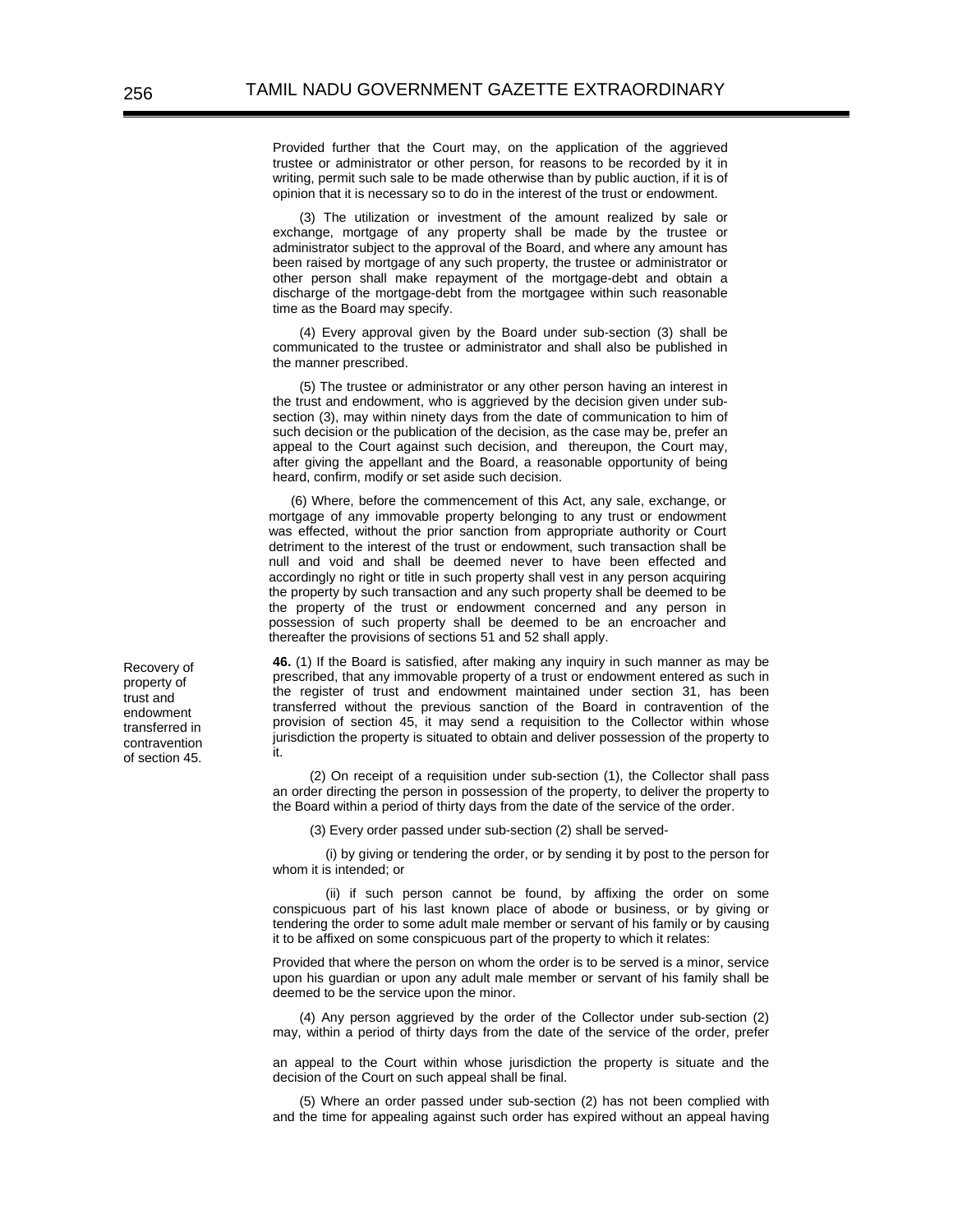been preferred or the appeal, if any, preferred within that time has been dismissed, the Collector shall obtain possession of the property in respect of which the order has been made, taking such police assistance, as may be necessary for the purpose and deliver it to the Board.

(6) In exercising his functions under this section, the Collector shall be guided by such rules as may be prescribed.

**47.** Notwithstanding anything contained in a trust and endowment deed, no immovable property shall be purchased for or on behalf of any trust or endowment from the funds of any trust or endowment except with the prior sanction of the Board, and the Board shall not accord such sanction unless it considered that the acquisition of such property is necessary or beneficial to the trust or endowment and that the price proposed to be paid therefor is adequate and reasonable:

Provided that before such sanction is accorded, the particulars relating to the proposed transaction shall be published in the *Tamil Nadu Government Gazette* inviting objections and suggestions with respect thereto and the Board shall, after considering the objections and suggestions that may be received by it from the trustee or administrator or any other person interested in the trust and endowment make such orders as it may deem fit.

 **48.** (1) A lease for any period exceeding three years of any immovable property which is property of trust or endowment shall, notwithstanding anything contained in the deed or instrument of trust or endowment or in any other law for the time being in force, be void and of no effect.

(2) A lease for a period exceeding one year and not exceeding three years of any immovable property which is the property of trust or endowment shall, notwithstanding anything contained in the deed or instrument of trust or endowment or in any other law for the time being in force, be void and of no effect unless it is made with the previous sanction of the Board.

(3) The Board shall, in granting sanction for lease or sub-lease or renewal thereof under this section, review the terms and conditions on which the lease or sub-lease is proposed to be granted or renewed and make its approval subject to the revision of such terms and conditions in such manner as it may direct.

(4) Every trust and endowment shall inform the Board about the lease of its property and obtain permission to continue the lease and for grant of sanction for lease or renewal thereof, subject to provision of this section.

**49.** No trustee or administrator shall spend any money out of the funds of the trust or endowment of which he is the trustee or administrator, for meeting any costs, charges, or expenses which are or may be, incurred by him, in relation to any suit, appeal or any other proceeding for, or incidental to, his removal from office or for taking any disciplinary action against himself.

 **50.** (1) Where any trustee or administrator or committee of management has been removed by the Board in accordance with the provision of this Act, or of any scheme made by the Board, the trustee or administrator or the committee so removed from the office (hereinafter in this section referred to as the removed trustee or administrator or committee) shall hand over charge and deliver possession of the records, accounts and all properties of the trust and endowment (including cash) to the successor trustee or the successor committee, within one month from the date specified in the order.

(2) Where any removed trustee or administrator or committee fails to deliver charge or deliver possession of the records, accounts and properties (including cash) to the successor trustee or administrator or committee within the time specified in sub-section (1), or prevents or obstructs such trustee or administrator or committee, from obtaining possession thereof after the expiry of the period aforesaid, the successor trustee or administrator or any member of the successor committee may make an application accompanied by a

Restrictions on purchase of property on behalf of trust or endowment.

Restriction on power to grant lease of the properties of trust or endowment.

> Trustee or administrator not to spend any money belonging to trust and endowment for selfdefence.

> Duties of trustee or administrator or committee to deliver possession of records, etc.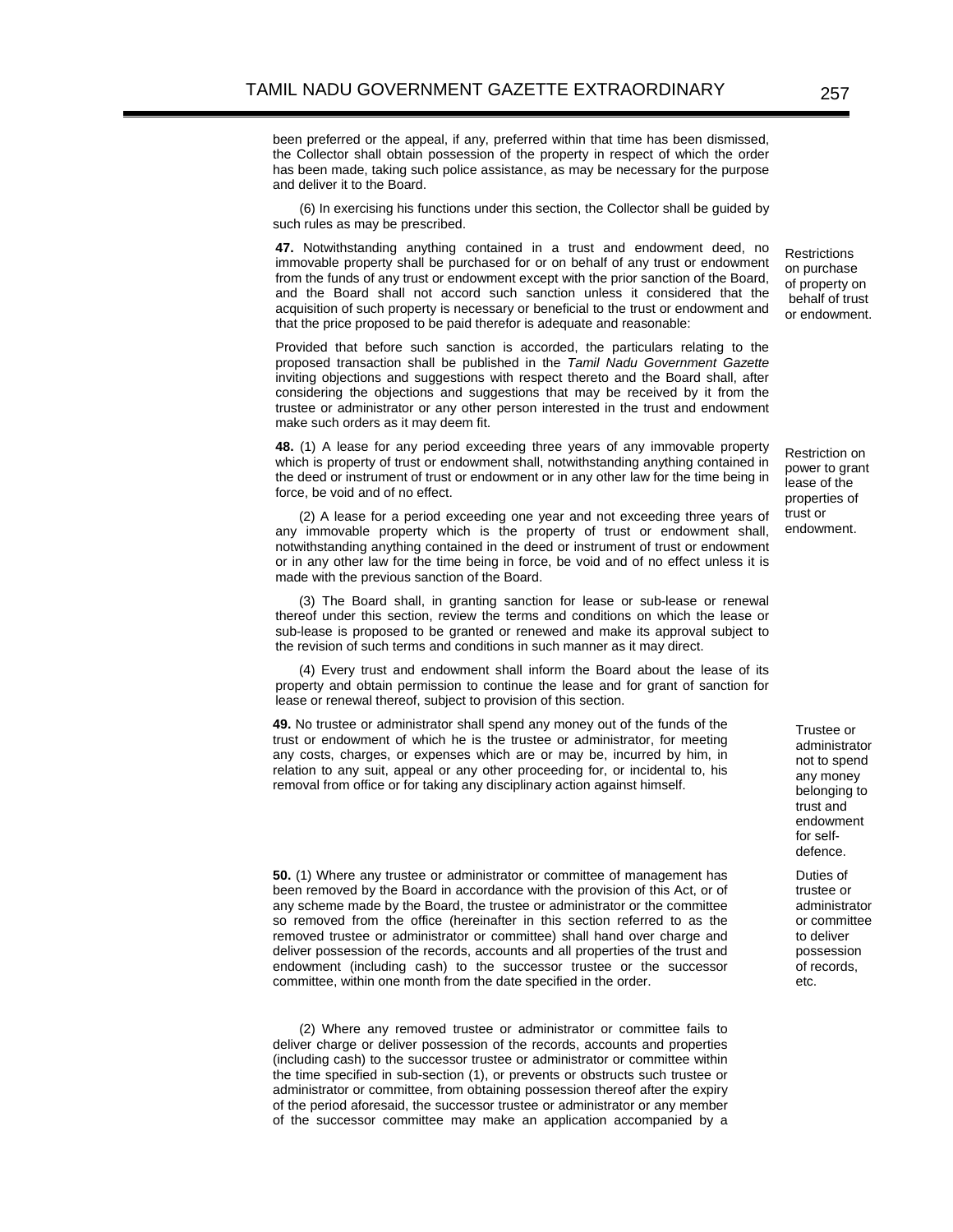certified copy of the order appointing such successor trustee or administrator or committee, to any Judicial Magistrate within the local limits of whose jurisdiction any part of the trust or endowment property is situate and, thereupon, such Judicial Magistrate may, after giving notice to the removed trustee or administrator or members of the removed committee, make an order directing the delivery of charge and possession of such record, accounts and properties (including cash) of the trust or endowment, to the successor trustee or administrator or the committee, as the case may be, within such time as may be specified in the order.

(3) Where the removed trustee or administrator or any member of the removed committee, omits or fails to deliver charge and possession of the records, accounts and properties (including cash) within the time specified by the Judicial Magistrate under sub-section (2), the removed trustee or administrator or every member of the removed committee, as the case may be, shall be punishable with imprisonment for a term which may extend to six months or with fine which may extend to ten thousand rupees, or with both.

(4) Whenever any removed trustee or administrator or any member of the removed committee omits or fails to comply with the orders made by the Judicial Magistrate under sub-section (2), the Judicial Magistrate may authorize the successor trustee or administrator or committee to take charge and possession of such records, accounts, properties (including cash) and may authorize such person to take such police assistance as may be necessary for the purpose.

(5) No order of appointment of the successor trustee or administrator or committee shall be called in question in the proceedings before the Judicial Magistrate under this section.

(6) Nothing contained in this section shall bar the institution of any suit in a Court by any person aggrieved by any order made under this section, to establish that he has right, title and interest in the properties specified in the order made by the Judicial Magistrate under sub-section (2).

## **CHAPTER IX.**

#### **REMOVAL OF ENCROACHMENT.**

**51.** (1) Whenever the Chief Administrative Officer considers whether on receiving any complaint or on his own motion that there has been an encroachment on any land, building, space or other property, which is the property of trust or endowment and, which has been registered as such under this Act, he shall cause to be served upon the encroacher a notice specifying the particulars of the encroachment and calling upon him to show cause before a date to be specified in such notice, as to why an order requiring him to remove the encroachment before the date so specified should not be made and shall also send a copy of such notice to the concerned trustee or administrator.

(2) The notice referred to in sub-section (1) shall be served in such manner as may be prescribed.

(3) If, after considering the objections, received during the period specified in the notice, and after conducting an inquiry in such manner as may be prescribed, the Chief Administrative Officer is satisfied that the property in question is property of trust or endowment and that there has been an encroachment on any such property of trust or endowment, he may, by an order, require the encroacher to remove such encroachment and deliver possession of the land, building, space or other property encroached upon, to the trustee of the trust or administrator of the endowment, within such time as may be specified in the order.

(4) Nothing contained in sub-section (3) shall prevent any person aggrieved by the order made by the Chief Administrative Officer under that sub-section from instituting a suit in a Court to establish that he has right, title or interest in the land, building, space or other property:

Removal of encroach ment from the property of trust and endowment.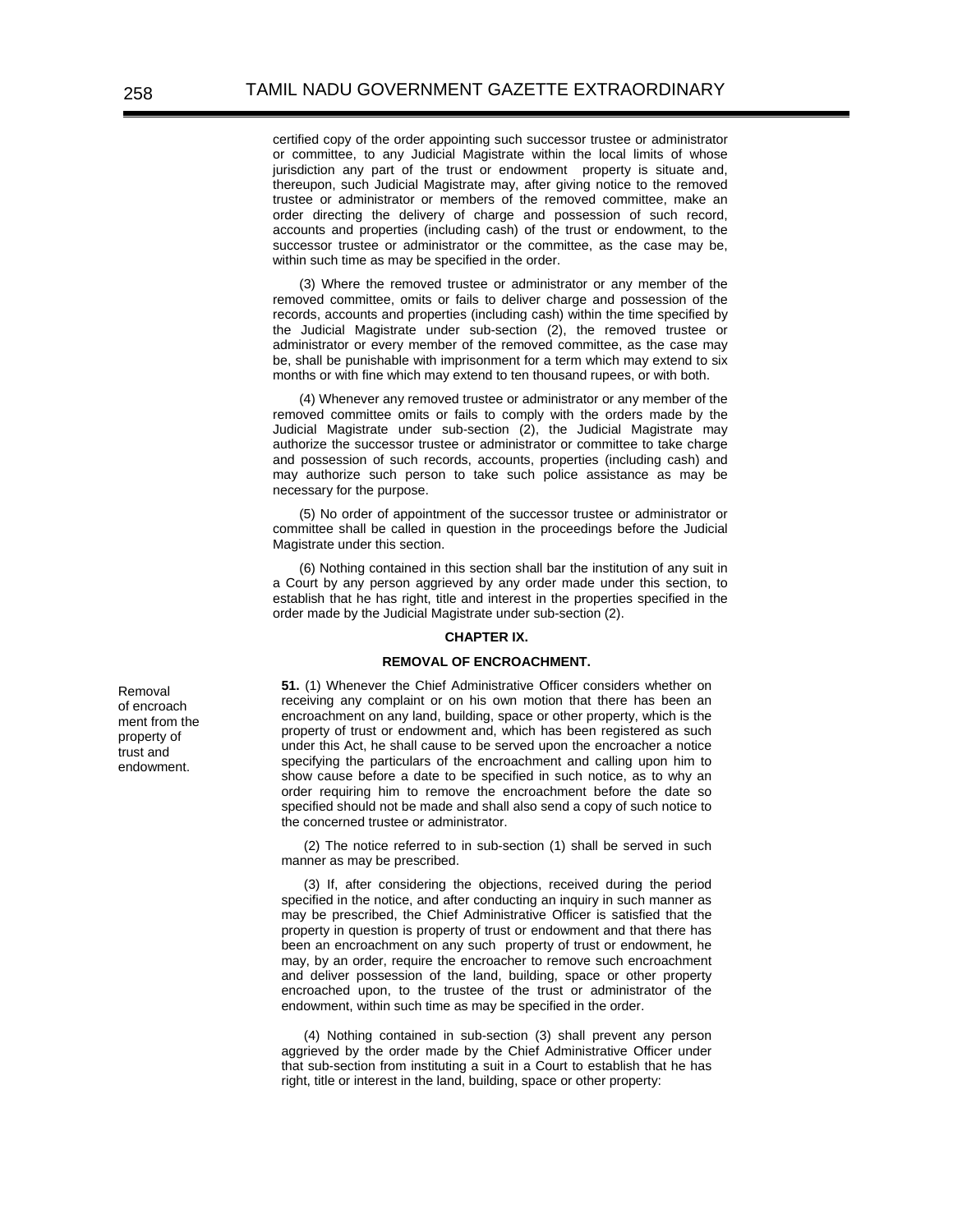Provided that no such suit shall be instituted by a person who has been let into possession of the land, building, space or other property as a lessee, licensee or mortgagee by the trustee of the trust or administrator of the endowment or by any other person authorized by him in this behalf.

**52.** Where the person, ordered under sub-section (3) of section 51 to remove any encroachment, omits or fails to remove such encroachment, within the time specified in the order or, as the case may be, fails to vacate the land, building, space or other property to which the order relates, within the time aforesaid, the Chief Administrative Officer may apply to the Judicial Magistrate within the local limits of whose jurisdiction the land, building, space or other property is situate for evicting the encroacher, and, thereupon, such Judicial Magistrate shall make an order directing the encroacher to remove the encroachment, or as the case may be, vacate the land, building, space or other property and to deliver possession thereof to the concerned trustee or administrator and in default of compliance with the order, remove the encroachment or, as the case may be, evict the encroacher from the land, building, space or other property and may, for the purpose, take such police assistance as may be necessary.

 (2) (a) Any person who, on or after the commencement of this Act, continues to be in occupation, otherwise than by a lawful possession of a land belonging to a charitable trust or endowment shall be guilty of an offence under this Act.

 (b) Whoever contravenes the provisions of clause (a) shall, on conviction, be punished with imprisonment for a term which shall not be less than six months but which may extend to five years and with fine which may extend to five thousand rupees.

 (c) No Court shall take cognizance of an offence punishable under clause (b) except on the complaint in writing of the Chief Administrative Officer.

 (d) No offence punishable under clause (b) shall be inquired into or tried by any Court inferior to that of a Judicial Magistrate of the first class.

## **CHAPTER X.**

# **POWER OF BOARD IN THE ADMINISTRATION OF TRUST OR ENDOWMENT.**

**53.** (1) Where a trustee or administrator refuses to pay or fails to pay any revenue, charges or taxes due to the Government, any local authority or any statutory Board or any Government Company, the Board may discharge the dues from the Board Fund and may recover the amount so paid from the trust or endowment property and may also recover damages not exceeding twelve and a half per cent of the amount so paid.

(2) Any sum of money due under sub-section (1) may, on a certificate issued by the Board after giving the trustee or administrator concerned an opportunity of being heard, be recovered in the same manner as an arrear of land revenue.

. **54.** For the purpose of making provision for the payment of rent, land revenue, charges and taxes due to the Government or any local authority or any statutory board or any Government Company for the discharge of the expenses of the repair of the property of trust and endowment and for the preservation of the property of trust and endowment, the Board may direct the creation and maintenance, in such manner as it may think fit, of a reserve fund from the income of a trust and endowment.

Power of Board to pay dues in case of default by trustee or administrator.

Creation of reserve fund

Enforcement of the order made under section 51.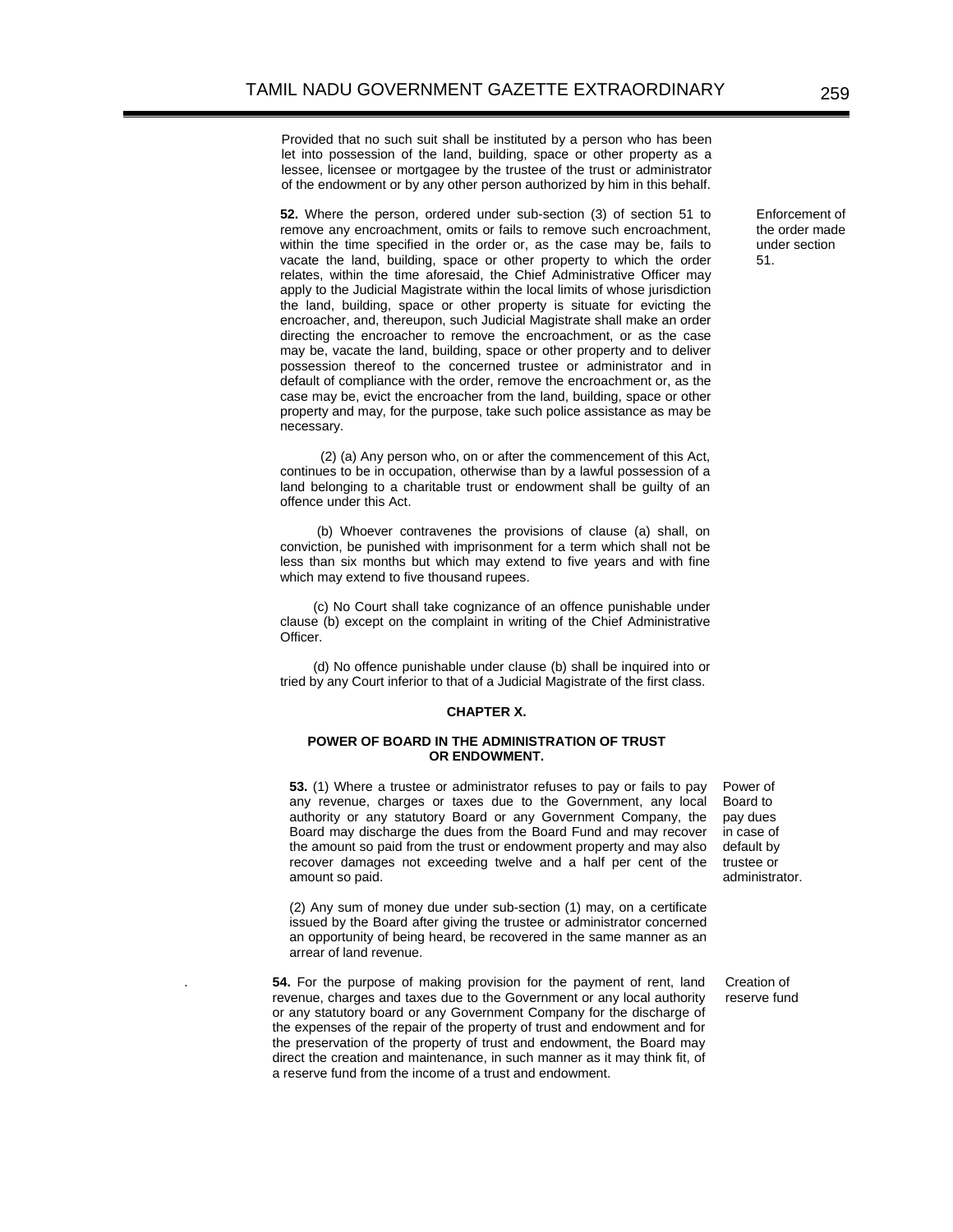Extension of time. **55.** The Board may, if it is satisfied that it is necessary so to do, extend the time within which any act is required to be done by the trustee and administrator under this Act.

Penalties. **56.** (1) If a trustee or administrator fails to-

(i) apply for the registration of the trust or endowment;

(ii) furnish statements of particulars or accounts or returns as required under this Act;

(iii) supply information or particulars as required by the Board;

(iv) allow inspection of the properties of trust and endowment, accounts, records or deeds and documents relating thereto;

(v) deliver possession of any trust and endowment property, if ordered by the Board or Court:

(vi) carry out the directions of the Board;

(vii) discharge any public dues; or

(viii) do any other act which he is lawfully required to do by or under this Act,

he shall, unless he satisfies the Board or the Court that there was reasonable cause for his failure, be punishable with fine which may extend to five thousand rupees.

(2) Notwithstanding anything contained in sub-section (1), if-

(a) a trustee or administrator omits or fails, with a view to concealing the existence of a trust or endowment, to apply for its registration under this Act,-

(i) in the case of a trust or endowment created before the commencement of this Act, within the period specified therefor in subsection (8) of section 30;

(ii) in the case of any trust or endowment created after such commencement, within three months from the date of the creation of the trust or endowment; or

(b) a trustee or administrator furnishes any statement, return or information to the Board, which he knows or has reason to believe to be false, misleading, untrue or incorrect in any material particular,

he shall be punishable with imprisonment for a term which may extend to six months and also with fine which may extend to fifteen thousand rupees.

(3) No Court shall take cognizance of an offence punishable under this Act save upon a complaint made by the Board or an officer duly authorized by the Board in this behalf.

(4) No Court inferior to that of a Metropolitan Magistrate or a Judicial Magistrate of the First Class shall try any offence punishable under this Act.

(5) Notwithstanding anything contained in the Code of Criminal Procedure, 1973, the fine imposed under sub-section (1), when realized, shall be credited to the fund specified under section 70.

(6) In every case where offender is convicted of an offence punishable under sub-section (1) and sentenced to a fine, the Court shall also impose such term of imprisonment in default of payment of fine as is authorized by law for such default.

Power to appoint Administrative Officer in certain cases.

**57.** When there is a vacancy in the office of the trustee and administrator of a trust and endowment and there is no one to be appointed under the terms of the deed of the trust and endowment, or where the right of any

Central Act 2 of 1973.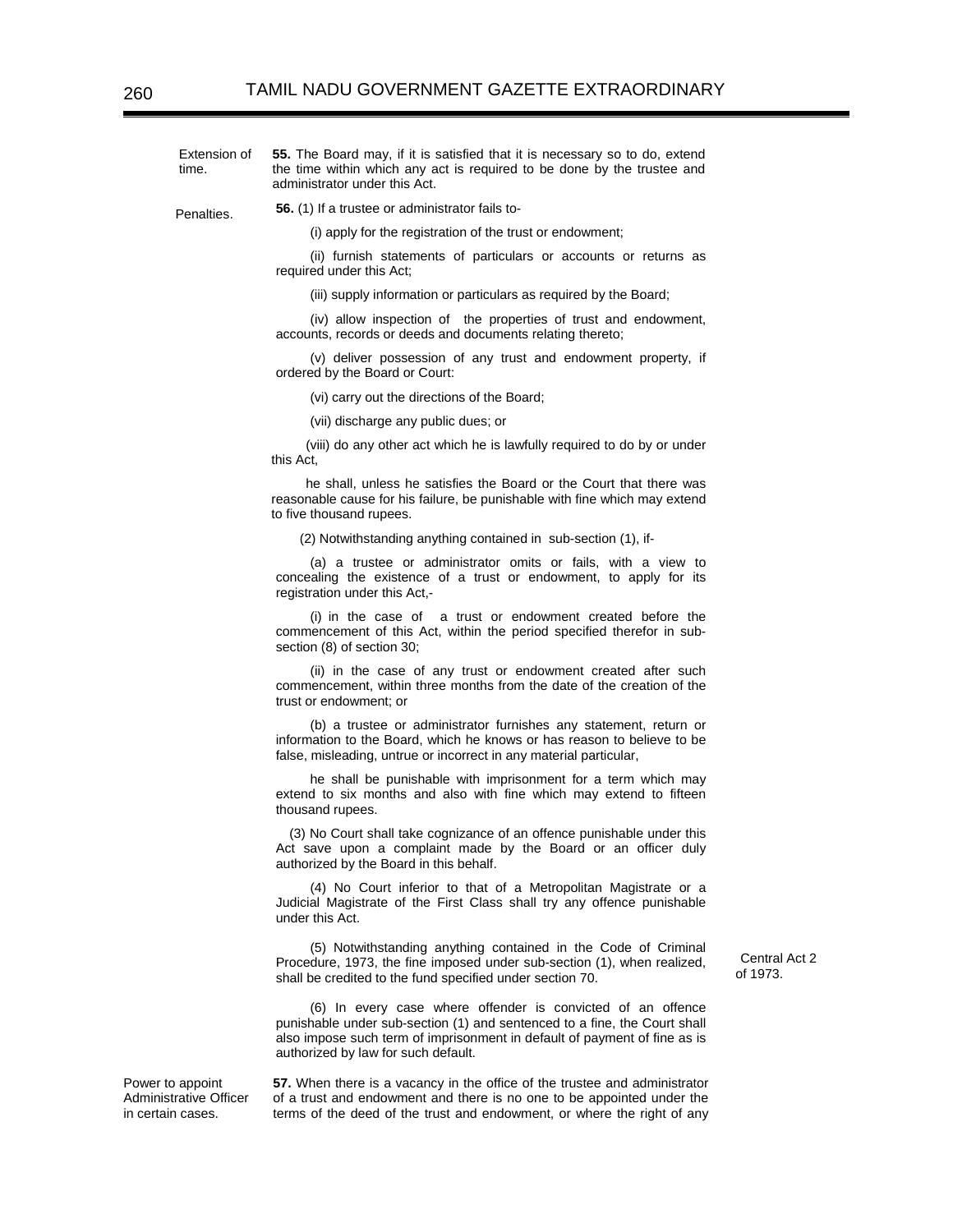person to act as trustee or adminstrator is disputed, the Board may appoint any person belonging to Vanniyakula Kshatriya community to act as Administrative Officer for such period and on such condition as may be prescribed.

**58.** (1) Notwithstanding anything contained in any other law or the deed of trust or endowment, the Board may remove a trustee or administrator from his office if such trustee or administrator-

(a) has been convicted for an offence punishable under section 56; or

(b) has been convicted of any offence of criminal breach of trust or any other offence involving moral turpitude, and such conviction has not been reversed and he has not been granted full pardon with respect to such offence; or

(c) is of unsound mind or is suffering from other mental or physical defect or infirmity which would render him unfit to perform the functions and discharge the duties of a trustee; or

(d) is an undischarged insolvent; or

(e) is proved to be addicted to drinking liquor or other spirituous preparations, or is addicted to the taking of any narcotic drugs; or

(f) is employed as a paid legal practitioner on behalf of, or against, the trust or endowment; or

(g) has failed, without reasonable excuse, to maintain regular accounts for two consecutive years or has failed to submit, in two consecutive years, the yearly statement of accounts, as required by sub-section (2) of section 39; or

(h) is interested, directly or indirectly, in a subsisting lease in respect of the property of the trust or endowment, or in any contract made with, or any work being done for the trust or endowment, or is in arrears in respect of any sum due by him to such trust or endowment; or

(i) continuously neglects his duties or commits any misfeasance, malfeasance, misapplication of funds or breach of trust in relation to the trust or endowment, or in respect of any money or property of trust or endowment; or

(j) willfully and persistently disobeys the lawful orders made by the Government, Board under any provision of this Act or rule or order made thereunder; or

(k) misappropriates or fraudulently deals with the property of the trust or endowment.

(2) The removal of a person from the office of the trustee shall not affect his personal rights, if any, in respect of the property of the trust or endowment either as a beneficiary or in any other capacity.

(3) No action shall be taken by the Board under sub-section (1), unless it has held an inquiry into the matter in a prescribed manner and the decision has been taken by a majority of not less than two-thirds of the members of the Board.

 (4) A trustee, who is aggrieved by an order passed under any of the clauses (c) to (i) of sub-section (1), may, within one month from the date of the receipt by him of the order, appeal against the order to the Court and the decision of the Court on such appeal shall be final.

(5) Where any inquiry under sub-section (3) is proposed, or commenced, against any Administrator or Trustee, the Board may, if it is of opinion that it is necessary so to do in the interest of the trust or endowment, by an order suspend such trustee or Administrator until the conclusion of the inquiry:

 Provided that no suspension for a period exceeding ten days shall be made except after giving the trustee Administrator a reasonable opportunity of being heard against the proposed action.

Removal of trustee and administrator.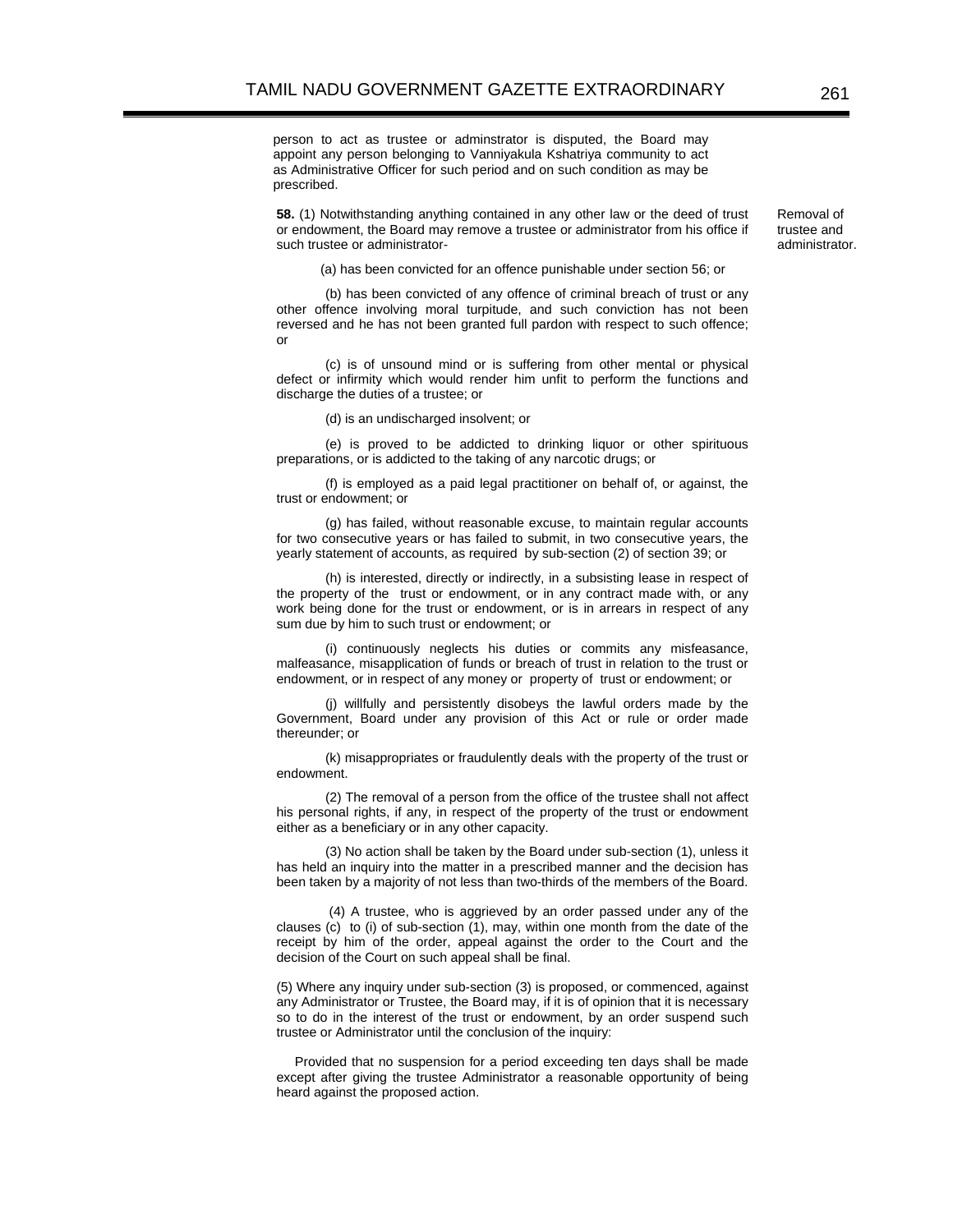(6) Where any appeal is filed by the trustee to the Court under sub-section (4), the Board may make an application to the Court for the appointment of a receiver to manage the Trust or endowment, pending the decision of the appeal, and where such an application is made, the Court shall, notwithstanding anything contained in the Code of Civil procedure, 1908, appoint a suitable person as receiver to manage the trust or endowment, and direct the receiver so appointed to ensure that the customary rights of the trustee and of the trust or endowment, are safeguarded.

Central Act V of 1908.

(7) Where a trustee or administrator has been removed from his office under sub-section (1), the Board may, by order, direct the trustee or administrator to deliver possession of the property of trust or endowment, to the Board or any officer duly authorized in this behalf or to any person or committee appointed to act as the trustee of the trust or administrator of the endowment.

(8) A trustee or administrator of a trust or endowment removed from his office under this section shall not be eligible for re-appointment as a trustee of the trust or administrator of an endowment, for a period of five years from the date of such removal.

**59.** (1) Where no suitable person is available for appointment as a trustee or administrator of a trust or endowment, or where the Board is satisfied, for reasons to be recorded by it in writing, that the filling up of the vacancy in the office of trustee or administrator is prejudicial to the interests of the trust or endowment, the Board may, by notification, assume direct management of the trust or endowment, for such period or periods, not exceeding five years in the aggregate, as may be specified in the notification.

(2) The Government, may, on its own motion or on the application of any person interested in the trust or endowment, call for the records of any case for the purpose of satisfying itself as to the correctness, legality or propriety of the notification issued by the Board under sub-section (1) and pass such orders as it may think fit and the orders so made by the Government shall be final and shall be published in the manner specified in sub-section (1).

(3) As soon as possible after the close of every financial year, the Board shall send a detailed report to the Government in regard to every trust and endowment, under its direct management, giving therein-

 (i) the details of the income of the trust and endowment for the year immediately preceding the year under report;

 (ii) the steps taken to improve the management and income of the trust and endowment;

 (iii) the period during which the trust and endowment has been under the direct management of the Board and explaining the reasons as to why it has not been possible to entrust the management of the trust and endowment to the trustee or administrator or any committee of management during the year; and

(iv) such other matters as may be prescribed.

(4) The Government shall examine the report submitted to it under sub-section (3), and after such examination issue such directions or instructions to the Board as it may think fit and the Board shall comply with such directions or instructions on receipt thereof.

**60.** (1) Whenever the supervision or management of trust or endowment is vested in any committee appointed by the trust deed, then, notwithstanding anything contained in this Act, such committee shall continue to function until it is superseded by the Board or until the expiry of its term as may be specified by the trust deed, whichever is earlier:

 Provided that such committee shall function under the direction, control and supervision of the Board and abide by such directions as the Board may issue, from time to time:

Assumption of direct management of certain trust and endowment, by the Board.

Supervision and supersession of committee of management.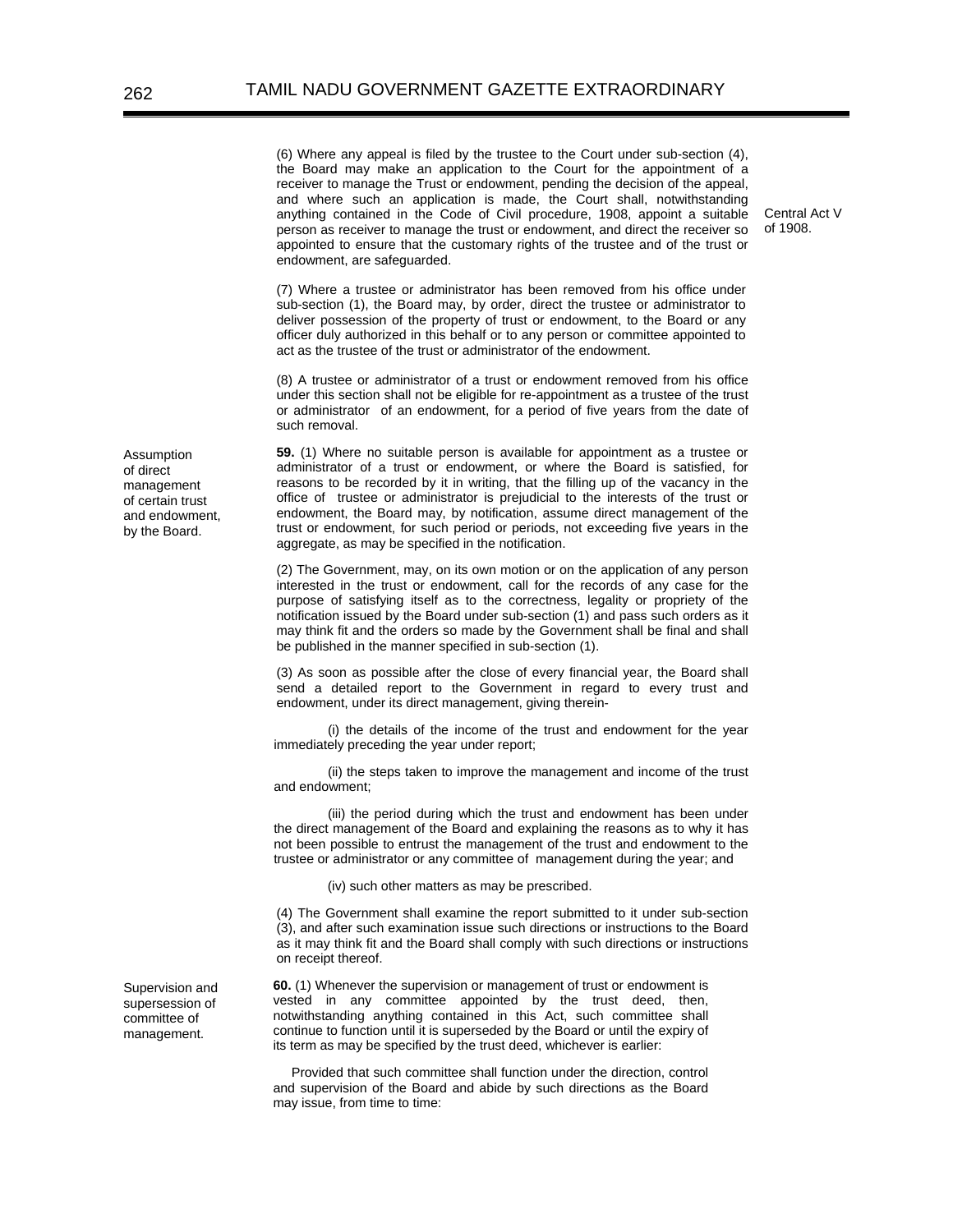Provided further that if the Board is satisfied that any scheme for the management of a trust or endowment, by a committee is inconsistent with any provision of this Act or of any rule made thereunder or with the directions of the trust deed, it may, at any time, modify the scheme in such manner as may be necessary to bring it in conformity with the directions of the trust deed, or of the provisions of this Act and the rules made thereunder.

(2) Notwithstanding anything contained in this Act and in the deed of the trust or endowment, the Board may, if it is satisfied for reason to be recorded in writing, that a committee, referred to in sub-section (1) is not functioning properly and satisfactorily, or that the trust or endowment, is being mismanaged and that in the interest of its proper management, it is necessary so to do, by an order, supersede such committee, and, on such supersession, any direction of trust deed, in so far as it relates to the constitution of the committee, shall cease to have any force:

Provided that the Board shall, before making any order superseding any committee, issue a notice setting forth therein the reasons for the proposed action and calling upon the Committee to show cause within such time, not being less than one month, as may be specified in the notice, as to why such action shall not be taken.

(3) Every order made by the Board under sub-section (2) shall be published in the prescribed manner and on such publication shall be binding on the trustee or administrator and all persons having any interest in the trust or endowment.

(4) Any order made by the Board under sub-section (2) shall be final:

Provided that any person aggrieved by the order made under subsection (2) may, within sixty days from the date of the order, appeal to the Court.

(5) The Board shall, whenever it supersedes any committee under sub-section (2), constitute a new committee of management simultaneously with the order made by it under sub-section (2).

(6) Notwithstanding anything contained in the foregoing sub-sections, the Board may, instead of superseding any committee under sub-section (2), remove any member thereof if it is satisfied that such member has abused his position as such member or had knowingly acted in a manner prejudicial to the interests of the trust or endowment, and every such order for the removal of any member shall be served upon him by registered post:

 Provided that no order for the removal of the member shall be made unless he has been given a reasonable opportunity of showing cause against the proposed action:

 Provided further that any member aggrieved by any order for his removal from the membership of the committee may, within a period of thirty days from the date of service of the order on him, prefer an appeal against such order to the Court and the Court may, after giving a reasonable opportunity to the appellant and the Board of being heard, confirm, modify or reverse the order made by the Board and the order made by the Court in such appeal shall be final.

**61.** (1) Whenever the Board is satisfied, whether on its own motion or on the application of not less than five persons interested in any trust or endowment, that it is necessary or desirable to frame a scheme for the proper administration of the trust or endowment, it may, by an order, frame such scheme for the administration of the trust or endowment after consultation with the trustee or administrator or the applicant in the prescribed manner.

Power of Board to frame scheme for administration of trust or endowment.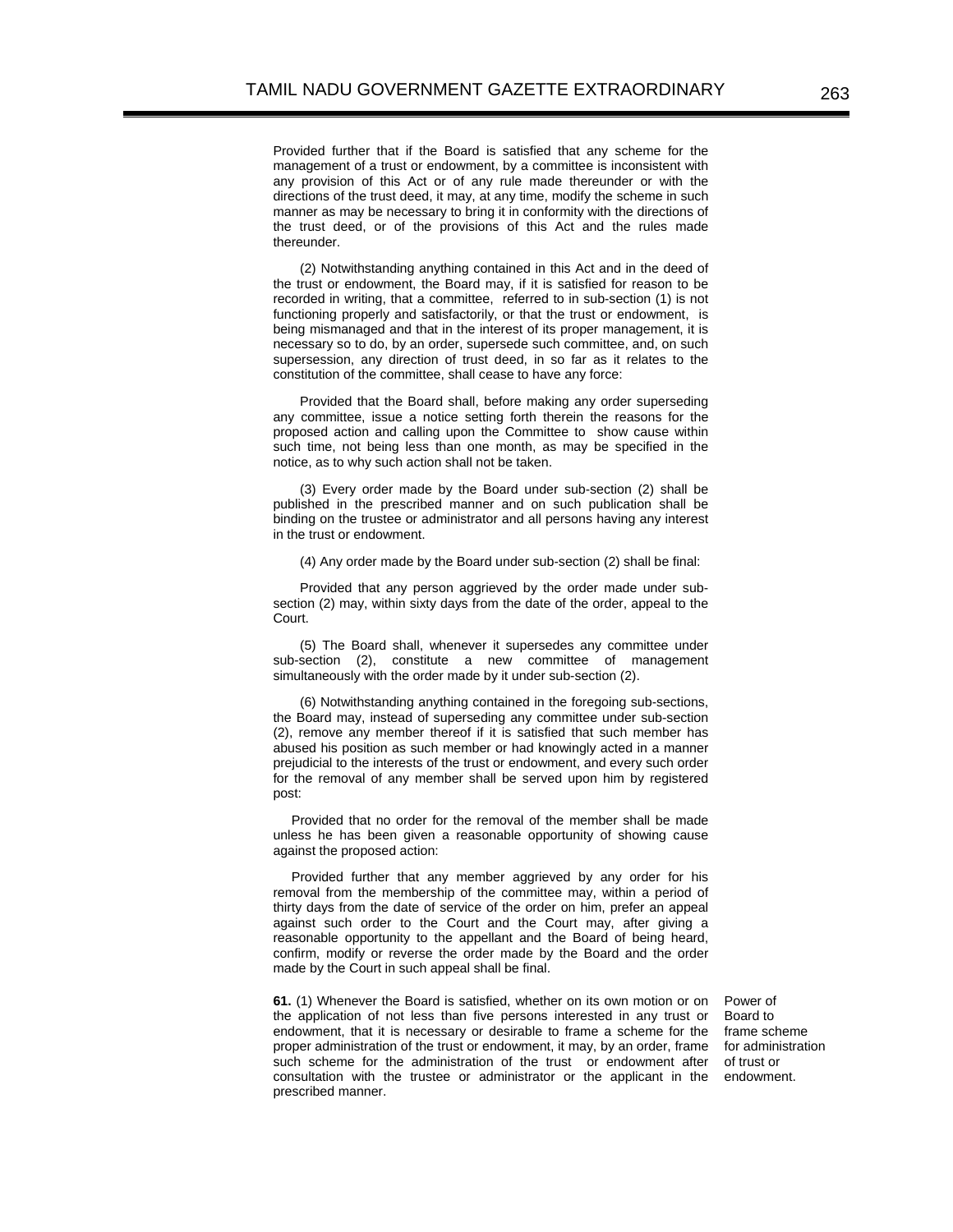(2) A scheme framed under sub-section (1) may provide for the removal of the trustee and administrator of the trust and endowment, holding office as such immediately before the date on which the scheme comes into force:

Provided that where any such scheme provides for the removal of any hereditary trustee, the scheme shall also provide for the appointment of the person next in hereditary succession to the trustees removed, as one of the members of the committee appointed for the proper administration of the trust or endowment.

(3) Every order made under sub-section (2) shall be published in the prescribed manner. Such publication shall be final and binding on the trustee and administrator and all persons interested in the trust or endowment:

Provided that any person aggrieved by an order made under this section may, within sixty days from the date of the order, prefer an appeal to the Court and after hearing such appeal, the Court may confirm, reverse or modify the order:

Provided further that the Court shall have no power to stay the operation of the order made under this section.

(4) The Board may, at any time by an order, whether made before or after the scheme has come into force, cancel or modify the scheme.

(5) Pending the framing of the scheme for the proper administration of the trust or endowment, the Board may appoint an Administrative Officer to perform all or any of the functions of the trustee or administrator thereof and to exercise the powers, and perform the duties, of such trustee or administrator.

Inquiry relating to administration of trust and endowment

inquiry

**62.** Any person interested in a trust or endowment, may make an application to the Board supported by an affidavit to institute an inquiry relating to the administration of the trust or endowment, and if the Board is satisfied that there are reasonable grounds for believing that the affairs of the trust or endowment, are being mismanaged, it shall take such action thereon as it thinks fit.

 Manner of holding **63.** (1) The Board may, either on an application received under section 62, or on its own motion,-

(a) hold an inquiry in such manner as may be prescribed; or

(b) authorize any member of the Board in this behalf to hold an inquiry into any matter relating to a trust or endowment, and take such action as it thinks fit.

(2) For the purposes of an inquiry under this section, the Board or any member of the Board authorized by it in this behalf, shall have the same powers as are vested in a Civil Court under the Code of Civil Procedure, 1908 for enforcing the attendance of witnesses and production of documents.

Central Act V of 1908.

.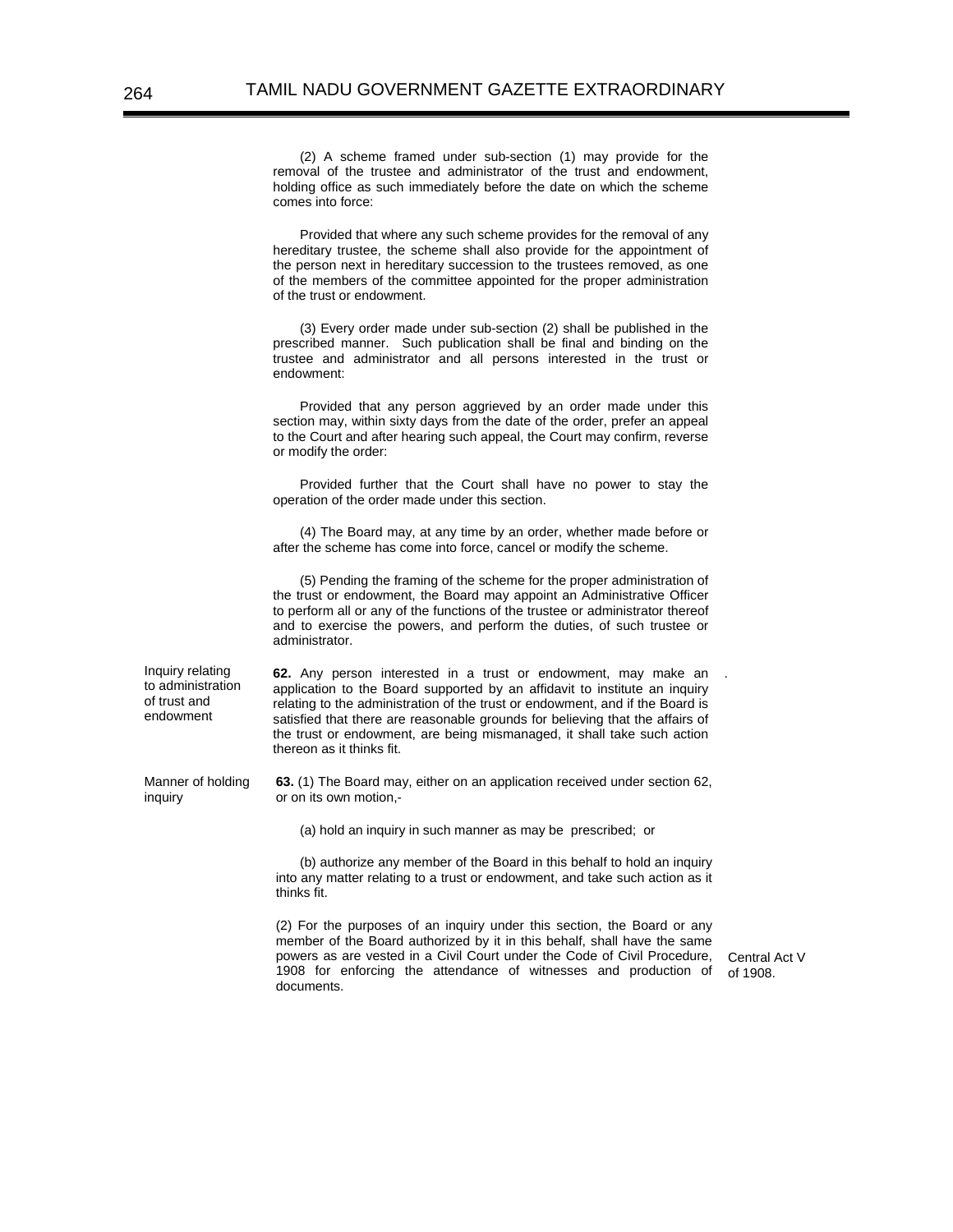# **CHAPTER XI.**

### **POWER OF THE GOVERNMENT TO APPOINT OR REMOVE A TRUSTEE OR ADMINISTRATOR IN CONSULTATION WITH BOARD.**

**64.** Where a deed of trust or endowment, or any decree or order of a Court or any scheme of management of any trust or endowment provides that a Court or any authority other than a Board may appoint or remove a trustee or administrator or settle or modify such scheme of management or otherwise exercise superintendence over trust or endowment, then, notwithstanding anything contained in such deed of trust or endowment, decree, order or scheme, such powers aforesaid shall be exercisable by the Government:

Power of appointment and removal of trustee or administrator when to be exercised by the Government.

Provided that where a Board has been established, the Government shall consult the Board before exercising such powers.

#### **CHAPTER XII.**

#### **FINANCE OF THE BOARD.**

**65.** The Government may pay to the Board by way of grants such sums of money as the Government may think fit.

**Grants** by the Government

Annual contribution payable to Board.

**66.** (1) The trustee or administrator of every trust or endowment, the net annual income of which is not less than ten thousand rupees, shall pay annually, out of the net annual income derived by the trust or endowment, such contributions, not exceeding ten per cent of such annual income, as may be prescribed, to the Board for the services rendered by such Board to the trust or endowment.

**Explanation I.** - For the purposes of this Act, "net annual income" shall mean the gross income of the trust or endowment, from all sources, including donations which do not amount to contribution to the corpus of the trust or endowment in a year, after deducting therefrom the following,

(i) the land revenue paid by it to the Government;

(ii) the charges, taxes and licence fees, paid by it;

(iii) expenditure incurred for all or any of the following purposes, namely:-

(a) maintenance of, or repairs to, irrigation works, which shall not include the capital cost of irrigation;

- (b) seeds or seedlings;
- (c) manure;

namely:-

- (d) purchase and maintenance of agricultural implements;
- (e) purchase and maintenance of cattle for cultivation;

(f) wages for ploughing, watering, sowing, transplanting, harvesting, threshing and other agricultural operations:

 Provided that the total deduction in respect of all expenditure incurred under this clause shall not exceed twenty-five per cent of the income derived from lands belonging to the trust or endowment;

(iv) expenditure on sundry repairs to rented buildings, not exceeding ten per cent of the annual rent derived therefrom, or the actual expenditure, whichever is less;

(v) sale proceeds of immovable properties or rights relating to, or arising out of, immovable properties, if such proceeds are re-invested to earn income for the trust or endowment: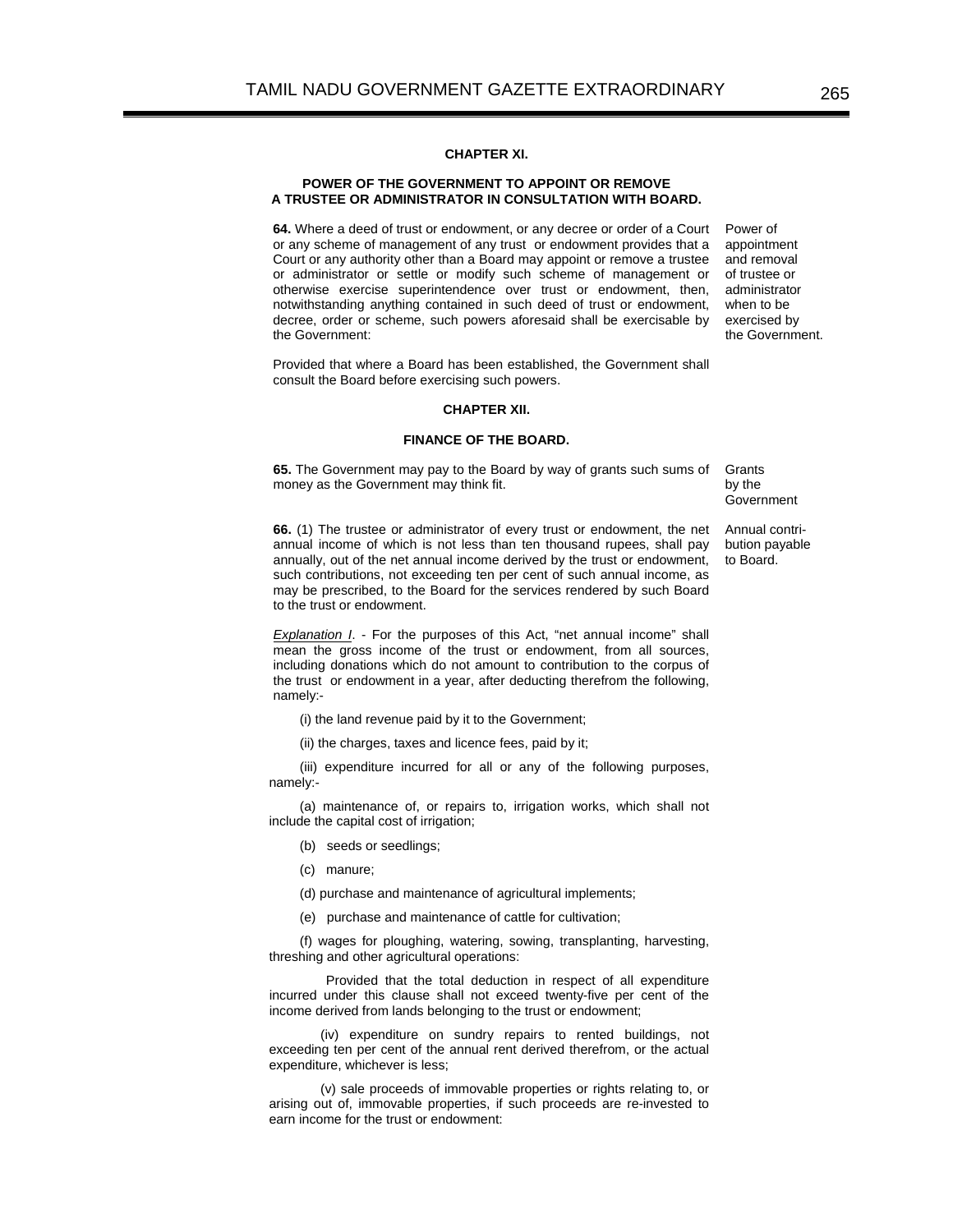Provided that the following items of receipts shall not be deemed to be income for the purposes of this section, namely:-

(a) advances and deposits recovered and loans taken or recovered;

(b) deposits made as security by employees, lessees or contractors and other deposits, if any;

(c) withdrawals from banks or of investment;

(d) amounts recovered towards costs awarded by Courts;

(e) donations in cash or kind made by the donors as contributions to the corpus of the trust and endowment:

 Provided that the interest on income, if any, accruing from such donations shall be taken into account in calculating the gross annual income;

(f) voluntary contributions received in cash or kind for a specified service to be performed by the trust and endowment, and expended on such service;

#### (g) audit recoveries.

*Explanation II*. - In determining the net annual income for the purposes of this section, only the net profit derived by any trust or endowment, from its remunerative undertaking, if any, shall be taken as income, and in respect of its non-remunerative undertakings, such as, schools, colleges, hospitals, poor homes, orphanages or any other similar institutions, the grants given by the Government or any local authority or donations received from the public or fees collected from the pupils of educational institutions shall not be taken as income.

(2) The trustee or administrator of a trust or endowment, may realize the contributions payable by him under sub-section (1) from the various persons entitled to receive any pecuniary or other material benefit from the trust or endowment, but the sum realizable from any one of such persons shall not exceed such amount as shall bear to the total contribution payable the same proportion, as the value of the benefits receivable by such person bears to the entire net annual income of the trust or endowment:

Provided that if there is any income of the trust or endowment, available in excess of the amount payable as dues under this Act, other than the contribution under sub-section (1), and in excess of the amount payable under the deed of such trust and endowment, the contribution shall be paid out of such income.

(3) The contribution payable under sub-section (1) in respect of a trust or endowment, shall, subject to the prior payment of any dues to the Government or any local authority or of any other statutory first charge on the property of trust or endowment, or the income thereof and shall be recoverable, on a certificate issued by the Board after giving the trustee or administrator concerned an opportunity of being heard, as an arrear of land revenue.

(4) If a trustee and administrator realizes the income of the trust or endowment and refuses to pay or does not pay such contribution he shall also be personally liable for such contribution which may be realized from his person or property in the manner aforesaid.

(5) Where, after the commencement of this Act, the trustee of a trust or administrator of the endowment, fails to submit a return of the net annual income of the trust or endowment, within the time specified therefor or submits a return which, in the opinion of the Chief Administrative Officer is incorrect or false in any material particular, or which does not comply with the provisions of this Act or any rule or order made thereunder, the Chief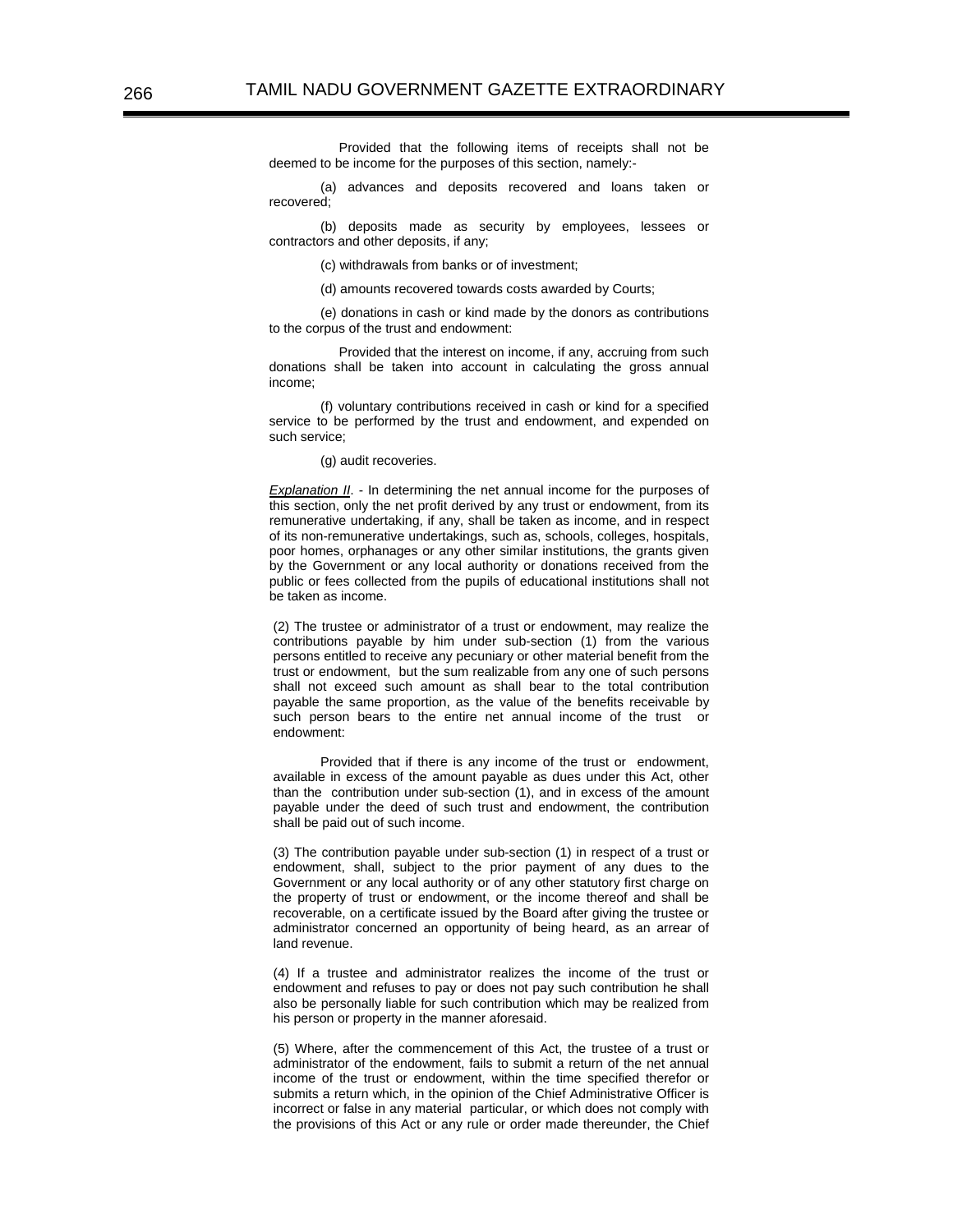Administrative Officer may assess the net annual income of the trust and endowment, to the best of his judgment or revise the net annual income as shown in the return submitted by the trustee and administrator and the net annual income as so assessed or revised shall be deemed to be the net annual income of the trust or endowment, for the purposes of this section:

Provided that no assessment of net annual income or revision of return submitted by trustee or administrator shall be made except after giving a notice to the trustee or administrator calling upon him to show cause, within the time specified in the notice, as to why such assessment or revision of the return shall not be made and every such assessment or revision shall be made after considering the reply, if any, given by the trustee or administrator.

(6) Any trustee or administrator who is aggrieved by the assessment or revision made by the Chief Administrative Officer under sub-section (5) may prefer an appeal to the Board within thirty days from the date of the receipt of the assessment or revision of return and the Board may, after giving the appellant a reasonable opportunity of being heard, confirm, reverse or modify the assessment or revision of the return and the decision of the Board thereon shall be final.

(7) If, for any reason, the contribution or any portion thereof leviable under this section has escaped assessment in any year, whether before or after the commencement of this Act, the Chief Administrative Officer may, within five years from the last date of the year to which such escaped assessment relates serve upon the trustee or administrator a notice assessing him with the contribution or portion thereof which had escaped assessment, and demanding payment thereof within thirty days from the date of service of such notice, and the provisions of this Act and the rules made thereunder, shall, as far as may be, apply as if the assessment were made under this Act, in the first instance.

**67.** (1) Notwithstanding anything contained in any other law for the time being in force, the Chief Administrative Officer, if he is satisfied that it is necessary and expedient so to do, make an order directing any person with whom any money belonging to a trust or endowment, is deposited, to pay the contribution, leviable under section 66, out of such money, as may be standing to the credit of the trust and endowment, by way of deposit, or in any other manner and on receipt of such orders, such person, shall, where no appeal has been preferred under sub-section (3), comply with such orders or where an appeal has been preferred under sub-section (3), shall comply with the orders made by the Court on such appeal.

Power of Chief Administrative Officer to direct any person to make payments.

(2) Every payment made by a person in pursuance of any order made under sub-section (1), shall operate as a full discharge of the liability of such person in relation to the sum so paid.

(3) Any person who is ordered under sub-section (1) to make any payment may, within thirty days from the date of the order, prefer an appeal against such order to the Court and the decision of the Court on such appeal shall be final.

(4) Every person who fails, without any reasonable excuse to comply with the order made under sub-section (1) or, as the case may be, under sub-section (3), shall be punishable with imprisonment for a term which may extend to six months or with fine which may extend to eight thousand rupees, or with both.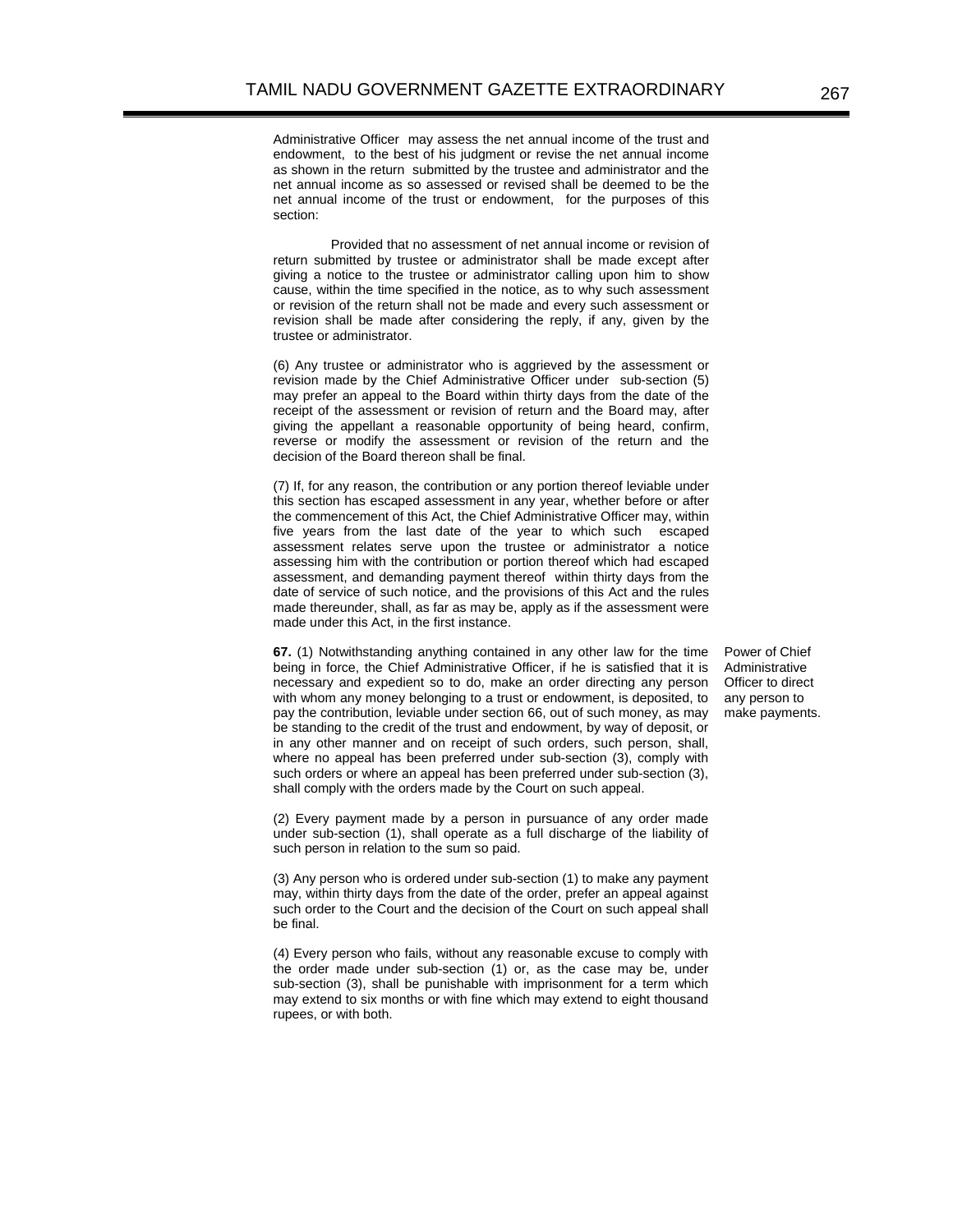Trustee and administrator not to lend or borrow moneys without sanction

Vanniyakula Kshatriya Public **Charitable** Trusts and **Endowments** Protection and Maintenance Fund.

**68.** (1) For the purpose of giving effect to the provisions of this Act, the Board may, with the prior sanction of the Government, borrow such sum of money and on such terms and conditions as the Government may determine.

(2) The Board shall repay the money borrowed, together with any interest or costs due in respect thereof, according to the terms and conditions of the loan.

**69.** (1) No trustee, administrator or other person in charge of the administration of a trust or endowment, shall lend any money belonging to the trust or endowment, or any property of trust or endowment, or borrow any money for the purposes of the trust or endowment, except with the prior sanction of the Board.

.

(2) The Board may, while according sanction, specify any terms and conditions subject to which the person referred to in sub-section (1), is authorized by him to lend or borrow any money or lend any other property of trust or endowment.

(3) Where any money is lent or borrowed, or other property of trust or endowment, is lent in contravention of the provisions of this section, it shall be lawful for the Chief Administrative Officer,-

(i) to recover an amount equal to the amount which has been so lent or borrowed, together with interest due thereon, from the personal funds of the person by whom such amount was lent or borrowed;

(ii) to recover the possession of the property of trust or endowment, lent in contravention of the provisions of this Act, from the person to whom it was lent, or from person who claim title to such property through the person to whom such property was lent.

**70.** (1) All moneys received or realized by the Board under this Act and all other moneys received as donations, benefactions or grants by the Board shall form a fund to be called the Vanniyakula Kshatriya Public Charitable Trusts and Endowments (Protection and Maintenance) Fund and vest with the Board.

(2) All moneys received by the Board, as donations, benefactions and grants for the purposes of the Board shall be deposited and accounted for.

(3) The fund specified under sub-section (1) of this section shall be applied to,-

(a) repayment of any loan borrowed by the Board and payment of interest thereon;

 (b) payment of the cost of audit of the Fund and the accounts of trust and endowment;

 (c) payment of the salary and allowances to the officers and staff of the Board;

 (d) payment of travelling allowances to the Chairperson, members of the Board and officers and staff of the Board;

 (e) payment of all expenses incurred by the Board in the performance of the duties imposed, and the exercise of the powers conferred by, or under this Act;

(f) payment of all expenses incurred by the Board for the discharge of any obligation imposed on it by or under any law for the time being in force.

(4) If any balance remains after meeting the expenditure referred to in sub-section (4), the Board may use any portion of such balance for the preservation and protection of the properties of trust and endowment, or for such other purpose as it may deem fit.

Power of Board to borrow.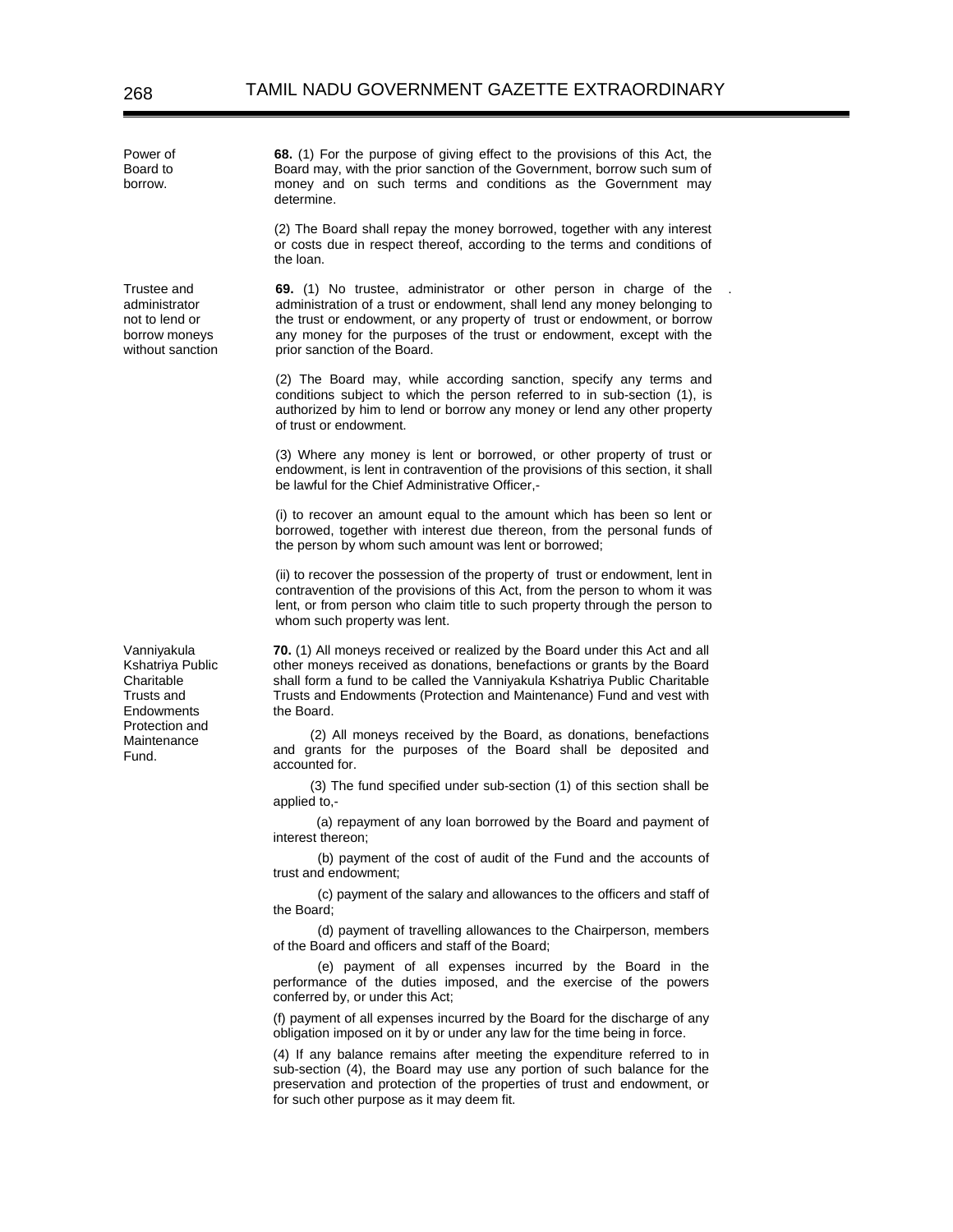### **CHAPTER XIII.**

# **BUDGET, ACCOUNTS AND AUDIT OF THE BOARD.**

**71.** (1) The Board shall, in every year, prepare, in such form and at such time as may be prescribed, a budget for the next financial year showing the estimated receipts and expenditure during that financial year and forward a copy of the same to the Government. Budget of Board.

(2) On receipt of the budget forwarded to it under sub-section (1), the Government shall examine the same and suggest such alterations, corrections, or modifications to be made therein as it may think fit and forward such suggestion to the Board for its consideration.

(3) On receipt of the suggestions from the Government, the Board may make written representations to the Government with regard to the alterations, corrections or modifications suggested by the Government and the Government shall, after considering such representations, communicate, within a period of three weeks from the date of receipt thereof, to the Board its final decision in relation to the matter and the decision of the Government shall be final.

(4) On receipt of the decision of the Government under sub-section (3), the Board shall incorporate in its budget all the alterations, corrections, modifications finally suggested by the Government and the budget as so altered, corrected or modified, shall be the budget which shall be passed by the Board.

**72.** The Board shall cause to be maintained such books of account and other books in relation to its accounts in such form and in such manner as may be prescribed.

 **73.** (1) The accounts of the Board shall be audited and examined annually by such auditor as may be appointed by the Government.

(2) The auditor shall submit his report to the Government and the report of the auditor shall, among other things, specify whether the accounts of every trust or endowment, under the direct management of the Board have been kept separately and whether such accounts have been audited annually by the State Examiner of Local Funds and shall also specify all cases of irregular, illegal or improper expenditure or of failure to recover money or other property caused by neglect or misconduct and any other matter which the auditor considers it necessary to report; and the report shall also contain the name of any person who, in the opinion of the auditor is responsible for such expenditure or failure and the auditor shall, in every such case, certify the amount of such expenditure or loss as due from such person.

(3) The cost of the audit shall be paid from the fund specified under section 70.

**74.** The Government shall examine the auditor's report and may call for the explanation of any person in regard to any matter mentioned therein, and shall pass such orders on the report as it thinks fit.

**75.** (1) Every sum certified to be due from any person by an auditor in his report under section 73, be paid by such person within thirty days after the service of a demand notice by the Board.

Government to pass orders on auditor's report.

Dues of Board to be recovered as arrears of land revenue.

Board.

Audit of accounts of Board.

Accounts of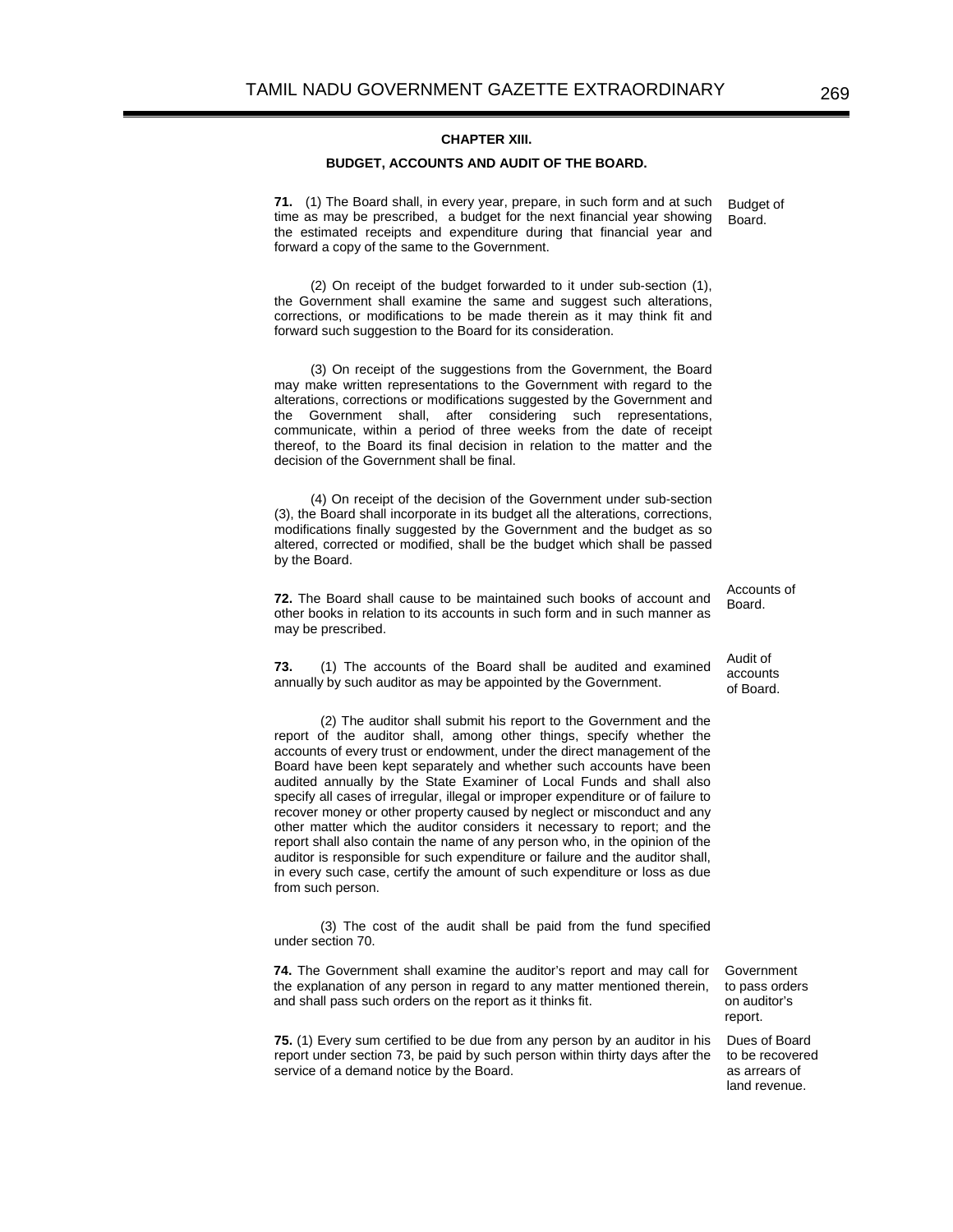(2) If such payment is not made in accordance with the provisions of sub-section (1), the sum payable may, on a certificate issued by the Board, after giving the person concerned an opportunity of being heard, be recovered as an arrear of land revenue.

**76.** Notwithstanding anything contained in the Code of Civil Procedure, 1908, or in any other law for the time being in force, where any suit or other legal proceeding is instituted or commenced-

Central Act V of 1908.

(i) by or on behalf of a Board-

(a) to set aside the sale of any immovable property, which is the property of trust or endowment, in execution of a decree or order of a Court;

(b) to set aside the transfer of any immovable property, which is the property of trust or endowment, made by the trustee or administrator thereof, whether for valuable consideration or not, without or otherwise than in accordance with, the sanction of the Board;

(c) to recover possession of the property referred to in clause (a) or clause (b) or to restore possession of such property to the trustee or administrator of the concerned trust or endowment; or

(ii) by a trustee or administrator to recover possession of immovable property, which is the property of trust or endowment, which has been transferred by a previous trustee or administrator whether for valuable consideration or not, without otherwise than in accordance with the sanction of the Board, and which is in the possession of the defendant, the Court may, on the application of the plaintiff, appoint a receiver of such property and direct such receiver to pay from time to time to the plaintiff, out of the income of the property, such amount as the Court may consider to be necessary for further prosecution of the suit.

**77.** (1) Notwithstanding anything contained in any other law for the time being in force, no suit, appeal or other legal proceeding for the enforcement of any right on behalf of any trust or endowment, which has not been registered in accordance with the provisions of this Act, after its commencement, or where any such suit, appeal or other legal proceeding had been instituted or commenced, before such commencement, no such suit, appeal or other legal proceeding shall be continued, heard, tried or decided by any Court after such commencement unless such trust or endowment, has been registered, in accordance with the provisions of this Act.

(2) The provision of sub-section (1) shall apply, as far as may be, to the claim for set-off or any other claim made on behalf of any trust or endowment, which has not been registered in accordance with the provisions of this Act.

**78.** No suit shall be instituted against the Board in respect of any Act purporting to be done by it, in pursuance of this Act or of any rules made thereunder, until the expiration of two months next after notice in writing has been delivered to, or left at, the office of the Board, stating the cause of action, the name, description and place of residence of the plaintiff and the relief which he claims; and the plaint shall contain a statement that such notice has been so delivered or left.

Notice of suits, etc., by Courts. **79.** (1) In every suit or proceeding relating to a title to or possession of property of trust or endowment, or the right of a trustee or administrator or beneficiary, the Court shall issue notice to the Board at the cost of the party instituting such suit or proceeding.

Appointment of a Receiver in certain cases.

Bar to the enforcement of right on behalf of unregistered trust or endowment.

Notice of suits by parties against Board.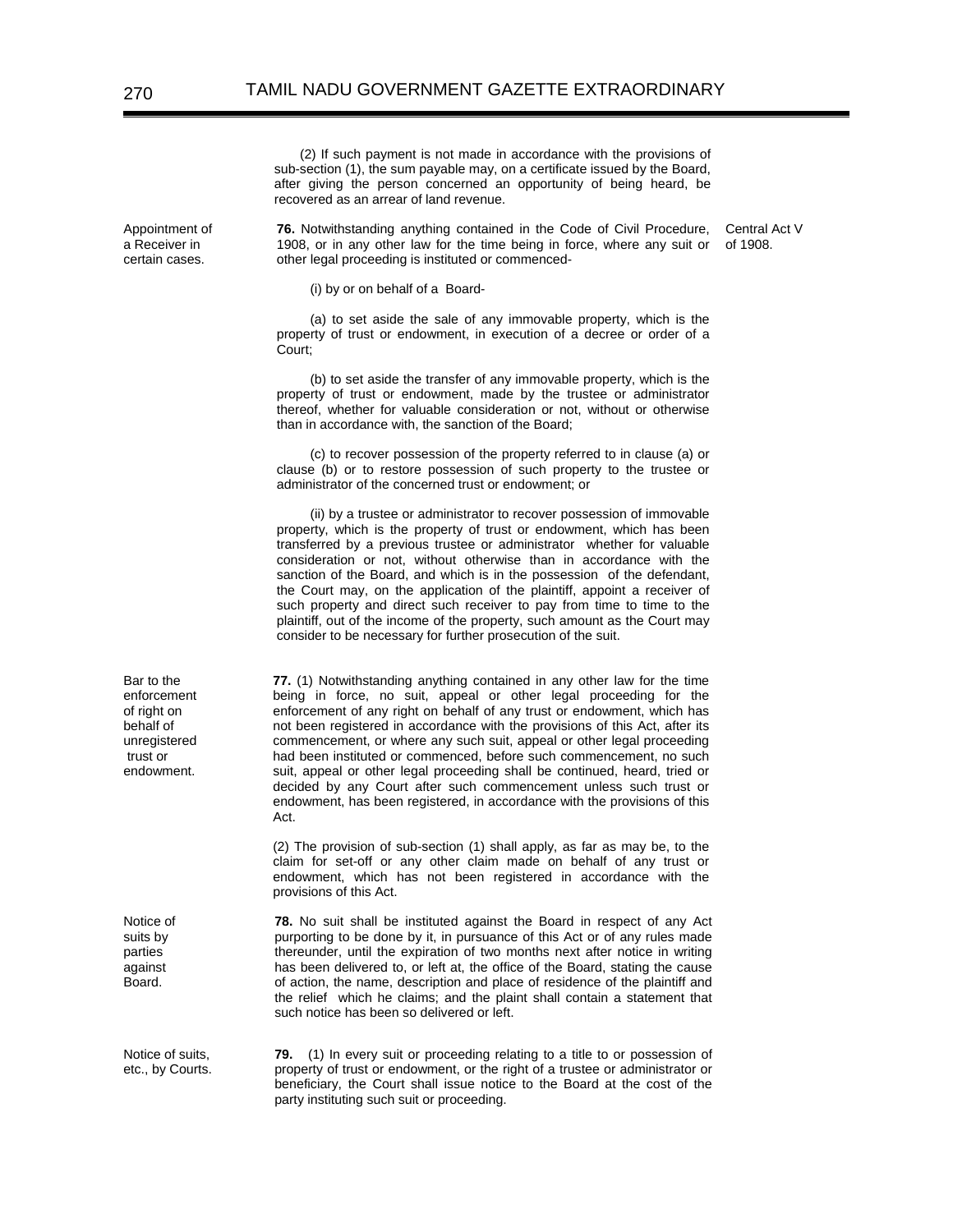(2) Whenever any property of trust or endowment, is notified for sale in execution of a decree of a Court or for the recovery of any revenue, charges or taxes due to the Government, any local authority, any statutory Board or any Government Company, notice shall be given to the Board by the Court, Collector or other person under whose order the sale is notified.

(3) In the absence of a notice under sub-section (1), any decree or order passed in the suit or proceeding shall be deemed to be void, if the Board, within one month of its coming to know of such suit or proceeding, applies to the Court in this behalf.

(4) In the absence of a notice under sub-section (2), the sale shall be deemed to be void, if the Board, within one month of its coming to know of the sale, applies in this behalf to the Court or other authority under whose order the sale was held.

**80.** In any suit or proceeding in respect of a trust or endowment, or any property of trust or endowment, the Board may appear and plead as a party to the suit or proceedings.

**81.** No suit or proceeding in any Court by or against the trustee or administrator of a trust or endowment, relating to title to property of trust and endowment, property or the rights of the trustee or administrator shall be compromised without the prior sanction of the Board.

#### **CHAPTER XIV.**

#### **MISCELLANEOUS.**

**82.** (1) If the Government is of opinion that the Board is unable to perform or has persistently made default in the performance of its duty, or abused its powers, or has willfully and without sufficient cause failed to comply with any direction issued by the Government or if the Government is satisfied on consideration of any report submitted after annual inspection, that the Board's continuance is likely to be injurious to the interests of the trust or endowment, the Government may, by notification, supersede the Board for a period not exceeding six months:

 Provided that before issuing a notification under this sub-section, the Government shall give a reasonable time to the Board to show cause why it should not be superseded and shall consider the explanations and objections, if any, of the Board.

(2) Upon the publication of a notification under sub-section (1) superseding the Board-

(a) all the members of the Board shall, as from the date of supersession, vacate their offices as such members;

(b) all the powers and duties which may, by or under the provisions of this Act, be exercised or performed by or on behalf of the Board shall, during the period of supersession, be exercised and performed by such person or persons as the Government may direct; and

(c) all property vested in the Board shall, during the period of supersession, vest in the Government.

(3) On the expiration of the period of supersession specified in the notification issued under sub-section (1), the Government may-

(a) extend the period of supersession for such further period as it may consider necessary; or

Board to be party to suit or proceeding.

Bar to com promise of suit by or against trustee or administrator.

Power to supersede **Board**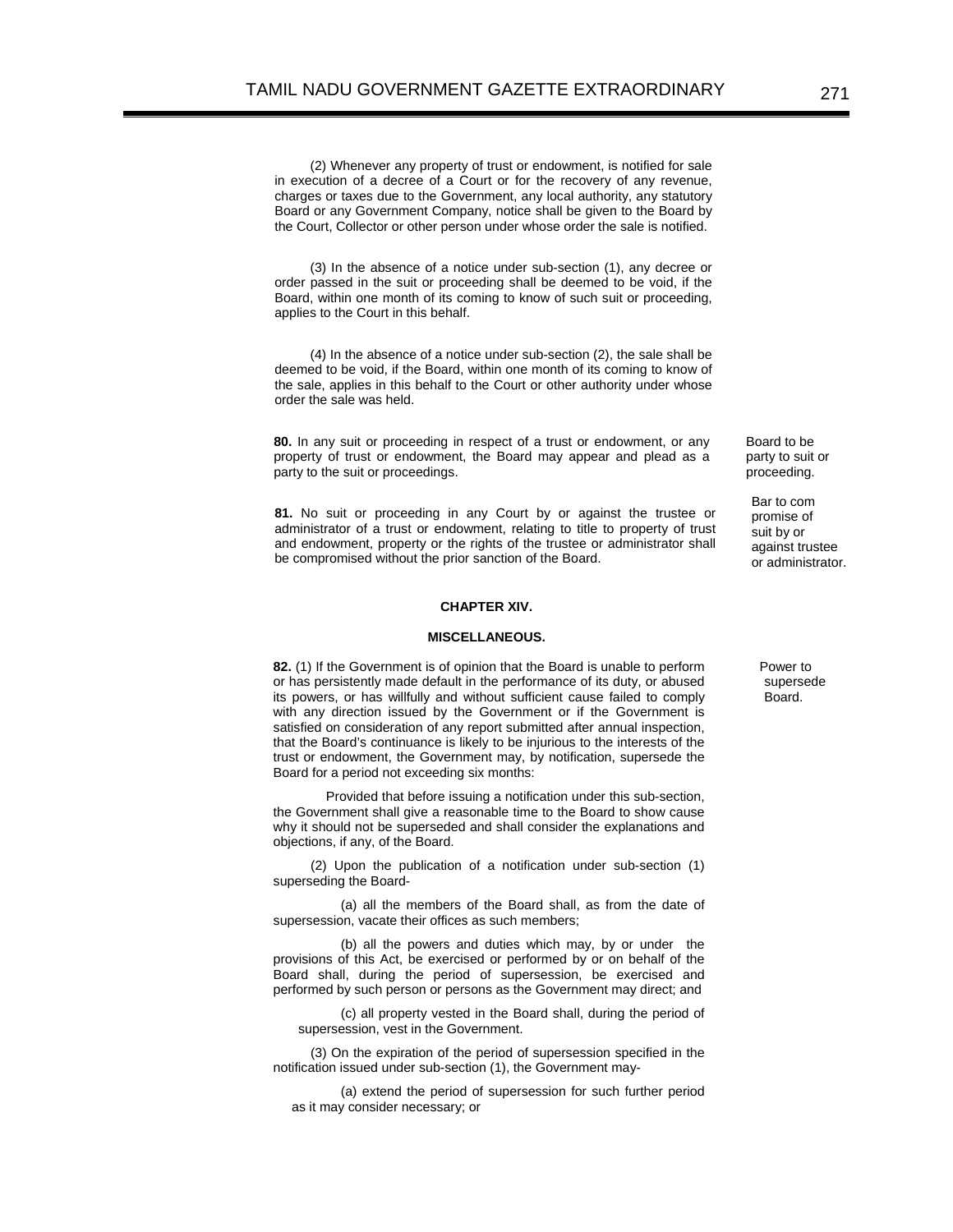(b) reconstitute the Board in the manner provided in section 9.

**83.** No suit or other legal proceeding shall lie against the Board or Chief Administrative Officer or any other person duly appointed under this Act, in respect of anything which is in good faith done or intended to be done under this Act.

Chairperson, Members Survey Officer, **84.** (1) The Chairperson and members of the Board, Survey Officer, Chief Administrative Officer, every officers, including auditor and every other person duly appointed to discharge any duties imposed on him by this Act or any rule or regulation or order made thereunder, shall be deemed to be public servants within the meaning of Section 21 of the Indian Penal Code.

> (2) Every trustee or administrator of a trust and endowment, whether appointed under the provisions of this Act or under any deed of trust or endowment, every Administrative Officer and every person holding any office in a trust or endowment, shall also be deemed to be a public servant within the meaning of Section 21 of the Indian Penal Code.

> **85.** Notwithstanding anything contained in any law for the time being in force, it shall be lawful for the Board or the Chief Administrative Officer to require any person having the custody of any record, register, report or other document relating to a trust or endowment, or any immovable property, which is property of trust and endowment, to furnish subject to the payment of necessary cost, copies of, or extracts from, any such record, register, report or document and every person to whom such a requisition is made, shall furnish, as soon as may be practicable, to the Board or Chief Administrative Officer copies or extract from the required record, register, report or other document.

**86.** Nothing contained in the Limitation Act, 1963 shall apply to any suit for Central Act possession of immovable property comprised in any trust or endowment, or for possession of any interest in such property.

**87.** (1) The Government may make rules to carry out the purposes of this Act.

(2) (a) All rules made under this Act shall be published in the *Tamil Nadu Government Gazette* and unless they are expressed to come into force on a particular day shall come into force on the day on which they are so published.

 (b) All notifications issued under this Act, shall, unless they are expressed to come into force on a particular day, come into force on the day on which they are so published.

 (3) Every rule made or notification or order issued under this Act shall, as soon as possible after it is made or issued, be placed on the table of the Legislative Assembly and if, before the expiry of the session in which it is so placed or the next session, the Assembly makes any modification in any such rule or notification or order, or the Assembly decides that the rule or notification or order should not be made or issued, the rule or notification or order shall thereafter have effect only in such modified form or be of no effect, as the case may be, so, however, that any such modification or annulment shall be without prejudice to the validity of anything previously done under that rule or notification or order.

Protection of action taken in good faith.

Chief Admini strative Officer and officers of the Board deemed to be public servants

.

Power of Board and Chief Admini strative Officer to require copies of documents, etc., to be furnished.

Central Act 36 of 1963 not to apply for recovery of properties of trust or endowment.

Power to make rules. Central Act XLV of 1860

36 of 1963.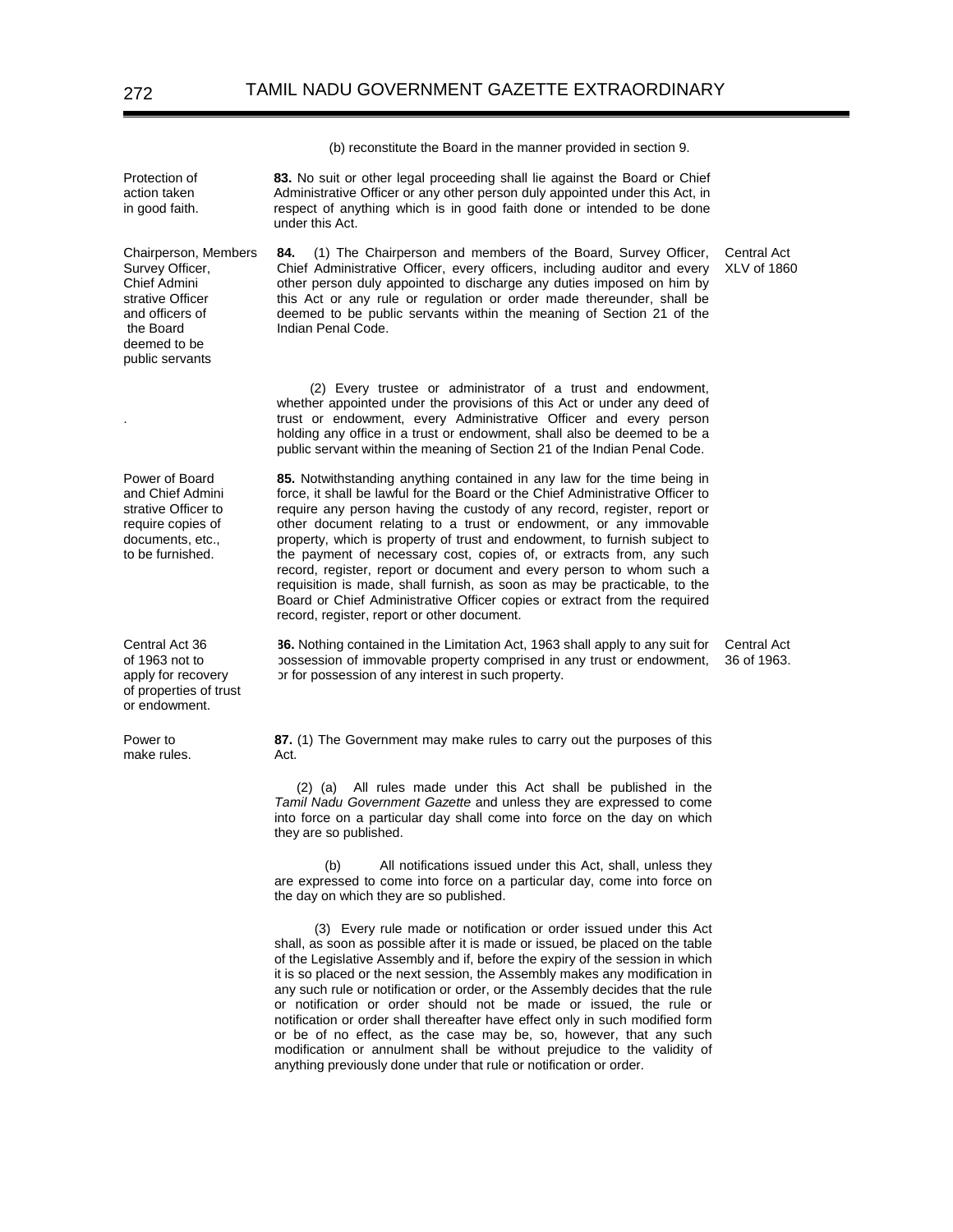**88.** (1) The Board may, with the previous sanction of the Government, make regulations consistent with this Act or the rules made there under, for carrying out its functions under this Act. Board.

 (2) No regulation or its cancellation or modification shall have effect until the same have been approved by the Government.

 (3) The Government may, by notification, rescind any regulation made under this section and, thereupon, the regulation shall cease to have effect.

 (4) All regulations made under this Act shall be published in the *Tamil Nadu Government Gazette* and unless they are expressed to come into force on a particular day, shall come into force on the day on which they are so published.

**89.** (1) If any difficulty arises in giving effect to the provisions of this Act, the Government may, by order, not inconsistent with the provisions of this Act, do anything which appears to be necessary or expedient for the purpose of removing the difficulty: Power to remove difficulties.

 Provided that no such order shall be made after the expiry of two years from the date of commencement of this Act.

(2) The order made under this section shall be laid, as soon as may be after it is made, before the Legislative Assembly.

**90**. The Government may, from time to time, issue such directions to the Board, as it may deem fit, for giving effect to the provisions of this Act and it shall be the duty of the Board, to comply with such directions.

**91**. Save as expressly provided in this Act, any other law in force immediately before the commencement of this Act shall cease to apply to public charitable trusts or endowments created by persons belonging to Vanniyakula Kshatriya Community,-

(i) with respect to any matter for which provision is made in this Act; and

(ii) in so far as the provisions of such other Act, is inconsistent with any of the provisions, contained in this Act.

Power of **Government** to give directions

**Overriding** effect of Act.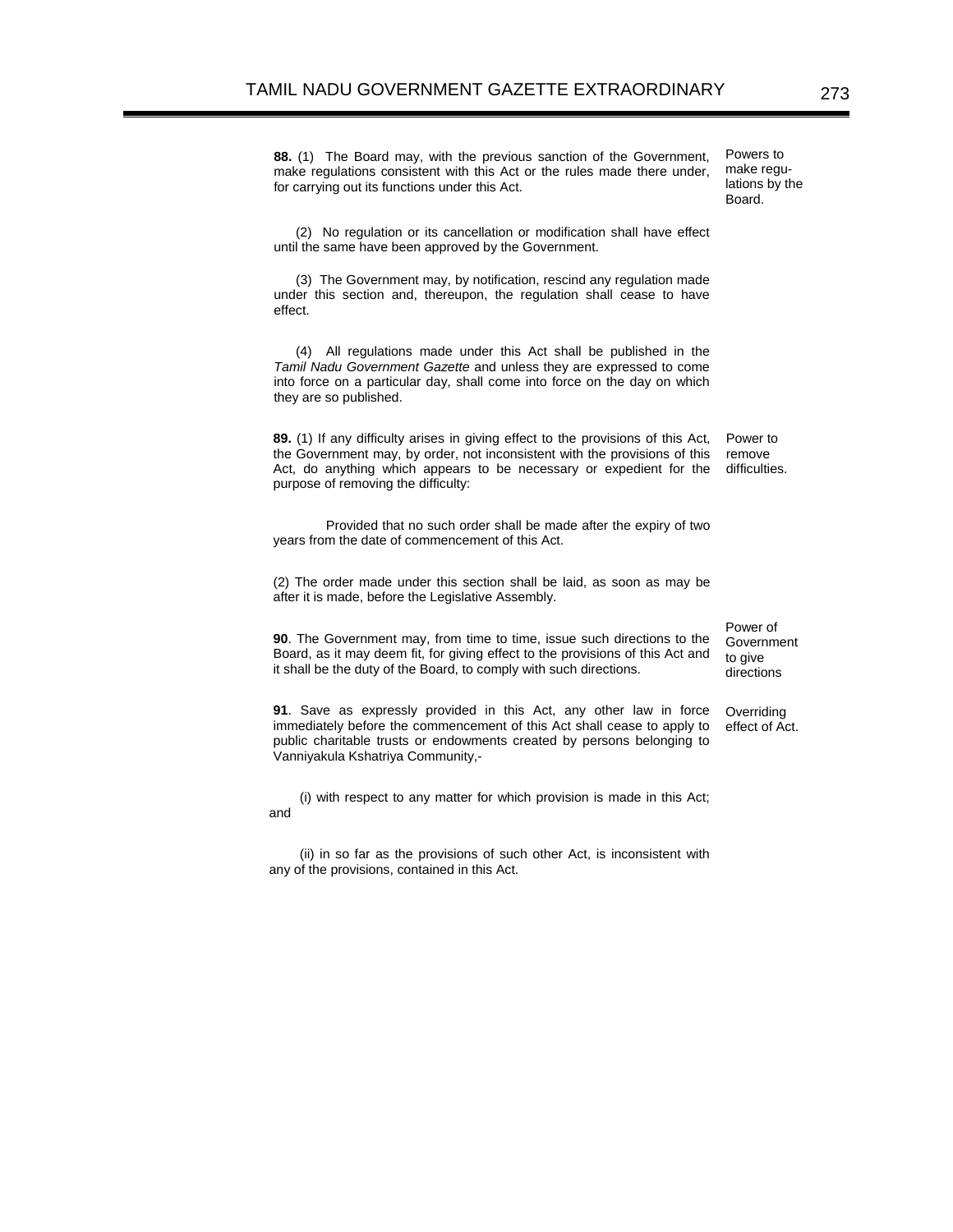## **STATEMENT OF OBJECTS AND REASONS**

A number of philanthropists belonging to Vanniyakula Kshatriya community have dedicated their properties for various charitable purposes by creating trusts or endowments. The properties endowed for various charitable purposes were, in most cases, neither utilized for the said purposes nor were maintained in good condition. Several such endowed properties were either sold or encroached upon and thereby the testators' wishes were left unfulfilled.

2. Many representations were received by the Government to constitute a separate Board to save the properties of such trusts and endowments, to fulfil the wishes of the testators by providing good administration to such trusts and endowments and thereby facilitate the trusts and endowments to achieve the objects for which they were created, without any hindrance. The Government after careful consideration have decided to constitute a Board to safeguard the properties of such trusts and endowments created by persons or organisations of Vanniyakula Kshatriya Community and to enact a separate law for the purpose.

3. The Bill seeks to give effect to the above decision.

S. VALARMATHI**,**  *Minister for Backward Classes, and Minorities Welfare.*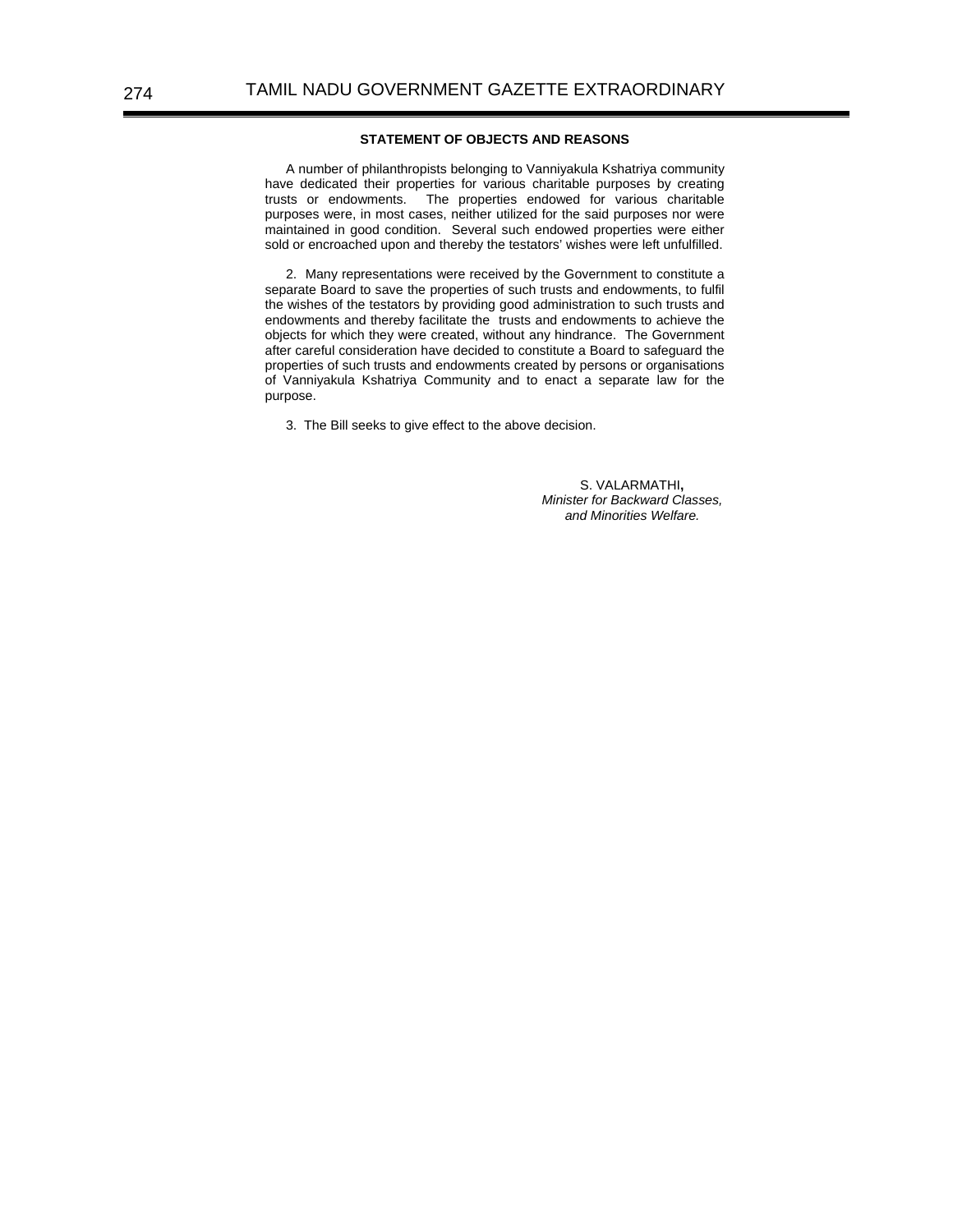# **MEMORANDUM REGARDING DELEGATED LEGISLATION**

Clauses 1(3), 4(2), 4(3), 12(1), 19(2), 20(2), 30(3)(f), 31, 35(1), 38(1), 39(2), 45(2), 45(4), 46(6), 51(2), 51(3), 57, 59(1), 59(3), 63(1)(a), 71(1), 72,  $87(1)$ ,  $88(1)$ ,  $88(3)$  and  $89(1)$  of the Bill authorise the Government or the Vanniyakula Kshatriya Public Charitable Trusts and Endowments Board to issue notifications or orders or to make rules or regulation, as the case may be, for the purpose specified therein.

2. The powers delegated are normal and not of an exceptional character.

S.VALARMATHI**,**  *Minister for Backward Classes, and Minorities Welfare.*